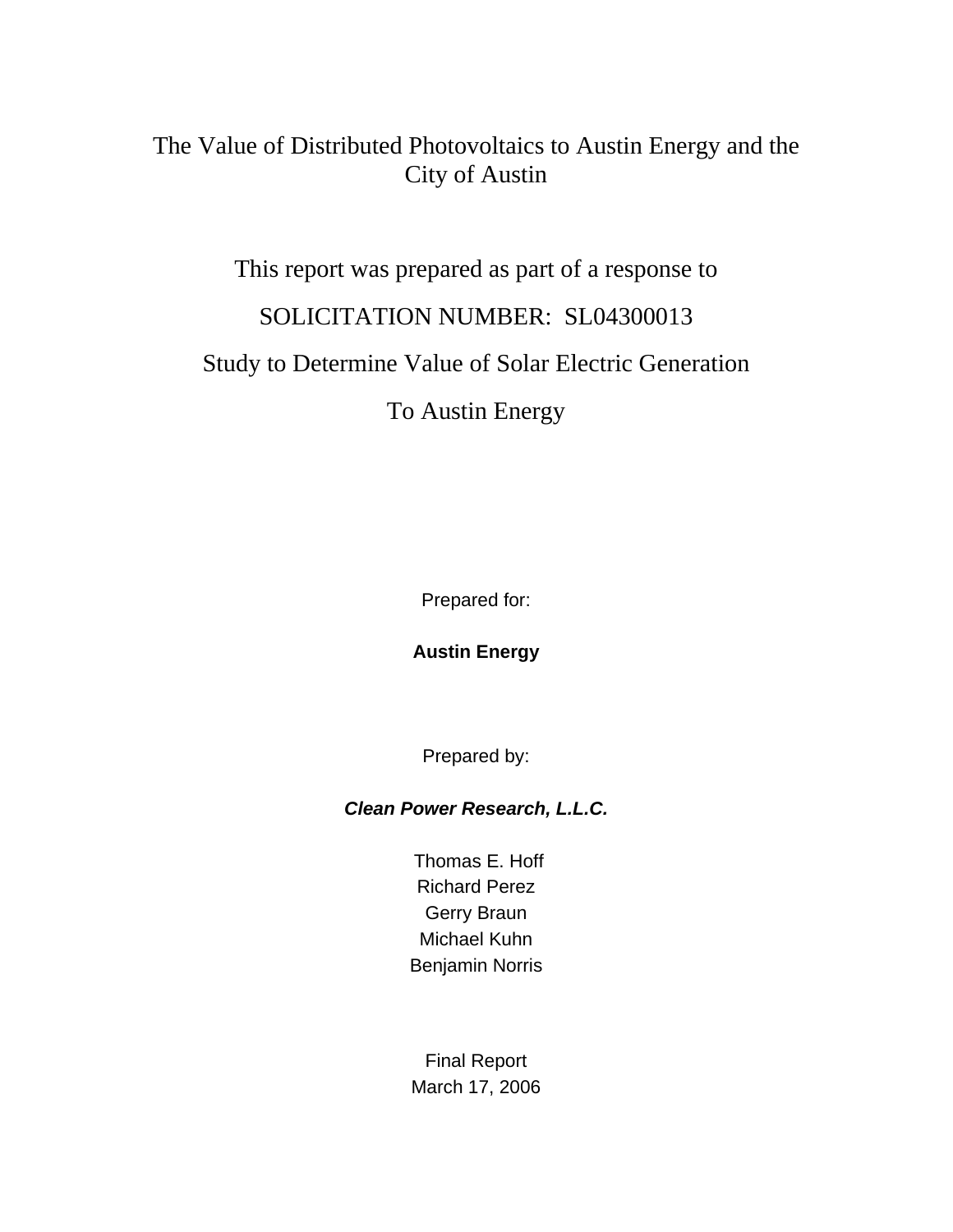# **Executive Summary**

## *Introduction*

Austin Energy (AE) has a strong commitment to integrating solar electric generation into its power generation and distribution system. This is made clear not only by the introduction of its recent incentive for customer-owned photovoltaic (PV) systems, but even more so by its goal of installing 15 MW of solar generation by the end of 2007 and 100 MW by 2020.

AE wants to ensure that the cost of solar generation is commensurate with its value. As such, AE issued two request for proposals (RFPs) to perform value studies. One RFP was to determine the value of the economic development benefits of solar. The other study was to determine the value of solar generation to AE. Clean Power Research (CPR) was selected for the second RFP.

## *Objective*

There are several alternative approaches to determining the comprehensive value of solar generation. One approach is to perform an in-depth analysis of a single candidate technology. This has the benefit of clearly illustrating evaluation methodologies. Another approach is to perform a less comprehensive analysis for a wide variety of solar technologies. This approach has the benefit of providing results for multiple solar technologies, such as distributed PV, central station PV, central station solar thermal troughs, solar dishes, or customer solar hot water heating to displace electric water heaters.

AE stated in its RFP that the work should provide evaluation methodologies. Thus, in order to maximize the effectiveness of AE's financial investment in this study, the first approach was selected. It performs an in-depth evaluation of a single solar technology that requires a relatively complicated analysis effort (distributed PV) and places special emphasis on documenting evaluation methodologies.

There are two primary objectives of this study:

- 1. Quantify the comprehensive value of distributed PV to AE in 2006
- 2. Document evaluation methodologies to assist AE in performing the analysis as conditions change and applying it to other technologies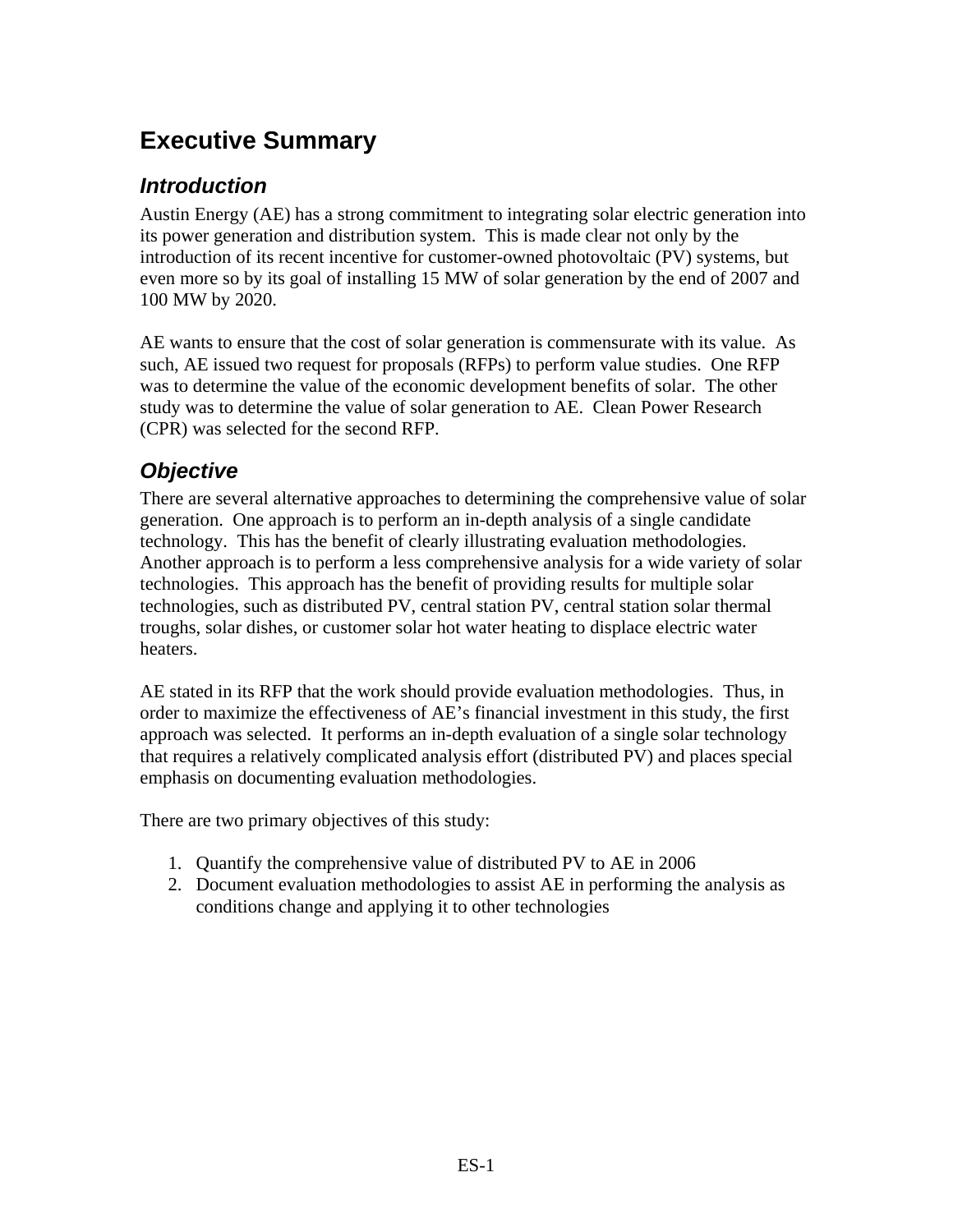## *Scenario Definition*

The study assumed that the comprehensive value of distributed PV includes the following benefits:

- Energy production
- Generation capacity
- T&D capacity deferrals
- Reduced transformer and line losses
- Reactive power control
- Environment
- Natural gas price hedge
- Disaster recovery

For each of these benefits, the analysis considers following configurations.

- Fixed configurations
	- o Horizontal (fixed PV with no tilt)
	- o South-30º (south-facing fixed PV tilted at 30º)
	- o SW-30º (southwest-facing fixed PV tilted at 30º)
	- o West-30º (west-facing fixed PV tilted at 30º)
	- o West-45º (west-facing fixed PV tilted at 45º)
- Tracking configurations
	- o 1-Axis (north-south 1-axis tracking PV with no tilt)
	- o 1-Axis 30º (north-south 1-axis tracking PV with 30º tilt)

A number of the benefits are a function of the size of the PV system. The analysis is performed for 15 MW of PV unless otherwise specified.

Multiple evaluation methods and input assumptions can be used for almost all of the benefit calculations. Attempting to include all possible combinations of evaluation methodologies and input data sets would result in an excessive number of scenarios.

A variety of evaluation methods and assumptions were considered during preliminary phases of the study. After further consideration, it was decided that a single scenario reflecting the joint opinions of AE and CPR would best serve the purposes of this study. As a result, the results are neither the highest they could be nor the lowest they could be but rather represent a middle ground.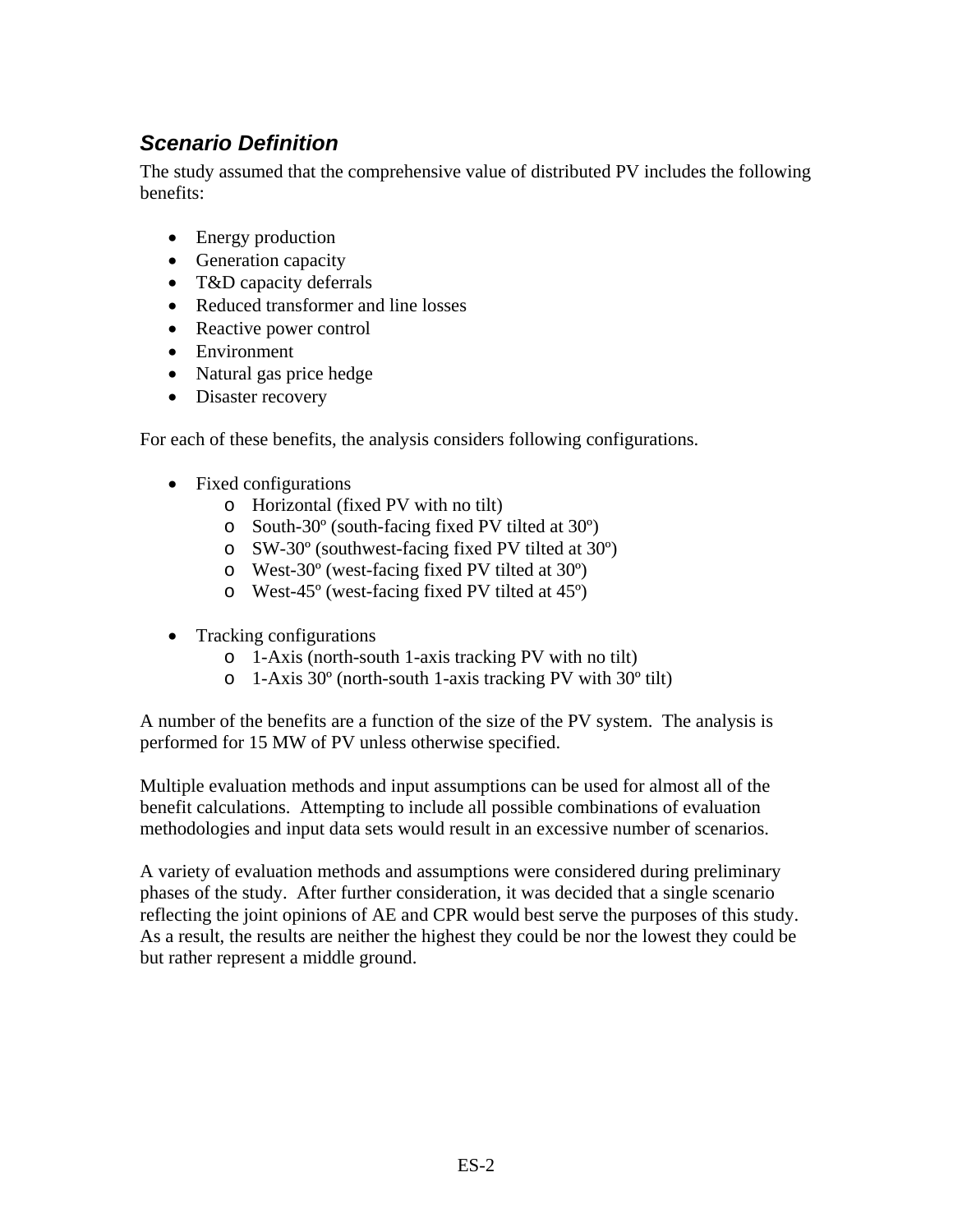## *Results*

The value for 15 MW of distributed PV to AE is summarized in the top part of Table ES-1. The bottom part of the table presents a factor to adjust for PV size.[1](#page-3-0)

### **15 MW of PV**

The value of 15 MW of PV is \$2,312 per kW  $(11.3¢$  per kWh) for the best fixed configuration. The best fixed configuration is SW-30º and is only slightly higher that a South-30º configuration. The system with the highest value overall is the 1-Axis 30º tracking system and is worth \$2,938 per kW (10.9¢ per kWh). This system has a 27 percent value premium over the best fixed configuration.

### **100 MW of PV**

AE can use these results of this study to determine the value of a larger amount of PV. For example, AE's size adjustment factor for 100 MW is 95 percent as presented in the bottom of Table ES-1. The best fixed and tracking configurations at the 100 MW penetration level are worth \$2,196 per kW (10.7¢ per kWh) and \$2,791 per kW (10.4¢ per kWh), respectively.

| Value of 15 MW of PV    |              |              | <b>Present Value</b><br>(S/KW) |              | <b>Levelized</b><br>(S/KWh) |  |
|-------------------------|--------------|--------------|--------------------------------|--------------|-----------------------------|--|
| <b>Fixed Systems</b>    |              |              |                                |              |                             |  |
| <b>Horizontal</b>       |              |              | \$2,154                        |              | \$0.111                     |  |
| South 30 <sup>°</sup>   |              |              | \$2,299                        |              | \$0.108                     |  |
| <b>SW 30°</b>           |              |              | \$2,312                        |              | \$0.113                     |  |
| West 30 <sup>o</sup>    |              |              | \$2,127                        |              | \$0.117                     |  |
| West 45 <sup>o</sup>    |              |              | \$1,983                        |              | \$0.118                     |  |
| <b>Tracking Systems</b> |              |              |                                |              |                             |  |
| 1-Axis                  |              |              | \$2,813                        |              | \$0.110                     |  |
| $1-Ax$ is $30^{\circ}$  |              |              | \$2,938                        |              | \$0.109                     |  |
|                         | <b>15 MW</b> | <b>25 MW</b> | <b>50 MW</b>                   | <b>75 MW</b> | <b>100 MW</b>               |  |
| <b>Size</b>             |              |              |                                |              |                             |  |
| <b>Adjustment</b>       | 100%         | 99%          | 98%                            | 96%          | 95%                         |  |

Table ES-1. Value of 15 MW of distributed PV and size adjustment.<sup>[2](#page-3-1)</sup>

## **Breakdown of Value by Component**

 $\overline{a}$ 

In addition to total value, it is useful for AE to understand the source of value. The results are presented by benefit component in Figures ES-1 and ES-2. Figure ES-1 presents the results in absolute or capacity terms (present value in \$ per kW-AC). Figure ES-2 presents the results in energy terms (levelized value in \$ per kWh). As can be seen in the figures, the energy production benefit accounts for two-thirds of the total value.

<span id="page-3-0"></span><sup>&</sup>lt;sup>1</sup> The reduction in value due to size increase is primarily due to placing a greater weight on AE's 100 MW marginal cost forecast than its 1 MW marginal cost forecast. 2

<span id="page-3-1"></span> $2$  While there is some variation in the size adjustment factor based on the system configuration, the variation is small and the size adjustment factor presented in the table is accurate within ½ percent.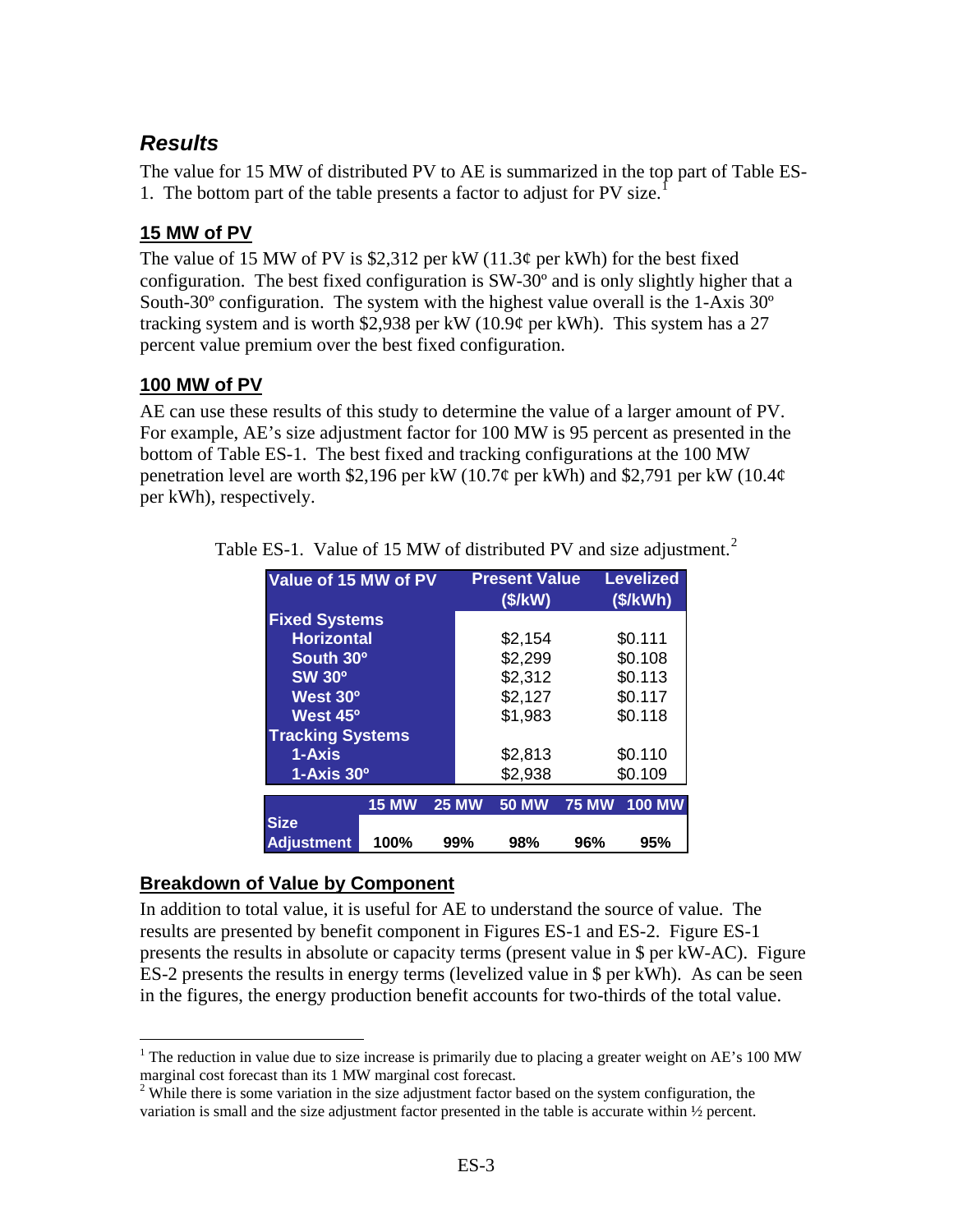

Figure ES-1. Present value for 15 MW of PV by configuration (\$/kW-AC).



Figure ES-2. Levelized value for 15 MW of PV by configuration (\$/kWh).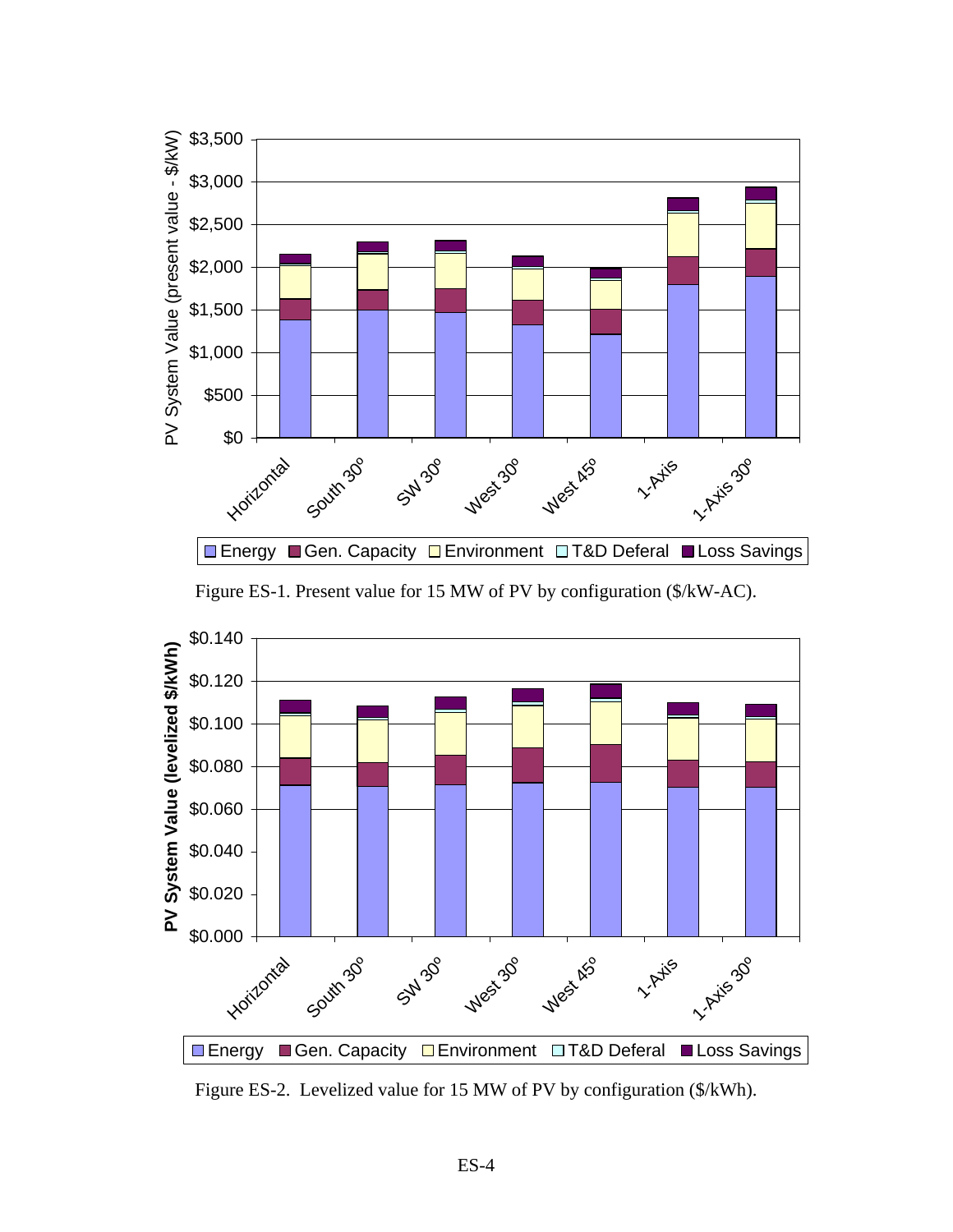## *Discussion*

This subsection describes each benefit in more detail.

### **Energy Production**

Distributed PV systems produce electricity at the point of consumption at a stable price over the duration of the life of the system. There are three aspects associated with the value of this energy production.

- PV systems produce electricity. The basic energy production value occurs because the amount of electricity that needs to be generated at other plants is reduced by the amount of PV production, thus decreasing the amount of fuel that is consumed and the O&M costs associated with the electricity-generation equipment.
- PV systems produce energy at the point of consumption. There are reduced losses in the T&D system because the energy produced by PV systems does not have to pass through the transmission and distribution systems to reach the point of use. This is the energy loss savings value.
- PV systems produce electricity at a stable price. PV cost is almost entirely capital related, with nearly negligible O&M costs and no fuel costs. PV energy prices are therefore fixed and known over the life of the system. In contrast, electricity prices from fossil-based generation are subject to potentially large fuel price fluctuations. Just as insurance or certain financial products provide "hedge" value against undesirable outcomes under uncertain future conditions, PV provides a hedge against natural gas price uncertainty. This is the value of the reduction in fuel price uncertainty.

The evaluation methodology includes benefits from AE's method of marginal cost analysis with a methodology taken from the established risk-free evaluation approach from financial economics to capture both the basic energy value and the value of the natural gas price hedge. The energy loss savings value is included as part of the loss savings benefit.

A critical input into the analysis is the natural gas price forecast. The ideal data set is one in which there is certainty in the natural gas prices over the life of the PV system. While this certainty is obtained for the first 5 years using natural gas futures prices for entities that hedge 100 percent of their gas requirements at the very start of the 5 year timeframe, such a data set was unavailable for the remaining years. The next 25 years of data are based on AE's consultant's forecast of natural gas prices.

### **Generation Capacity**

Distributed PV effectively provides generation capacity by reducing demand-side consumption. Generation capacity value is the product of an economic value of an ideal resource (as represented by a natural gas turbine) and a technical adjustment to reflect PV's actual peak load reduction value to the AE system. The technical adjustment is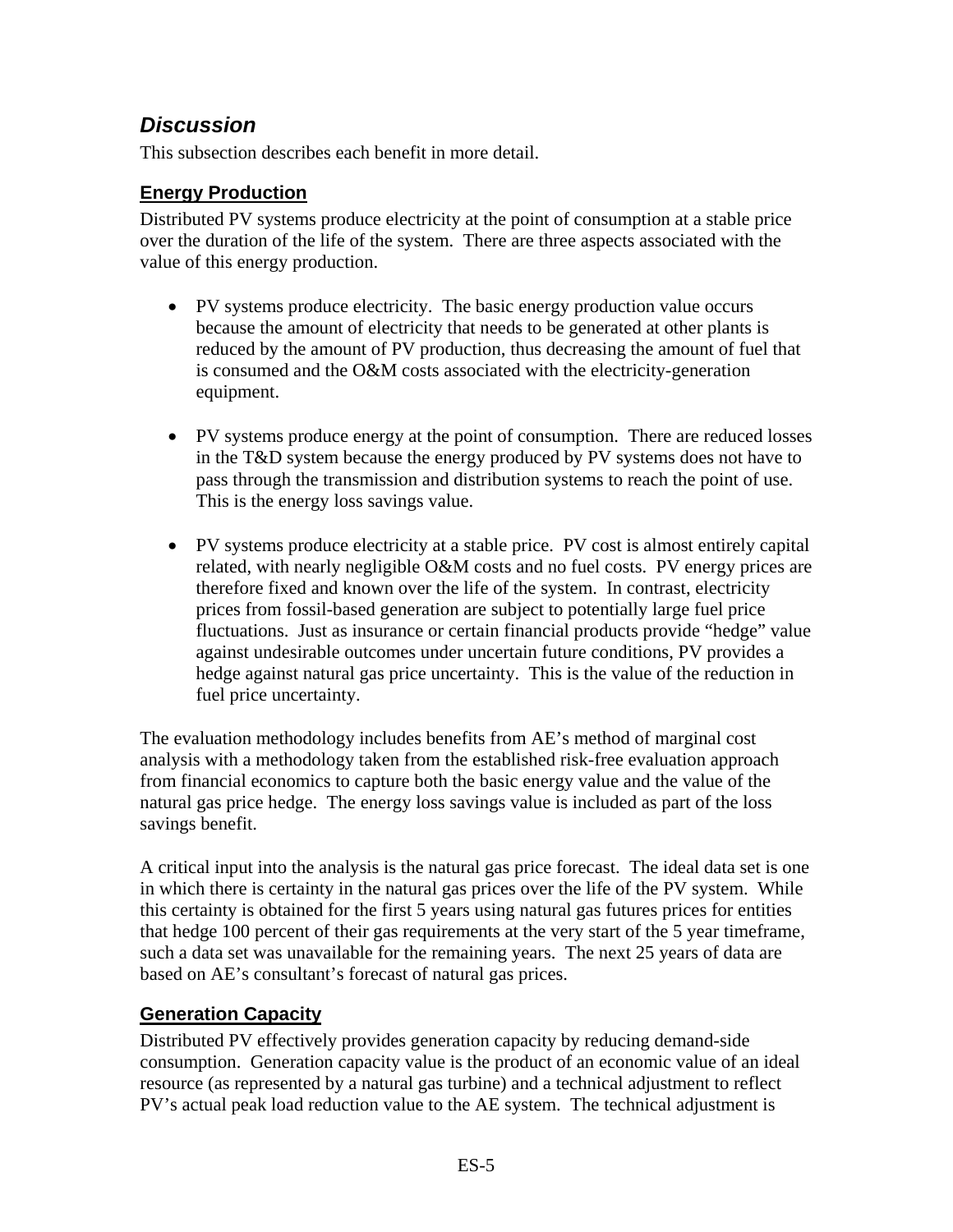made using the Effective Load Carrying Capability (ELCC) method. Results indicate that PV is worth between one-half to two-thirds the value of an equivalently sized ideal resource, depending upon system configuration. The generation capacity loss savings value is included in the loss savings section.

### **Environment**

PV systems provide an environmental benefit by eliminating emissions associated with non-renewable resources. While the quantification of reduced emissions is undisputed, their economic value is the subject of ongoing debate. The method used in this analysis is to calculate the value by examining market data that indicate customer willingness to pay premium prices for green power. In addition to the environmental benefits of the energy produced by the PV system, there are benefits associated with the avoided energy losses, and these are covered in the loss savings section.

### **T&D Capacity**

Targeted deployment of PV relieves loads on the utility's transmission, sub-transmission, and distribution systems, effectively increasing available T&D capacity. This relief allows utility T&D planners to defer capital investments in the T&D system. The economic value of these deferrals includes both the time value of money and the reduction in T&D system O&M costs.

The evaluation is performed by first calculating the economic value of an ideal T&D resource and then adjusting this value according to the effective capacity provided by PV. As a key set of inputs, AE provided estimates of deferrable investments by distribution area and year.

Results indicate that the T&D deferral value is relatively uniform throughout the AE service territory. One exception is the downtown area (not shown in Figures ES-1 and ES-2) which potentially has higher value due to slow load growth and expensive underground lines nearing capacity.

The T&D deferral benefit is location-specific. The value of this benefit is included only in cases where AE is able to actually defer T&D capacity investments.

### **Disaster Recovery**

Sixty weather-related disasters over the past 25 years have affected a quarter of a billion U.S. citizens and cost almost a half a trillion dollars. Hurricane Katrina alone has reminded us of the staggering cost of weather-related disasters and how the resulting power outages compound the cost and slow the speed of disaster recovery.

Significant deployment of "solar secure" PV systems (i.e., PV coupled with sufficient electric storage) in the Austin area would change the region's energy security profile. Even the small amount of power produced by these systems could support continuing use of homes, retail businesses, and selected public buildings for extended periods of time. However, deploying solar for this purpose requires that PV systems include energy storage and stand-alone inverter capability, and these come at additional capital cost.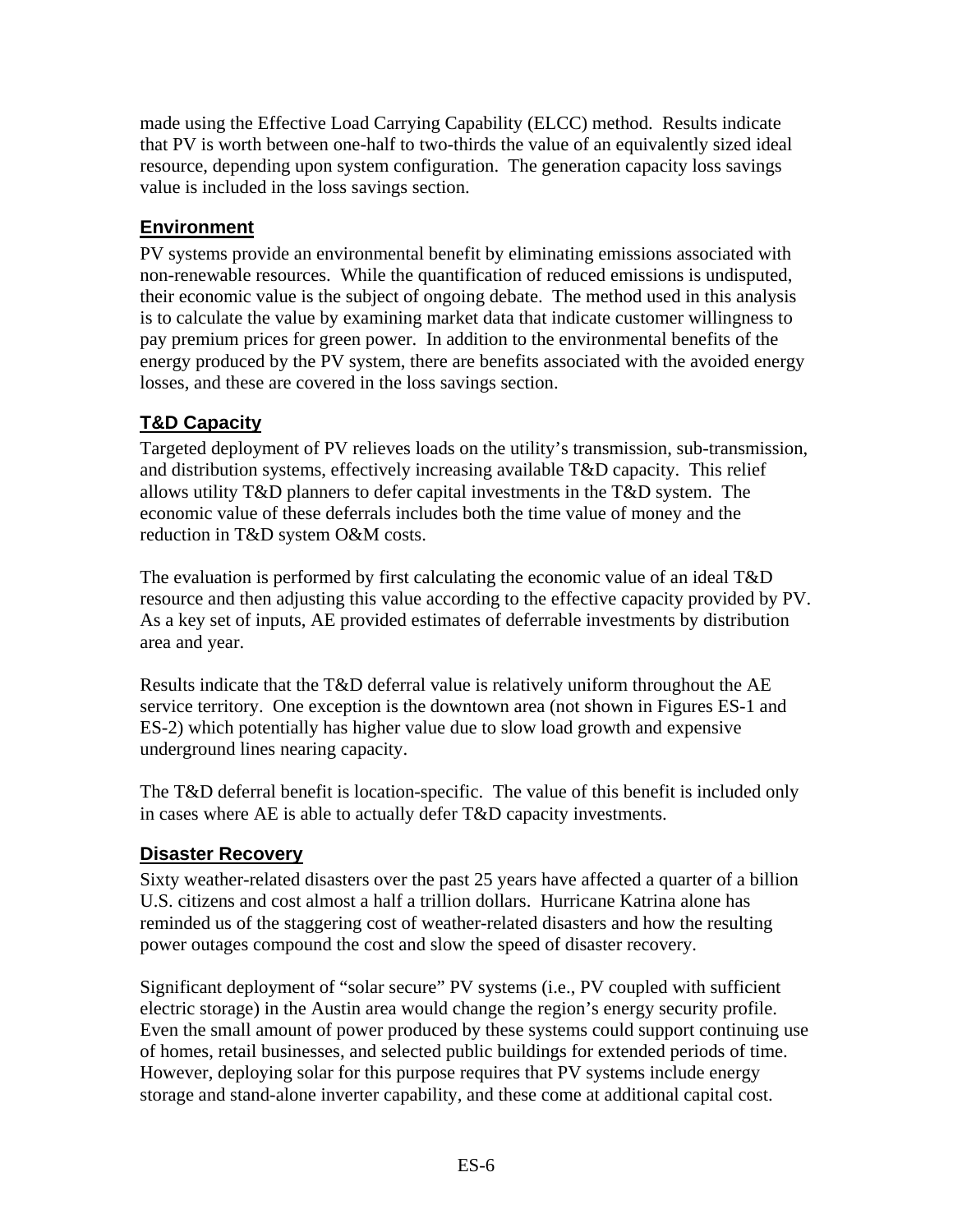Preliminary analysis suggests that the disaster recovery benefit could increase the value of solar by more than 50 percent. This is first known attempt at quantifying the disaster value benefits. As such, the valuation method requires further refinement.

A discussion about disaster recovery is included in this report, however, due to the uncertainties of quantification, it was decided that the results would not be included in the numerical value calculation. Instead, it is recommended that AE further consider the disaster recovery benefit when combined with battery storage, in particular as it can be jointly implemented with a plug-in hybrid electric vehicle program.

### **Reactive Power**

The reactive power value is the benefit that would accrue if PV inverters were modified to provide voltage regulation support. This benefit is realized by adding a new technical capability to the inverter. Even with such a modification, however, the value was found to be minimal. The value is not included in the final results.

### **Loss Savings**

Loss savings is an indirect benefit because it increases the value of other benefits, including energy production, generation capacity, environmental, and T&D capacity. For example, if the energy production value is \$1,000 per kW and the technical loss savings is five percent, the energy production loss savings benefit is \$50 per kW.

The two sets of inputs needed to calculate the loss savings value are the benefit-specific loss savings percentage and the corresponding benefit value. The results are based on the marginal system losses rather than the average systems losses (marginal losses are about two times the average losses).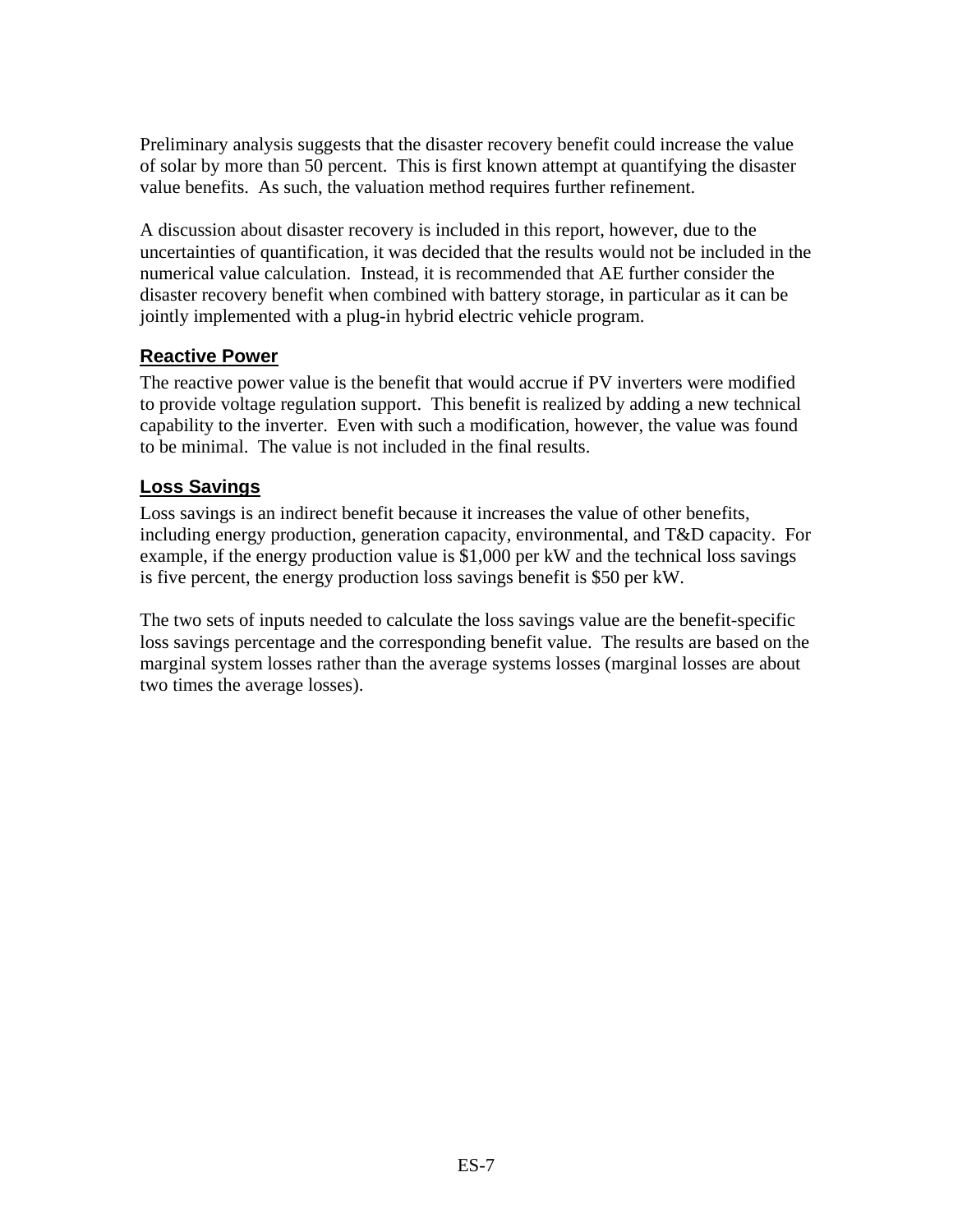## *Summary and Recommendations*

### **Study Uses**

The first objective of this study is to quantify the comprehensive value of distributed PV to AE in 2006. The preceding paragraphs describe the results of this analysis.

There are several ways that AE might consider how to use these results in advancing its 2020 goals:

- Assist in structuring an RFP for utility-owned systems or power purchase agreements
- Provide input into incentive design for customer-owned systems
- Help to assess the merits of kW-based buydown incentives vs. kWh-based performance incentives for customer-owned systems
- Evaluate other PV applications (e.g., a central station PV could be screened by deleting the distributed benefits – loss savings, and T&D deferral)
- Investigate synergies with other AE programs such as demand management and plug-in hybrid vehicles
- Assist in evaluating opportunities related to AE's new Non-Traditional Energy Business Planning process

### **Methodology Advances**

The second objective of this study is to document evaluation methodologies to assist AE in repeating the analysis as conditions change and/or expand the analysis to include other technologies. These methodologies are documented throughout this report. In the process of the analysis, CPR developed new methodologies and enhanced existing methodologies. More specifically, CPR:

- Applied financial economics' risk-neutral valuation methodology to account for the natural gas price hedge benefit
- Demonstrated that loss savings calculations should be performed on a marginal, rather than an average, basis and then used the results to estimate hourly loss savings
- Developed a preliminary method to quantify the disaster recovery benefit
- Developed a method of capturing technology synergies by converting a non-firm resource into a firm resource by bundling it with load control, thereby capturing additional capacity-related benefits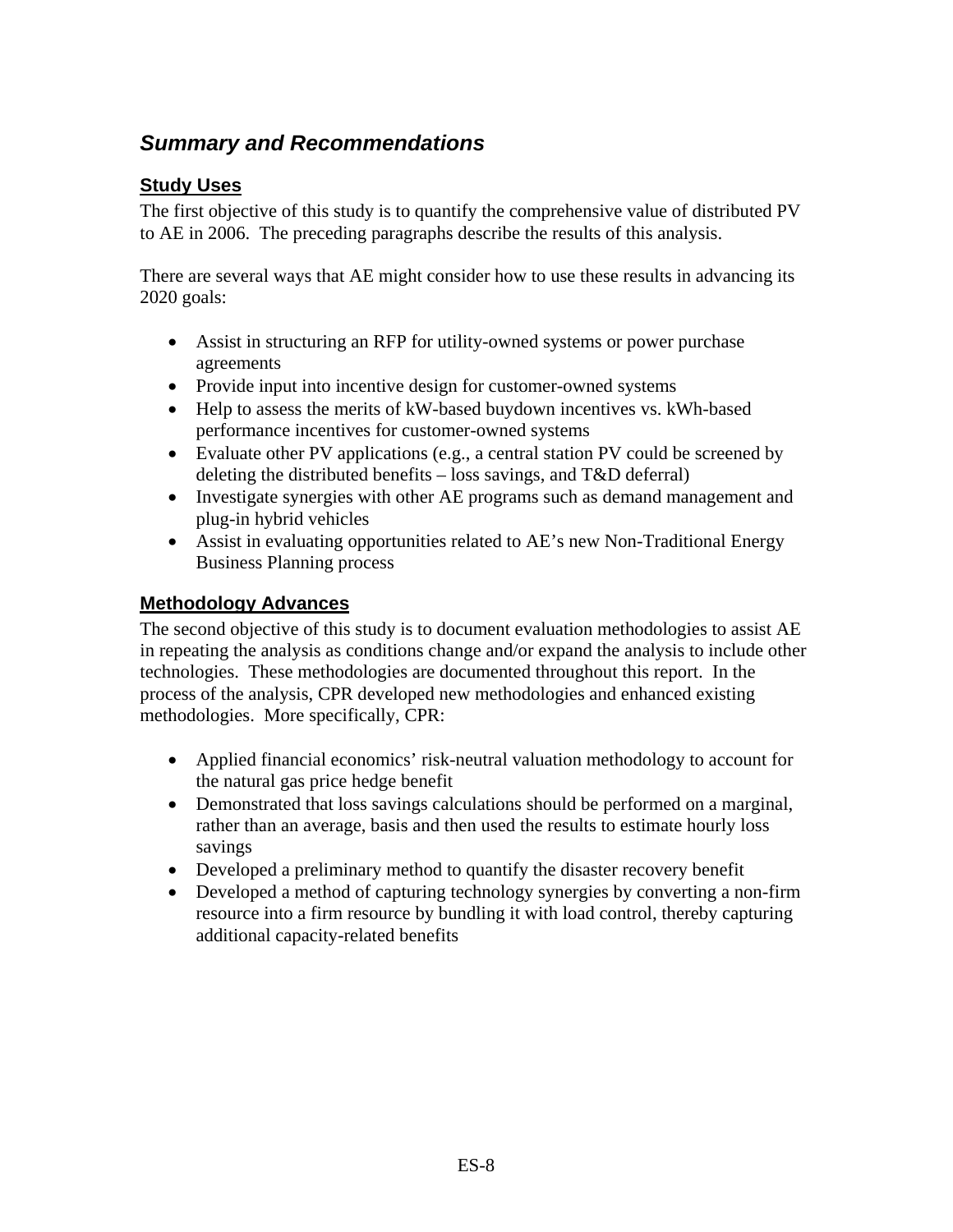#### **Study Enhancements**

There are a number of ways that this study can be further enhanced.

- This disaster recovery benefit could increase the value of solar by 50 percent. Further investigate the disaster recovery benefit and assess how distributed PV could be incorporated with AE's plug-in hybrid vehicle program and disaster recovery services (City and County) to provide the required storage at a minimal cost; in particular, evaluate implementation on public buildings, such as schools.
- The natural gas price forecast is the most critical assumption in determining energy value in future years. However, only the first 5 years of AE's natural gas forecast reflect certainty in the natural gas price estimates. It would be beneficial to extend the duration over which certainty could be obtain for natural gas prices.
- PV could enable AE to offer a new product: long-term (20 to 30 years) fixed price electricity. Assess the feasibility of using PV to offer a long term, fixed price electricity contract to AE's customers, covering issues such as the customer's willingness to pay and the solar output intermittency risks to AE.
- AE's customers who participate in the GreenChoice<sup>®</sup> program receive environmental benefits plus fuel price risk protection at a price that is significantly below what other market entities charge for the environmental benefits alone. Confirm that AE is satisfied with its GreenChoice<sup>®</sup> program pricing.
- The T&D deferral benefit is lower at AE than at other municipal utilities with which CPR has worked (AE's potentially-deferrable T&D investments represent slightly more than ¼ percent of AE's annual revenues). Confirm that the cost of potentially-deferrable T&D capital investments is not artificially low due to AE's budget reporting practices.
- Evaluate how the benefits identified in this study could be applied from perspectives other than AE (e.g., customer-ownership, and local, state, and federal governments)

AE is a leader in its commitment to renewable energy. It is hoped that this study will help to support and expand AE's vision and leadership.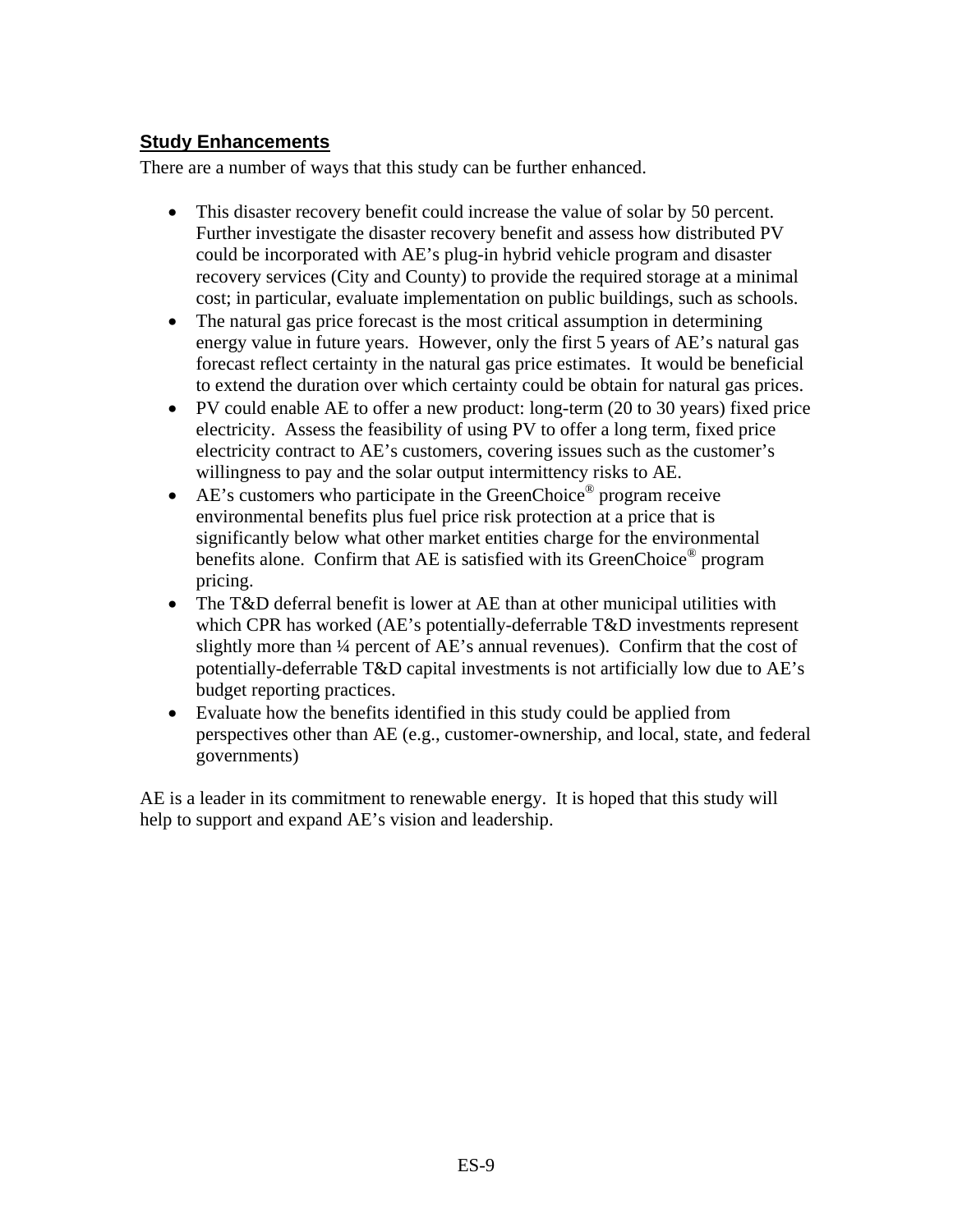# **Acknowledgements**

The authors acknowledge Austin Energy's Roger Duncan (Deputy General Manager, Distributed Energy Services), John H. Baker Jr., P.E. (Chief Strategy Officer, Strategic Planning and Business Development), Mark Kapner (Senior Strategy Planner, Strategic Planning Group), and Leslie Libby (Project Manager, Commercial Energy Management) for initiating and supporting this study on the Value of Distributed Photovoltaics to Austin Energy and the City of Austin.

This report would not have been possible without the dedication and cooperation of Austin Energy's personnel across many different departments. The following deserve high praise for providing the source data required to complete the analysis, for their interest and enthusiasm for learning the methodologies, and for the assignment of valuable resources to the study.

Michael McCluskey, P.E. (Senior Vice President, Wholesale and Retail Markets) Lewis De La Rosa, P.E. (Manager, Energy Market Analysis) Joe Lauer (Production Specialist, Energy Market Analysis) Steven Havemann, P.E. (Production Specialist, Energy Market Analysis) Madjid Zehani, P.E. (Market Systems) Charles J. Robinson, P.E. (T&D Planning) Jerrel Wallace, P.E. (T&D Planning) Ann Little, CPA (Long Range Planning) Gordon Alexander (Regulatory Planner) Bob Breeze, P.E. (Air Program Coordinator)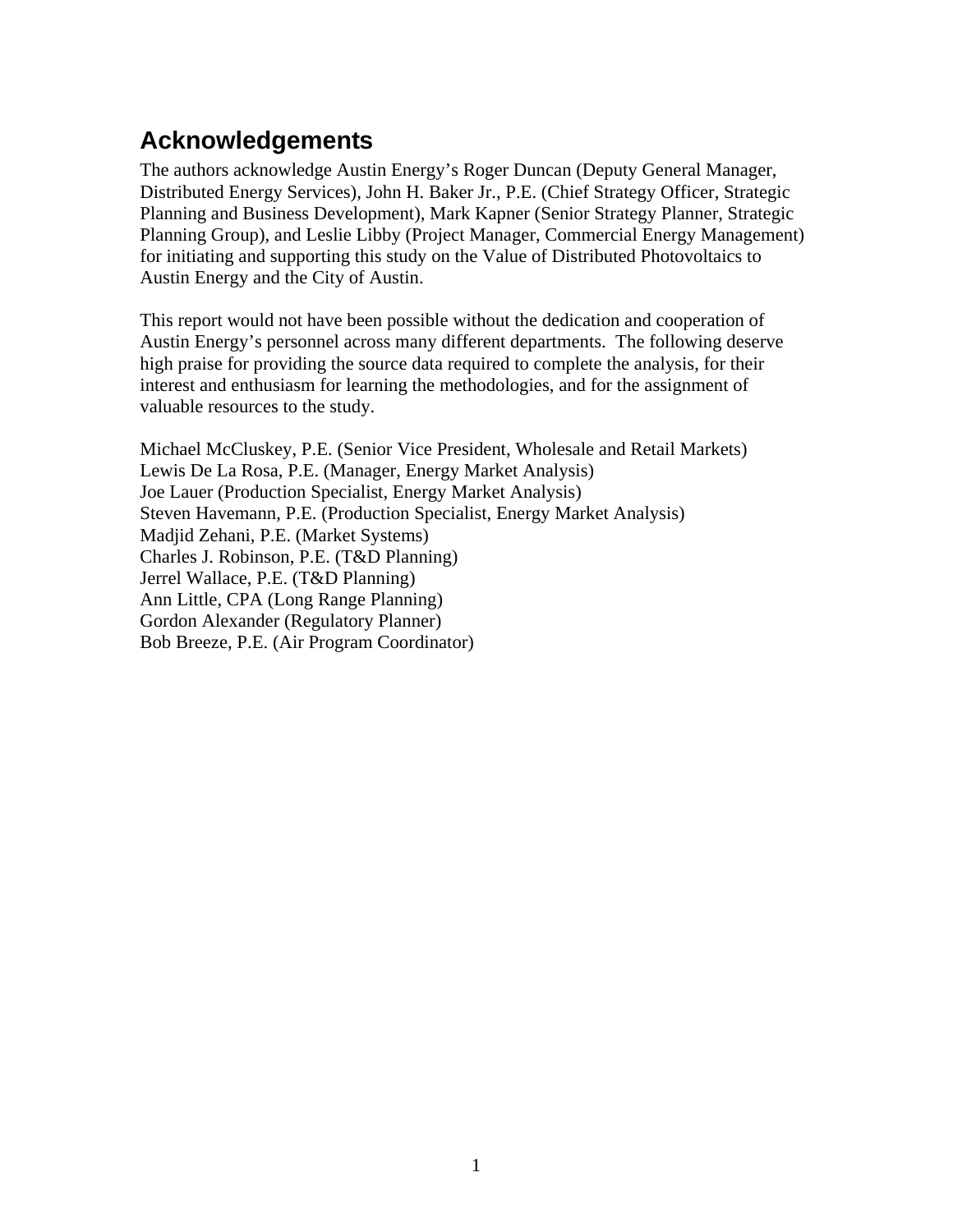# **Table of Contents**

| 40 |
|----|
|    |
|    |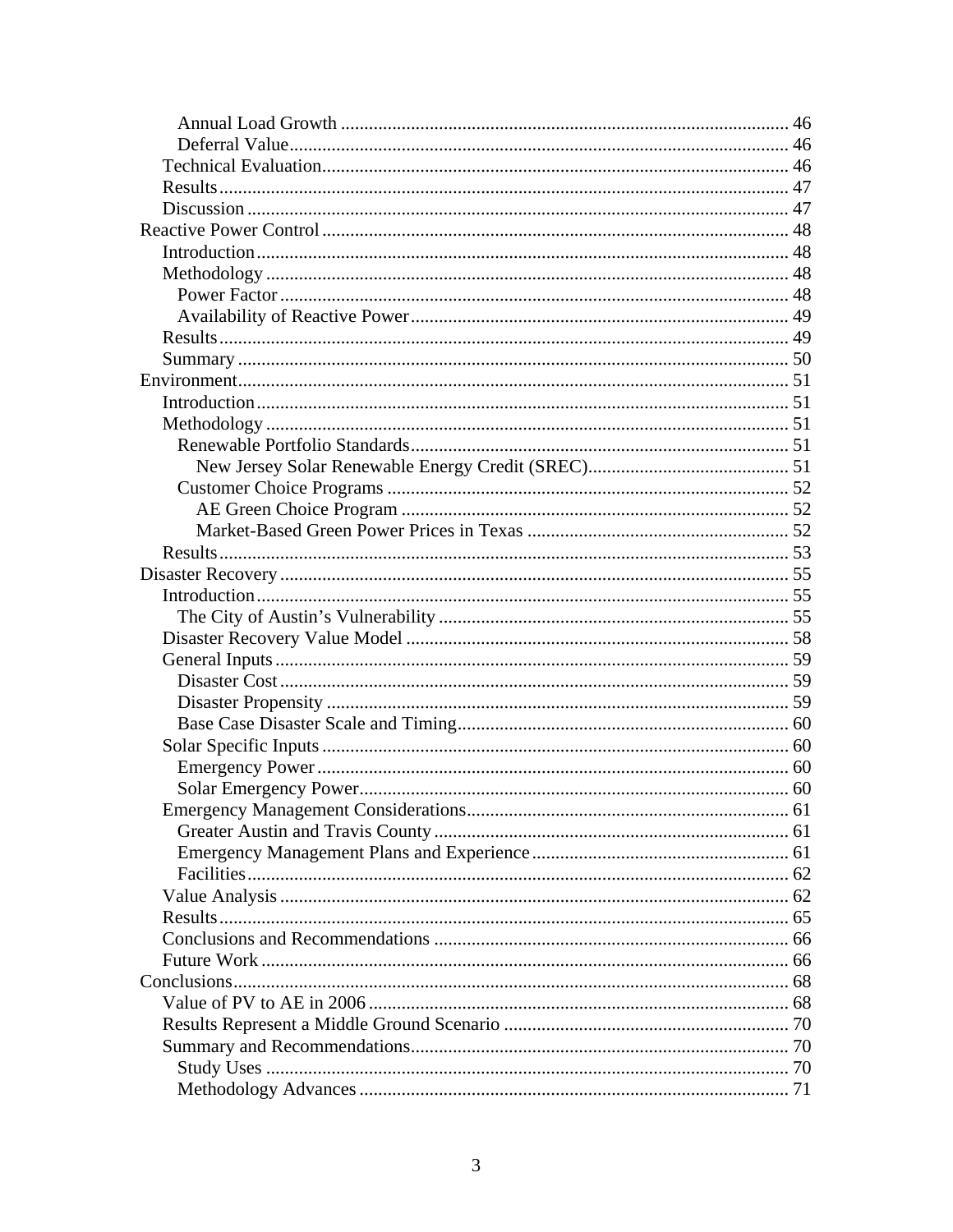| Adjust Value Based on Natural Gas Prices And Calculate Result  100 |  |
|--------------------------------------------------------------------|--|
|                                                                    |  |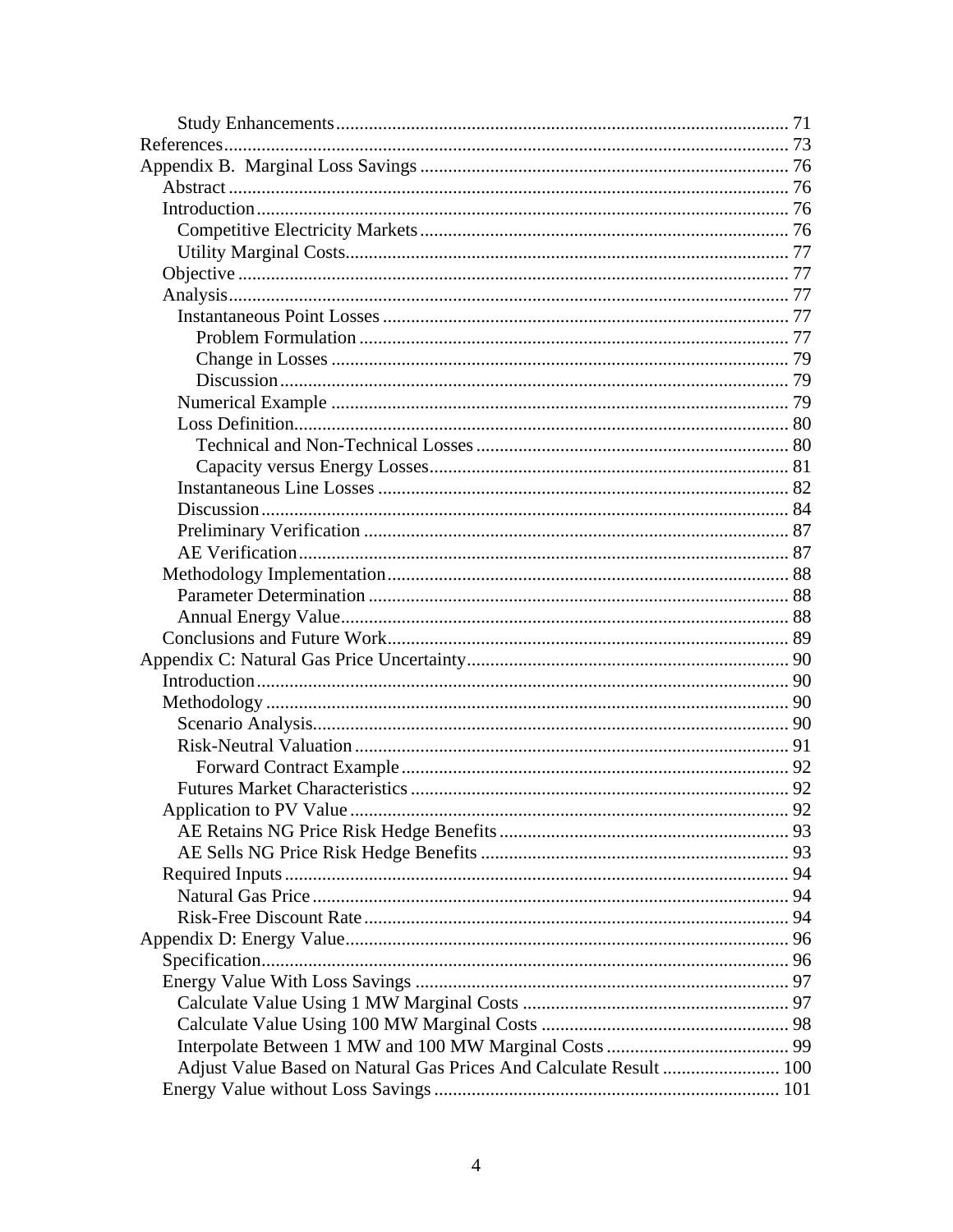| Adjust Value Based on Natural Gas Prices And Calculate Result  104 |  |
|--------------------------------------------------------------------|--|
|                                                                    |  |
|                                                                    |  |
|                                                                    |  |
|                                                                    |  |
|                                                                    |  |
|                                                                    |  |
|                                                                    |  |
|                                                                    |  |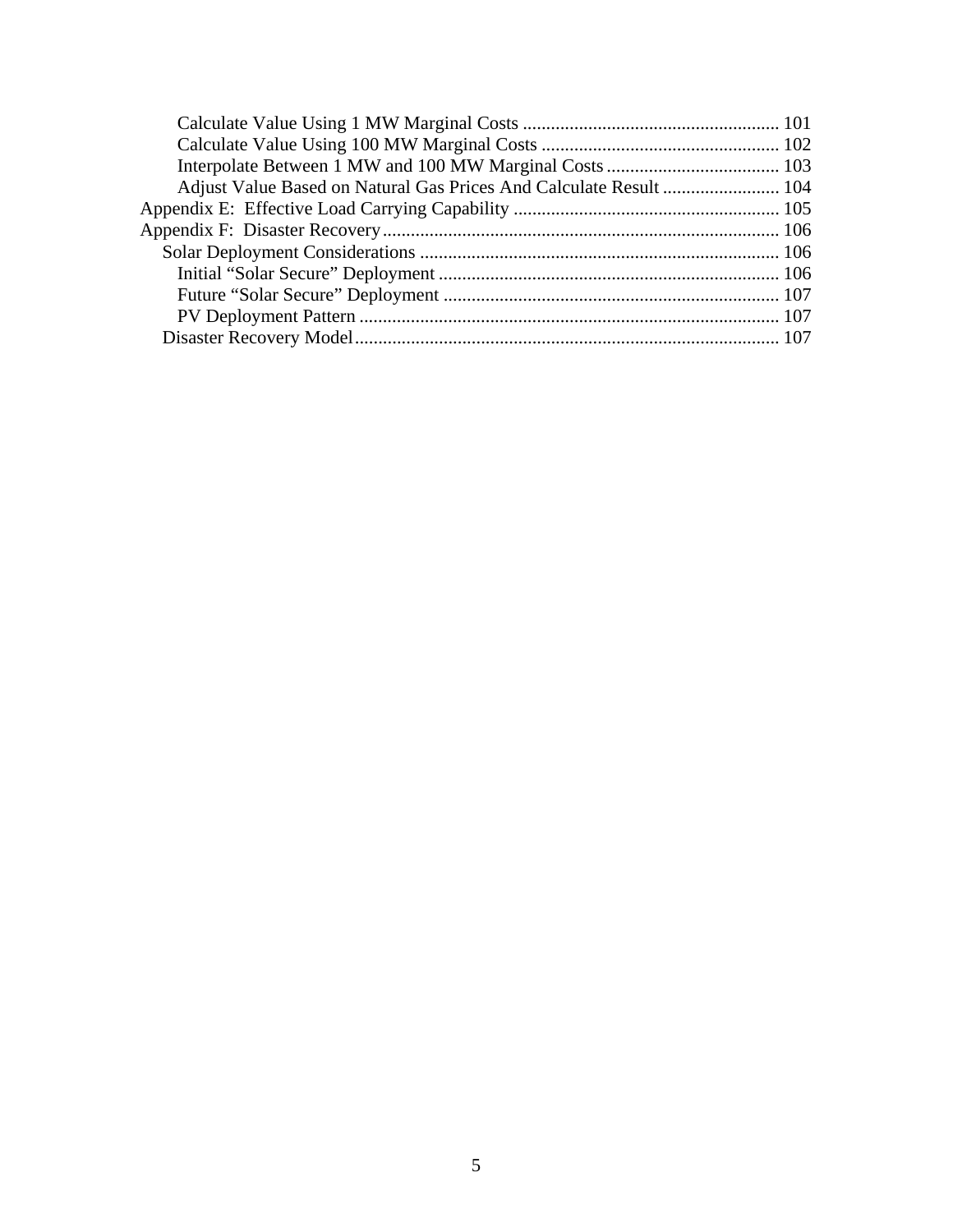# **List of Figures**

| Figure 1. Estimated annual energy production in Austin (Clean Power Estimator) 17      |  |
|----------------------------------------------------------------------------------------|--|
| Figure 2. Comparison of satellite-derived to ground measured global irradiance (A) and |  |
|                                                                                        |  |
| Figure 3. Satellite-simulated compared to measured PV output (2002 peak day) 21        |  |
| Figure 4. Satellite-derived compared to measured global irradiance on peak days 22     |  |
|                                                                                        |  |
|                                                                                        |  |
| Figure 7. Comparison of seasonal clearness to long-term (2002-2004 vs. NSRDB).  25     |  |
|                                                                                        |  |
| Figure 9. Distribution capacity expansion plan costs by area and year 44               |  |
|                                                                                        |  |
|                                                                                        |  |
|                                                                                        |  |
|                                                                                        |  |
|                                                                                        |  |
|                                                                                        |  |
|                                                                                        |  |
| Figure 19. Hypothetical results for two methods to calculate marginal losses 86        |  |
| Figure 20. Historical and forecast natural gas prices for PG&E and Henry Hub 91        |  |
|                                                                                        |  |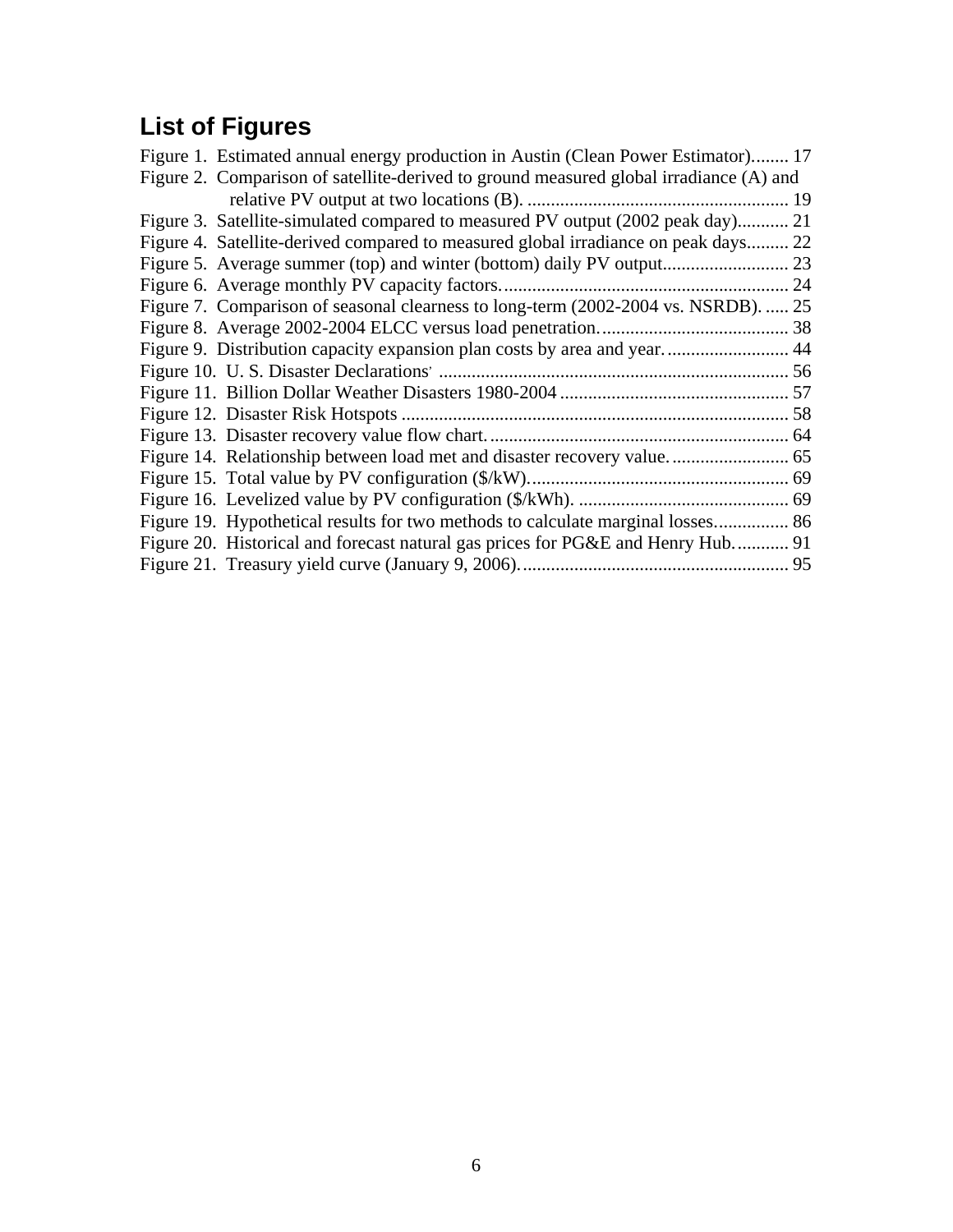# **List of Tables**

| Table 2. Benefits (+) and costs (-) using comprehensive evaluation 11                    |  |
|------------------------------------------------------------------------------------------|--|
|                                                                                          |  |
|                                                                                          |  |
|                                                                                          |  |
| Table 6. Satellite-derived vs. measured PV capacity factors (Bergstrom Airport 2002). 20 |  |
|                                                                                          |  |
|                                                                                          |  |
|                                                                                          |  |
| Table 10. Energy value (15 MW plant, with loss savings and degradation) - \$/kW/yr 32    |  |
| Table 11. Adjusted energy value (15 MW plant, with loss savings) - \$/kW/yr.  34         |  |
|                                                                                          |  |
|                                                                                          |  |
|                                                                                          |  |
|                                                                                          |  |
| Table 16. Total distribution cost due to new growth (budgeted and equivalent cost) 43    |  |
| Table 17. Distribution capacity expansion plan costs by area and year (\$M).  45         |  |
|                                                                                          |  |
|                                                                                          |  |
|                                                                                          |  |
|                                                                                          |  |
|                                                                                          |  |
|                                                                                          |  |
|                                                                                          |  |
| Table 25. Disaster recovery value results on energy and capacity basis (\$/kW) 65        |  |
|                                                                                          |  |
| Table 28. Hypothetical example: 10 MW PV has 24.9 percent loss savings.  80              |  |
| Table 29. Hypothetical example: 100 MW PV has 24.2 percent loss savings.  80             |  |
| Table 30. 100 MW of new customer loads requires 124.2 MW of generation capacity. 82      |  |
|                                                                                          |  |
| Table 32. Energy value (1 MW marginal costs, with loss savings) - \$/kW/yr 97            |  |
| Table 33. Energy value (100 MW marginal costs, with loss savings) - \$/kW/yr 98          |  |
|                                                                                          |  |
| Table 35. Adjusted energy value (15 MW plant, with loss savings) - \$/kW/yr.  100        |  |
| Table 36. Energy value (1 MW marginal costs, without loss savings) - \$/kW/yr 101        |  |
| Table 37. Energy value (100 MW marginal costs, without loss savings) - \$/kW/yr 102      |  |
| Table 38. Energy value (15 MW plant, without loss savings) - \$/kW/yr.  103              |  |
| Table 39. Adjusted energy value (15 MW plant, without loss savings) - \$/kW/yr.  104     |  |
|                                                                                          |  |
|                                                                                          |  |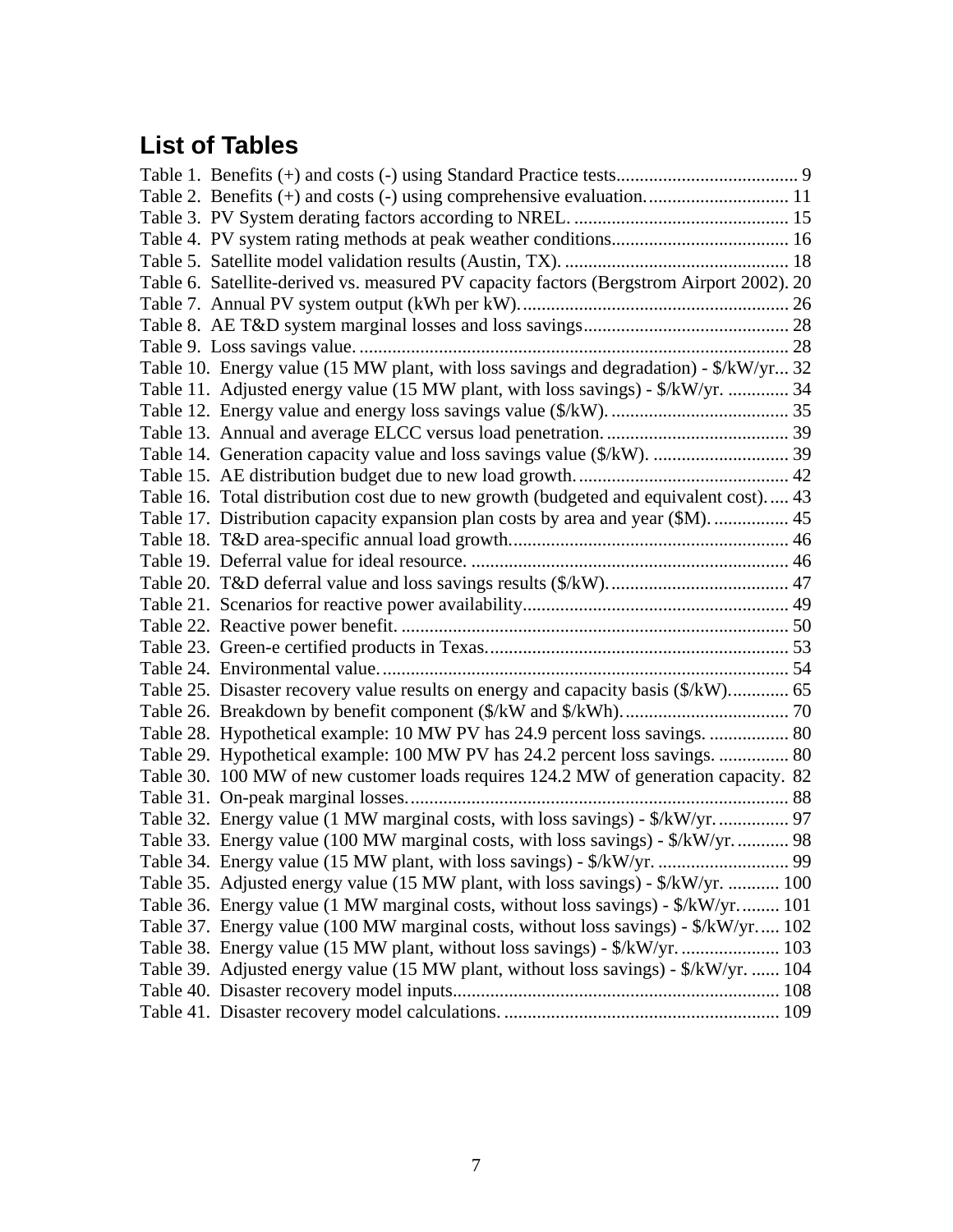# <span id="page-17-0"></span>**Introduction**

Austin Energy (AE) has a strong commitment to integrating solar electric generation into its power generation and distribution system. This is made clear not only by the introduction of its recent incentive for customer-owned photovoltaic (PV) systems, but even more so by its goal of installing 100 MW of solar generation by 2020.

AE wants to ensure that the cost of solar generation is commensurate with its value. As such, AE issued two request for proposals (RFPs) to perform value studies. One RFP was to determine the value of the economic development benefits of solar and the other was to determine the value of solar generation to AE. Clean Power Research (CPR) was selected for the second RFP.

## *Objective*

There are several possible approaches to determine the comprehensive value of solar generation. One option is to perform an in-depth analysis of a single candidate technology. This option has the benefit of being able to clearly illustrate evaluation methodologies. Another option is to perform a less comprehensive analysis for a wide variety of solar technologies. This option has the benefit of providing results for multiple solar technologies, such as distributed PV, central station PV, central station solar thermal troughs, solar dishes, or customer solar hot water heating to displace electric water heaters.

AE stated in its RFP that the work should provide evaluation methodologies. Thus, in order to maximize the effectiveness of AE's financial investment in this study, the first approach was selected. It performs an in-depth evaluation of a single solar technology that requires a relatively complicated analysis effort (distributed PV) and places special emphasis on documenting evaluation methodologies. Distributed PV is also selected because it is firmly established in the literature that the value of distributed PV is substantially higher than the value of central station PV.

There are two primary objectives of this study:

- 1. Quantify the comprehensive value of distributed PV to AE in 2006
- 2. Document evaluation methodologies to assist AE in performing the analysis as conditions change and applying it to other technologies

## *Evaluation Frameworks*

There is growing interest in customer-owned generation with a particular interest in PV systems. This has resulted in a number of analytical studies aimed at determining the value of PV. Two difficulties that these studies have encountered are the proper selection of evaluation perspective and the determination of which benefits and costs to include in the analysis.

With these difficulties in mind, CPR and the National Renewable Energy Laboratory (NREL) have constructed a framework to evaluate distributed PV [34]. While this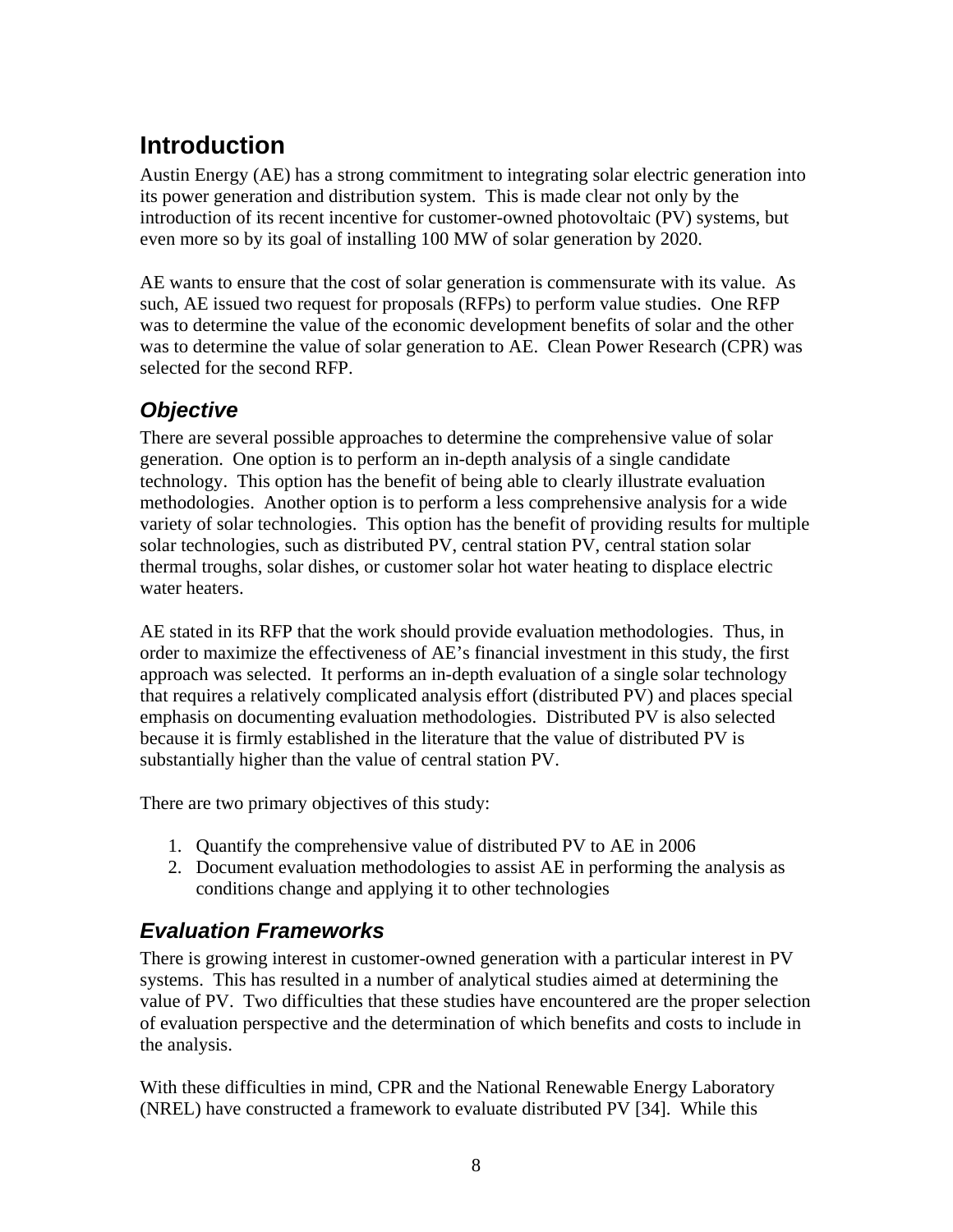<span id="page-18-0"></span>current AE study is focused only on the issue of PV value and does not specifically address the ownership issue (i.e., whether the systems should be utility-owned or customer-owned), the NREL framework is relevant to the current study. By way of background, then, the highlights of the framework are presented here.

#### **Energy Conservation Evaluation Framework**

Since the 1970s, conservation and load management programs have been promoted by the California Public Utilities Commission (CPUC) and the California Energy Commission (CEC) as alternatives to power plant construction and gas supply options. In 1983, the evaluation methodology was formalized and documented in the California Standard Practice Manual. This manual has been updated several times; the most recent version is available in [17].

The Standard Practice Manual identifies the cost and benefit components and costeffectiveness calculation procedures from four major perspectives as summarized in Table 1. Those perspectives include:

- 1. Participant
- 2. Ratepayer Impact Measure (RIM)
- 3. Total Resource Cost (TRC)
- 4. Program Administrator Cost (PAC)

Table 1. Benefits (+) and costs (-) using Standard Practice tests.

|                              | <b>Total</b>             | <b>Resource Cost</b>     | (TRC)                            |
|------------------------------|--------------------------|--------------------------|----------------------------------|
|                              | <b>Participant</b>       |                          | (PAC)                            |
|                              |                          |                          | <b>Rate Impact Measure (RIM)</b> |
|                              |                          |                          |                                  |
|                              | <b>Particpant</b>        | <b>All Ratepayers</b>    | <b>Utility</b>                   |
| <i><b>Investment</b></i>     |                          |                          |                                  |
| Equipment                    | $\overline{\phantom{0}}$ |                          |                                  |
| <b>Installation</b>          |                          |                          |                                  |
| Sales Tax                    |                          |                          |                                  |
| <b>O&amp;M</b> Cost          |                          |                          |                                  |
| <b>Electric Utility Bill</b> | ┿                        | $\overline{\phantom{0}}$ |                                  |
| <b>Incentives</b>            |                          |                          |                                  |
| Incentive Payments           | $\overline{\phantom{0}}$ |                          |                                  |
| Program Administration       |                          |                          |                                  |
| <b>Tax Effects</b>           |                          |                          |                                  |
| <b>Tax Credits</b>           | $\div$                   |                          |                                  |
| <b>Utility Cost Savings</b>  |                          |                          |                                  |
| Energy                       |                          |                          | ┿                                |
| Capacity                     |                          |                          | ┿                                |
| <b>T&amp;D System</b>        |                          |                          | ┿                                |
| Losses                       |                          |                          | ┿                                |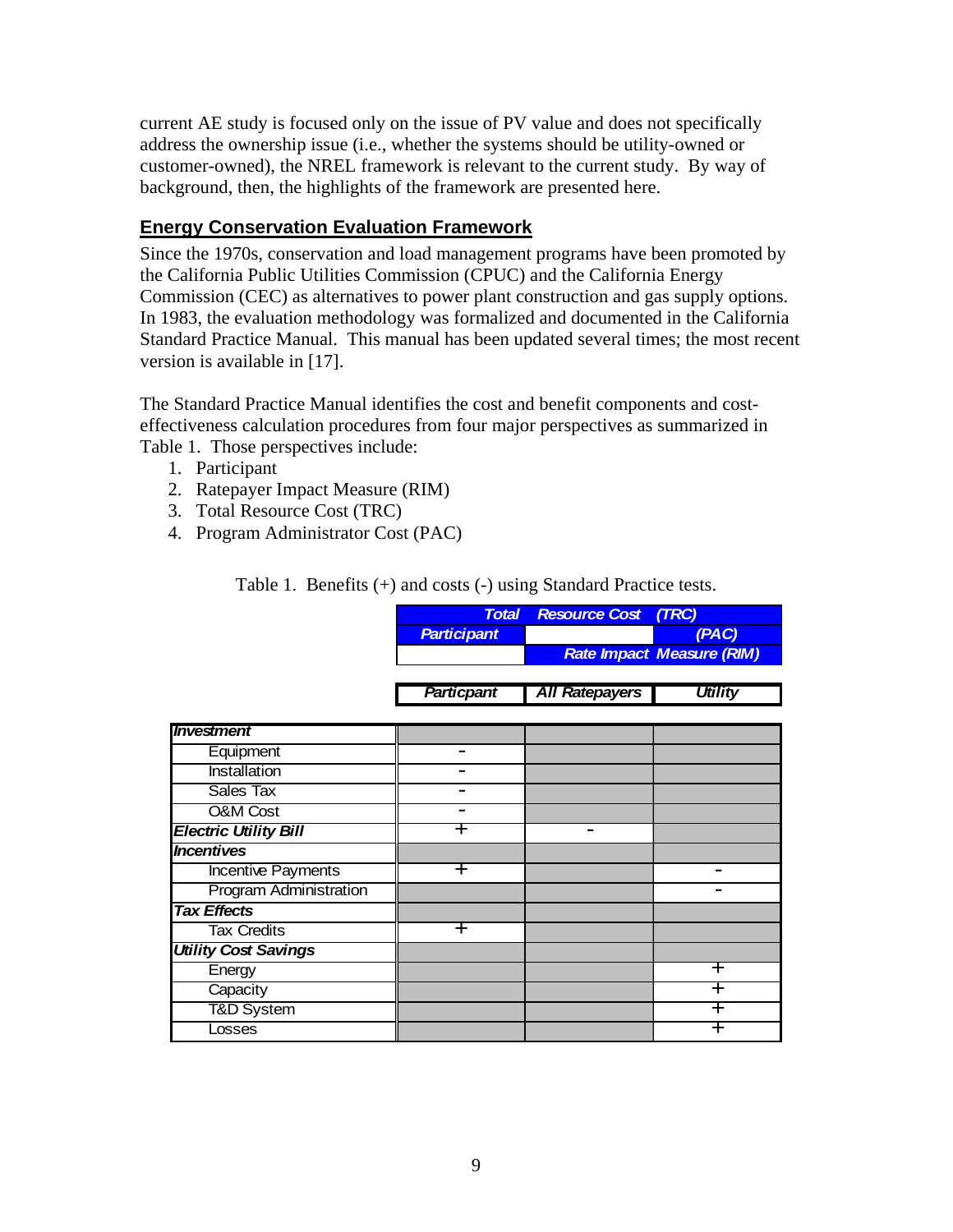### <span id="page-19-0"></span>**Distributed PV Evaluation Framework**

The NREL study [34] identified two limitations of the framework presented in Table 1. First, for the given perspectives that are defined, there are benefits and costs that are not included in the analysis. Second, there are additional perspectives that are not included in the analysis. Table 2 illustrates how the matrix can be expanded for customer-owned distributed PV generation under the current U.S. incentive structure

The blue section titles are the various tests, the headers at the top are the perspectives, and the labels to the left of the matrix are the benefit/cost components. Within the body of the matrix, the boxes have three possible colors: white, yellow, or gray. White indicates that the benefit is currently included in existing Standard Practice tests, yellow indicates that it is not typically included (although some studies may include these components), and gray indicates that the component does not apply from that perspective.  $A +$  corresponds to a benefit and a – corresponds to a cost for that particular component and perspective. Note that while a Societal Test is included in the tests described in the Standard Practice Manual, it is treated informally.

Several general observations can be made based on a comparison of Table 1 to Table 2. First, the expanded framework contains many more perspectives and benefits/cost components than Table 2. Second, the industry and government perspectives have many new entries. Third, many of the components have a yellow background and thus are not included in a typical financial analysis even for the existing tests (RIM, TRC, PAC, and Participant). Finally, there are generally more pluses than minuses with the new entries. Including these benefits and costs increase the overall cost-effectiveness of distributed PV systems.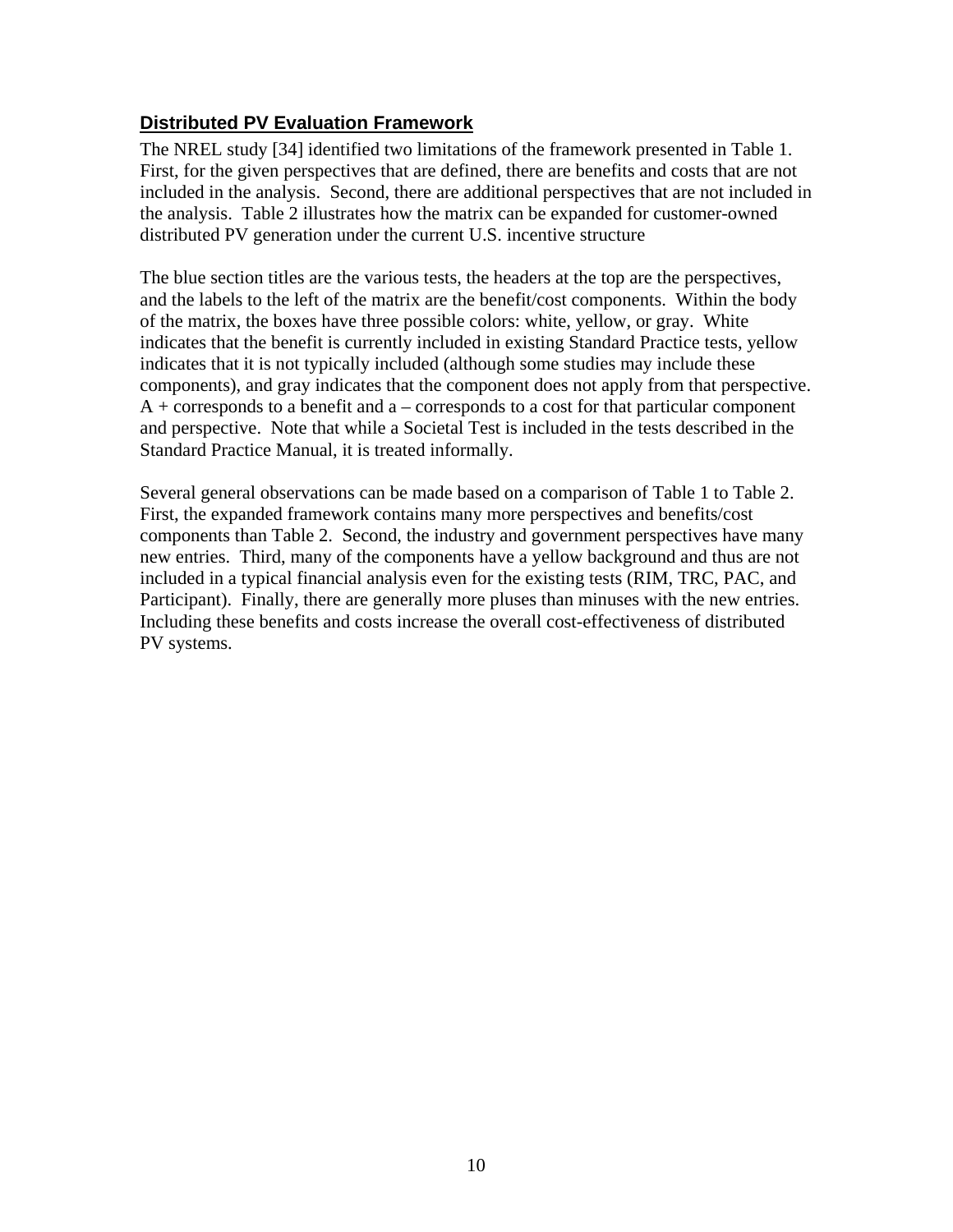<span id="page-20-0"></span>

|                                   | <b>SOCIETAL</b>          |                          |                                  |                      |                          |                          |
|-----------------------------------|--------------------------|--------------------------|----------------------------------|----------------------|--------------------------|--------------------------|
|                                   | <b>Total</b>             | <b>Resource Cost</b>     | (TRC)                            | <b>Industry</b>      | <b>Government</b>        |                          |
|                                   | <b>Participant</b>       |                          | (PAC)                            |                      |                          |                          |
|                                   |                          |                          | <b>Rate Impact Measure (RIM)</b> |                      |                          |                          |
|                                   |                          |                          |                                  |                      |                          |                          |
|                                   | Particpant               | <b>All Ratepayers</b>    | <b>Utility</b>                   | <b>Industry</b>      | State/Local Gov.         | Federal Gov.             |
|                                   |                          |                          |                                  |                      |                          |                          |
| <b>Investment</b>                 |                          |                          |                                  |                      |                          |                          |
| Equipment                         | $\overline{\phantom{a}}$ |                          |                                  | $\textcolor{red}{+}$ |                          |                          |
| Installation                      | $\overline{\phantom{a}}$ |                          |                                  | Ŧ                    |                          |                          |
| Sales Tax                         | $\overline{\phantom{0}}$ |                          |                                  |                      | $\textcolor{red}{\div}$  |                          |
| O&M Cost                          | $\overline{\phantom{a}}$ |                          |                                  | $\textcolor{red}{+}$ |                          |                          |
| Financing                         | $\blacksquare$           |                          |                                  | Ŧ                    |                          |                          |
| <b>Electric Utility Bill</b>      | $\overline{\phantom{0}}$ | $\overline{\phantom{0}}$ |                                  |                      |                          |                          |
| <b>Incentives</b>                 |                          |                          |                                  |                      |                          |                          |
| <b>Incentive Payments</b>         | $\div$                   |                          | $\overline{\phantom{0}}$         |                      |                          |                          |
| <b>Program Administration</b>     |                          |                          | $\overline{\phantom{0}}$         |                      | $\pm$                    | $+$                      |
| <b>Tax Effects</b>                |                          |                          |                                  |                      |                          |                          |
| <b>Tax Credits</b>                | $\ddot{}$                |                          |                                  |                      | $\blacksquare$           | $\overline{\phantom{0}}$ |
| Depreciation                      | $\overline{\textbf{r}}$  |                          |                                  |                      | $\overline{\phantom{0}}$ | $\overline{\phantom{0}}$ |
| Loan Interest Write-Off           | Ŧ                        |                          |                                  |                      |                          |                          |
| <b>O&amp;M Costs</b>              | $\overline{+}$           |                          |                                  |                      | ÷                        | $\overline{\phantom{a}}$ |
| <b>Utility Bill Savings</b>       | $\blacksquare$           |                          |                                  |                      | $\overline{\phantom{a}}$ | $\overline{\phantom{a}}$ |
| Tax on Tax Credits                | Ξ                        |                          |                                  |                      |                          | Ŧ                        |
| <b>Utility Cost Savings</b>       |                          |                          |                                  |                      |                          |                          |
| Energy                            |                          |                          | $\overline{\phantom{a}}$         |                      |                          |                          |
| Capacity                          |                          |                          | Ŧ                                |                      |                          |                          |
| <b>T&amp;D System</b>             |                          |                          | ∓                                |                      |                          |                          |
| Losses                            |                          |                          | $\overline{\phantom{a}}$         |                      |                          |                          |
| <b>Technology Synergies</b>       |                          |                          | Ŧ                                | $\textcolor{red}{+}$ |                          |                          |
| Environmental                     |                          |                          |                                  |                      |                          |                          |
| Emissions                         |                          | $\pm$                    |                                  |                      |                          |                          |
| Water                             |                          | Ŧ                        |                                  |                      |                          |                          |
| Health                            |                          | Ŧ                        |                                  |                      |                          |                          |
| RECs/Green Tags                   | $\overline{\phantom{a}}$ |                          | $\overline{\phantom{a}}$         |                      |                          |                          |
| <b>Job Creation</b>               |                          |                          | $\blacksquare$                   | Ŧ                    | Ŧ                        | Ŧ                        |
| Reliability                       |                          |                          |                                  |                      |                          |                          |
| <b>Blackout Prevention</b>        |                          | $\overline{\textbf{r}}$  | $\overline{\phantom{a}}$         |                      | $\overline{\textbf{r}}$  | $\overline{+}$           |
| <b>Emergency Utility Dispatch</b> | Ŧ                        |                          | Ŧ                                |                      |                          |                          |
| Catastrophe Recovery              |                          | Ŧ                        |                                  |                      | Ŧ                        | Ŧ                        |
| <b>Backup Power</b>               | $\pm$                    |                          |                                  |                      | Ŧ                        | Ŧ                        |
| <b>Risk Factors</b>               |                          |                          |                                  |                      |                          |                          |
| Manage Load Uncertainty           |                          |                          | Ŧ                                |                      |                          |                          |
| <b>Wholesale Price Hedge</b>      |                          |                          | $\overline{\phantom{0}}$         |                      | $\pm$                    | $\pm$                    |
| <b>Retail Price Hedge</b>         | Ŧ                        |                          |                                  |                      | Ŧ                        | Ŧ                        |
| Retail Price Cap                  |                          | ÷                        | $\blacksquare$                   |                      | $\textcolor{red}{+}$     | $\textcolor{red}{+}$     |
| <b>National Energy Security</b>   |                          | Ŧ                        |                                  |                      | Ŧ                        | Ŧ                        |

#### Table 2. Benefits (+) and costs (-) using comprehensive evaluation.

## *Framework for Current Study*

The expanded benefit-cost framework described above was developed for customerowned distributed PV systems. AE has not yet determined whether the solar generation in this study will be customer-owned or utility-owned. Consequently, some of the perspectives presented in Table 2 need to be combined. This AE study will examine the benefits that accrue to the perspectives of both "All Ratepayers" and "Utility."

In particular, this study will examine the following benefits:

- Energy Production
- Generation Capacity
- T&D System (Distribution Deferrals)
- Reduced Transformer and Line Losses
- Environment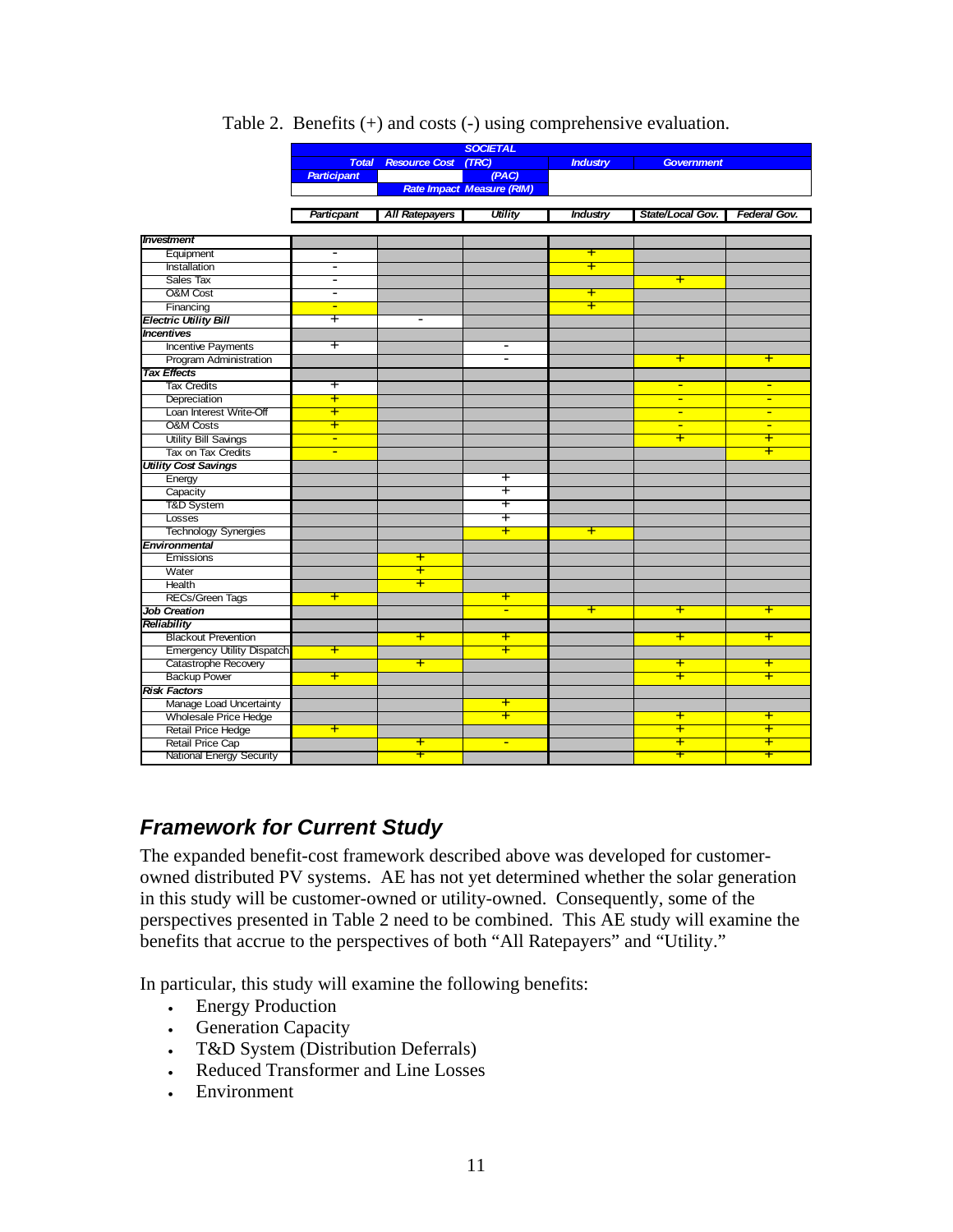- <span id="page-21-0"></span>• NG Price Hedge (Wholesale Price Hedge)
- Disaster Recovery (Catastrophe Recovery)

The Technology Synergies benefit in Table 2 refers to the situation when the benefit of a bundle of technologies exceeds the sum of the benefits of the technologies evaluated in isolation. The Technology Synergies benefit can be incorporated in the capacity benefits by combining PV with a utility-administered load control program. This combination of technologies may provide firm capacity at a cost that is lower than using either technology in isolation (see [22] for more background information).

Four benefits are listed for the "All Ratepayers" and "Utility" perspectives that are not included in the analysis are: Blackout Prevention, Emergency Utility Dispatch, Manage Load Uncertainty, and Retail Price Cap.

The Blackout Prevention and Emergency Utility Dispatch benefits ([18], [26], [27], and [30]) are the benefits to the utility of having a small amount of battery storage available as part of a PV system to respond to brief emergency situations encountered by the utility. AE decided that battery storage was a separate technology from solar and that these benefits should be excluded from the analysis. Therefore, these benefits are not considered further.

The Managing Load Uncertainty benefit [12] follows from the modularity and short-lead times of distributed generation in the deferral of T&D system investments. This benefit, while real, is excluded from the study because the T&D deferral value was very small for AE and did not justify the effort required to collect the data necessary to implement the methodology.

The Retail Price Cap [23] is the benefit of having PV become a "backstop technology," i.e., one that allows large or unlimited quantities of a perfect or near perfect substitute to be produced at a given price. It ensures the existence of a "choke price," the price above which the product which it is replacing will not go. In the case of PV, it can provide long-term electric rate protection to all customers whether or not they purchase the PV. The Retail Price Cap benefit is excluded because it requires the assumption of customer ownership, an assumption which this study does not make.

One benefit not listed above but included is Reactive Power Control. The study evaluates such a benefit. The value is calculated, but it is not included in the final result because inverter control modifications required to capture this benefit would not likely be implemented.

## *Scenario Specification*

There are multiple evaluation methods and input assumptions that could be used for almost all of the benefits listed above. This study would result in an unmanageable number of scenarios if an attempt was made to present all possible combinations of the various evaluation methodologies and input data sets.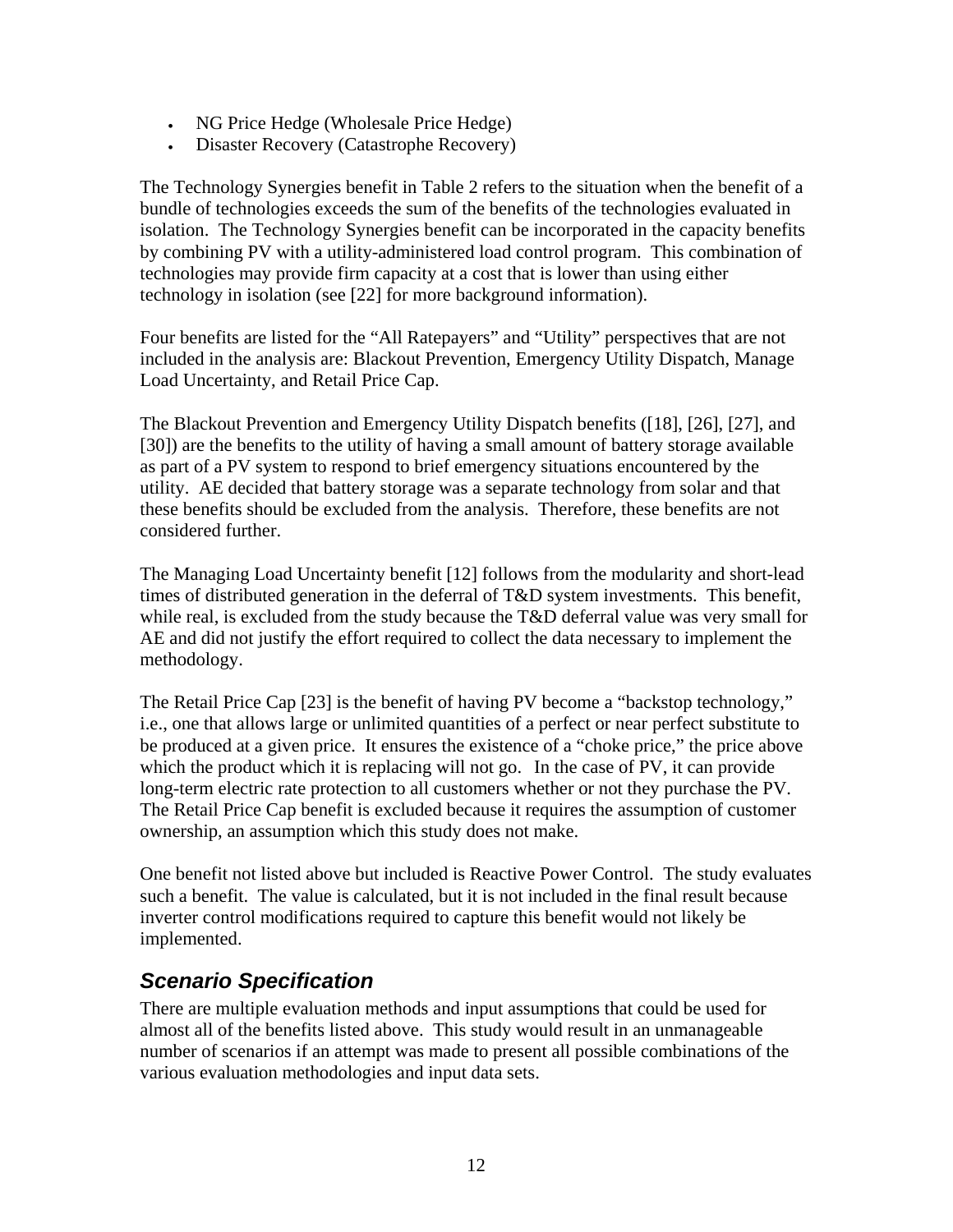A variety of scenarios were developed during preliminary phases of the study. After further consideration, however, it was decided that a single scenario reflecting the joint opinions of AE and Clean Power Research would best serve the purposes of this study. The results are neither the highest they could be nor the lowest they could be but rather represent a middle ground.

A number of the benefits are a function of the size of the PV system. The analysis is performed for 15 MW of PV unless otherwise specified.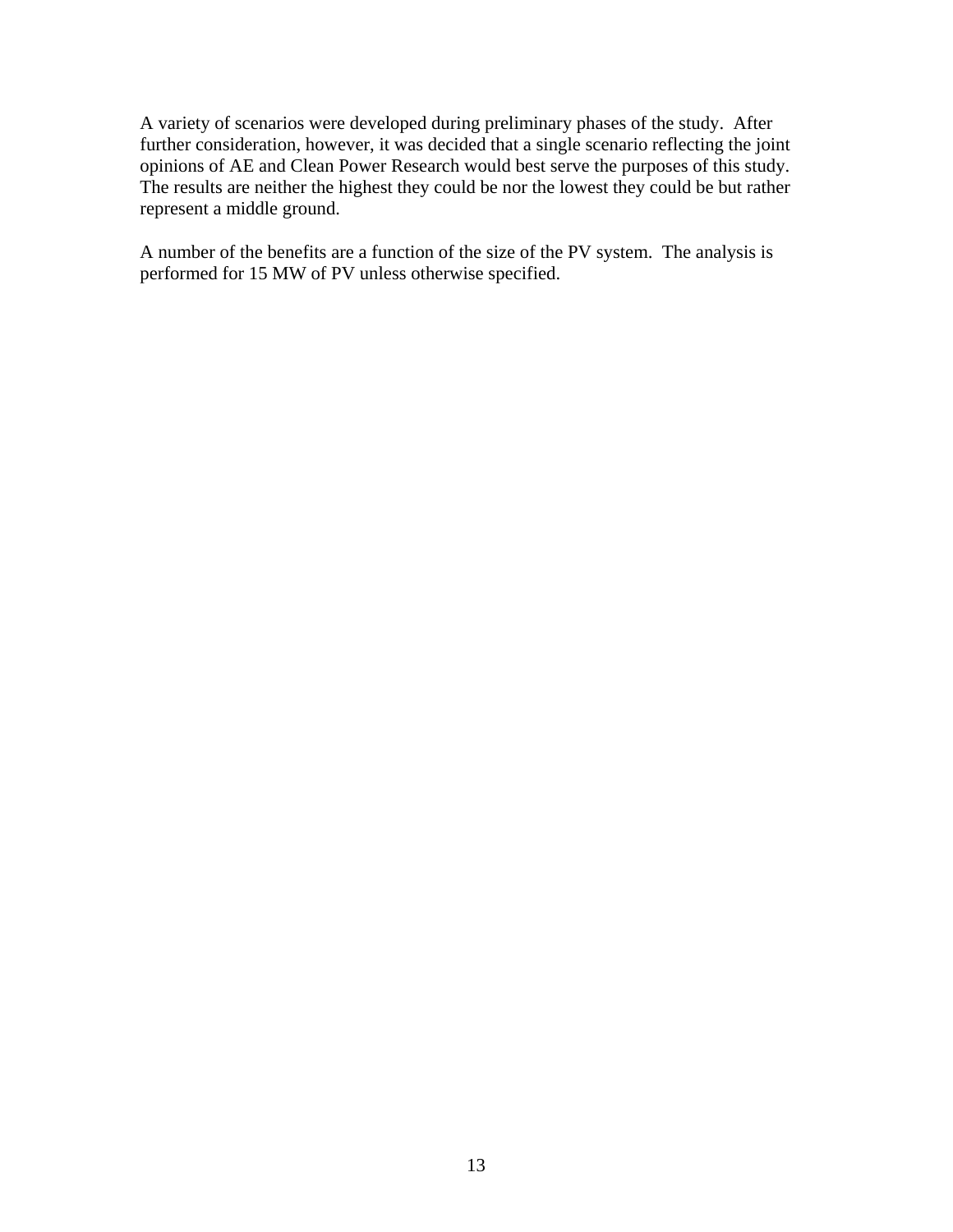# <span id="page-23-0"></span>**PV Performance Estimates**

## *Introduction*

Accurately determining the value of distributed PV requires the availability of PV power output data in intervals of one hour or less. Ideally, measured performance data from existing, representative PV installations would be available for this purpose. In practice, however, this type of measured data is extremely difficult to obtain. Often, measured data is not available for the time period of the study, it does not include the range of the configurations of interest, or it does not cover a sufficiently broad geographical area. Such difficulties were encountered in the present study for AE.

The next best alternative to measured PV output data is to simulate PV output using measured global horizontal and direct irradiance data from a geographically diverse set of well-maintained ground stations. Unfortunately, there was not even a single location (much less multiple locations) for which ground-based measurements were available that included both global horizontal and direct irradiance for the time period of this study.

Without measured PV system data or suitable ground based irradiance data, the next best alternative is to use satellite-based measured weather data. This data is available corresponding to the time period of the study, it can be used to simulate a wide variety of PV configurations, and it encompasses a broad geographic area. This is the alternative that was selected to perform the study for AE.

This section describes the PV system conventions used throughout the report, selects the sample PV configurations used in the detailed analysis, describes the satellite-based weather data, and presents the resulting PV output simulations.

As the number of installed PV systems grows in AE's territory, AE should consider collecting 5 or 15-minute data on the electric production from a large number of wellperforming PV systems at a variety of locations and orientations in order to be able to repeat the analysis presented in this study using measured PV output data, thereby improving the results of the analysis.

## *Conventions*

### **Rating Convention**

It is important to begin with a review of common PV system rating methods. As shown in Table 3, according to the National Renewable Energy Laboratory (NREL), there are eleven factors that influence the amount of energy produced by a PV system. $3$  These various "losses" occur at different parts of the system. Some of the losses occur within the PV module, some in the system interconnection, some in the power conversion, and some in the total system.

 $\overline{a}$ <sup>3</sup> NREL lists a variety of derating factors at http://rredc.nrel.gov/solar/calculators/PVWATTS/derate.cgi.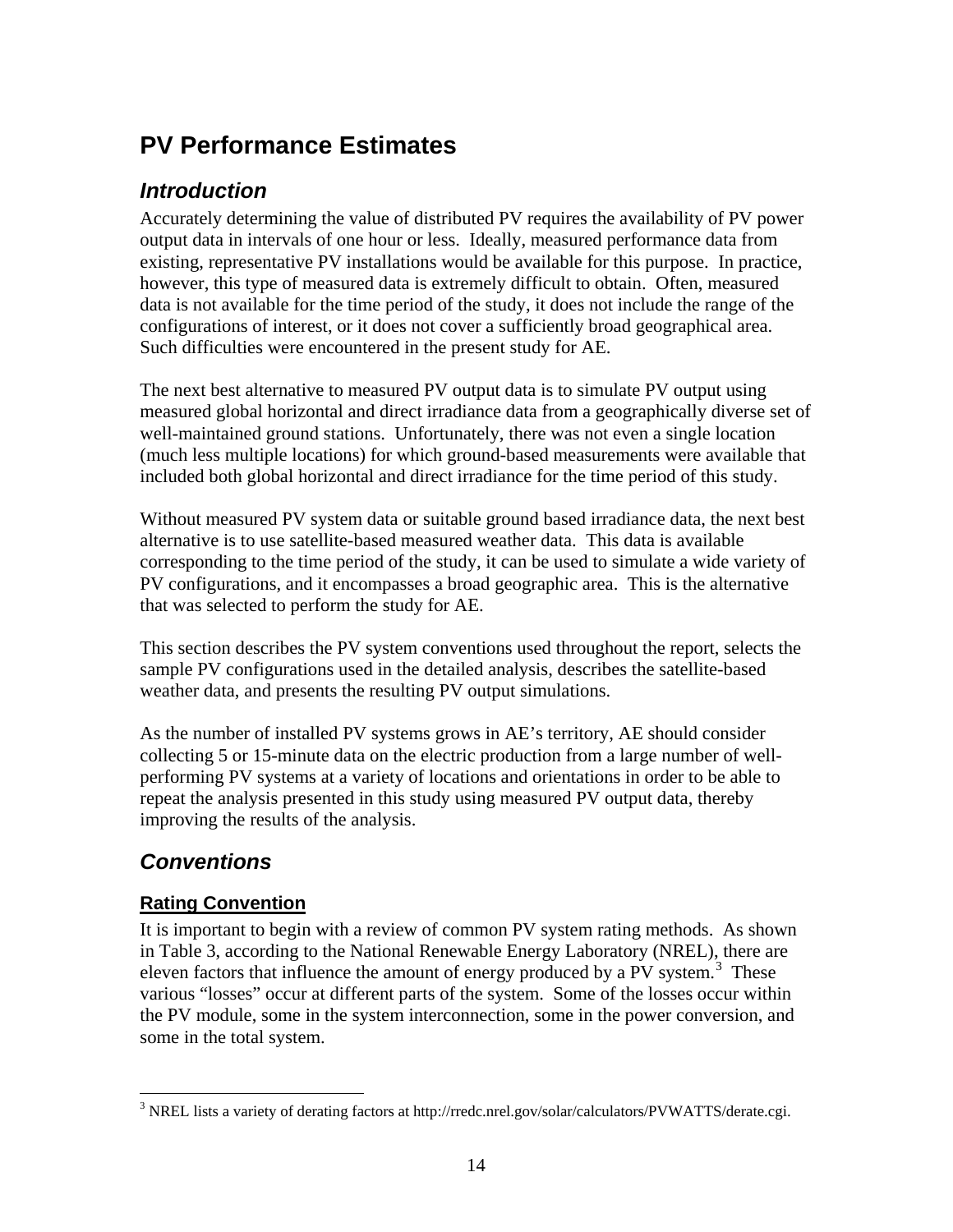<span id="page-24-0"></span>

| <b>Component Derate Factors</b> | <b>Range of Acceptable Values</b> |
|---------------------------------|-----------------------------------|
| PV module nameplate DC rating   | $0.80 - 1.05$                     |
| <b>Inverter and Transformer</b> | $0.88 - 0.95$                     |
| Mismatch                        | $0.97 - 0.995$                    |
| Diodes and connections          | $0.99 - 0.997$                    |
| DC wiring                       | $0.97 - 0.99$                     |
| AC wiring                       | $0.98 - 0.993$                    |
| Soiling                         | $0.30 - 0.995$                    |
| System availability             | $0.00 - 0.995$                    |
| Shading                         | $0.00 - 1.00$                     |
| Sun-tracking                    | $0.95 - 1.00$                     |
| Age                             | $0.70 - 1.00$                     |

Table 3. PV System derating factors according to NREL.

As a result, a variety of rating methods have emerged within the PV industry. There are at least five industry rating conventions that are in use:

- Nameplate (DC)
- Nameplate (DC) x Inverter Efficiency
- PTC Module, no Inverter
- AC-PTC (Defined by CEC)
- Delivered AC

 $\overline{a}$ 

A simple example is useful to illustrate the difference between these rating methods. Suppose that a PV system consists of BP Solar 4175 modules and a Xantrex GT 3.0 inverter. According to the California Energy Commission, a BP 4175 module has a nameplate rating of 175 Watts and a PTC module rating (the rating defined at less optimal ambient conditions) of 155.2 Watts. This means that the PTC module rating is 89 percent of the nameplate rating. A Xantrex GT 3.0 inverter has 94 percent efficiency.<sup>4</sup> Assume that there are an additional 5 percent other losses in obtaining the actual AC output. The various rating methods range from 79 to 100 percent of nameplate (DC) for this particular system configuration (see Table 4).

<sup>&</sup>lt;sup>4</sup> http://www.consumerenergycenter.org/cgi-bin/eligible\_pvmodules.cgi and http://www.consumerenergycenter.org/cgi-bin/eligible\_inverters.cgi.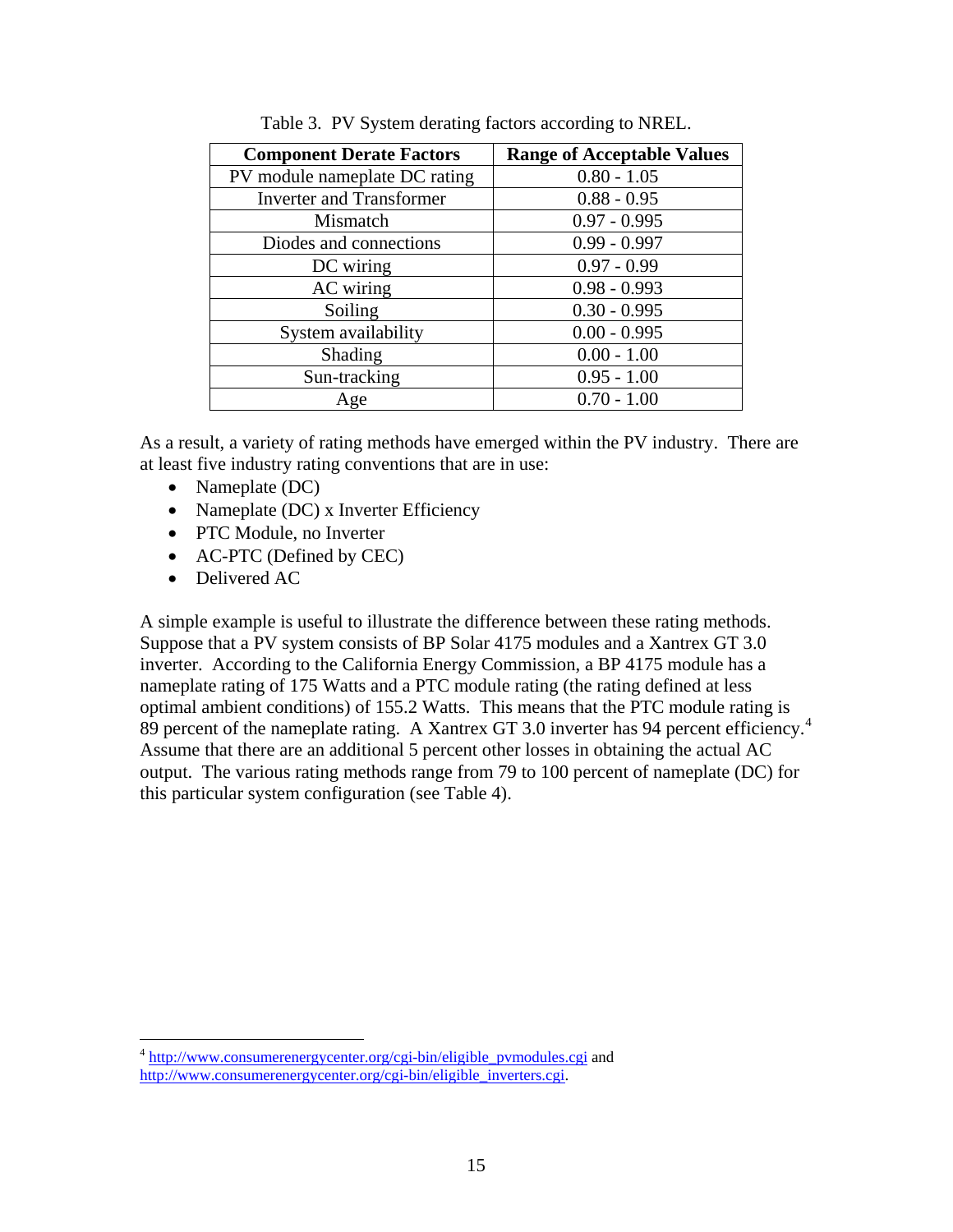<span id="page-25-0"></span>

| <b>Rating Method</b> | Losses        |                        |                    | <b>Rating</b>    |
|----------------------|---------------|------------------------|--------------------|------------------|
|                      | <b>Module</b> | <i><b>Inverter</b></i> | Other <sup>5</sup> | (% of DC rating) |
| Nameplate (or DC)    |               |                        |                    | 100%             |
| Nameplate x Inverter |               | 94%                    |                    | 94%              |
| <b>PTC Module</b>    | 89%           |                        |                    | 89%              |
| AC-PTC               | 89%           | 94%                    |                    | 83%              |
| Delivered AC         | 89%           | 94%                    | 95%                | 79%              |

Table 4. PV system rating methods at peak weather conditions.

*Throughout this report, PV systems are specified in terms of the Delivered AC rating. This refers to the system's output at 25ºC (77ºF) ambient temperature and 1,000 Watts/square meter plane of array irradiance. That is, the PV rating in this study is the delivered AC rating and is approximately equal to 79 percent of the DC or nameplate rating.* 

#### **Naming Convention**

The PV system naming convention used in this report is that the azimuth orientation is listed first followed by tilt. Thus, a South-30º system refers to a south-facing fixed PV system with a  $30^{\circ}$  tilt.<sup>6</sup>

## *Orientation Selection*

Two critical factors that affect PV output are sunlight availability (irradiance) and PV system configuration (i.e., the direction and tilt of the system).<sup>7</sup> While it is possible to simulate hourly PV system output data for many conceivable orientations, this study concentrates on a limited number of representative PV configurations. The selection was made by pre-screening the orientations using a simulation model, data for a typical meteorological year (as described by the 30-year National Solar Resource Data Base), and applying some knowledge about the value of PV.

In Austin, TX, a South-30º PV system has the highest annual energy production for a fixed PV system.<sup>8</sup> The configuration with the highest annual energy production, however, does not necessarily have the highest total value. This is because west-facing systems bias PV output toward peak periods and provide corresponding enhanced capacity to support peak utility loads. The additional capacity-related benefits may offset the reduced energy-related benefits.

Figure 1 presents the annual energy production for systems ranging in direction from east to west with a tilt from horizontal  $(0^{\circ})$  to  $60^{\circ}$  relative to the annual energy production for a South-30º PV system. In order to provide a representative sample of PV system

 $\overline{a}$ <sup>5</sup> Other losses include inverter and transformer, mismatch, diodes and connections, DC wiring, AC wiring, and soiling losses.

<sup>&</sup>lt;sup>6</sup> PV systems are often installed on sloped roof-tops or angled mounting brackets to point in the direction of the sun's path and capture more energy.

 $<sup>7</sup>$  A third factor is shading. It is assumed for this analysis that the PV systems are not shaded.</sup>

<sup>&</sup>lt;sup>8</sup> The 30° optimum tilt angle corresponds to Austin's 30° north latitude.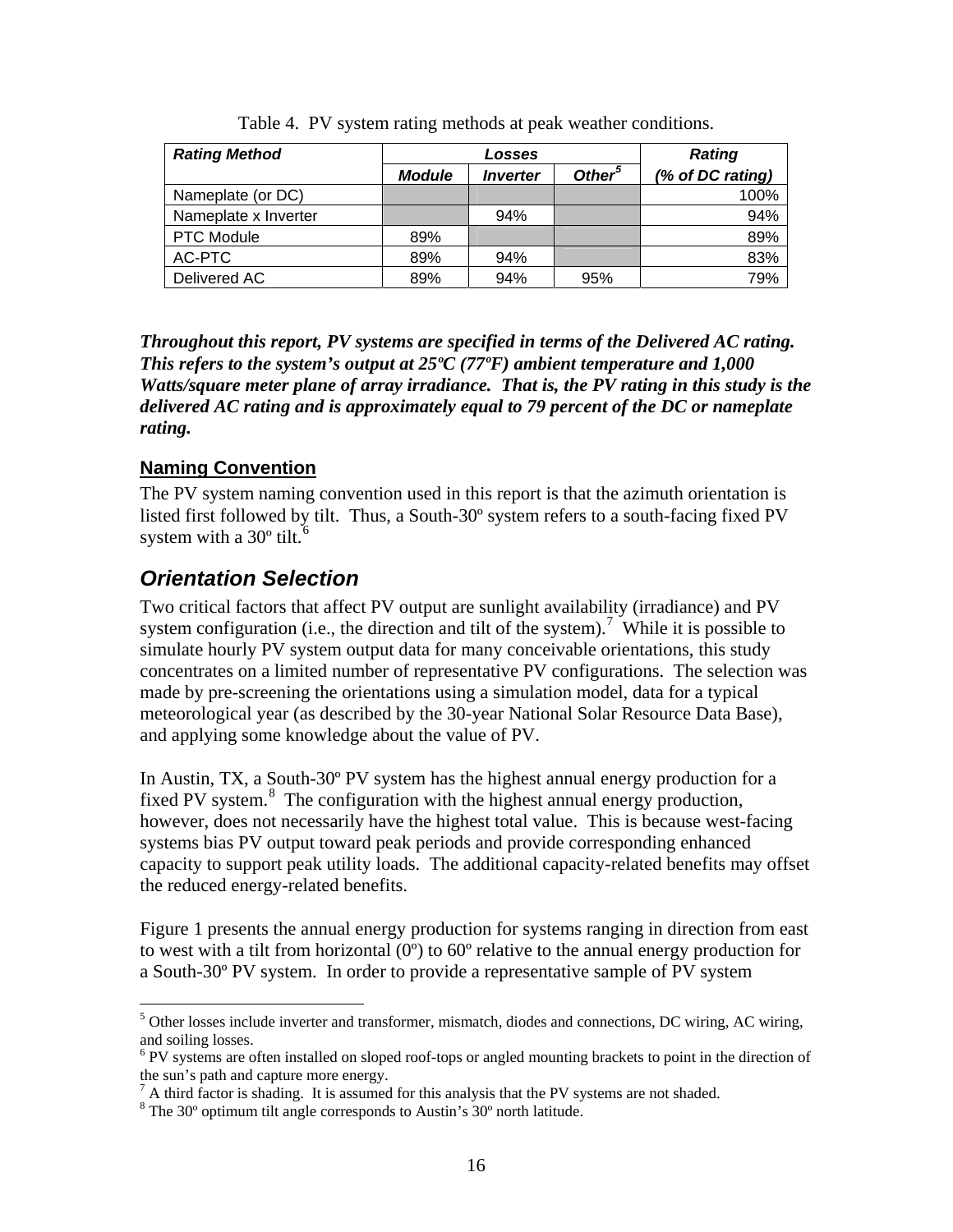<span id="page-26-0"></span>orientations for the study, based on this pre-screening analysis, the following fixed systems are selected for detailed analysis:

- Horizontal (fixed PV with no tilt)
- South-30<sup>°</sup> (south-facing fixed PV tilted at 30<sup>°</sup>)
- SW-30<sup>°</sup> (southwest-facing fixed PV tilted at 30<sup>°</sup>)
- West-30<sup>°</sup> (west-facing fixed PV tilted at 30<sup>°</sup>)
- West-45<sup>°</sup> (west-facing fixed PV tilted at 45<sup>°</sup>)

In addition, single-axis north-south tracking systems for both a horizontal and a 30º tilted system will be included.

- 1-Axis (north-south 1-axis tracking PV with no tilt)
- 1-Axis 30<sup>°</sup> (north-south 1-axis tracking PV with 30<sup>°</sup> tilt)

These tracking systems, while more costly and mechanically complex, deliver greater energy to the grid than comparably-sized fixed systems.

Note: while the pre-screening analysis uses the 30-year National Solar Resource Data Base values, the study is based on actual weather data collected for the City of Austin.



Figure 1. Estimated annual energy production in Austin (Clean Power Estimator).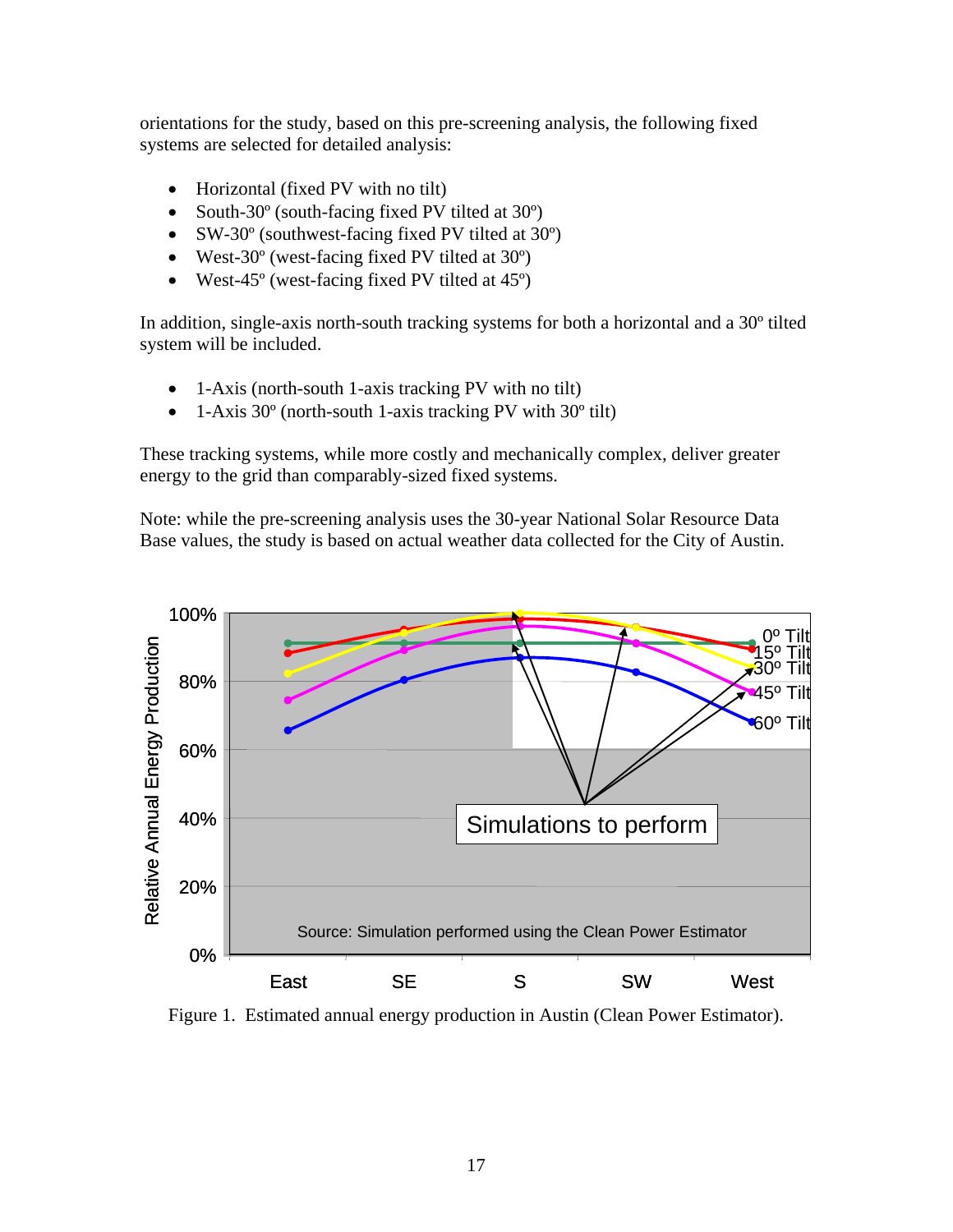## <span id="page-27-0"></span>*Output Estimation*

Hourly PV output data were simulated for the selected PV configurations based upon solar irradiance data extracted from hourly geostationary satellites ([8], [16], [21], [25], and [28]), and ambient temperatures and wind-speeds extracted from the National Weather Service measurements. Simulations were performed using PVFORM 4.0, the program that powers NREL's PV-Watts PV simulation program.

### **Precision of Satellite-Derived Estimates**

The accuracy of irradiance data from satellite images has been extensively validated using ground data from several climatically distinct locations including Austin, TX [28]. Satellite data are taken as an instantaneous snapshot of the cloud cover once an hour at 27 minutes after the hour. Table 5 summarizes model validations compared to five years of measured data from the University of Texas at Austin.

|                         | <b>GLOBAL IRRADIANCE</b> | DIRECT IRRADIANCE |  |
|-------------------------|--------------------------|-------------------|--|
| <b>Observed Average</b> | 494 W/sq.m               | 405 W/sq.m        |  |
| Mean Bias Error         | 13 W/sq.m                | -8 W/sa.m         |  |
| Root Mean Square Error  | 89 W/sq.m                | 149 W/sq.m        |  |

Table 5. Satellite model validation results (Austin, TX).

The Mean Bias Error is a measure of the overall tendency of the satellite-derived irradiances to overestimate or underestimate actual measurements. For Austin, this tendency is +2.5 percent for global irradiance and -1.8 percent for direct irradiance. This suggests that the modeled irradiances used in this study should predict the actual annual value with a bias error not exceeding  $\pm 3$  percent. Global irradiance is the total amount of solar energy on a horizontal surface while direct irradiance is the only the direct normal component.

The Root Mean Square Error is a measure of the extent to which any given hourly estimation differs from the ground measurements. It is calculated based on the square root of the sum of the square of the hourly error.

Reference [15] presents detailed results about the effect of measuring data at a single location versus averaging it over an extended area. As discussed in that study [15], the short-term difference as reflected in the Root Mean Square Error is largely the consequence of the fact that the satellite and the ground stations measure different things: the satellite data integrates irradiance over an extended area (e.g., 1 pixel =  $10 \text{ X } 10 \text{ km}$ ) while the measurement reflects conditions at a pinpoint location. As a result, the shortterm scatter is to be expected when comparing satellite and ground measurements as seen in part A of Figure 2. Note, however, that a similar degree of scatter occurs when comparing two nearby pinpoint locations such as the Austin Bergstrom Airport and the Howson Branch library as shown in part B of Figure  $2.^9$  In both cases, the outlying points represent partly cloudy conditions when one of the sites may be shaded while the

 $\overline{a}$  $9^9$  The source for the bottom part of the figure is AE's Internal Draft on PV capacity.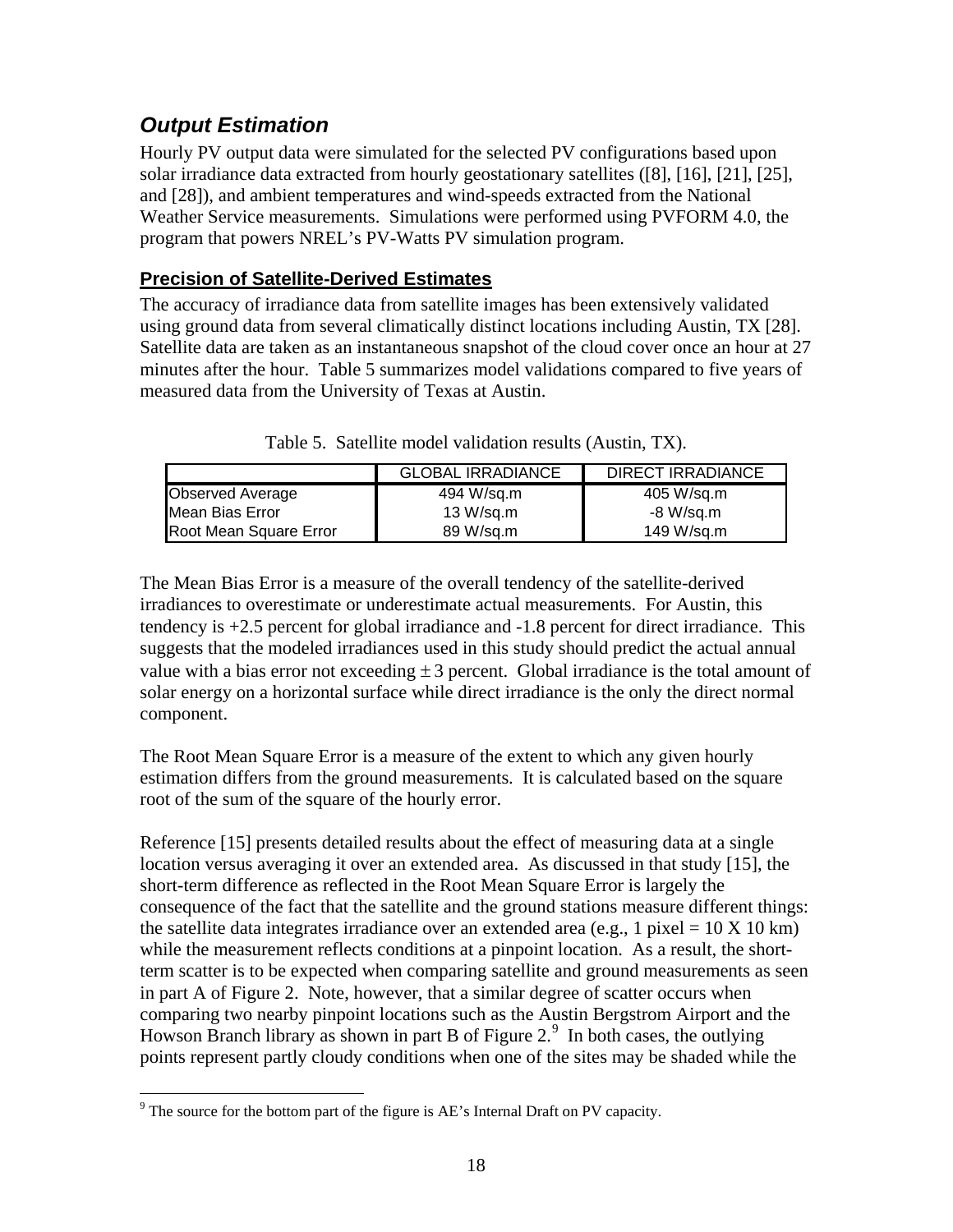<span id="page-28-0"></span>other is not and when the integrated satellite pixel averages the local variations. Therefore, it is arguable that, when investigating the impact of dispersed PV spanning several 100 sq. km on the AE grid, it is preferable to select a spatially integrated signal (9 pixels in the present study) tending to smooth short-term, but highly local, variations, rather than the noisier pinpoint signal. It may be more appropriate to use data from actual PV systems once AE has installed a large number of well-maintained PV systems (with well maintained data collection systems) at a variety of locations and orientations throughout the city of Austin.



Figure 2. Comparison of satellite-derived to ground measured global irradiance (A) and relative PV output at two locations (B).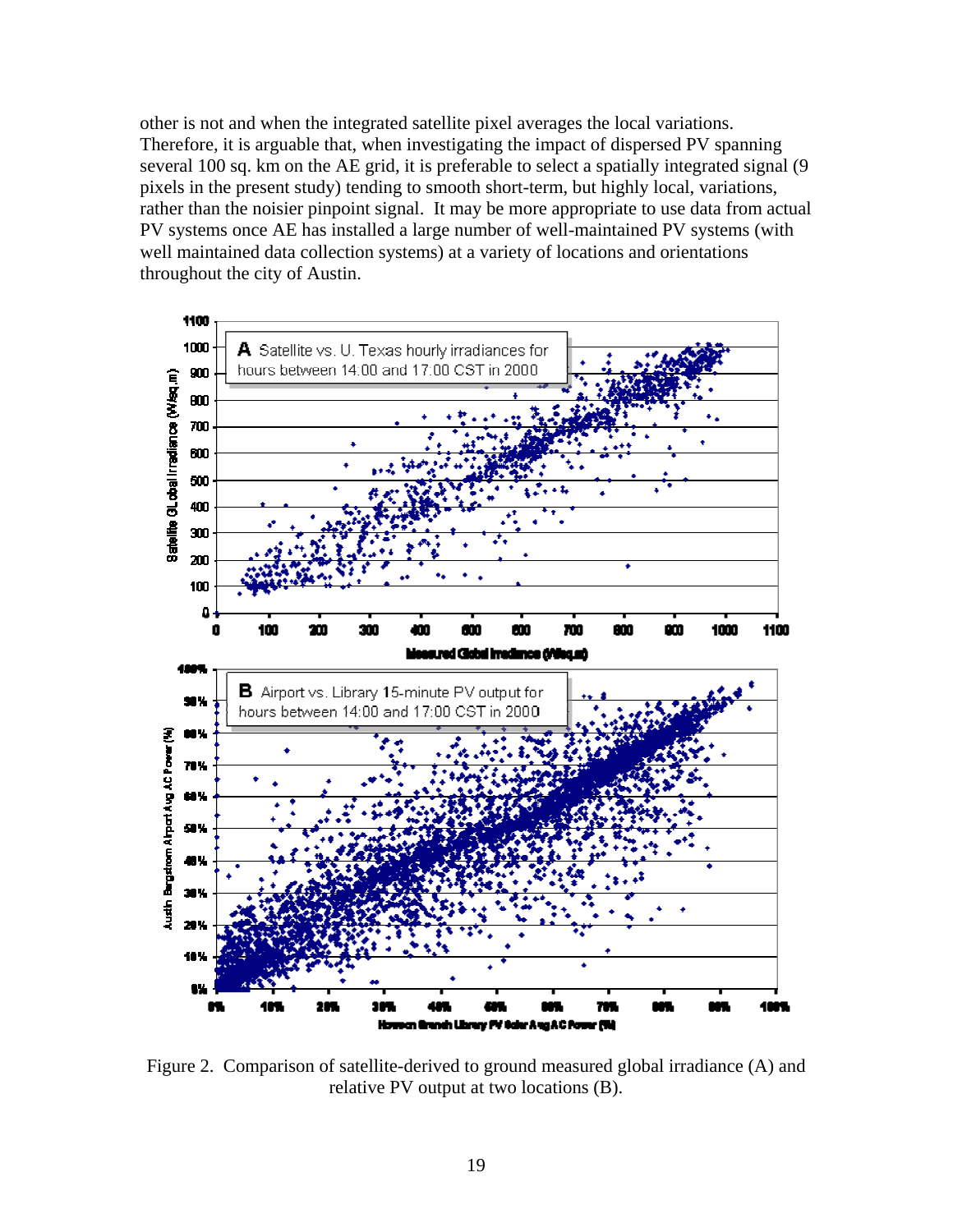#### <span id="page-29-0"></span>**Output Simulation**

Hourly time step is the highest resolution readily available from satellite sources for arbitrary locations. It may be argued that hourly data do not capture the short-term variability that characterizes the output of a PV system. However, if this is true for any one system at one particular location, it is not critical for the type of PV output of concern to this analysis: the output of PV generation dispersed over several hundred square miles (i.e., throughout AE's service territory). The satellite-derived PV output used here represents the average of 9 satellite pixels, each pixel covering an area of 10X10 km.

PV simulations were performed for each load data year analyzed: 2002, 2003 and 2004. For the first half of 2002, measured PV output data at the Austin Bergstrom Airport were available, coincident to the satellite-based simulations. Table 6 compares the PV capacity factors recorded at the airport installation with the same simulated from satellite data. Results indicate that the system-wide geometry-specific numbers generated for this analysis are comparable and are slightly on the conservative side.

| Month     | Measured<br><b>Capacity Factor</b> | Satellite-Derived<br><b>Capacity Factor</b> |  |  |
|-----------|------------------------------------|---------------------------------------------|--|--|
|           |                                    |                                             |  |  |
| January   | 15.0%                              | 14.4%                                       |  |  |
| February  | 19.2%                              | 18.5%                                       |  |  |
| March     | 18.9%                              | 17.8%                                       |  |  |
| April     | 21.0%                              | 21.3%                                       |  |  |
| May       | 24.2%                              | 23.3%                                       |  |  |
| June      | 24.3%                              | 23.3%                                       |  |  |
| July      | 24.1%                              | 22.3%                                       |  |  |
| August    | 24.8%                              | 24.5%                                       |  |  |
| September | missing                            | 19.9%                                       |  |  |
| October   | missing                            | 13.2%                                       |  |  |
| November  | missing                            | 16.0%                                       |  |  |
| December  | missing                            | 13.3%                                       |  |  |

Table 6. Satellite-derived vs. measured PV capacity factors (Bergstrom Airport 2002).

As an additional check of the validity of satellite-derived PV outputs, Figure 3 compares the peak day output of satellite-derived irradiances and PV outputs with the corresponding recorded data from the Bergstrom Airport and the Howson Branch library in 2002. The year 2002 is selected because it is the only year within the study's 2002- 2004 time-frame when data were available from both the satellite-derived PV output and the data measured from the two PV power plants. The figure indicates that irradiance-to-PV simulation accurately captures conversion losses from irradiance to AC output.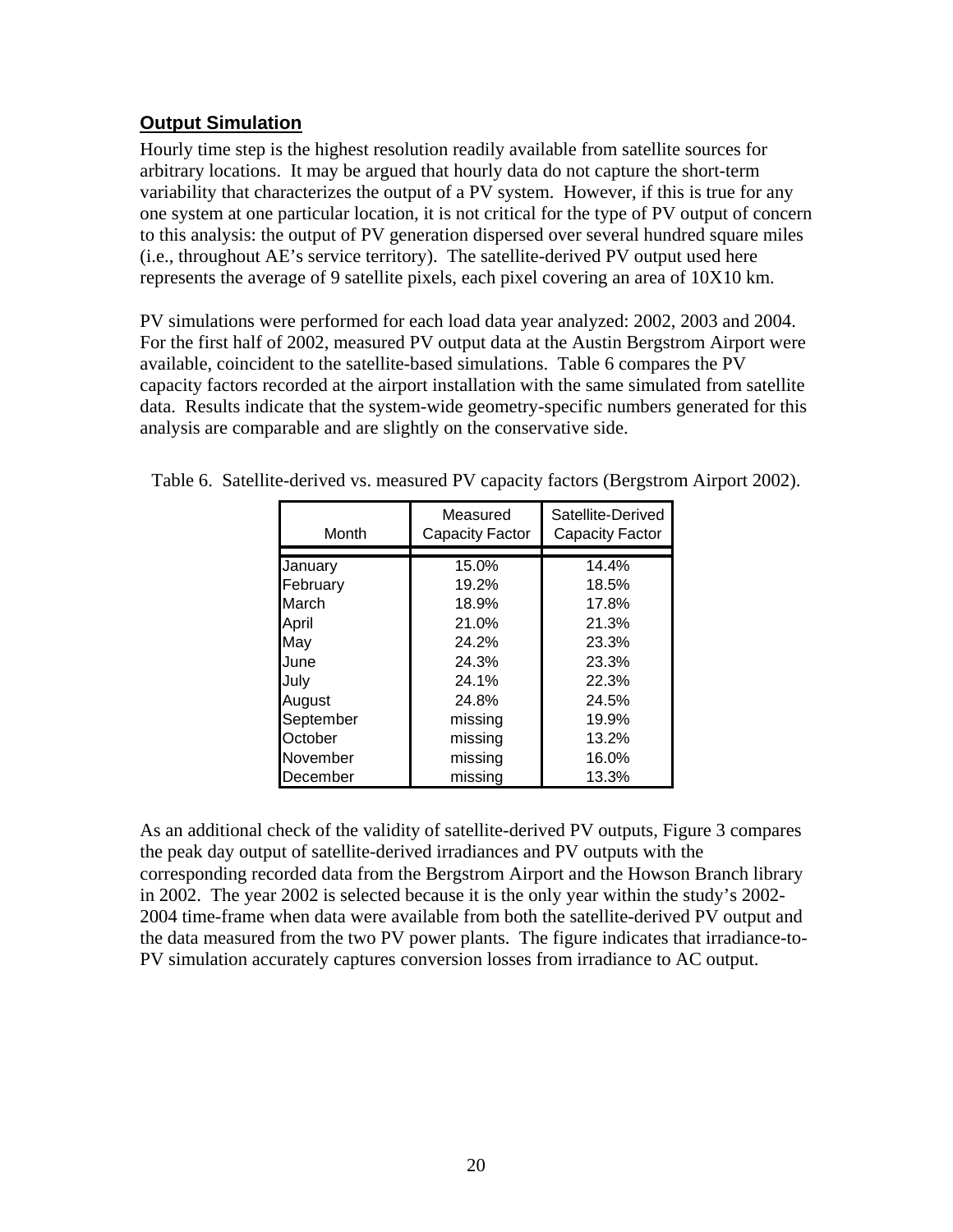<span id="page-30-0"></span>

Figure 3. Satellite-simulated compared to measured PV output (2002 peak day).

Figure 4 provides a check on satellite-derived versus ground-based global irradiance for utility peak days in 1999, 2000 and 2001. The figure indicates that satellite-to-irradiance simulation adequately captures peak time conditions (cloudless but hazy in 1999 and with some cloudiness impact in both 2000 and 2001 – note that for the reasons discussed above in Figure 2, the impacts of light clouds are expected not to be perfectly in phase between the pinpoint station and the extended pixel).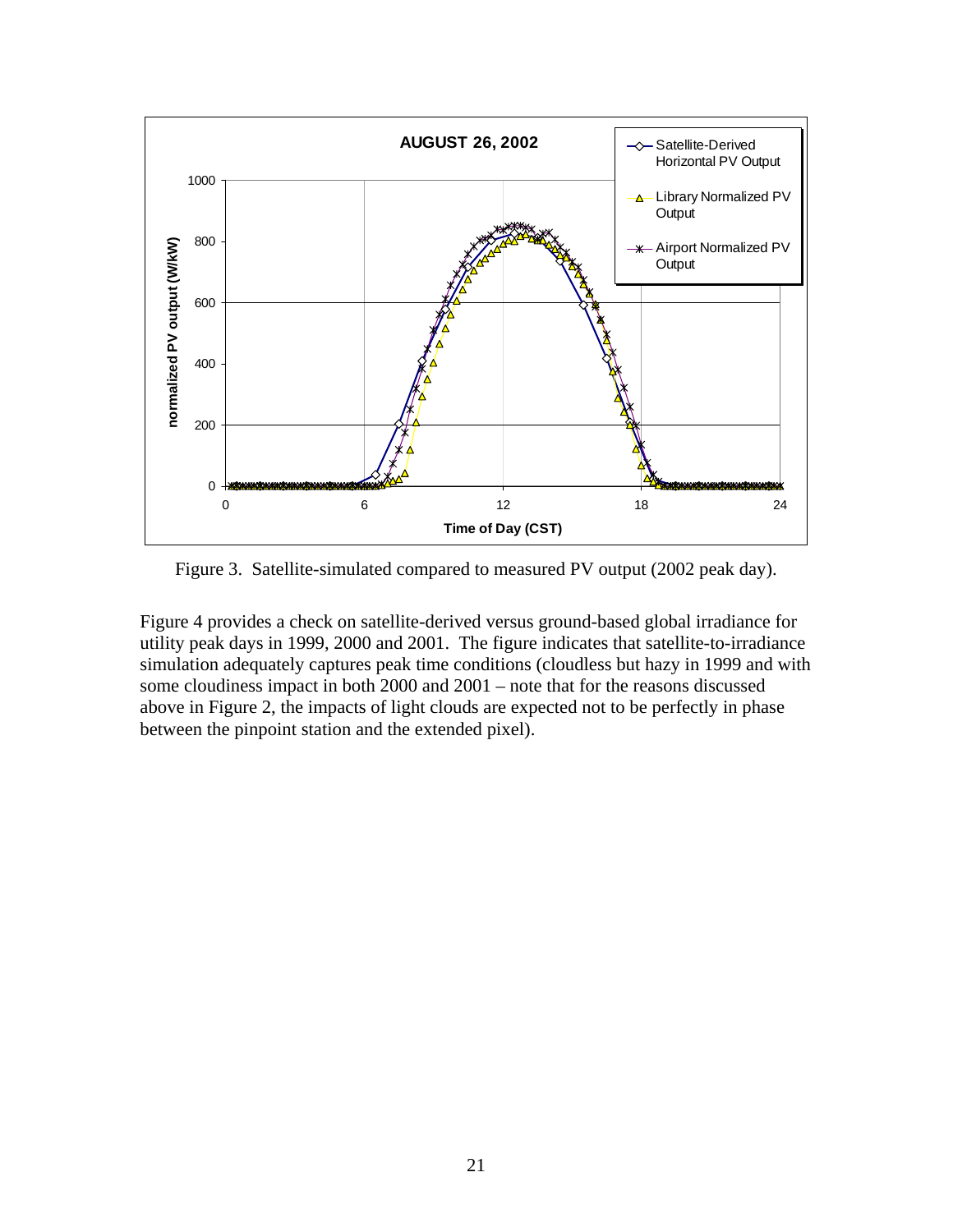<span id="page-31-0"></span>

Figure 4. Satellite-derived compared to measured global irradiance on peak days.

## *Results*

 $\overline{a}$ 

Daily PV output profiles for summer and winter averaged over the three-year period are presented in Figure 5. The monthly capacity factors are presented in Figure 6. In order to gauge the consistency of the selected period against long-term standards, Figure 7 compares the 2002-2004 satellite-derived clearness indexes<sup>10</sup> against the 30-year National Solar Resource Data Base values. The comparison shows that the 2002-2004 values are on the conservative side and that July and September are below long-term average.

 $10$  Defined as the ratio of global irradiance and clear-sky global irradiance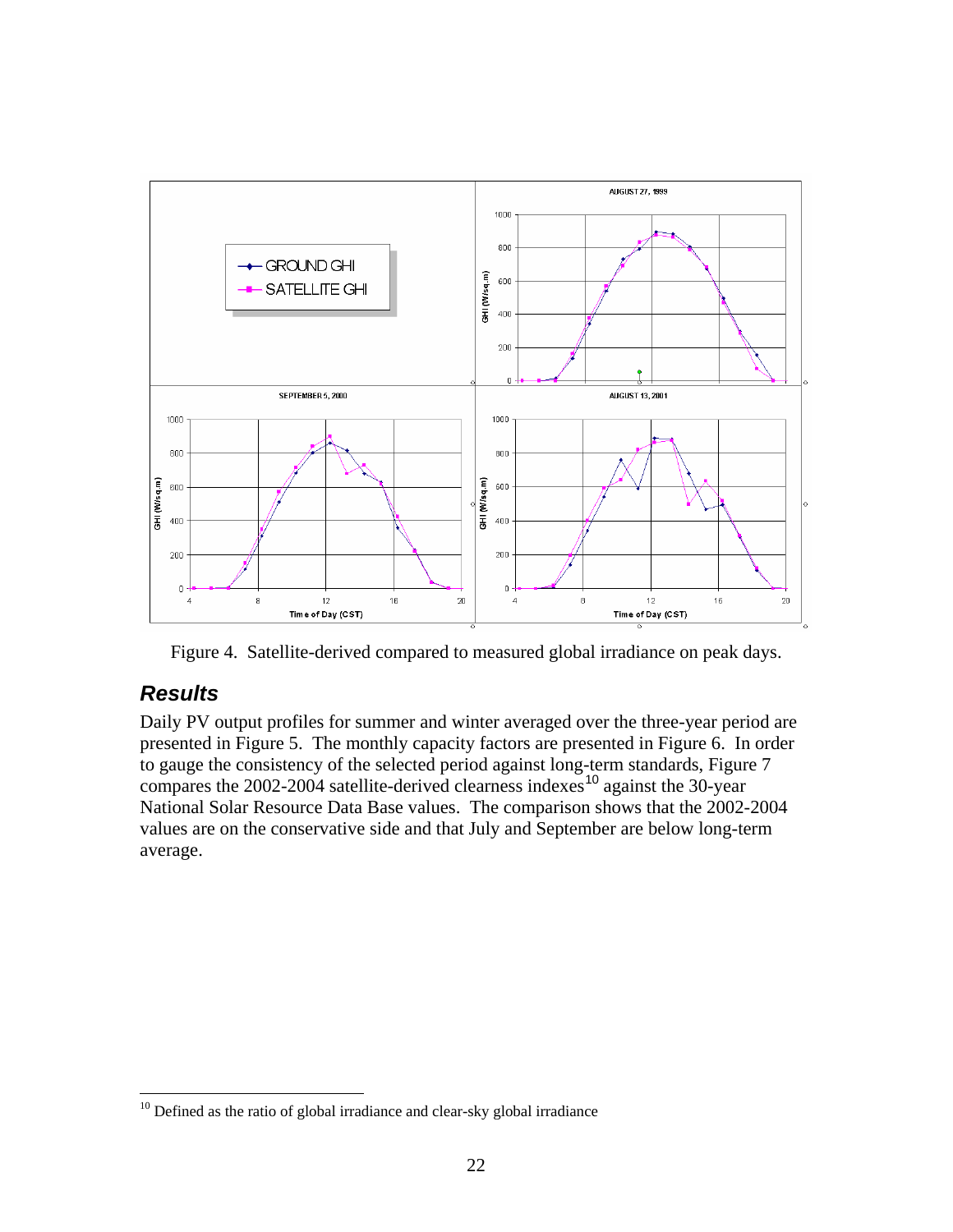<span id="page-32-0"></span>

Figure 5. Average summer (top) and winter (bottom) daily PV output.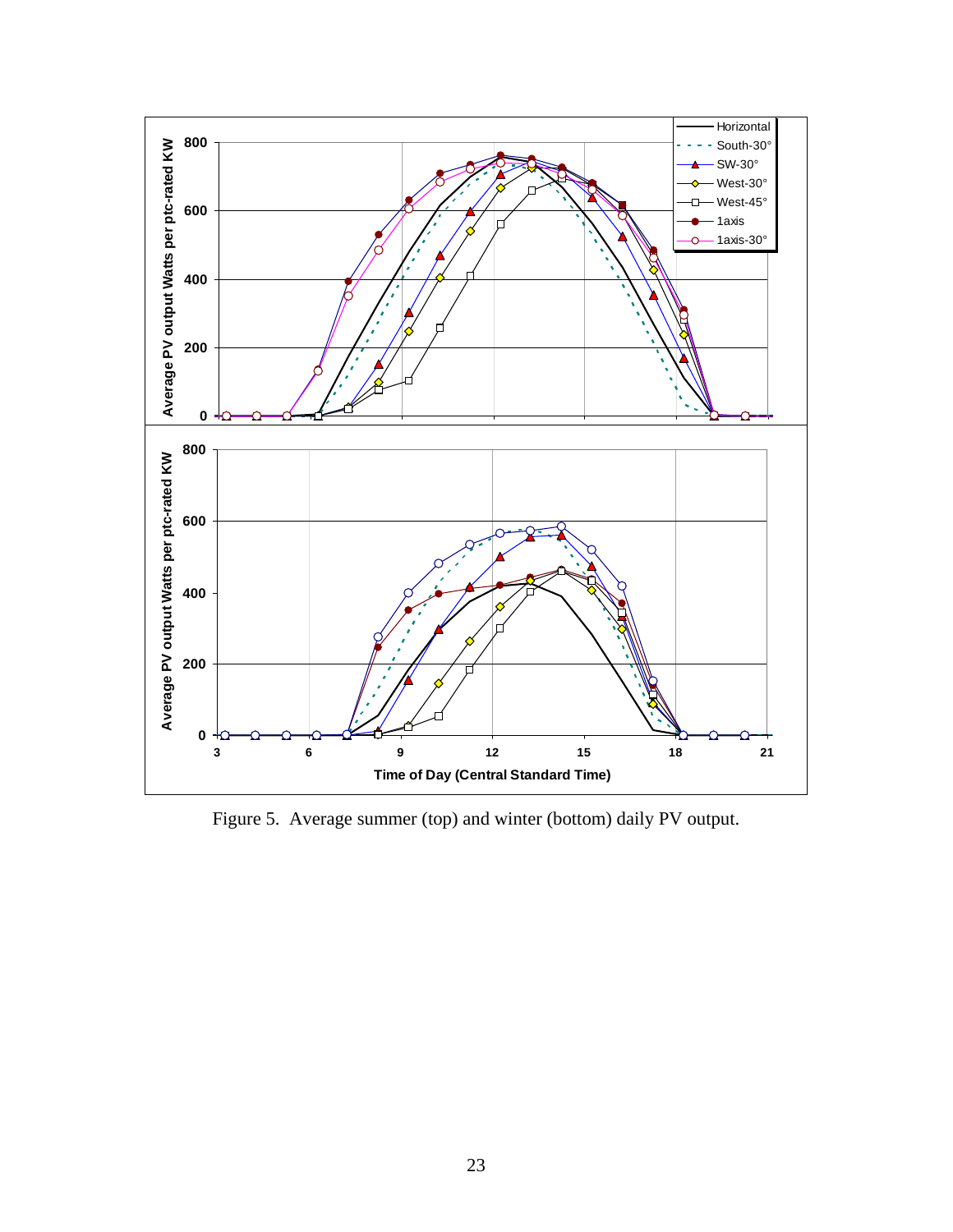<span id="page-33-0"></span>

Figure 6. Average monthly PV capacity factors.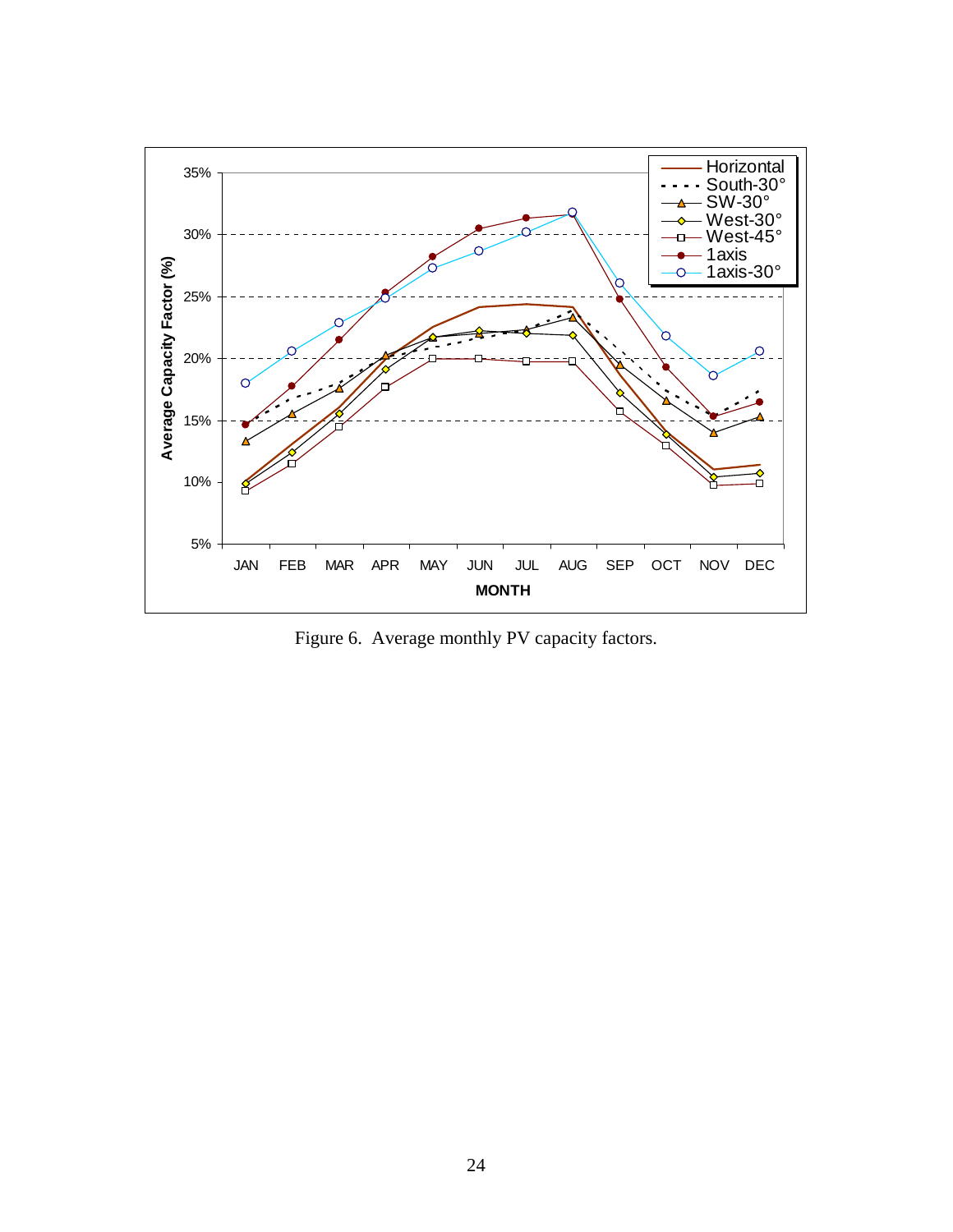<span id="page-34-0"></span>

Figure 7. Comparison of seasonal clearness to long-term (2002-2004 vs. NSRDB).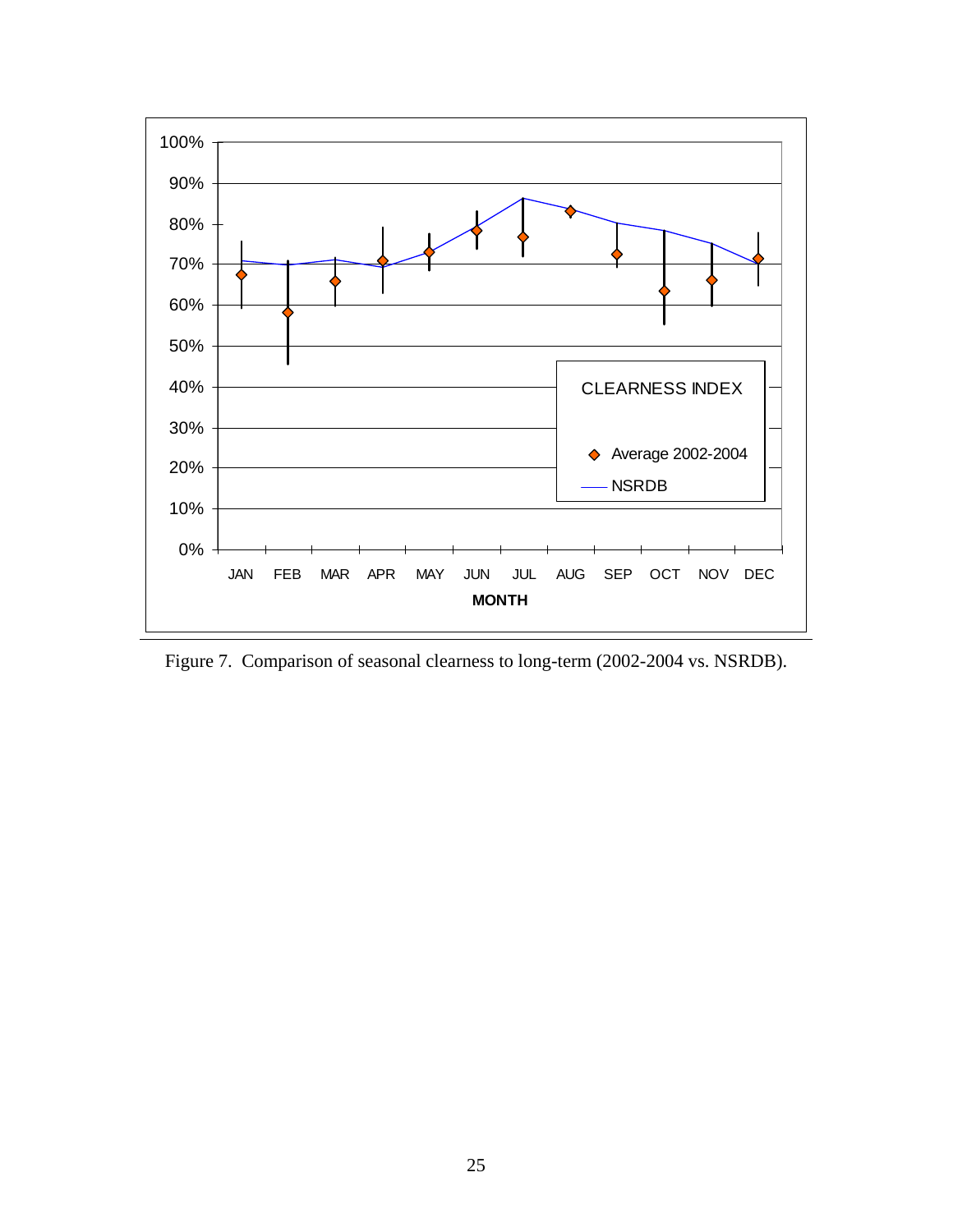<span id="page-35-0"></span>It is assumed that the PV systems will experience ½ percent degradation per year. Table 7 presents the annual PV system output in kWh per kW for each configuration over the 30 year PV system life.

|      | <b>Horizontal</b> | South 30° | <b>SW 30°</b> | West 30 <sup>o</sup> | West 45 <sup>o</sup> | 1-Axis | $1-Axis 30o$ |
|------|-------------------|-----------|---------------|----------------------|----------------------|--------|--------------|
| 2006 | 1,535             | 1,675     | 1,621         | 1,443                | 1,322                | 2,025  | 2,130        |
| 2007 | 1,527             | 1,667     | 1,613         | 1,435                | 1,316                | 2,015  | 2,120        |
| 2008 | 1,521             | 1,660     | 1,606         | 1,429                | 1,310                | 2,006  | 2,110        |
| 2009 | 1,512             | 1,650     | 1,597         | 1,421                | 1,303                | 1,995  | 2,098        |
| 2010 | 1,504             | 1,642     | 1,589         | 1,414                | 1,296                | 1,985  | 2,088        |
| 2011 | 1,497             | 1,634     | 1,581         | 1,407                | 1,290                | 1,975  | 2,077        |
| 2012 | 1,490             | 1,627     | 1,574         | 1,401                | 1,284                | 1,966  | 2,068        |
| 2013 | 1,482             | 1,618     | 1,565         | 1,393                | 1,277                | 1,955  | 2,057        |
| 2014 | 1,474             | 1,610     | 1,557         | 1,386                | 1,270                | 1,945  | 2,046        |
| 2015 | 1,467             | 1,602     | 1,550         | 1,379                | 1,264                | 1,936  | 2,036        |
| 2016 | 1,461             | 1,595     | 1,543         | 1,373                | 1,259                | 1,927  | 2,027        |
| 2017 | 1,452             | 1,586     | 1,534         | 1,365                | 1,251                | 1,916  | 2,016        |
| 2018 | 1,445             | 1,578     | 1,526         | 1,358                | 1,245                | 1,907  | 2,006        |
| 2019 | 1,438             | 1,570     | 1,519         | 1,352                | 1,239                | 1,897  | 1,996        |
| 2020 | 1,432             | 1,563     | 1,512         | 1,346                | 1,234                | 1,889  | 1,987        |
| 2021 | 1,424             | 1,554     | 1,504         | 1,338                | 1,227                | 1,878  | 1,976        |
| 2022 | 1,416             | 1,546     | 1,496         | 1,331                | 1,220                | 1,869  | 1,966        |
| 2023 | 1,409             | 1,539     | 1,489         | 1,325                | 1,214                | 1,860  | 1,956        |
| 2024 | 1,403             | 1,532     | 1,482         | 1,319                | 1,209                | 1,851  | 1,947        |
| 2025 | 1,395             | 1,523     | 1,474         | 1,311                | 1,202                | 1,841  | 1,937        |
| 2026 | 1,388             | 1,516     | 1,466         | 1,305                | 1,196                | 1,832  | 1,927        |
| 2027 | 1,381             | 1,508     | 1,459         | 1,298                | 1,190                | 1,823  | 1,917        |
| 2028 | 1,376             | 1,502     | 1,453         | 1,293                | 1,185                | 1,815  | 1,909        |
| 2029 | 1,368             | 1,493     | 1,445         | 1,285                | 1,178                | 1,805  | 1,898        |
| 2030 | 1,361             | 1,486     | 1,437         | 1,279                | 1,172                | 1,796  | 1,889        |
| 2031 | 1,354             | 1,478     | 1,430         | 1,273                | 1,167                | 1,787  | 1,879        |
| 2032 | 1,348             | 1,472     | 1,424         | 1,267                | 1,162                | 1,779  | 1,871        |
| 2033 | 1,340             | 1,463     | 1,416         | 1,260                | 1,155                | 1,769  | 1,861        |
| 2034 | 1,334             | 1,456     | 1,409         | 1,254                | 1,149                | 1,760  | 1,851        |
| 2035 | 1,327             | 1,449     | 1,402         | 1,247                | 1,143                | 1,751  | 1,842        |

Table 7. Annual PV system output (kWh per kW).

## *Future Work*

One concern that has been expressed is that the satellite-based PV output estimates might not adequately capture output variations that occur due to clouds on a sub-hourly basis. Based on the experience of the weather expert member of the team (Dr. Richard Perez), this should not be a major issue for AE. This concern, however, can be addressed from a system-wide perspective as follows. One option is to instrument a selected number of PV systems that have been installed under AE's customer-sited PV incentive program. During periods of cloudy weather, AE could determine the instantaneous output of these systems and determine how the average output across all the systems varied compared to what the hourly satellite data alone would have predicted.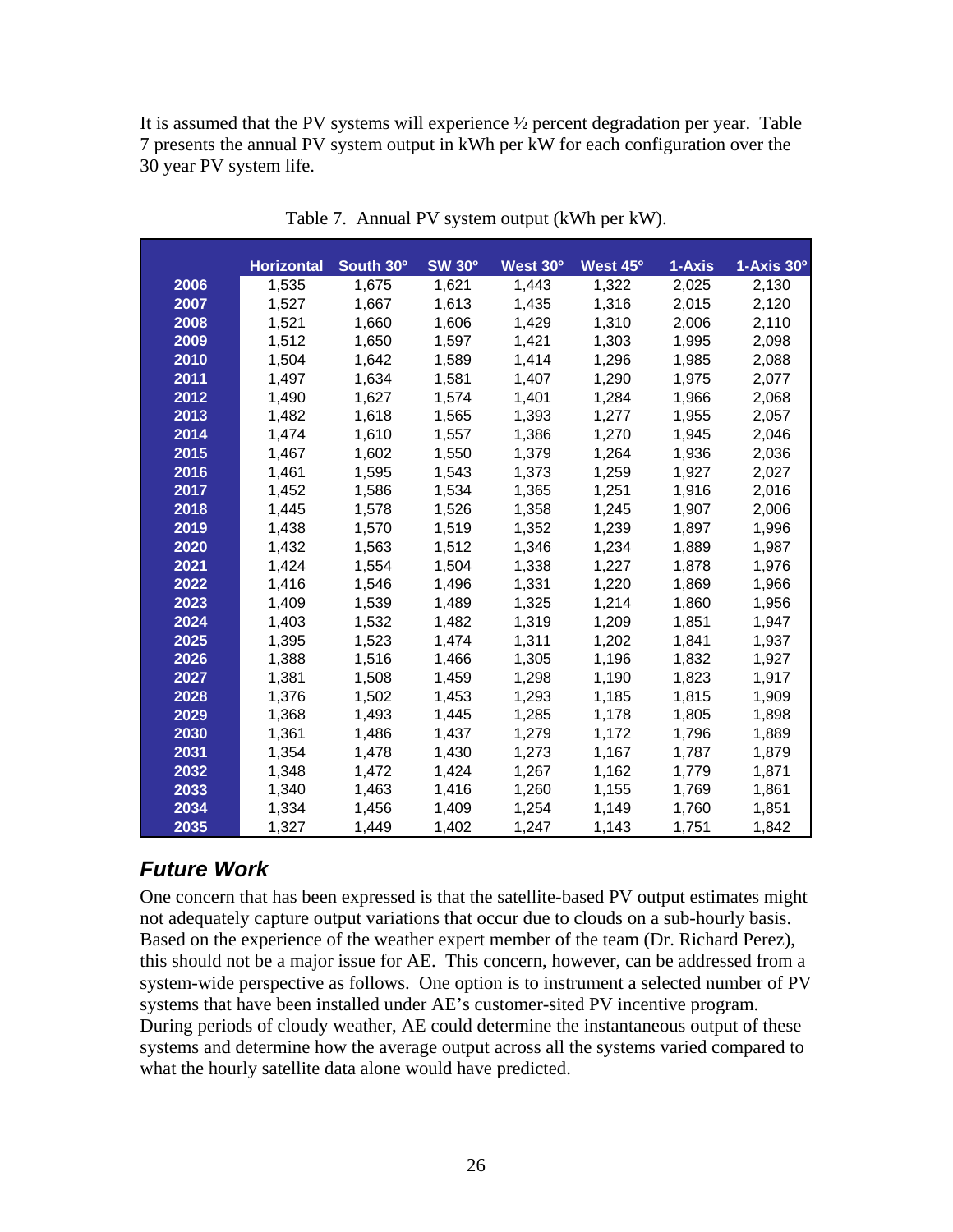# **Loss Savings**

### *Introduction*

Distributed generation technologies reduce system losses by producing power at the point of consumption. Unlike many of the other benefits associated with distributed generation, the economic value of the loss savings benefit is indirect in that it magnifies the value other benefits. Consider a few examples. The energy production benefit provided by PV represents the avoided cost of generating the electricity consumed by the customer. For every kWh produced by PV, AE saves the cost of producing or purchasing a kWh at the point of production. In addition, since PV produces electricity at the point of consumption, AE also does not have to produce the additional, supplemental energy to make up for T&D losses. The loss savings "magnify" the energy production benefit to account for both the direct and supplemental energy benefit. Similarly, loss savings magnify the environmental benefit because emissions are proportional to the quantity of electricity produced – both the direct and supplemental energy. Loss savings also magnify the generation capacity and T&D capacity benefits because the system peak load and T&D system peak loads can be satisfied with less capacity at the point of origin.

## *Methodology*

There are two approaches to account for these types of loss savings into the analysis. One is to credit the PV system output to account for the reduction in losses and then to perform each of the various value calculations using the higher kW and kWh figures. This option implicitly includes the loss savings in the total value but does not provide an explicit number for the loss savings benefit. The second approach is to perform the calculations twice, both with and without the inclusion of loss impacts. The difference between the two is the loss savings benefit. This second approach was selected for this study because, while it requires additional effort, it provides an explicit value for the loss savings benefit. This will enable readers to better understand the difference between distributed and non-distributed applications.

The appropriate loss savings factors need to be determined in order to calculate the loss savings value. A detailed derivation of the appropriate loss savings factors is presented in the Appendix. This section summarizes the key points of the derivation.

First, the loss savings calculations should be performed on a marginal basis rather than an average basis. Performing the analysis using average system losses substantially underestimates the loss savings value. Loss savings have direct and indirect components. The direct loss savings are the loss savings associated with only the output from the PV system. The indirect loss savings are associated with reduced total load (i.e., there is an overall reduction in power throughput in the T&D system and thus there is a reduction in losses). The indirect savings exceed the direct savings and should be included in the analysis for accuracy by performing loss savings on a marginal basis.

Second, both energy-related and capacity-related benefits should be calculated on a marginal basis.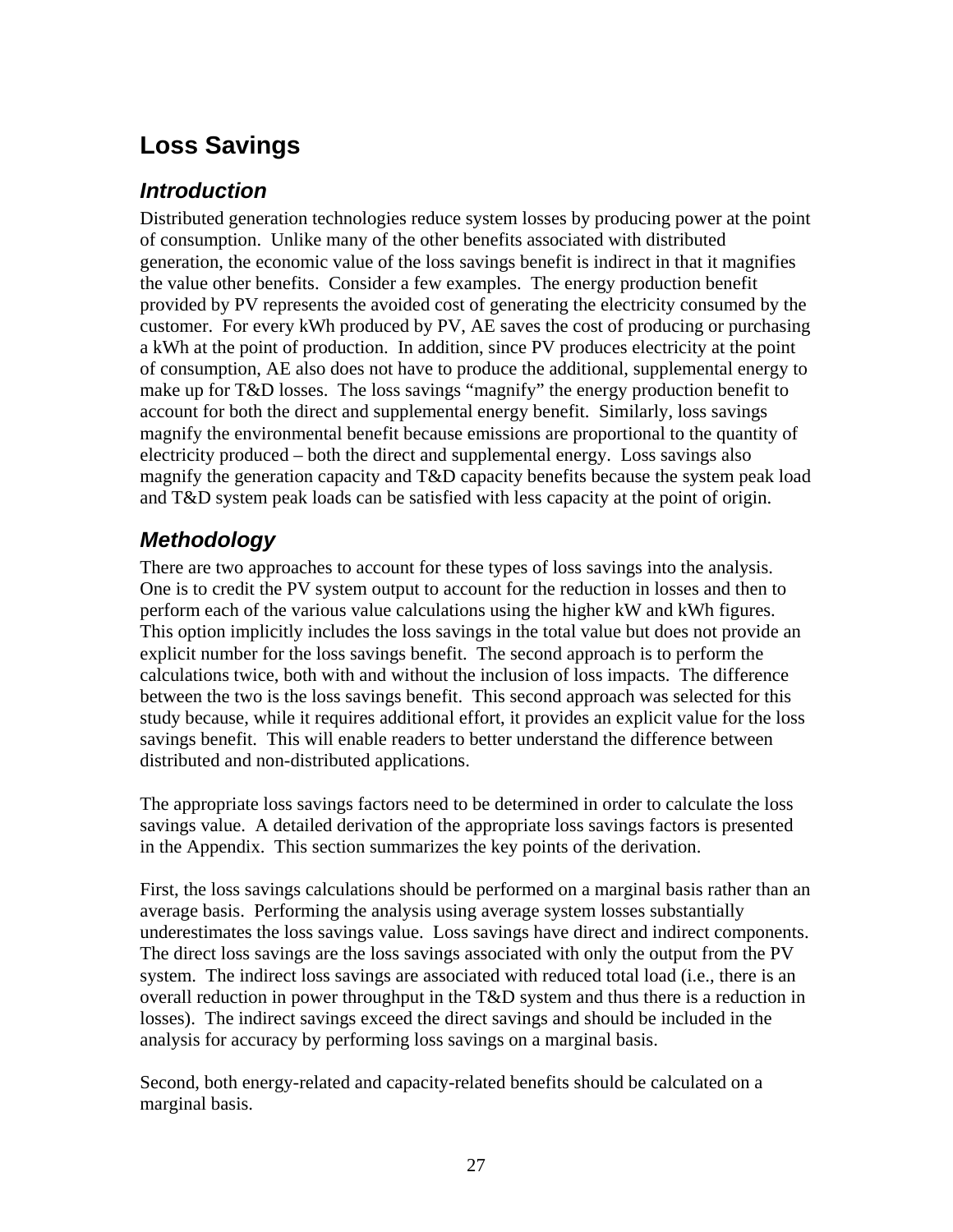Third, there is a difference between losses and loss savings. Losses are measured relative to the total generating load while loss savings are measured relative to the consumption. For example, if the losses are 10 percent, then the loss savings are  $0.1/(1 - 0.1) = 11$ percent.

# *Results*

In connection with this study, AE evaluated the marginal losses for the transmission and distribution systems using load flow analysis. The system marginal losses including both transmission and distribution at the time of the seasonal peak demands are shown in Table 8. As shown in the table, the marginal loss savings equal 8.2 percent in the summer of 2005 for the peak period.<sup>11</sup> The marginal losses on the distribution system alone were between 4.3 percent and 5.9 percent. An average of 5.1 percent is used in this study.

This means that the marginal loss savings are 8.2 percent for those benefits that are based on the complete system (both T&D) and 5.4 percent for benefits that are based on the distribution system alone.

| Season    | Range of Energy Losses | Average of Marginal        |
|-----------|------------------------|----------------------------|
|           |                        | <b>Energy Loss Savings</b> |
| Spring 05 | 6.6\% to 8.1\%         | 7.9%                       |
| Summer 05 | 6.8% to 8.3%           | $8.2\%$                    |
| Fall 05   | 6.2\% to 7.7\%         | 7.5%                       |
| Winter 06 | 6.1\% to 7.6\%         | 7.4%                       |

|  |  | Table 8. AE T&D system marginal losses and loss savings |
|--|--|---------------------------------------------------------|
|  |  |                                                         |

The loss savings values are calculated throughout the report. For reference purposes, the results are restated in Table 9.

Table 9. Loss savings value.

|                      | <b>Horizontal</b> | South 30° | <b>SW 30°</b> | West 30 <sup>°</sup> | West 45 <sup>°</sup> | 1-Axis | $1 - Axi$ s $30^\circ$ |
|----------------------|-------------------|-----------|---------------|----------------------|----------------------|--------|------------------------|
| <b>Energy</b>        | \$72              | \$77      | \$77          | \$71                 | \$65                 | \$93   | \$98                   |
| <b>Gen. Capacity</b> | \$20              | \$20      | \$23          | \$24                 | \$24                 | \$26   | \$26                   |
| <b>Environment</b>   | \$20              | \$22      | \$21          | \$20                 | \$18                 | \$27   | \$28                   |
| T&D                  | \$1               | \$1       | \$2           | \$2                  | \$2                  | \$2    | \$2                    |
| <b>Total</b>         | \$114             | \$119     | \$123         | \$116                | \$109                | \$148  | \$154                  |

<u>.</u>

 $11$  It is assumed that this occurs at 2300 MW.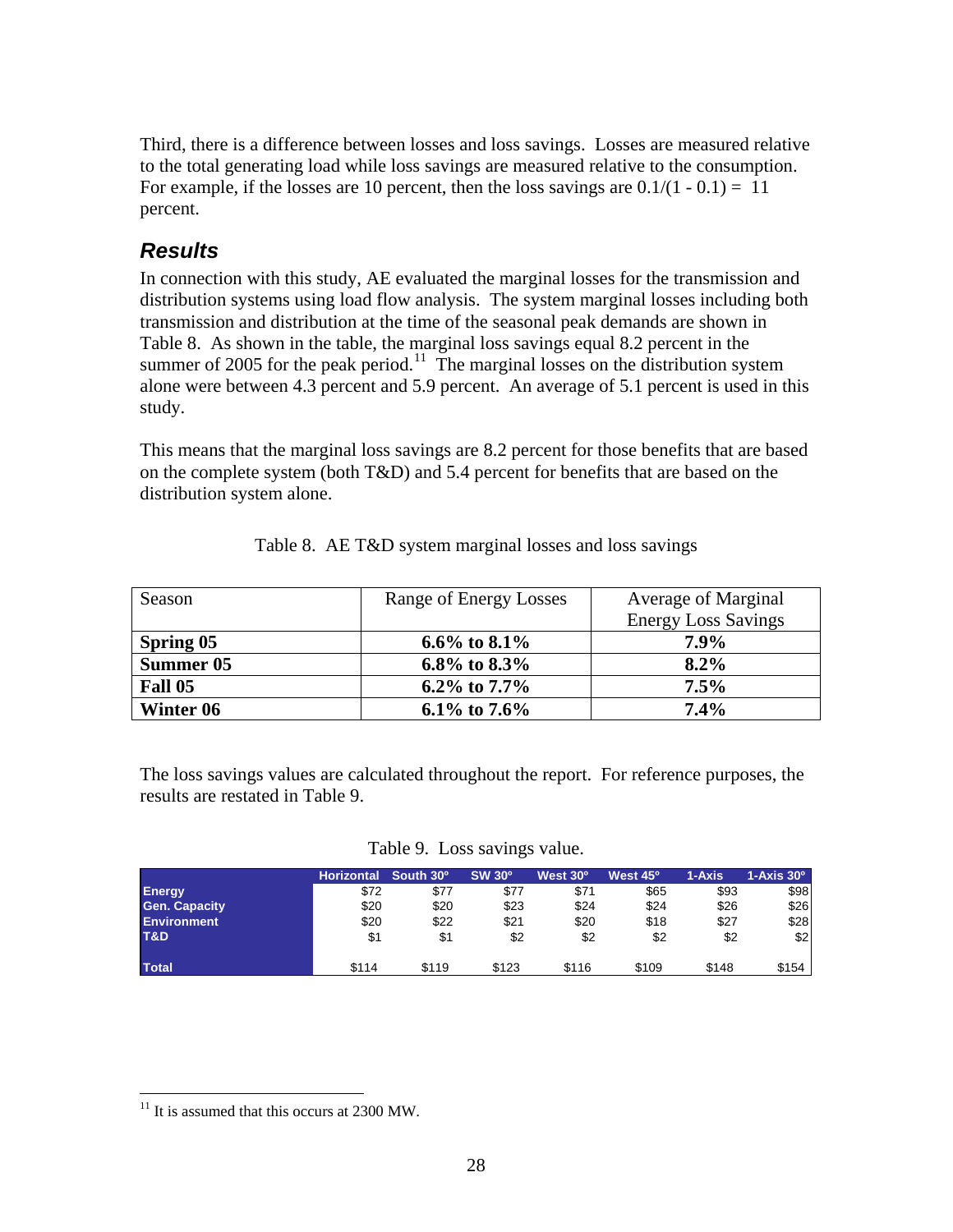# **Energy Production**

## *Introduction*

A primary benefit associated with distributed PV systems is that they produce electricity at the point of consumption at a known future price. There are three aspects associated with the value of this energy production.

- 1. PV systems produce electricity. The basic energy production value occurs because the amount of electricity that needs to be generated at other plants is reduced by the amount of PV production, thus decreasing the amount of fuel that is consumed and the O&M costs associated with the electricity-generation equipment.
- 2. PV systems produce energy at the point of consumption. There are reduced losses in the T&D system because the energy produced by PV systems does not have to pass through the transmission and distribution systems to reach the point of use. This is the energy loss savings value.
- 3. PV systems produce electricity at a stable price. PV cost is almost entirely capital related, with nearly negligible O&M costs and no fuel costs. PV energy prices are therefore fixed and known over the life of the system. In contrast, electricity prices from fossil-based generation are subject to potentially large fuel price fluctuations. Just as insurance or certain financial products provide "hedge" value against undesirable outcomes under uncertain future conditions, PV provides a hedge against natural gas price uncertainty. This is the value of the reduction in fuel price uncertainty.

# *Methodology*

#### **Overview**

The basic energy production value can be calculated using two different sets of economic data. The first option is to use the utility's internal marginal production costs. The second option is to use the external market prices. The analysis in this report is based on AE internal marginal costs, costs that are provided by AE.

As mentioned above, there is also a benefit associated with the reduction in uncertainty associated with the PV-generated electricity. Appendix C presents a detailed analysis of this value using the risk-free discount rate and a long-term fixed price natural gas contract over the life of the PV system.

Risk-free discount rate data are available from the U.S. treasury yield curve. Unfortunately, fixed price natural gas contract prices are not available over the long term. Therefore, for purposes of this study, it was decided that futures market price data would be used for the first 5 years of the analysis and AE's best estimate of what it would cost to obtain fixed price natural gas would be used for the remaining 25 years of PV system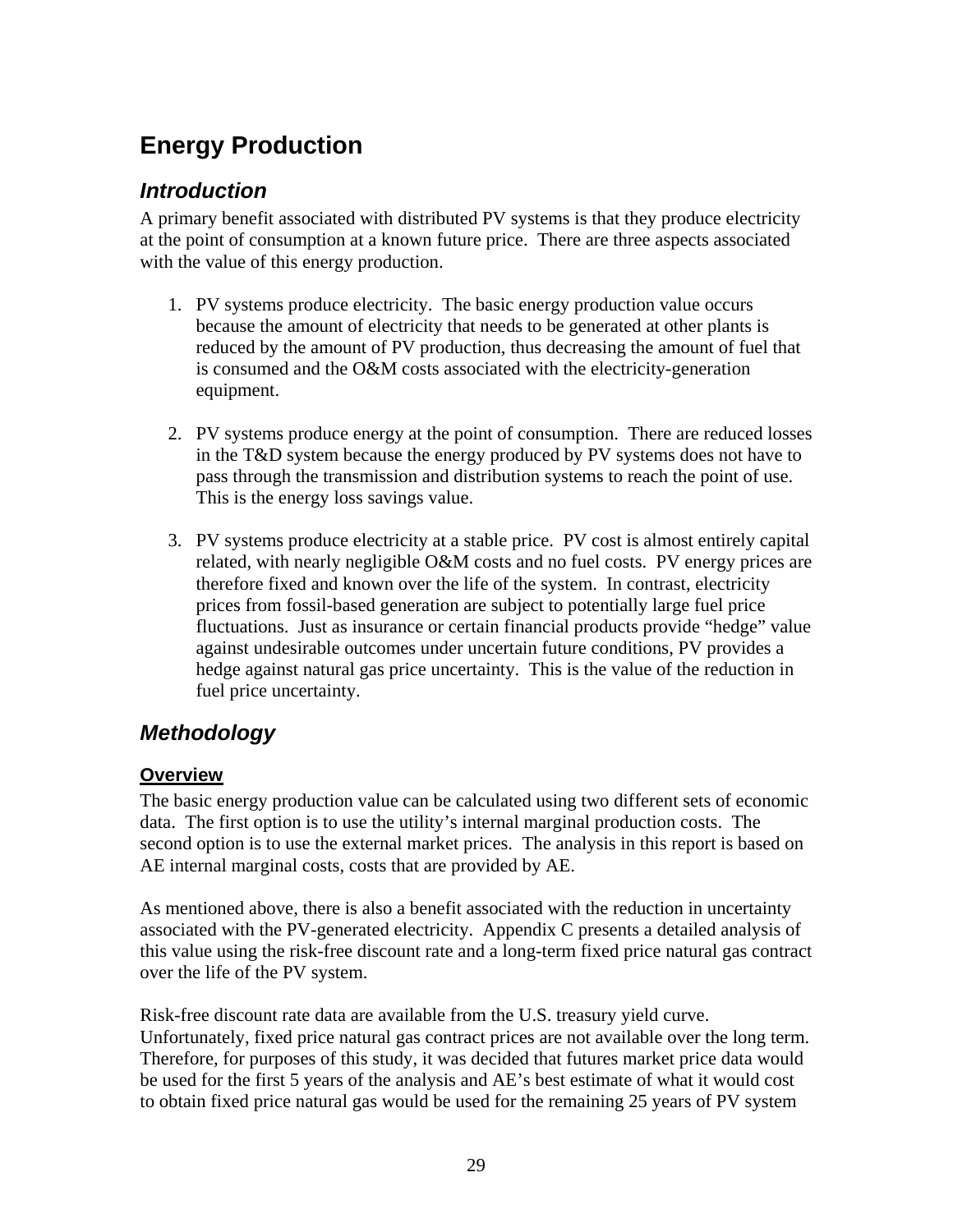life.AE's best estimate for the years 6 through 30 is its current base case natural gas price forecast.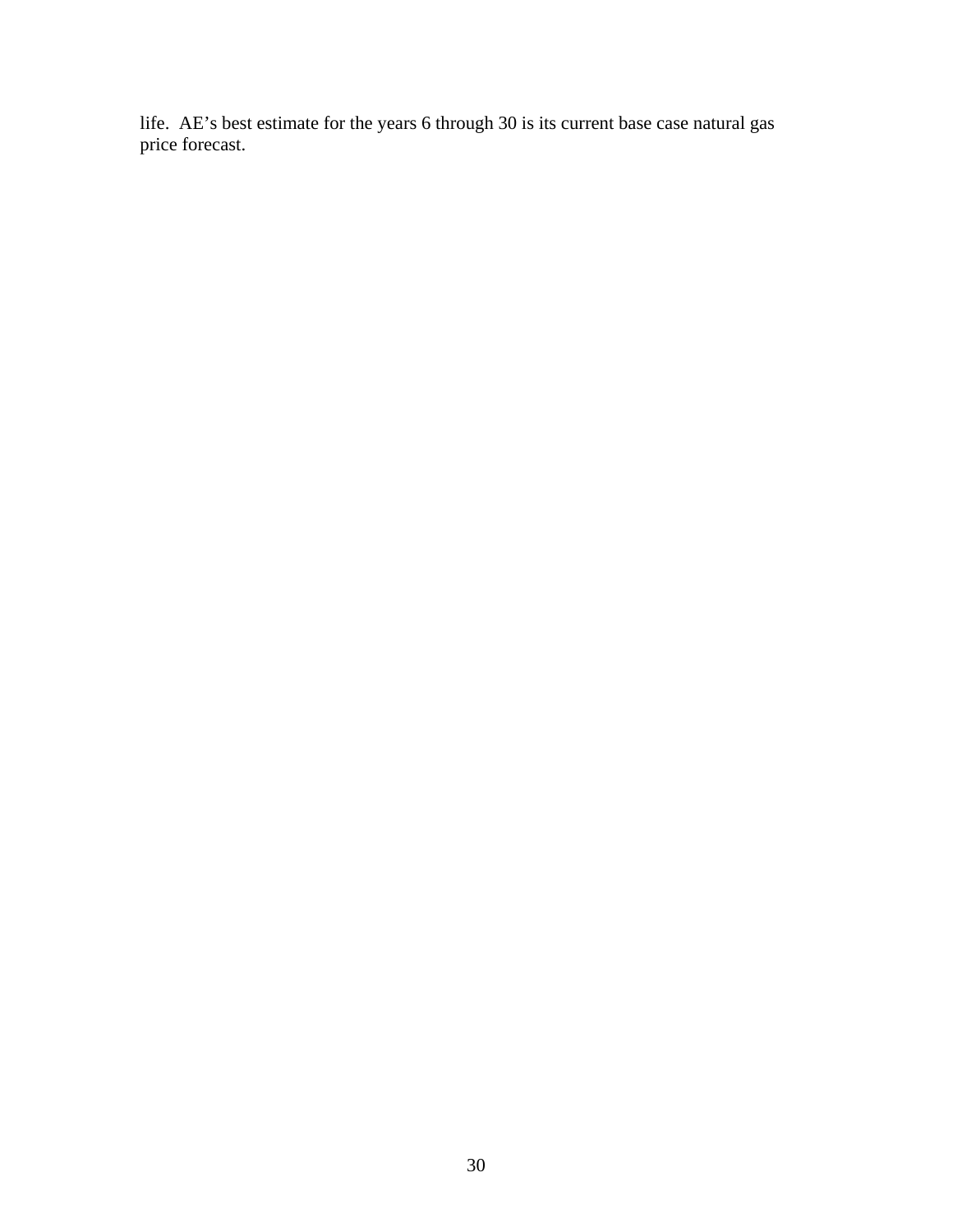#### **Detailed Steps**

The energy value (with loss savings and natural gas price hedge benefit) is calculated as follows. See Appendix D for detailed formulas and calculations.

- 1. Estimate typical year PV output
	- (a) Model PV output using hourly satellite-generated meteorological data for the three year period from 2002 to 2004
	- (b) Calculate the hourly Loss Factors for the combined T&D system for the three year period from 2002 to  $2004^{12}$
	- (c) Adjust the PV output to account for loss savings by multiplying the hourly PV output times the corresponding hourly Loss Factors
	- (d) Create a typical year of PV output by computing the average hourly adjusted PV output
- 2. Adjust the typical year PV output to reflect ½ percent degradation per year
- 3. Calculate annual energy value
	- (a) Sum the product of hourly PV output (adjusted for degradation and loss savings) and AE's hourly 1 MW marginal cost forecasts (for a specific year)
	- (b) Sum the product of hourly PV output (adjusted for degradation and loss savings) and AE's hourly 100 MW marginal cost forecasts (for a specific year)
	- (c) Perform a linear interpolation between the results based on 1 MW and 100 MW marginal costs to account for the PV system size
- 4. Adjust the annual energy value to reflect current natural gas prices
	- (a) The adjustment during the first 5 years of the analysis is made using the NYMEX futures price adjusted for basis
	- (b) The adjustment during the remaining years of the analysis is made using AE's natural gas price forecast
- 5. Discount the annual PV value using the risk-free discount rate as reflected by the treasury yield curve to account for the hedge value of PV
- 6. Repeat for the years 2006 to 2035 over the 30 year life of the PV system
- 7. Sum the discounted annual energy values

 $\overline{a}$ 

 $12$  The marginal loss savings at any particular hour equals the marginal loss savings at the peak load times the ratio of the load at that particular hour to the peak load. It is assumed that the marginal loss savings equal 8.2 percent at 2,300 MW. Thus, if the load is 1,400 MW, the loss savings equals 8.2%  $x$  1,400 MW / 2,300 MW = 5.0%. The Loss Factor at this load equals 1.05. AE's hourly generation system load data was required for this analysis.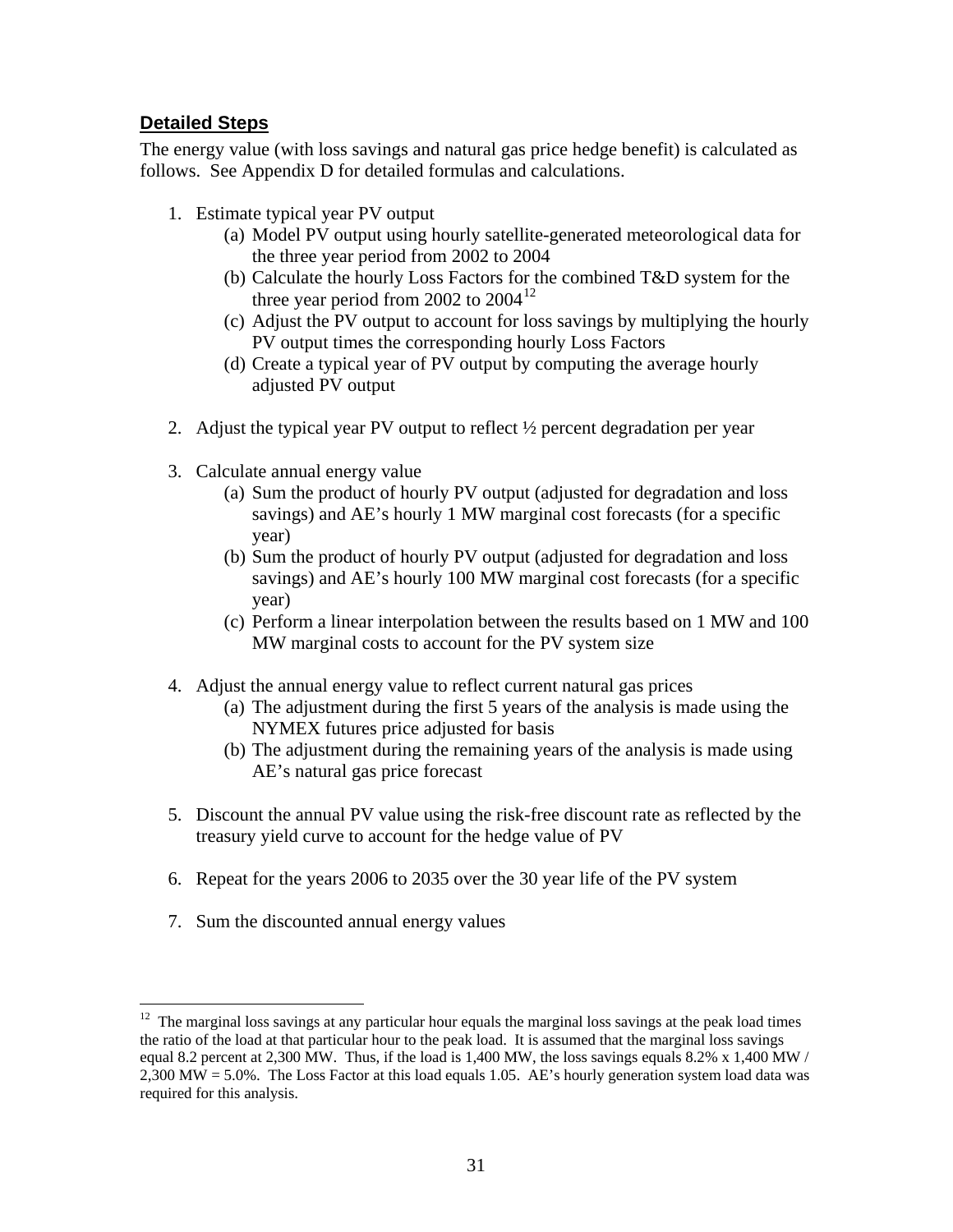# *Results*

The energy production loss savings value is calculated independently from the direct energy production value by first performing the calculations with the calculated set of Loss Factors and then with all Loss Factors equal to 1 (no losses). The difference between the two calculations is the energy loss savings value.

#### **Annual Energy Value**

This calculation was implemented for each PV system configuration and is presented in detail in Appendix D. This section summarizes some of the key steps of the analysis. The annual energy value for 15 MW of PV is presented Table 10.

|      | <b>Horizontal South 30°</b> |      | <b>SW 30°</b> | West 30° | West 45 <sup>o</sup> | 1-Axis | 1-Axis 30 <sup>o</sup> |
|------|-----------------------------|------|---------------|----------|----------------------|--------|------------------------|
| 2006 | \$80                        | \$86 | \$85          | \$77     | \$71                 | \$104  | \$109                  |
| 2007 | \$71                        | \$75 | \$74          | \$68     | \$62                 | \$91   | \$96                   |
| 2008 | \$57                        | \$61 | \$61          | \$55     | \$51                 | \$73   | \$78                   |
| 2009 | \$51                        | \$55 | \$54          | \$49     | \$45                 | \$65   | \$69                   |
| 2010 | \$51                        | \$55 | \$54          | \$49     | \$45                 | \$66   | \$69                   |
| 2011 | \$49                        | \$53 | \$53          | \$48     | \$44                 | \$64   | \$67                   |
| 2012 | \$56                        | \$61 | \$60          | \$54     | \$49                 | \$73   | \$77                   |
| 2013 | \$55                        | \$60 | \$59          | \$53     | \$49                 | \$72   | \$76                   |
| 2014 | \$61                        | \$66 | \$65          | \$58     | \$54                 | \$79   | \$84                   |
| 2015 | \$57                        | \$61 | \$61          | \$55     | \$51                 | \$74   | \$78                   |
| 2016 | \$63                        | \$68 | \$67          | \$60     | \$55                 | \$81   | \$86                   |
| 2017 | \$62                        | \$68 | \$66          | \$60     | \$55                 | \$81   | \$86                   |
| 2018 | \$69                        | \$75 | \$73          | \$65     | \$60                 | \$90   | \$95                   |
| 2019 | \$69                        | \$75 | \$73          | \$65     | \$59                 | \$90   | \$95                   |
| 2020 | \$70                        | \$76 | \$74          | \$66     | \$60                 | \$91   | \$97                   |
| 2021 | \$69                        | \$74 | \$73          | \$66     | \$60                 | \$90   | \$94                   |
| 2022 | \$70                        | \$75 | \$74          | \$67     | \$61                 | \$91   | \$96                   |
| 2023 | \$71                        | \$76 | \$75          | \$67     | \$62                 | \$92   | \$97                   |
| 2024 | \$74                        | \$81 | \$79          | \$71     | \$65                 | \$97   | \$102                  |
| 2025 | \$73                        | \$79 | \$77          | \$69     | \$64                 | \$96   | \$101                  |
| 2026 | \$75                        | \$81 | \$79          | \$71     | \$65                 | \$98   | \$103                  |
| 2027 | \$74                        | \$80 | \$78          | \$70     | \$64                 | \$97   | \$102                  |
| 2028 | \$75                        | \$82 | \$80          | \$71     | \$66                 | \$99   | \$104                  |
| 2029 | \$75                        | \$81 | \$79          | \$71     | \$65                 | \$98   | \$103                  |
| 2030 | \$76                        | \$82 | \$80          | \$72     | \$66                 | \$100  | \$105                  |
| 2031 | \$75                        | \$81 | \$79          | \$71     | \$65                 | \$98   | \$103                  |
| 2032 | \$75                        | \$82 | \$80          | \$71     | \$65                 | \$99   | \$104                  |
| 2033 | \$76                        | \$82 | \$80          | \$71     | \$65                 | \$99   | \$104                  |
| 2034 | \$77                        | \$83 | \$81          | \$72     | \$66                 | \$100  | \$106                  |
| 2035 | \$77                        | \$83 | \$81          | \$72     | \$66                 | \$101  | \$106                  |

Table 10. Energy value (15 MW plant, with loss savings and degradation) - \$/kW/yr.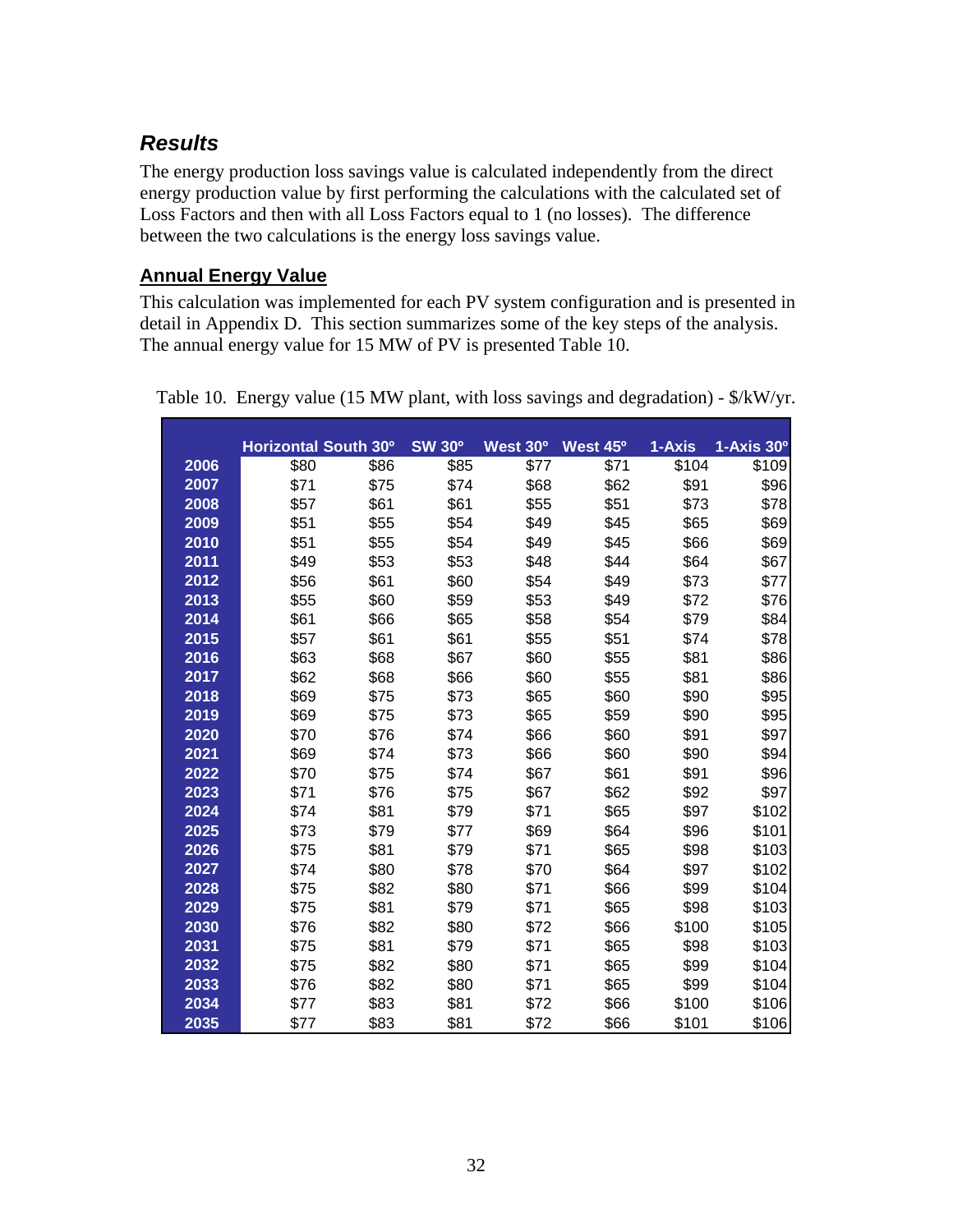#### **Adjustment for Revised Natural Gas Prices**

A critical input into the marginal cost projections is AE's 30 year natural gas price forecast. During the course of this study, there was a significant change in the natural gas price forecasts as result of two factors. First, there was a significant change in natural gas prices. Second, there was a change in methodology. The methodology change was to use natural gas futures prices for the first 5 years of the analysis.

Rather than regenerating the full set of marginal costs, it was determined that the annual energy values could be adjusted by multiplying by the ratio of the new natural gas price to the original natural gas price used to generate the marginal costs.

The adjusted annual energy values equal the results from Table 10 multiplied by the corresponding natural gas price adjustment factors for each year. The results are presented in Table 11.

In addition, Table 11 presents the risk-free discount factor based on the Treasury Yield curve on January 9, 2006. The calculation is completed by multiplying the discount factor times the corresponding annual energy value and summing the result to obtain the present value energy value. The result is shown at the bottom of Table 11 and is transferred to the first row of Table 12.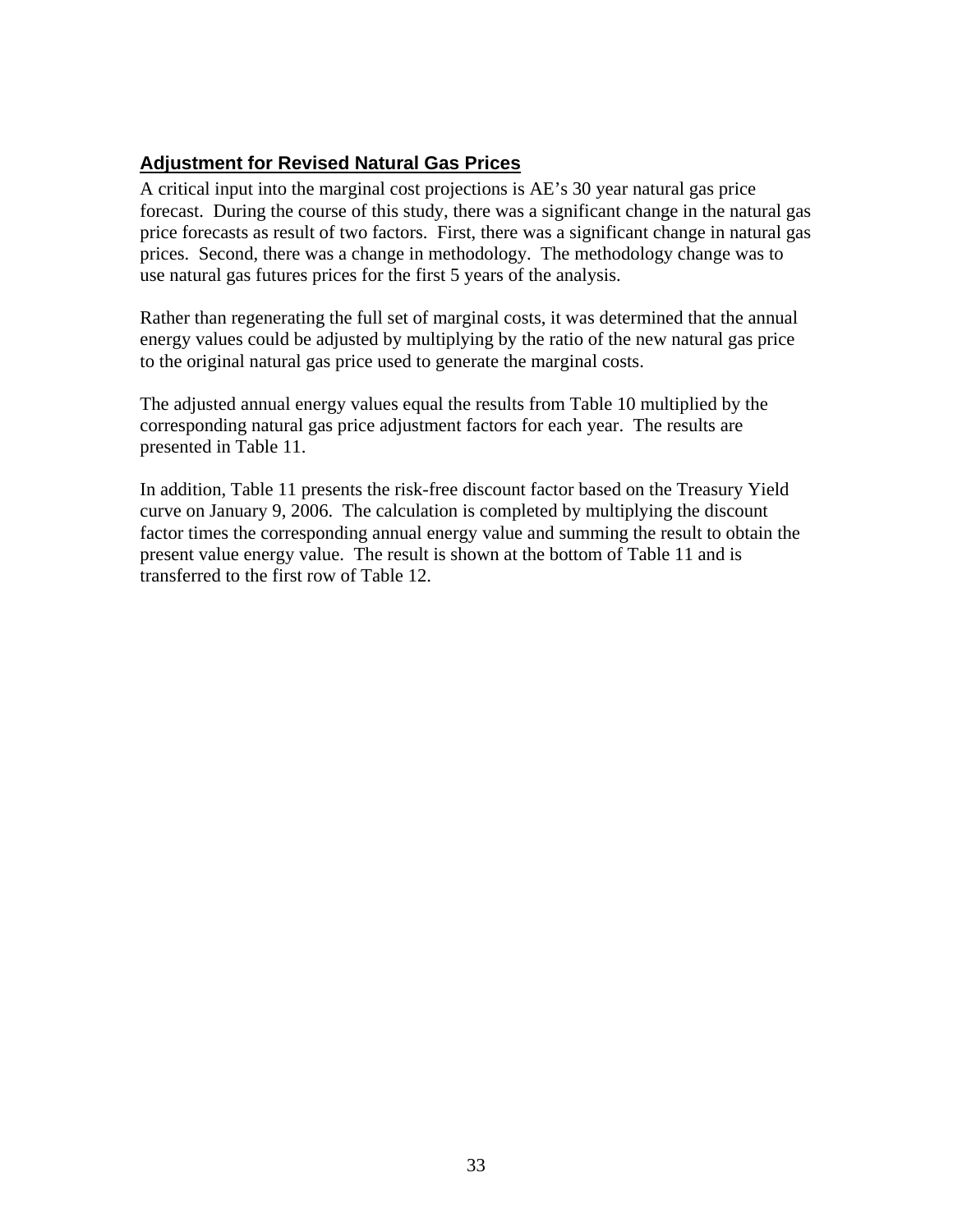|                      | <b>Discount</b> |                             |         |               |          |                      |         |                        |
|----------------------|-----------------|-----------------------------|---------|---------------|----------|----------------------|---------|------------------------|
|                      | <b>Factor</b>   | <b>Horizontal South 30°</b> |         | <b>SW 30°</b> | West 30° | West 45 <sup>o</sup> | 1-Axis  | $1-Ax$ is $30^{\circ}$ |
| 2006                 | 1.00            | \$109                       | \$117   | \$115         | \$105    | \$96                 | \$141   | \$148                  |
| 2007                 | 0.96            | \$110                       | \$117   | \$115         | \$105    | \$97                 | \$142   | \$148                  |
| 2008                 | 0.92            | \$102                       | \$110   | \$109         | \$99     | \$92                 | \$132   | \$139                  |
| 2009                 | 0.88            | \$98                        | \$106   | \$105         | \$95     | \$88                 | \$127   | \$134                  |
| 2010                 | 0.84            | \$92                        | \$99    | \$98          | \$89     | \$82                 | \$119   | \$125                  |
| 2011                 | 0.81            | \$60                        | \$64    | \$64          | \$58     | \$53                 | \$77    | \$81                   |
| 2012                 | 0.77            | \$66                        | \$72    | \$71          | \$64     | \$59                 | \$86    | \$91                   |
| 2013                 | 0.74            | \$66                        | \$72    | \$71          | \$64     | \$59                 | \$86    | \$91                   |
| 2014                 | 0.71            | \$72                        | \$79    | \$77          | \$69     | \$64                 | \$94    | \$99                   |
| 2015                 | 0.68            | \$65                        | \$70    | \$70          | \$63     | \$58                 | \$84    | \$89                   |
| 2016                 | 0.65            | \$58                        | \$63    | \$62          | \$56     | \$52                 | \$76    | \$80                   |
| 2017                 | 0.62            | \$60                        | \$65    | \$64          | \$57     | \$53                 | \$78    | \$82                   |
| 2018                 | 0.60            | \$69                        | \$75    | \$73          | \$65     | \$60                 | \$90    | \$95                   |
| 2019                 | 0.57            | \$72                        | \$79    | \$76          | \$68     | \$62                 | \$95    | \$100                  |
| 2020                 | 0.55            | \$75                        | \$82    | \$79          | \$70     | \$65                 | \$98    | \$104                  |
| 2021                 | 0.53            | \$74                        | \$80    | \$78          | \$71     | \$65                 | \$97    | \$101                  |
| 2022                 | 0.50            | \$77                        | \$83    | \$81          | \$73     | \$67                 | \$101   | \$106                  |
| 2023                 | 0.48            | \$80                        | \$86    | \$84          | \$76     | \$70                 | \$104   | \$110                  |
| 2024                 | 0.46            | \$87                        | \$94    | \$91          | \$82     | \$75                 | \$113   | \$119                  |
| 2025                 | 0.42            | \$88                        | \$95    | \$92          | \$83     | \$76                 | \$114   | \$120                  |
| 2026                 | 0.40            | \$92                        | \$99    | \$97          | \$87     | \$80                 | \$120   | \$126                  |
| 2027                 | 0.39            | \$93                        | \$101   | \$99          | \$88     | \$81                 | \$122   | \$128                  |
| 2028                 | 0.37            | \$98                        | \$106   | \$103         | \$92     | \$85                 | \$128   | \$134                  |
| 2029                 | 0.35            | \$100                       | \$108   | \$105         | \$94     | \$86                 | \$131   | \$137                  |
| 2030                 | 0.34            | \$104                       | \$112   | \$109         | \$98     | \$90                 | \$136   | \$143                  |
| 2031                 | 0.32            | \$104                       | \$113   | \$110         | \$99     | \$91                 | \$137   | \$144                  |
| 2032                 | 0.31            | \$108                       | \$118   | \$114         | \$102    | \$94                 | \$142   | \$149                  |
| 2033                 | 0.29            | \$112                       | \$121   | \$118         | \$105    | \$97                 | \$146   | \$154                  |
| 2034                 | 0.28            | \$116                       | \$126   | \$123         | \$110    | \$101                | \$152   | \$160                  |
| 2035                 | 0.27            | \$120                       | \$130   | \$126         | \$113    | \$103                | \$157   | \$165                  |
| <b>Present Value</b> |                 | \$1.454                     | \$1,570 | \$1,542       | \$1,390  | \$1,278              | \$1,891 | \$1,990                |

Table 11. Adjusted energy value (15 MW plant, with loss savings) - \$/kW/yr.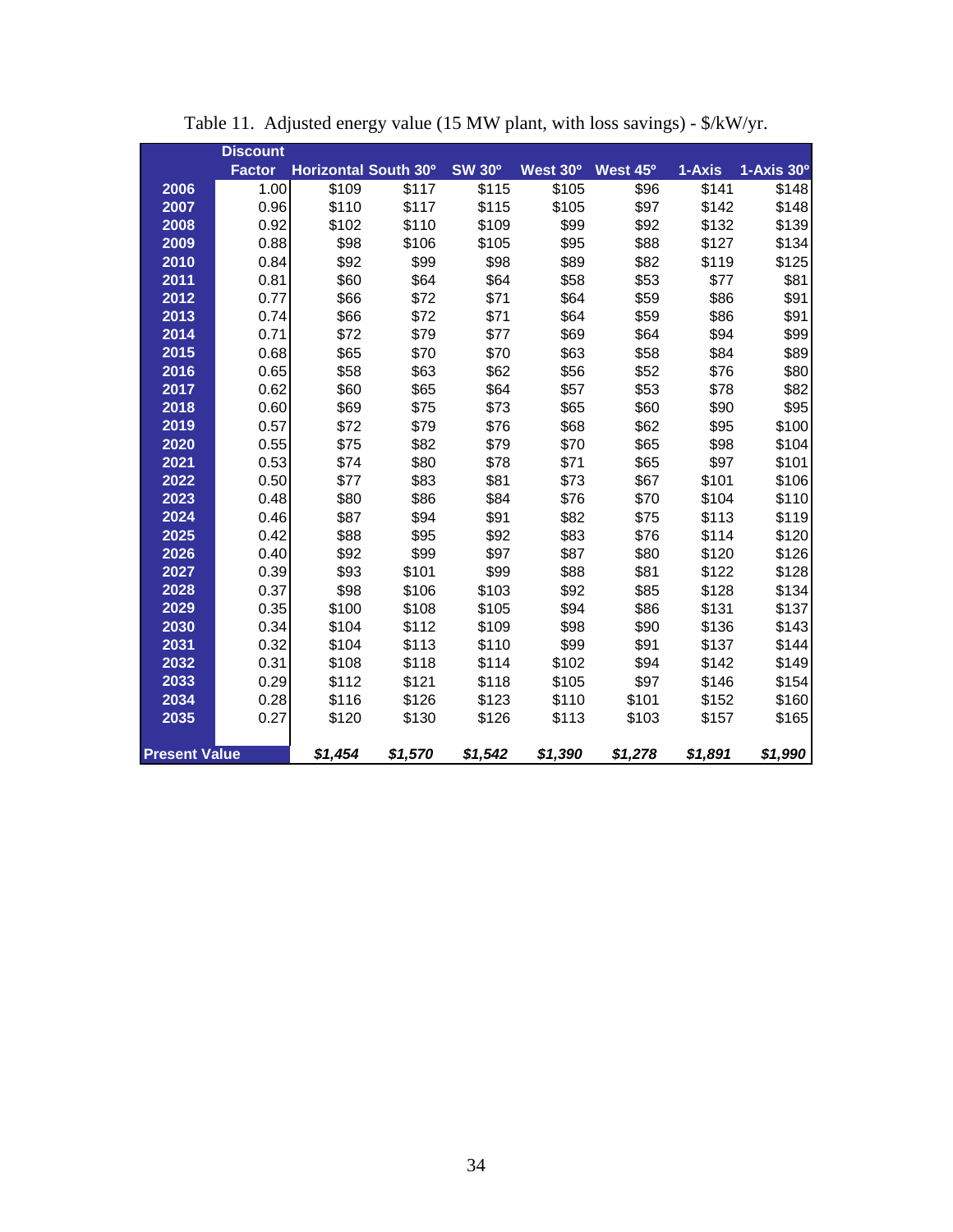#### **Energy and Loss Savings Value**

The result of the analysis to this point is the energy value with loss savings. The energy value incorporates the natural gas price hedge value. In order to calculate the loss savings value, the analysis is repeated with the Loss Factors equal to 1. The result is entered in the second row of Table 12. The difference between the two equals the energy loss savings value.

|  |  | Table 12. Energy value and energy loss savings value (\$/kW). |  |  |
|--|--|---------------------------------------------------------------|--|--|
|--|--|---------------------------------------------------------------|--|--|

|                                      | Horizontal South 30 <sup>o</sup> |         | SW 30 <sup>°</sup> | West 30 <sup>°</sup> | West 45º | $1 - A$ xis | $1-Ax$ is $30^\circ$ |
|--------------------------------------|----------------------------------|---------|--------------------|----------------------|----------|-------------|----------------------|
| <b>Energy Value w/ Loss Savings</b>  | \$1.454                          | \$1.570 | \$1.542            | \$1,390              | \$1,278  | \$1.891     | \$1,990              |
| <b>Energy Value w/o Loss Savings</b> | \$1.382                          | \$1.493 | \$1.465            | \$1.319              | \$1.213  | \$1.797     | \$1,893              |
| <b>Energy Loss Savings Value</b>     | \$72                             | \$77    | \$77               | \$71                 | \$65     | \$93        | \$98                 |
| <b>Implied Loss Savings</b>          | 5.2%                             | 5.1%    | $5.2\%$            | 5.4%                 | 5.4%     | 5.2%        | 5.2%                 |

### *Discussion*

One area to improve this analysis is to obtain a single natural gas price forecast that is based on an actual contract that AE could obtain in the market today for a 30-year fixed price contract from an entity with very low default risk rather than using a natural gas price forecast.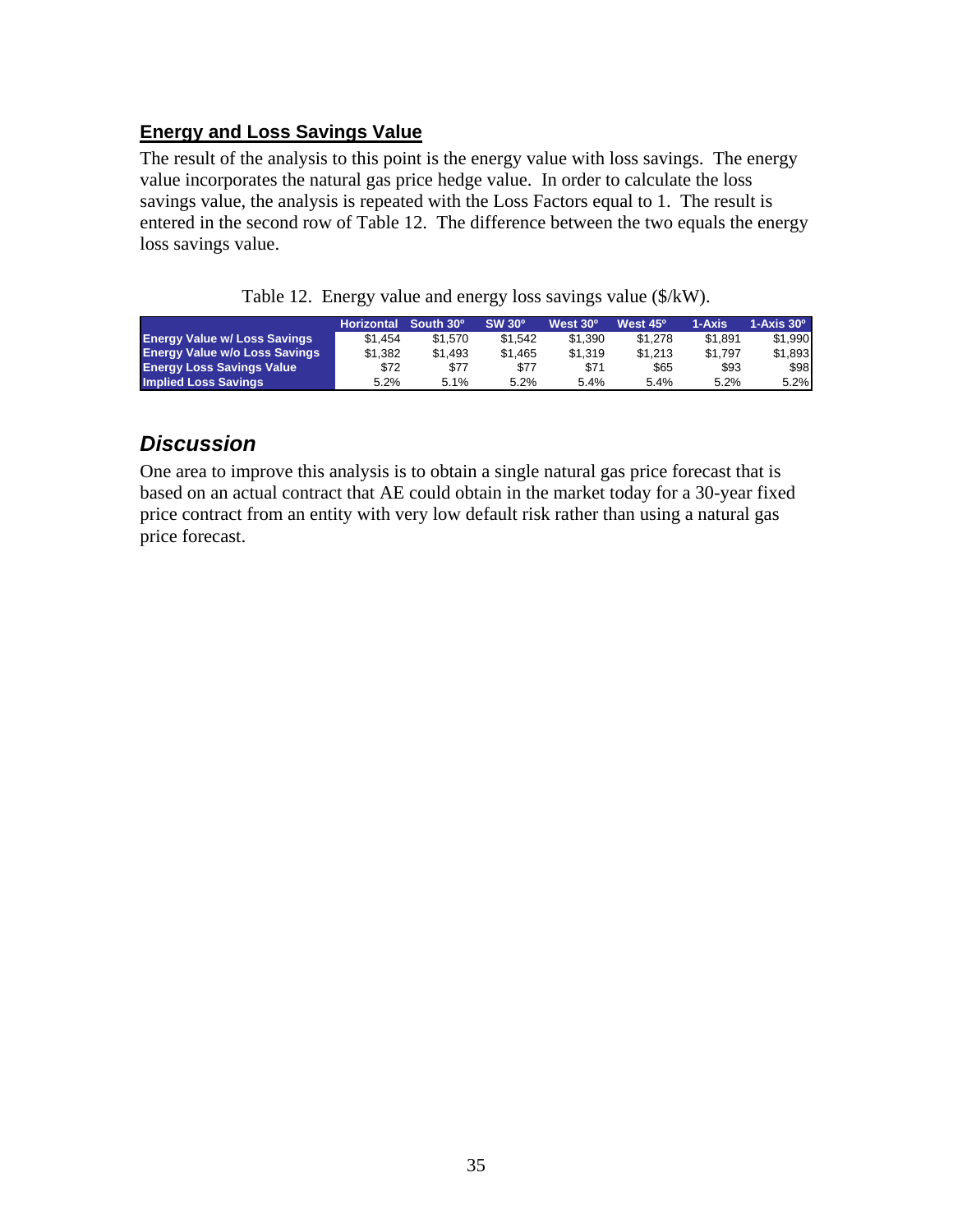# **Generation Capacity**

## *Introduction*

Summer electrical demand is a concern to AE because of peak generation availability, price, environmental quality, and the stress imposed on the system. One solution to these concerns is to deploy distributed PV generation, provided that this is reliably available at peak time. This section quantifies the generation capacity value of PV.

# *Methodology*

Capacity value is the product of an economic input and a technical input. The economic input is the value (\$ per kW) of an ideal resource that has a life that is equivalent to the generating resource being evaluated; an ideal resource is one that has no outage probability so that it is always available to satisfy capacity needs. The technical input is the capacity (kW) provided by the resource. The remainder of this section focuses on the determination of these two inputs and the methods by which they are estimated.

#### **Economic Input**

The first input that is required to determine the capacity value is the economic value of an ideal resource. AE assumes that the installed capital cost of a natural gas turbine is \$515 per kW. It is sometimes assumed that a natural gas turbine (GT) is a proxy for an ideal resource. A GT, however, needs to be adjusted in two ways to represent an ideal resource.

One adjustment needs to reflect the GT's forced outage rate relative to an ideal resource. By definition, an ideal resource has a forced outage rate of 0 percent. If the GT has an 8 percent forced outage rate, then the GT has a capacity value that is 8 percent less than an ideal resource.

Another adjustment needs to reflect the life of the GT relative to the life of the resource being evaluated, which, in this case, is a PV system. AE assumes that the life of a gas turbine is 40 years while the life of a PV system is 30 years.<sup>13</sup> Assume that in year 30, the gas turbine has 10 years of remaining life while the PV system has no remaining life. The GT has a salvage value of 25 percent of its value. At a 7 percent discount rate, the salvage value is  $3.3$  percent.<sup>14</sup> Thus, the value of gas turbine capacity is  $3.3$  percent greater than the PV system.

In order to use the GT as an ideal resource, the GT cost needs to be decreased by 8 percent for its forced outage rate and increased by 3.3 percent for its longer life. To be

 $\overline{a}$  $13$  This may be undervaluing the PV resource because PV system manufacturers have confidence to provide 25 year warranties and the panels are likely to last significantly longer than the warranties. SMUD, for example, states on its website (http://www.smud.org/green/solar/index.html) that the PV system life is expected to be 30 years. The life of a PV system may in fact be longer than that of a GT because the PV system is a solid state device with no moving parts.

<sup>&</sup>lt;sup>14</sup> The change is calculated as follows: (10 years/40 years) x (1/1.07^25) = 0.033.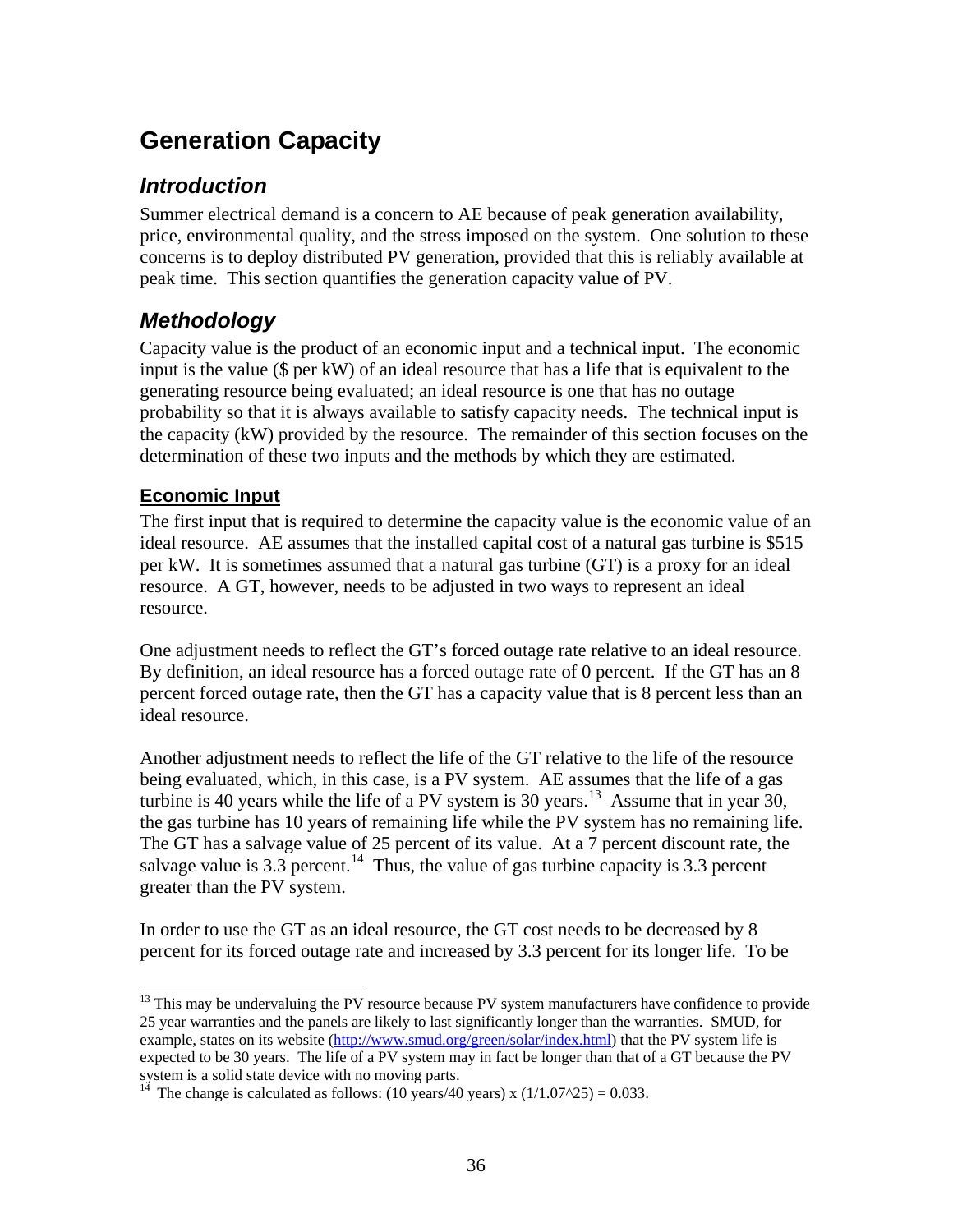conservative, it is assumed that these two factors offset each other and the capacity value of an ideal resource with a 30 year life is \$515 per kW.

#### **Technical Input**

The second input that is required to determine the capacity value is the effective capacity, or the amount of capacity that the resource actually provides.<sup>15</sup> For a dispatchable resource, the effective capacity is the unit's rating. The answer is more challenging, however, for renewable energy technologies because the output is dependent upon the availability of a variable resource (sun, wind, etc.).

Several evaluation methods have been developed to address this challenge. The methods include the Effective Load Carrying Capability (ELCC) method, the ERCOT Wind method, the Capacity Contribution method, and the Firm with Load Control method. This analysis is based on the ELCC method.

The ELCC is a statistical measure of effective capacity that was developed by Garver in the 1960's [1]. The ELCC of a proposed generating unit in a utility grid is defined as the load increase that the system can carry while maintaining the designated reliability criteria (e.g., constant Loss of Load Probability, LOLP). The ELCC method has been applied extensively throughout the U.S. (e.g., [1], [4], [7], and [13]). The method of calculation is presented in Appendix E.

The ELCC can be expressed as a percentage of PV capacity by dividing the ELCC by the PV Capacity. For example, a 100 kW PV plant with 50 percent ELCC would allow a 50 kW load increase at constant LOLP.

# *Results*

 $\overline{a}$ 

#### **Technical Results**

The ELCC was calculated for all the system configurations for the years 2002, 2003, and 2004 for PV system rated capacity (referred to as penetration levels) from 2 percent to 20 percent of peak system load. Figure 8 presents the average ELCC for each orientation as a function of PV penetration. Table 13 suggests that there is strong relationship between peak loading and solar gain results since the results are consistent and stable from year to year.

ELCC is highest overall for the 1-axis tracking geometry. West facing geometries (both low and high-tilt) are the best fixed orientations. The southwest low tilt geometry is within 2 percent of these results. Horizontal collectors do not score nearly as well, but still provide a better match to AE's load than a "classical" south-facing low-tilt orientation.

In every case, even at substantial levels of penetration, the ELCC remains well above the resource's annual capacity factors which are respectively 17, 23, 19, 18, 16, and 15

<sup>&</sup>lt;sup>15</sup> The effective capacity of a resource of a non-dispatchable resource such as PV is not to be confused with its capacity factor which is its average output relative to installed capacity.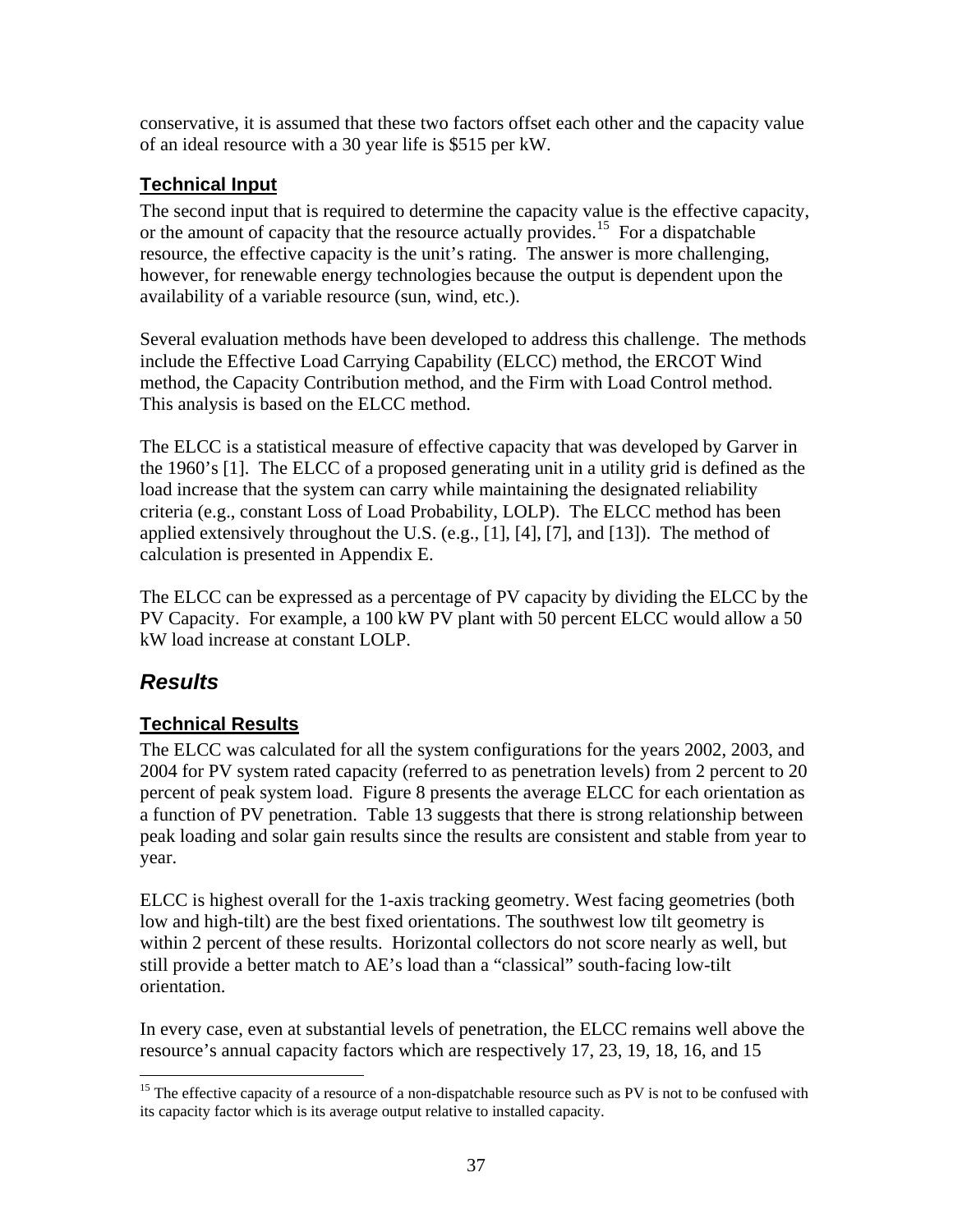

percent for the Horizontal, 1-Axis, 1-Axis 30°, South-30°, SW-30°, West-30°, and West- $45^\circ$  configurations.

Figure 8. Average 2002-2004 ELCC versus load penetration.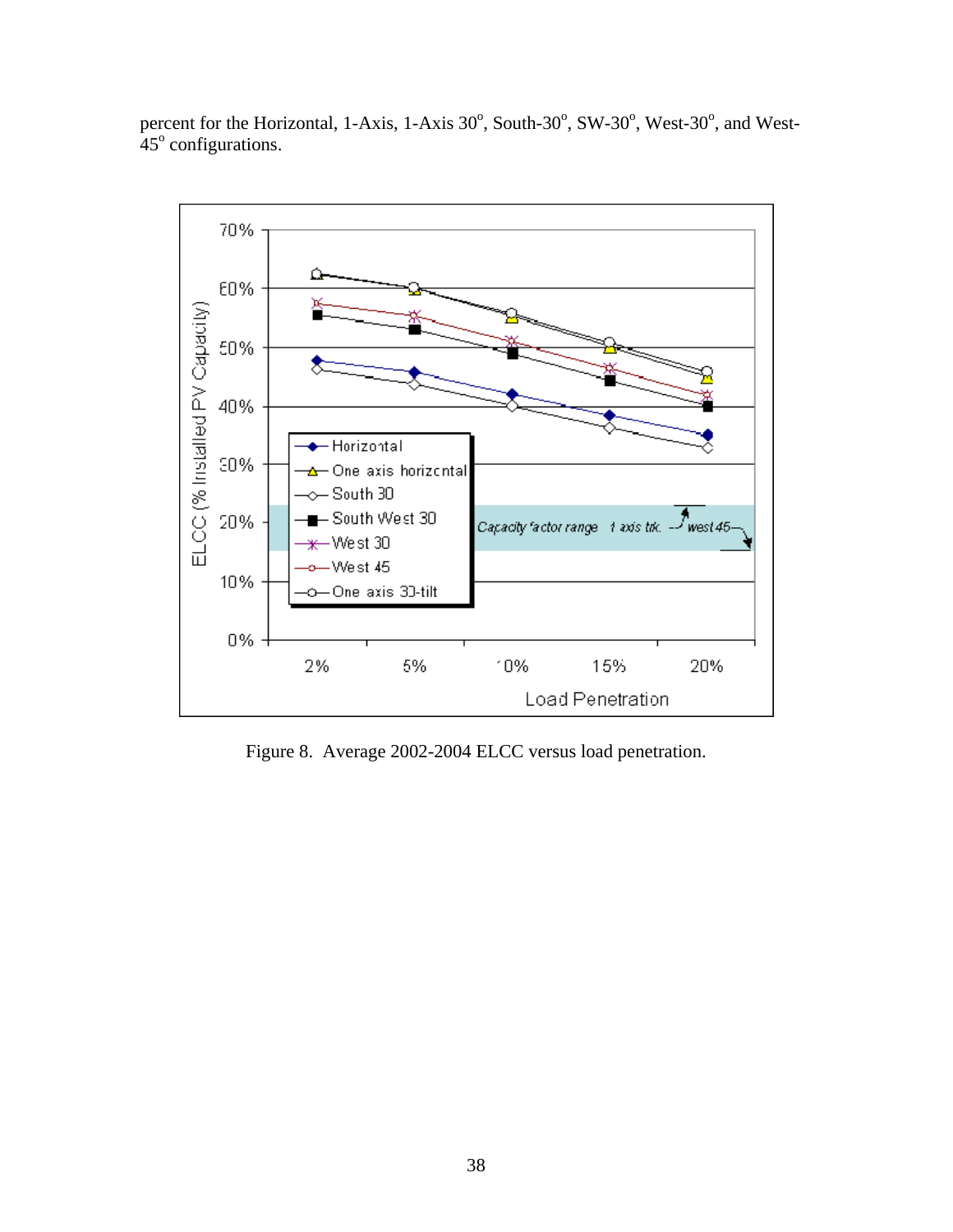|                | <b>Penetration</b> | <b>Horizontal</b> | South 30° | <b>SW 30°</b> | West 30° | West 45 <sup>o</sup> | 1-Axis | $1-Axis 30o$ |
|----------------|--------------------|-------------------|-----------|---------------|----------|----------------------|--------|--------------|
| 2002           | 0%                 | 47%               | 46%       | 55%           | 57%      | 57%                  | 62%    | 62%          |
| 2002           | 2%                 | 47%               | 46%       | 55%           | 57%      | 57%                  | 62%    | 62%          |
| 2002           | 5%                 | 45%               | 43%       | 53%           | 55%      | 55%                  | 60%    | 59%          |
| 2002           | 10%                | 41%               | 40%       | 48%           | 50%      | 51%                  | 55%    | 55%          |
| 2002           | 15%                | 38%               | 36%       | 44%           | 46%      | 46%                  | 50%    | 50%          |
| 2002           | 20%                | 34%               | 32%       | 40%           | 41%      | 42%                  | 44%    | 45%          |
| 2003           | 0%                 | 48%               | 46%       | 55%           | 57%      | 57%                  | 62%    | 61%          |
| 2003           | 2%                 | 48%               | 46%       | 55%           | 57%      | 57%                  | 62%    | 61%          |
| 2003           | 5%                 | 46%               | 43%       | 52%           | 55%      | 54%                  | 59%    | 59%          |
| 2003           | 10%                | 42%               | 40%       | 48%           | 50%      | 50%                  | 55%    | 55%          |
| 2003           | 15%                | 38%               | 36%       | 44%           | 46%      | 46%                  | 50%    | 50%          |
| 2003           | 20%                | 35%               | 32%       | 40%           | 42%      | 41%                  | 44%    | 45%          |
| 2004           | 0%                 | 48%               | 47%       | 56%           | 59%      | 59%                  | 64%    | 64%          |
| 2004           | 2%                 | 48%               | 47%       | 56%           | 59%      | 59%                  | 64%    | 64%          |
| 2004           | 5%                 | 46%               | 45%       | 54%           | 56%      | 56%                  | 61%    | 62%          |
| 2004           | 10%                | 43%               | 41%       | 50%           | 52%      | 52%                  | 56%    | 57%          |
| 2004           | 15%                | 39%               | 37%       | 45%           | 47%      | 47%                  | 51%    | 52%          |
| 2004           | 20%                | 36%               | 33%       | 41%           | 43%      | 43%                  | 46%    | 46%          |
| Average        | 0%                 | 48%               | 46%       | 55%           | 58%      | 58%                  | 63%    | 62%          |
| Average        | 2%                 | 48%               | 46%       | 55%           | 58%      | 58%                  | 63%    | 62%          |
| <b>Average</b> | 5%                 | 46%               | 44%       | 53%           | 55%      | 55%                  | 60%    | 60%          |
| Average        | 10%                | 42%               | 40%       | 49%           | 51%      | 51%                  | 55%    | 56%          |
| <b>Average</b> | 15%                | 38%               | 36%       | 44%           | 46%      | 46%                  | 50%    | 51%          |
| Average        | 20%                | 35%               | 32%       | 40%           | 42%      | 42%                  | 45%    | 45%          |

Table 13. Annual and average ELCC versus load penetration.

#### **Combined Results**

Table 14 summarizes the calculations and results. The generation capacity value equals the economic value of an ideal resource (first row) times the ELCC (second row) and ranges from \$239 to \$323 per kW (third row). The generation capacity loss savings value equals the generation capacity loss savings (fourth row) times the generation capacity value and ranges from \$20 to \$26 per kW (fifth row).

Table 14. Generation capacity value and loss savings value (\$/kW).

|                             | <b>Horizontal</b> | South 30 <sup>°</sup> | SW 30 <sup>°</sup> | West $30o$ | West 45 <sup>o</sup> | $1-Axis$ | $1-Ax$ is 30 $^{\circ}$ |
|-----------------------------|-------------------|-----------------------|--------------------|------------|----------------------|----------|-------------------------|
| <b>Ideal Resource Value</b> | \$515             | \$515                 | \$515              | \$515      | \$515                | \$515    | \$515                   |
| <b>ELCC</b>                 | 48%               | 46%                   | 55%                | 58%        | 58%                  | 63%      | 62%                     |
| Gen. Cap. Value             | \$245             | \$239                 | \$285              | \$297      | \$297                | \$323    | \$321                   |
| <b>Loss Savings</b>         | 8.2%              | 8.2%                  | 8.2%               | 8.2%       | 8.2%                 | 8.2%     | 8.2%                    |
| <b>Loss Savings Value</b>   | \$20              | \$20                  | \$23               | \$24       | \$24                 | \$26     | \$26                    |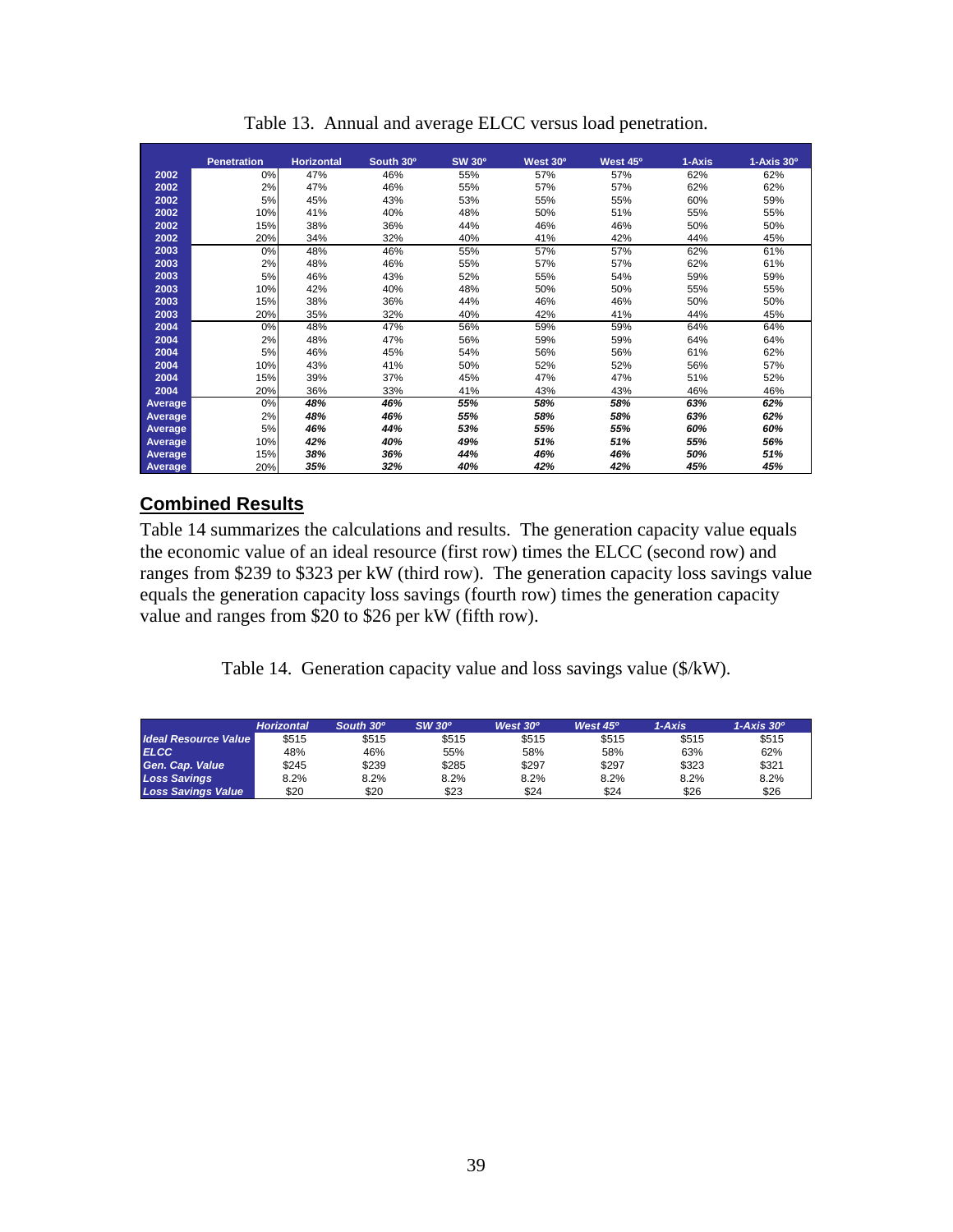# **Distribution System**

## *Introduction*

An appropriately targeted implementation of PV has the potential to relieve capacity constraints on the utility's transmission, sub-transmission, and distribution systems. It accomplishes this by providing power to loads directly, effectively reducing loads on these circuits.

Utilizing the effective PV capacity, planners may be able to defer capital investments and realize cost savings depending on the rate of load growth, the rating of the PV systems, and the temporal match between PV production and peak loading. In order to capture this benefit, investments must actually be deferred.

Deferring T&D capital investments has three financial components. First, there are the direct capital cost deferral savings that result from waiting to invest until a later date. Second, there are indirect financial costs that are incurred when an investment is made and continue as long as the investment exists (e.g., property taxes, insurance, etc.). Third, there are O&M cost savings associated with the investment.

The T&D deferral benefit is site-specific and in cases where there is no benefit, no value should be assigned. The benefit exists when T&D expenditures are deferred by the investment.

# *Methodology*

When there is no load growth uncertainty<sup>16</sup> and the distributed generation service life equals the life of the investment being deferred, the cost-savings equal the fully loaded present value cost of the investment plan that is deferrable divided by the load growth times a term involving the interest rate times the match between the distributed generation resource output and the peak load adjusted for loss savings. When the interest rate is nominal and the deferral period is one year, the finance related savings equals the average investment cost times the time value of money times the load match. The value of T&D investment deferral is as follows:

|                                                   | Avg. Cost | Value of Money  | Load Match |     |
|---------------------------------------------------|-----------|-----------------|------------|-----|
| Deferred Capital Cost<br>Value $(\frac{S}{K}W)$ = | $ X/L $ x | $[(r-i)/(1+r)]$ | IMI        | (1) |

where X is the fully loaded present value cost of the distribution expansion plan over the study period, L is the annual load growth (MW/yr), r is the current nominal discount rate, i is the escalation rate, and M is a factor corresponding to the effective peak load reduction provided by the PV system. $^{17}$ 

<sup>1</sup> <sup>16</sup> While there is always load growth uncertainty in planning, this analysis assumes that the uncertainty is minimal.

<sup>&</sup>lt;sup>17</sup> A detailed derivation of this equation is presented in [10]. See also [11].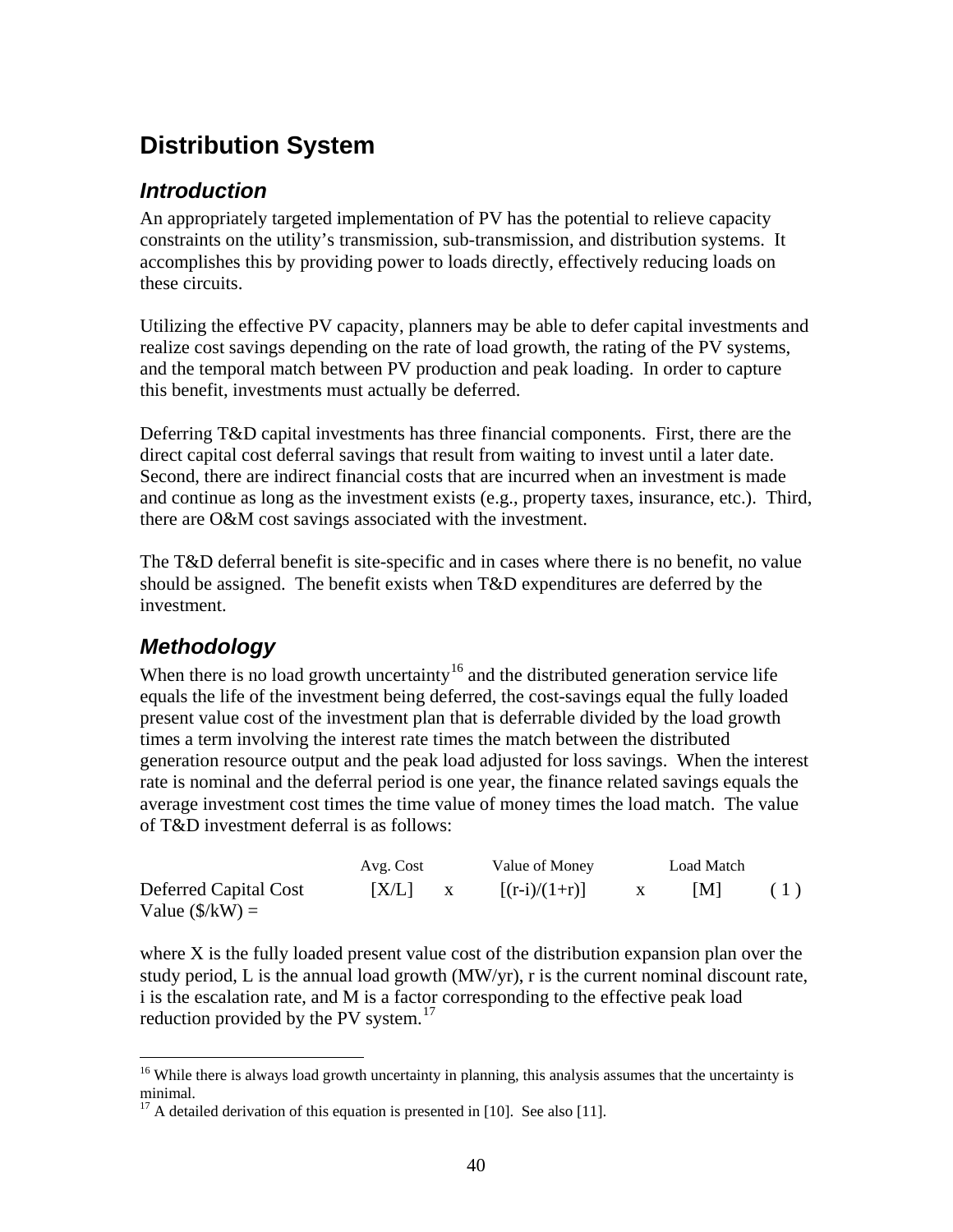While this Deferred Capital Cost Value may not represent that actual savings per kW to the utility that can be expected for each kW of PV installed, it can be considered as a typical benefit value and as a measure of the comparative potential value of installed PV.

As a result, the economic evaluation of a distribution system deferral value can be determined in two steps. The first step is to calculate the value of an ideal resource (i.e., one that provides full distribution system capacity reduction). This is the economic calculation. The second step is to calculate the technical impact that a particular resource has on the system. This is the technical evaluation.

# *Economic Evaluation*

#### **Area-Specific Expansion Plan Cost**

The first step in performing the distribution deferral analysis is to determine the fully loaded present value cost of the distribution expansion plan (i.e., the load-growth related investments that have the potential to be deferred) on an area-specific basis over the study period. The costs are required over the life of the potential deferral investment, which for this study, is assumed to be 30 years.

AE budgetary estimates of how much is planned to be spent on new load growth related distribution system investments are presented in Table 15. It is assumed that these budgetary estimates include all three of the cost components identified above.

The Distribution and Substations sections of Table 15 are the budgetary estimates broken down by location and by the expenditure category. The Total section is the sum of the Distribution Lines and Distribution Substations expenditures.

AE's budgetary estimates do not specifically identify whether or not the costs are load growth related and have the potential to be deferred. AE personnel estimate that 15 percent of the distribution capacity expansion plans have the potential to be deferred after the first ten years (assuming growth rates remain constant). This means that currently budgeted distribution projects are not deferrable, but addition of PV could possibly defer distribution projects that would start in the 11th year of this study period. The deferrable distribution system capacity expansion plan is presented in the Total Deferrable section in Table 15 and equals 15 percent of the third section.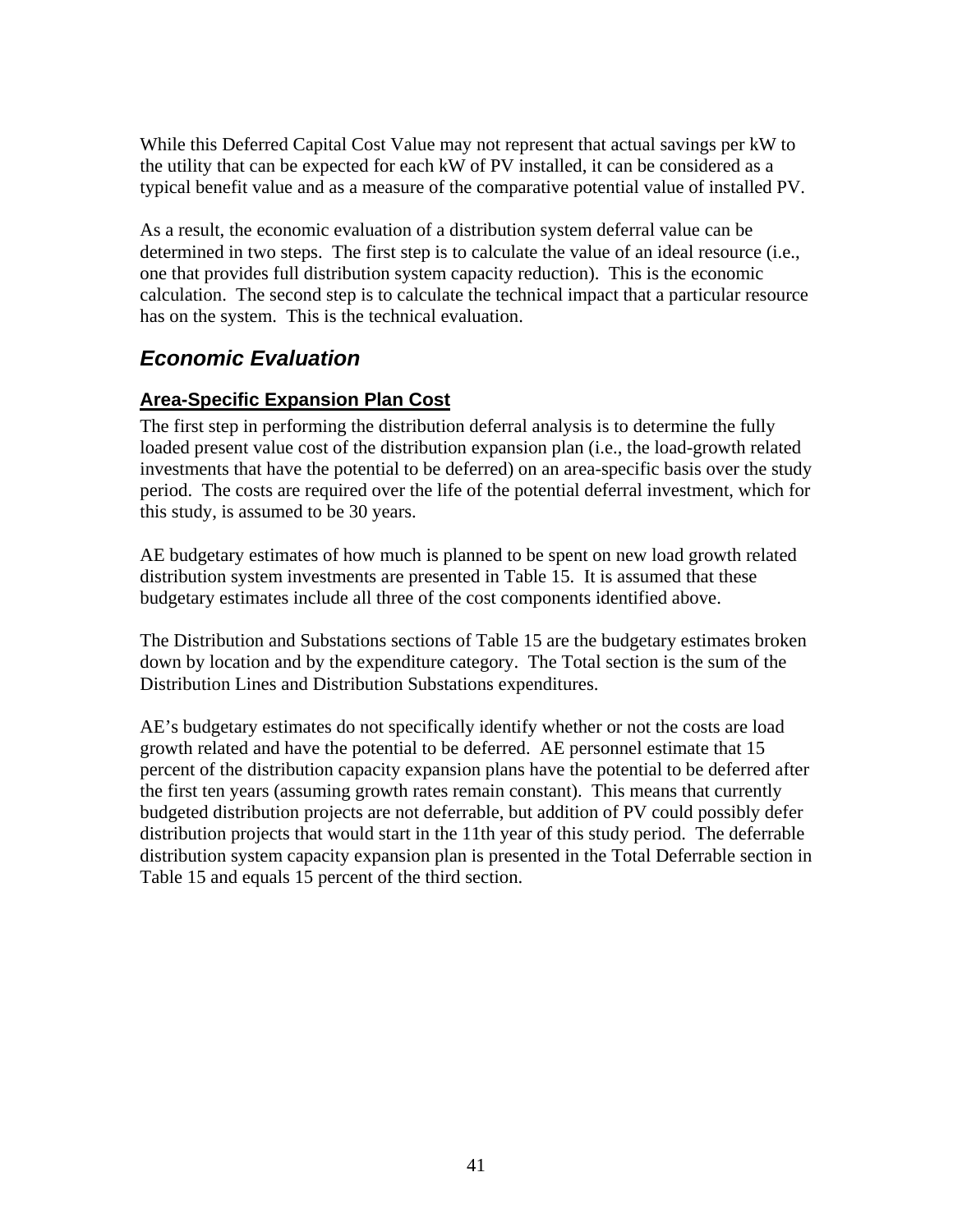|                                 | 2006   | 2007   | 2008    | 2009               | 2010   |
|---------------------------------|--------|--------|---------|--------------------|--------|
| <b>Budget</b>                   |        |        |         |                    |        |
| <b>Distribution Lines (\$M)</b> |        |        |         |                    |        |
| Central & Downtown              | \$0.40 | \$1.74 | \$0.53  | \$2.63             | \$0.98 |
| Northeast                       | \$6.16 | \$8.33 | \$2.63  | $\overline{$}5.96$ | \$4.93 |
| Northwest                       | \$2.68 | \$3.29 | \$1.00  | \$1.39             | \$6.23 |
| Southeast                       | \$5.11 | \$2.61 | \$9.16  | $$4.\overline{30}$ | \$1.64 |
| Southwest                       | \$3.32 | \$3.42 | \$6.06  | \$5.10             | \$5.60 |
| Substations (\$M)               |        |        |         |                    |        |
| Central & Downtown              | \$0.00 | \$0.00 | \$0.30  | \$1.73             | \$0.00 |
| Northeast                       | \$0.00 | \$0.01 | \$0.34  | \$0.00             | \$0.00 |
| Northwest                       | \$0.14 | \$0.37 | \$0.62  | \$0.22             | \$0.15 |
| Southeast                       | \$0.00 | \$0.60 | \$1.03  | \$0.30             | \$0.00 |
| Southwest                       | \$0.00 | \$0.01 | \$0.00  | \$0.00             | \$0.00 |
| Total (\$M)                     |        |        |         |                    |        |
| Central & Downtown              | \$0.40 | \$1.74 | \$0.82  | \$4.36             | \$0.98 |
| Northeast                       | \$6.16 | \$8.34 | \$2.97  | \$5.96             | \$4.93 |
| Northwest                       | \$2.82 | \$3.66 | \$1.61  | \$1.61             | \$6.39 |
| Southeast                       | \$5.12 | \$3.21 | \$10.19 | \$4.59             | \$1.64 |
| Southwest                       | \$3.32 | \$3.42 | \$6.06  | \$5.10             | \$5.60 |
| Total Deferrable (\$M)          |        |        |         |                    |        |
| Central & Downtown              | \$0.06 | \$0.26 | \$0.12  | \$0.65             | \$0.15 |
| Northeast                       | \$0.92 | \$1.25 | \$0.45  | \$0.89             | \$0.74 |
| Northwest                       | \$0.42 | \$0.55 | \$0.24  | \$0.24             | \$0.96 |
| Southeast                       | \$0.77 | \$0.48 | \$1.53  | \$0.69             | \$0.25 |
| Southwest                       | \$0.50 | \$0.51 | \$0.91  | \$0.77             | \$0.84 |

Table 15. AE distribution budget due to new load growth.

AE's budget is for the years 2006 and 2010. In order to perform the deferral value analysis, estimated expenditures are required that are equivalent to the life of the PV investment. In order to make this estimate, it is assumed that beginning in 2011, the distribution system expenditures will occur at a constant rate equivalent to the 2006 to 2010 budgeted rate. That is, the analysis needs to determine the area-specific annual distribution upgrade cost starting in 2011 and then escalating at a rate of 2.5 percent per year.<sup>18</sup>

This cost is determined by selecting an "equivalent cost" beginning in 2006 such that when it is escalated at 2.5 percent per year, the present value of the equivalent costs from 2006 to 2010 equals the present value of the budgeted cost. The calculations are

 $\overline{a}$ <sup>18</sup> Data was received from AE on 5/19/2005 that reported that the Texas Consumer Price Index is expected to be 137 in 2005 and is expected to be 176 in 2015. This suggests that the annual escalation rate is about 2.5 percent (i.e., 137 x 1.025  $\land$  10 = 175).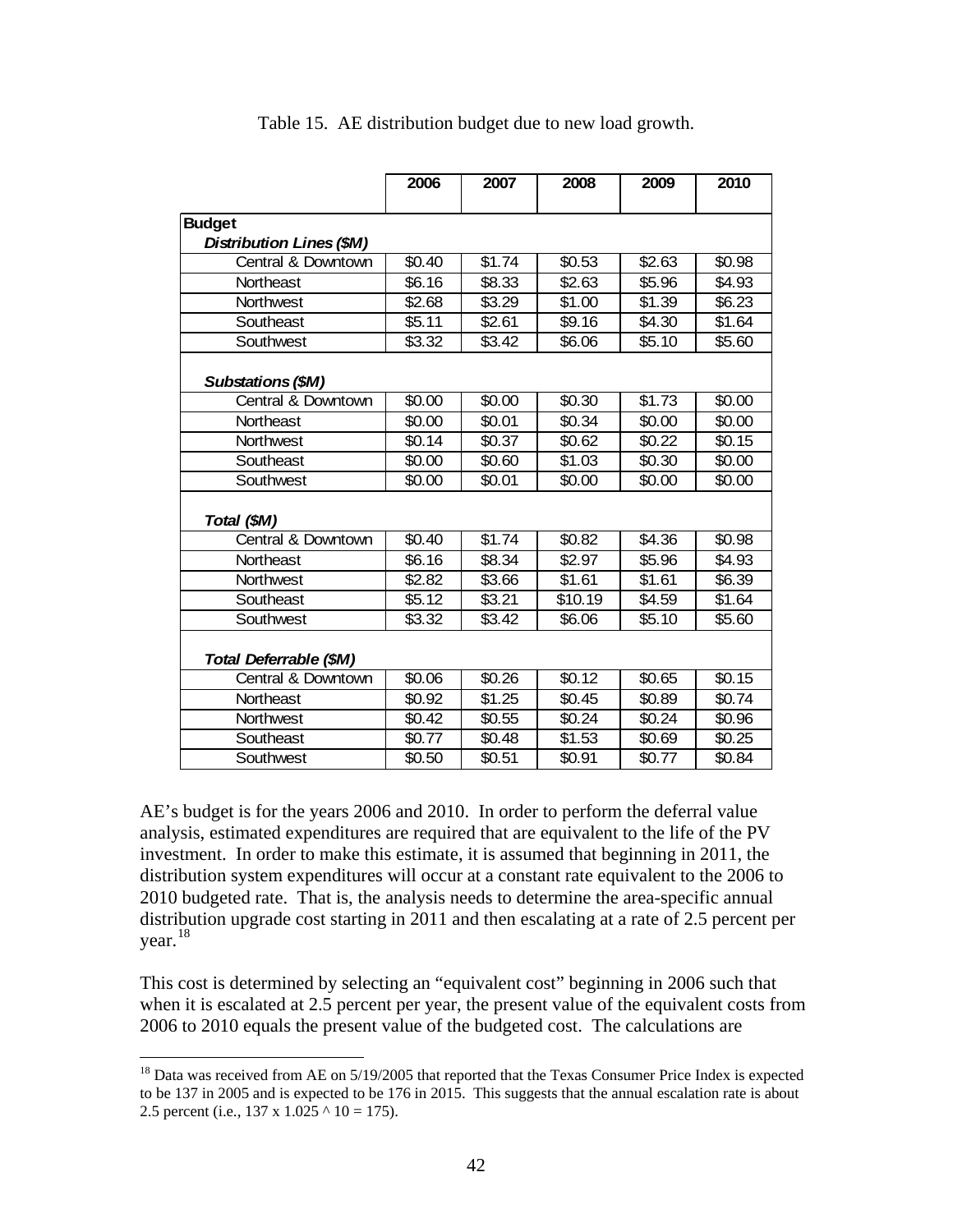presented in Table 16. As can be seen in the table, the 5-year present value of the two cost streams (budgeted versus equivalent cost) is the same for the corresponding areas.

|                        | 2006   | 2007   | 2008   | 2009   | 2010   | 5-year               |
|------------------------|--------|--------|--------|--------|--------|----------------------|
|                        |        |        |        |        |        | <b>Present Value</b> |
| <b>Budget</b>          |        |        |        |        |        |                      |
| Total Deferrable (\$M) |        |        |        |        |        |                      |
| Central & Downtown     | \$0.06 | \$0.26 | \$0.12 | \$0.65 | \$0.15 | \$1.06               |
| Northeast              | \$0.92 | \$1.25 | \$0.45 | \$0.89 | \$0.74 | \$3.78               |
| <b>Northwest</b>       | \$0.42 | \$0.55 | \$0.24 | \$0.24 | \$0.96 | \$2.08               |
| Southeast              | \$0.77 | \$0.48 | \$1.53 | \$0.69 | \$0.25 | \$3.30               |
| Southwest              | \$0.50 | \$0.51 | \$0.91 | \$0.77 | \$0.84 | \$3.04               |
|                        |        |        |        |        |        |                      |
| Equivalent Cost (\$M)  |        |        |        |        |        |                      |
| Central & Downtown     | \$0.23 | \$0.24 | \$0.24 | \$0.25 | \$0.25 | \$1.06               |
| Northeast              | \$0.82 | \$0.84 | \$0.86 | \$0.88 | \$0.91 | \$3.78               |
| <b>Northwest</b>       | \$0.45 | \$0.46 | \$0.47 | \$0.49 | \$0.50 | \$2.08               |
| Southeast              | \$0.72 | \$0.74 | \$0.75 | \$0.77 | \$0.79 | \$3.30               |
| Southwest              | \$0.66 | \$0.68 | \$0.69 | \$0.71 | \$0.73 | \$3.04               |
|                        |        |        |        |        |        |                      |
| <b>Discount Factor</b> | 1.000  | 0.935  | 0.873  | 0.816  | 0.763  |                      |

Table 16. Total distribution cost due to new growth (budgeted and equivalent cost).

The budgetary estimates for 2006 through 2010 can now be combined with the projected costs beginning in 2011. The first five years of the distribution system capacity expansion plan are based on the budgetary estimates provided by AE. The remaining 25 years are based on the equivalent cost results developed above. The annual results are presented in Figure 9 and Table 17 and the bottom of table includes present value capacity expansion plan cost by area.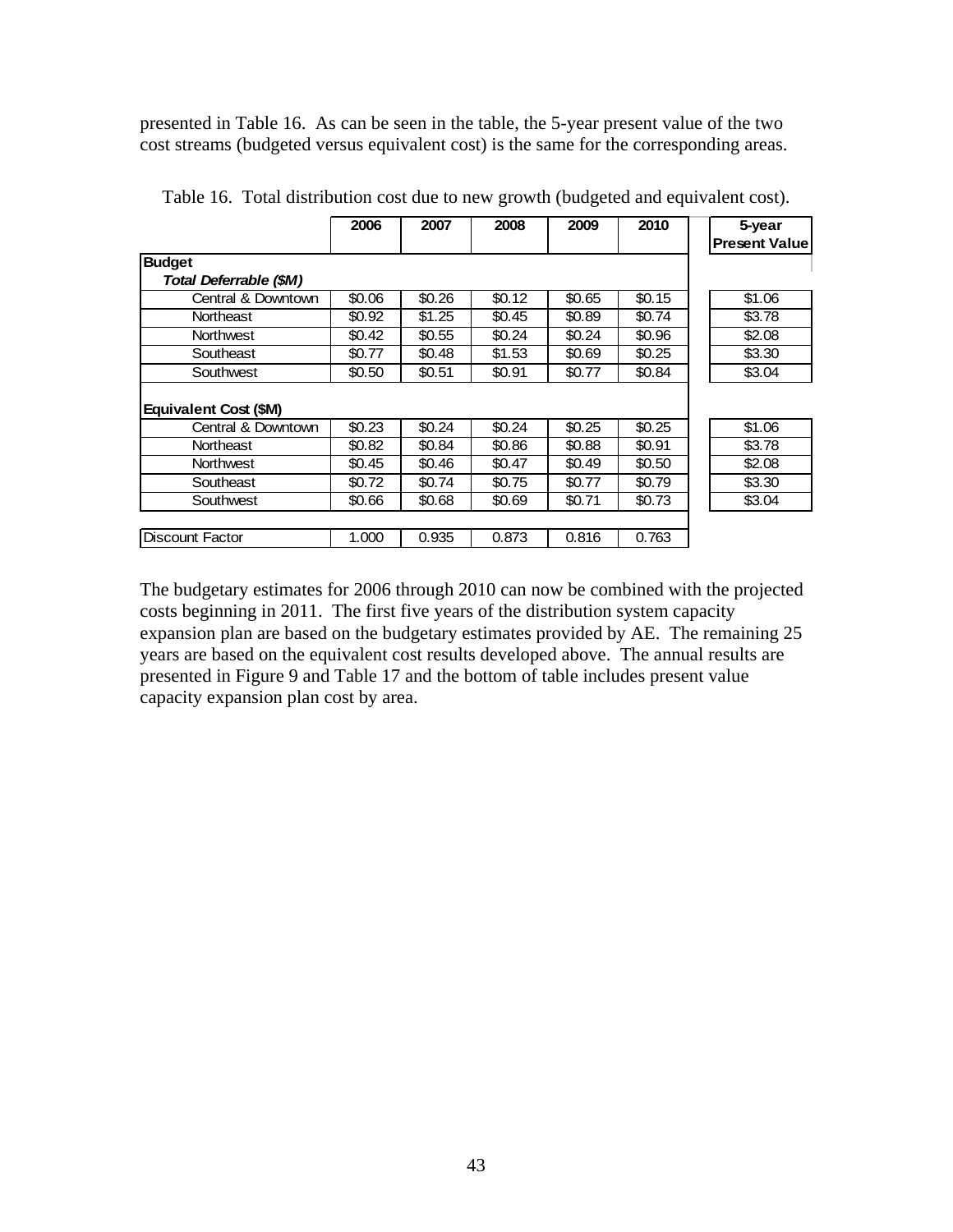

Figure 9. Distribution capacity expansion plan costs by area and year.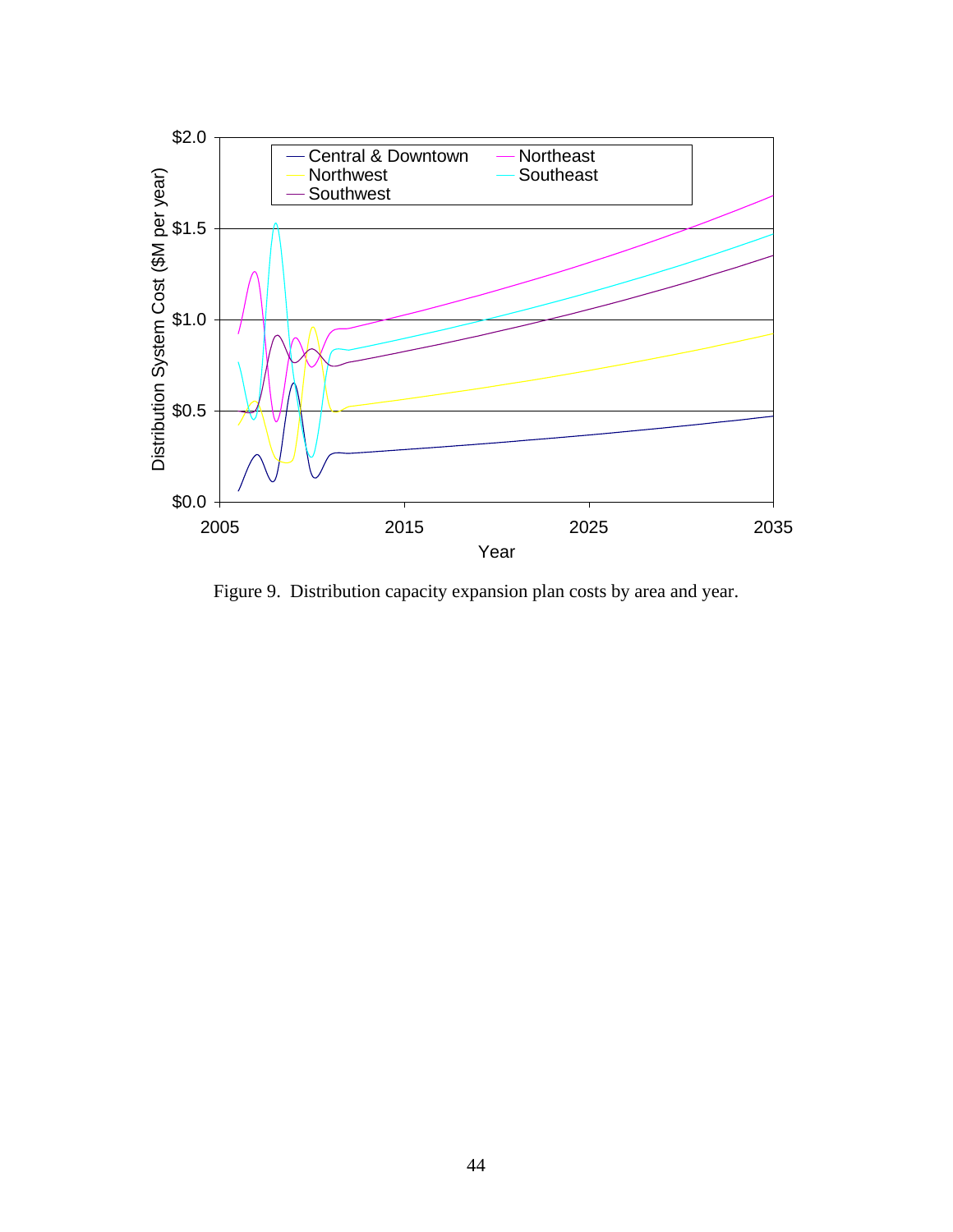|                      | <b>Discount</b> | Central & |                   |           |                    |                     |                  |
|----------------------|-----------------|-----------|-------------------|-----------|--------------------|---------------------|------------------|
|                      | <b>Factor</b>   | Downtown  | <b>Northeast</b>  | Northwest |                    | Southeast Southwest | <b>All Areas</b> |
| 2006                 | 1.0000          | \$0.1     | \$0.9             | \$0.4     | \$0.8              | \$0.5               | \$2.7            |
| 2007                 | 0.9346          | \$0.3\$   | \$1.3             | \$0.5     | \$0.5              | \$0.5               | \$3.1            |
| 2008                 | 0.8734          | \$0.1     | \$0.4             | \$0.2\$   | \$1.5              | \$0.9               | $\sqrt{$3.2}$    |
| 2009                 | 0.8163          | \$0.7     | \$0.9             | \$0.2\$   | \$0.7              | \$0.8               | \$3.2            |
| 2010                 | 0.7629          | \$0.1     | \$0.7             | \$1.0     | \$0.2\$            | \$0.8               | \$2.9            |
| 2011                 | 0.7130          | \$0.3\$   | \$0.9             | \$0.5     | \$0.8              | \$0.7               | \$3.3            |
| 2012                 | 0.6663          | \$0.3\$   | \$1.0             | \$0.5     | \$0.8              | \$0.8               | 33.3             |
| 2013                 | 0.6227          | \$0.3     | \$1.0             | \$0.5     | \$0.9              | \$0.8               | \$3.4            |
| 2014                 | 0.5820          | \$0.3\$   | \$1.0             | \$0.6     | \$0.9              | \$0.8               | \$3.5            |
| 2015                 | 0.5439          | \$0.3\$   | \$1.0             | \$0.6     | \$0.9              | \$0.8               | \$3.6            |
| 2016                 | 0.5083          | \$0.3\$   | \$1.1             | \$0.6     | \$0.9              | \$0.8               | \$3.7            |
| 2017                 | 0.4751          | \$0.3\$   | $\overline{$}1.1$ | \$0.6     | \$0.9              | \$0.9               | \$3.8            |
| 2018                 | 0.4440          | \$0.3     | \$1.1             | \$0.6     | \$1.0              | \$0.9               | \$3.9            |
| 2019                 | 0.4150          | \$0.3\$   | \$1.1             | \$0.6     | \$1.0              | \$0.9               | \$4.0            |
| 2020                 | 0.3878          | \$0.3\$   | \$1.2             | \$0.6     | \$1.0              | \$0.9               | \$4.1            |
| 2021                 | 0.3624          | \$0.3\$   | \$1.2             | \$0.7     | \$1.0              | \$1.0               | \$4.2            |
| 2022                 | 0.3387          | \$0.3\$   | $\overline{$}1.2$ | \$0.7     | \$1.1              | \$1.0               | \$4.3            |
| 2023                 | 0.3166          | \$0.4\$   | \$1.2             | \$0.7     | \$1.1              | \$1.0               | \$4.4            |
| 2024                 | 0.2959          | \$0.4     | \$1.3             | \$0.7     | \$1.1              | \$1.0               | \$4.5            |
| 2025                 | 0.2765          | \$0.4\$   | \$1.3             | \$0.7     | \$1.1              | \$1.1               | \$4.6            |
| 2026                 | 0.2584          | \$0.4\$   | \$1.3             | \$0.7     | $\overline{\$}1.2$ | \$1.1               | \$4.7            |
| 2027                 | 0.2415          | \$0.4     | \$1.4             | \$0.8\$   | \$1.2              | \$1.1               | \$4.8            |
| 2028                 | 0.2257          | \$0.4\$   | \$1.4             | \$0.8     | \$1.2              | \$1.1               | \$5.0            |
| 2029                 | 0.2109          | \$0.4     | \$1.4             | \$0.8     | \$1.3              | \$1.2               | \$5.1            |
| 2030                 | 0.1971          | \$0.4\$   | \$1.5             | \$0.8     | \$1.3              | \$1.2               | \$5.2            |
| 2031                 | 0.1842          | \$0.4     | \$1.5             | \$0.8\$   | \$1.3              | \$1.2               | \$5.3            |
| 2032                 | 0.1722          | \$0.4\$   | \$1.6             | \$0.9     | \$1.4              | \$1.3               | \$5.5            |
| 2033                 | 0.1609          | \$0.4\$   | \$1.6             | \$0.9     | \$1.4              | \$1.3               | \$5.6            |
| 2034                 | 0.1504          | \$0.5     | \$1.6             | \$0.9     | \$1.4              | \$1.3               | \$5.8            |
| 2035                 | 0.1406          | \$0.5     | \$1.7             | \$0.9     | \$1.5              | \$1.4               | \$5.9            |
|                      |                 |           |                   |           |                    |                     |                  |
| <b>Present Value</b> |                 | \$3.97    | \$14.15           | \$7.78    | \$12.38            | \$11.39             | \$49.66          |

Table 17. Distribution capacity expansion plan costs by area and year (\$M).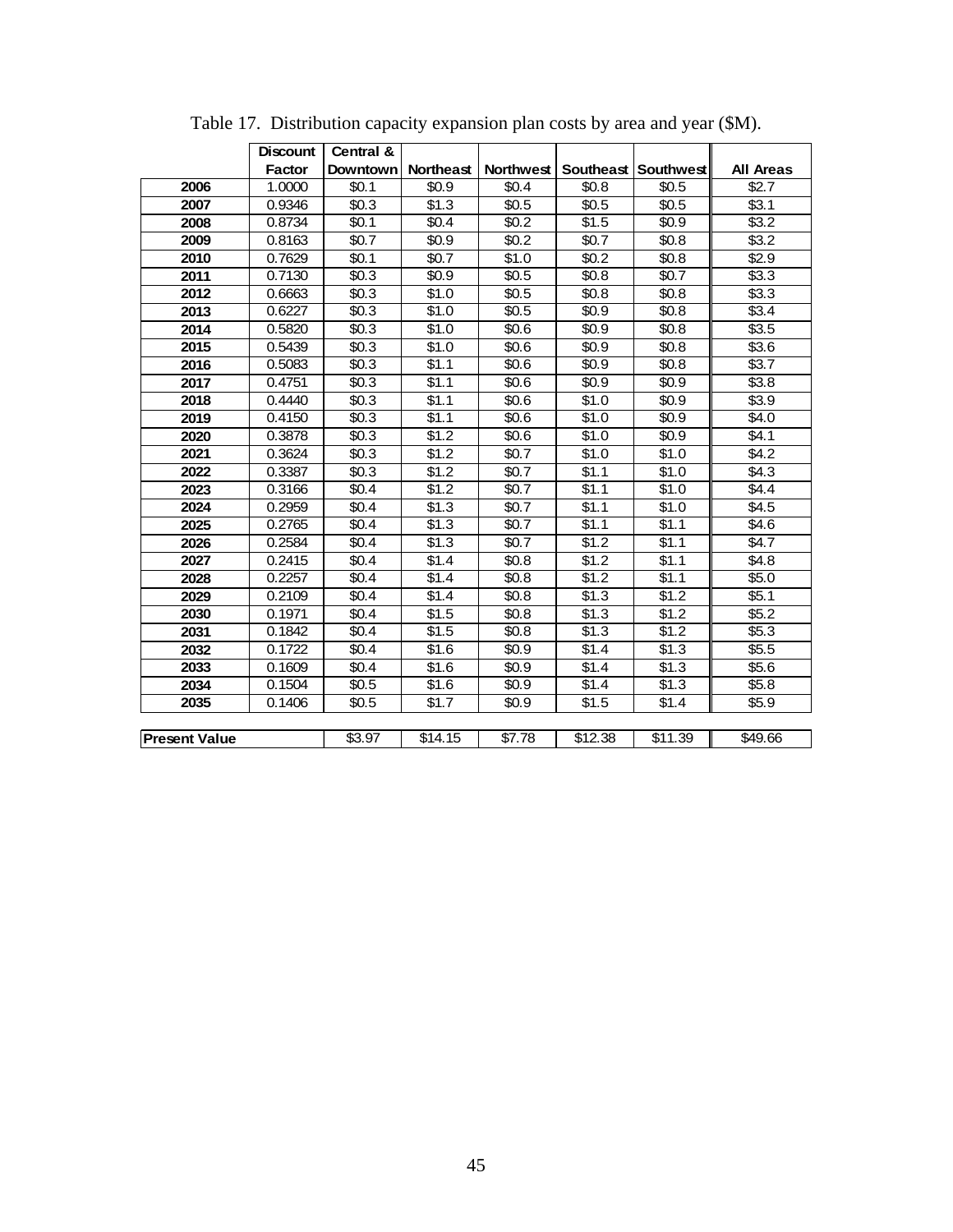#### **Annual Load Growth**

In addition to determining the fully loaded present value capacity expansion plan cost, the annual load growth needs to be determined. AE indicated that the annual load growth should be determined by taking the 2012 projected peak load, subtracting from it the 2004 actual load, and dividing it by 8 years. The result is presented in Table 18

|                    |      | 2004 Actual   2012 Projected | Annual Load      |
|--------------------|------|------------------------------|------------------|
|                    | Load | Load                         | Growth (MW/year) |
| Central & Downtown | 407  | 410                          | 0.4              |
| Northeast          | 358  | 451                          | 11.6             |
| Northwest          | 600  | 658                          | 7.3              |
| Southeast          | 302  | 377                          | 9.4              |
| Southwest          | 503  | 601                          | 12.3             |

Table 18. T&D area-specific annual load growth.

#### **Deferral Value**

Having obtained the present value distribution system capacity expansion plan cost and annual load growth, the deferral value can be determined. The results are presented in Table 19 based on Equation ( 1 ) assuming a 7 percent discount rate and 2.5 percent escalation rate. As shown in the table, the value for areas that account for most of the load growth averaged \$51 per kW. The one exception to this is the Central & Downtown areas. The value is \$445 per kW in this area due to the fact that the load growth is slow and there are a number of underground lines in the area.

Table 19. Deferral value for ideal resource.

|                    | (1)                        | $\left( 2\right)$ | (3)            | $(4) = (1) \times (3) / (2)$ |
|--------------------|----------------------------|-------------------|----------------|------------------------------|
|                    | <b>Expansion Plan Cost</b> | Load Growth for   | Value of Money |                              |
|                    | (Present Value in \$M)     | 1 year (MW)       |                | Ideal Value (\$/kW)          |
| Central & Downtown | \$3.97                     | 0.4               | 4.2%           | \$445                        |
| Northeast          | \$14.15                    | 11.6              | 4.2%           | \$51                         |
| Northwest          | \$7.78                     | 7.3               | 4.2%           | \$45                         |
| Southeast          | \$12.38                    | 9.4               | 4.2%           | \$56                         |
| Southwest          | \$11.39                    | 12.3              | 4.2%           | \$39                         |
|                    |                            |                   |                |                              |
| <b>All Areas</b>   | \$49.66                    | 40.9              | 4.2%           | \$51                         |

# *Technical Evaluation*

In previous studies, CPR has performed extensive technical evaluations about the impact that PV would have on distribution circuits. The analyses have been performed by examining the detailed hourly match between PV system output and the distribution system load over multi-year periods. In addition, some studies have incorporated risk and uncertainty into the analysis [37].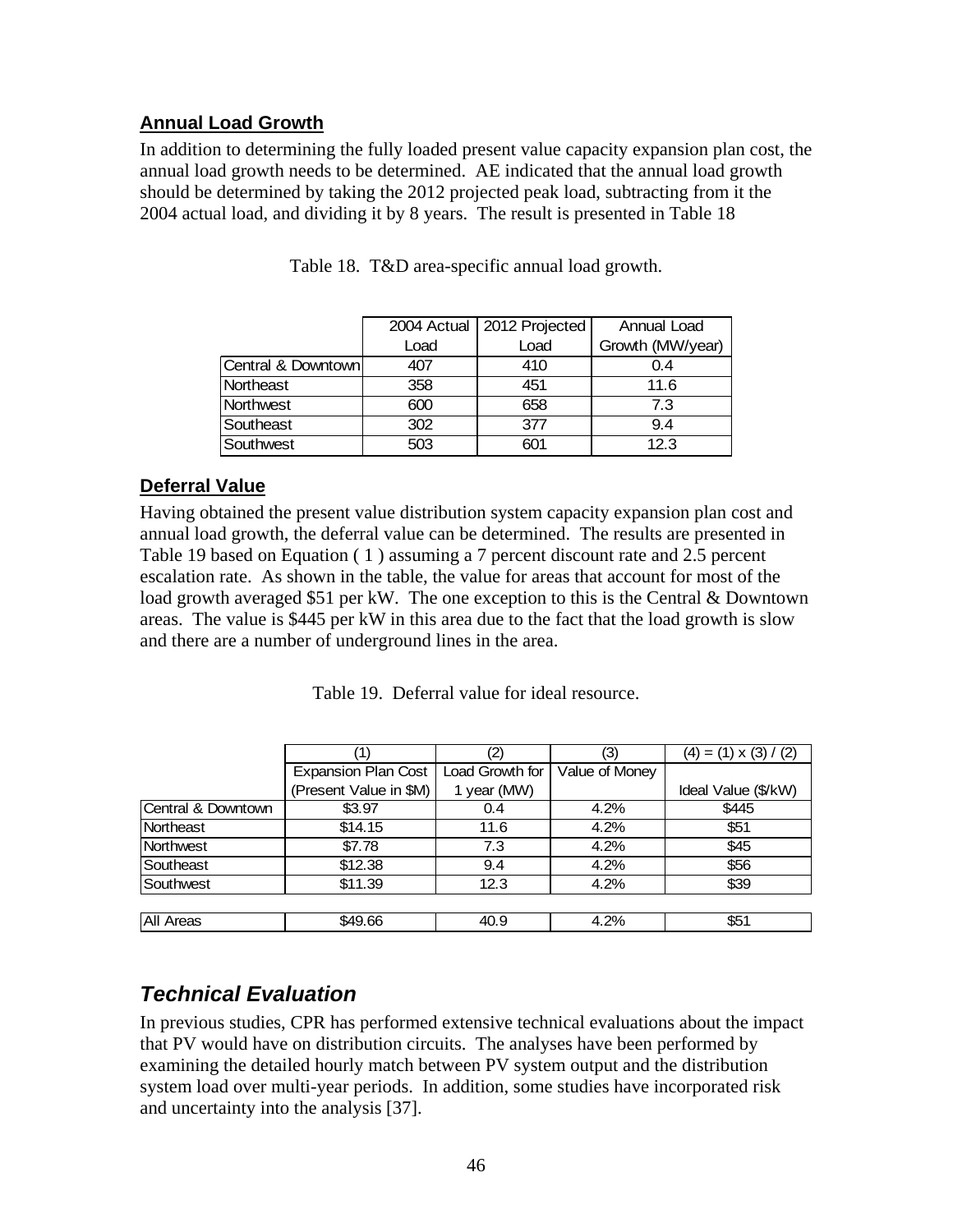Such a detailed technical analysis is not performed in the present study for two reasons. First and foremost, the effective PV generation capacity determined above is representative of the effective PV distribution capacity.

Second, while the load for a particular distribution system may not perfectly match AE's system load, the increase in accuracy of results from a detailed technical analysis does not justify the effort it will require AE to provide the necessary data. As a result, a detailed technical analysis would be very unlikely to have any substantial change in the deferral value results. It is assumed that the technical match as calculated by the ELCC method for the generation system (see Table 13) will apply at the T&D level.

### *Results*

The results are presented Table 20. The values range from about \$24 to \$32 per kW.

|                                   | <b>Horizontal</b> | South 30° | <b>SW 30°</b> | West 30 <sup>o</sup> | West 45 <sup>o</sup> | 1-Axis | $1-Axis$ $30^{\circ}$ |
|-----------------------------------|-------------------|-----------|---------------|----------------------|----------------------|--------|-----------------------|
| <b>Ideal T&amp;D Value</b>        | \$51              | \$51      | \$51          | \$51                 | \$51                 | \$51   | \$51                  |
| <b>Load Match</b>                 | 48%               | 46%       | 55%           | 58%                  | 58%                  | 63%    | 62%                   |
| <b>T&amp;D Value</b>              | \$24              | \$24      | \$28          | \$29                 | \$29                 | \$32   | \$32                  |
| <b>T&amp;D Loss Savings</b>       | 5.4%              | 5.4%      | 5.4%          | 5.4%                 | 5.4%                 | 5.4%   | 5.4%                  |
| <b>T&amp;D Loss Savings Value</b> |                   | \$1       | \$2           | \$2                  | \$2                  | \$2    | \$2                   |

Table 20. T&D deferral value and loss savings results (\$/kW).

(All areas except Central & Downtown).

# *Discussion*

One item to confirm is that the cost of potentially-deferrable T&D capital investments is not artificially low due to AE's budget reporting practices. AE revenues are currently approximately \$800 Million per year. The maximum amount that can be deferred for all distribution areas is currently about \$3 Million per year. This means that about ¼ percent of AE's annual revenues is spent on distribution system investments that have the potential to be deferred. This number appears to be low relative to other municipal utilities.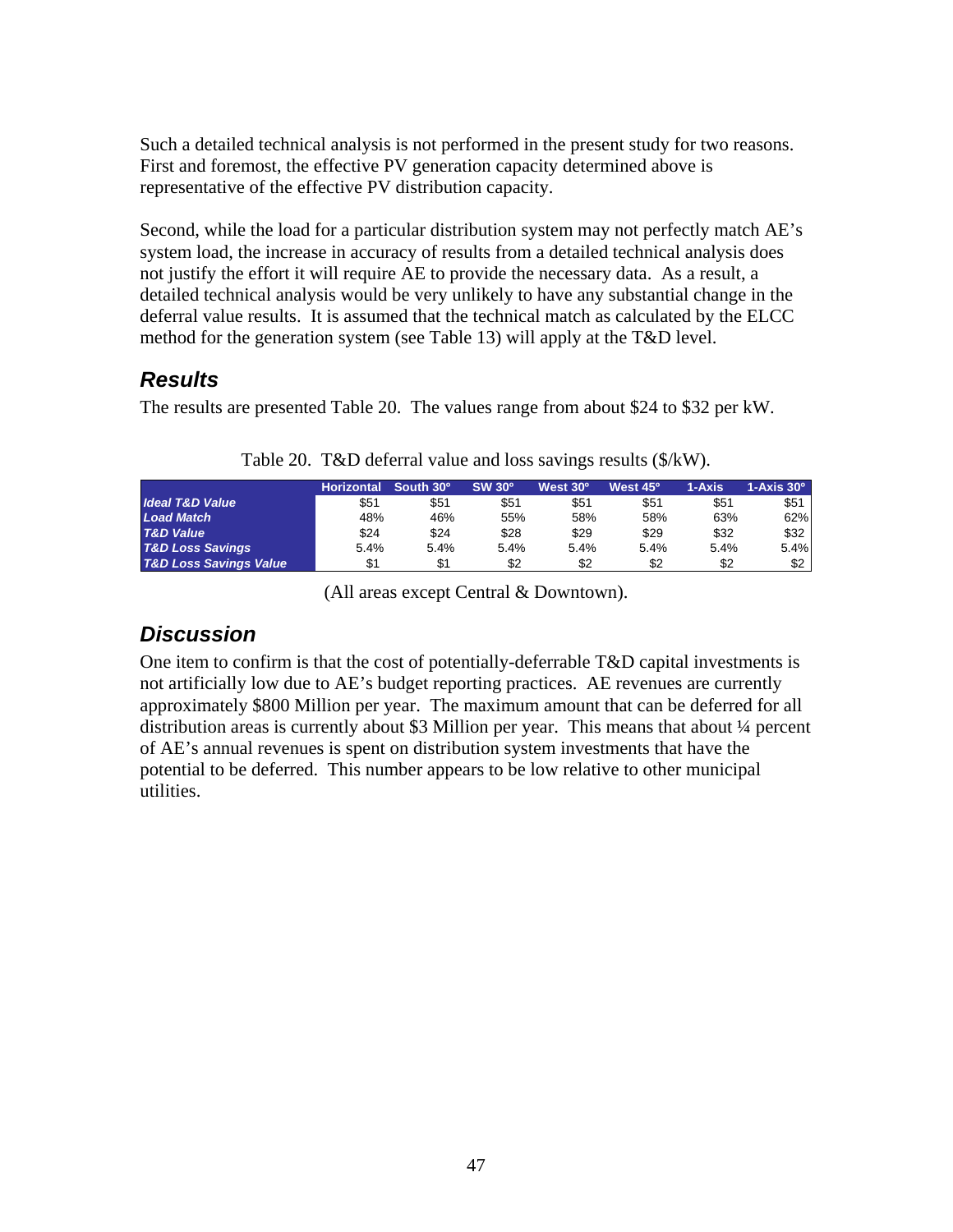# **Reactive Power Control**

## *Introduction*

The power electronic switching components employed in PV inverters are limited in their rated throughput current, resulting in kVA design constraints. Generally, grid-connected inverters are designed to operate at unity power factor,  $\frac{19}{2}$  however, with minimal changes to the switching control software, these same inverters could as easily be operated at any desired power factor, whether fixed or variable. Such a PV system could be operated to control voltage on the distribution system. This section evaluates the voltage regulation benefit that would accrue to AE if it allowed such modified inverters on its distribution grid.

There are three possible control strategies for implementing PV with reactive power capabilities. First, the inverters could be designed with a fixed power factor, say, 0.85 leading, such that the inverter looks like a fixed capacitive load to the utility. Second, the inverter could vary power factor by time of day or utility voltage in order to deliver reactive power when utility voltage was low and to consume reactive power when voltage was high. Third, the inverter could be integrated into the utility's SCADA system to optimize power factor directly by the operators. This third scheme is more complicated than the other two since it would require communications capabilities and add cost to the PV system. Also, since the utility would effectively control the inverter output, there would be further ownership and tariff issues to consider.

# *Methodology*

#### **Power Factor**

Regardless of control scheme, the inverter would be capable of generating real power (kW) and sourcing and sinking reactive power (kVAR). Given the total kVA rating of the inverter, the availability of reactive power at any given time would depend upon the amount of real power delivered (and vice versa) according to the power triangle:



<sup>&</sup>lt;sup>19</sup> Interconnection standards (e.g., IEEE P1547) discourage manufacturers from providing voltage regulation. However, utilities are not bound by these standards.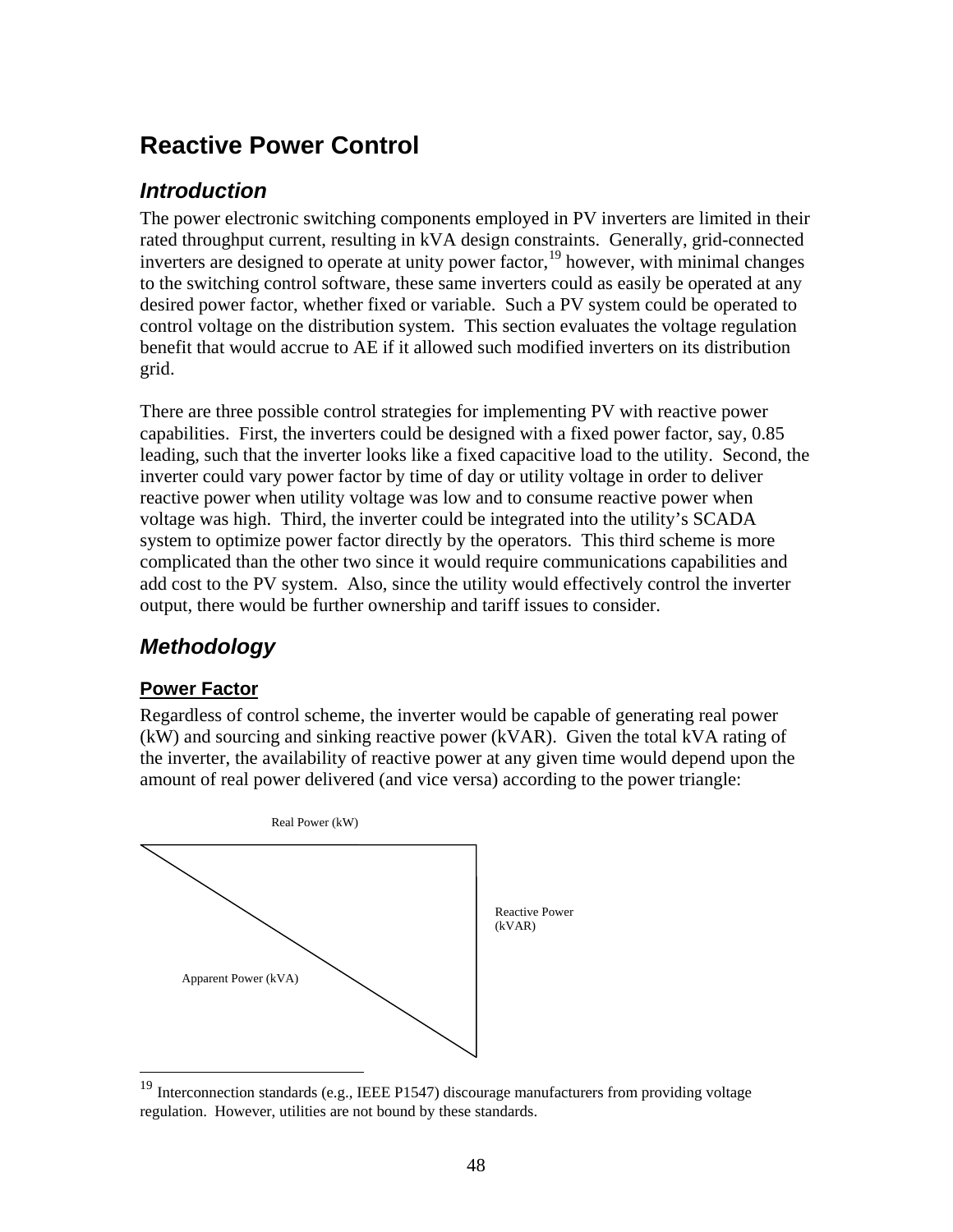The power factor (pf) equals the real power (kW) divided by the apparent power (kVA).

#### **Availability of Reactive Power**

Assuming that real power has a higher value than reactive power, the PV inverter would be operated to maximize real power, and the remaining reactive capacity would vary accordingly as an intermittent resource. For example, if the rated kVA of the inverter (the maximum apparent power) were 1000 kVA and the solar conditions at the time provided generation of 750 kW, then the maximum reactive power available would be  $SQRT(1000^2 - 750^2) = 660 \text{ kVAR}$ . In the extreme case, if the inverter was delivering 1000 kW, there would be no reactive power available at all.

The valuation of reactive power, therefore, depends upon the treatment of availability, and it is possible to propose three scenarios shown in Table 21.

|              | Low                                                                                                                                                                          | <b>Medium</b>                                                                                                                                           | <b>High</b>                                                                                                                           |
|--------------|------------------------------------------------------------------------------------------------------------------------------------------------------------------------------|---------------------------------------------------------------------------------------------------------------------------------------------------------|---------------------------------------------------------------------------------------------------------------------------------------|
| Assumption   | The PV system<br>cannot be depended<br>upon for voltage<br>support 100% of the<br>time. The utility<br>does not use the<br>reactive power<br>capability of the PV<br>system. | The PV system is<br>rarely delivering its<br>peak real power<br>output, so<br>availability is<br>calculated according<br>to average system<br>delivery. | The PV system can<br>be controlled to zero<br>real power at any<br>time, so reactive<br>power is available at<br>the full kVA rating. |
| Availability | 0%                                                                                                                                                                           | With an annual<br>average daytime <sup>20</sup><br>real output of 40%,<br>the remaining<br>reactive power is,<br>on average, 92% of<br>rated output.    | 100%                                                                                                                                  |

|  |  | Table 21. Scenarios for reactive power availability. |
|--|--|------------------------------------------------------|

### *Results*

 $\overline{a}$ 

Three scenarios for the reactive power benefit can be calculated by combining the technical kVAR benefit presented in Table 21 with the economic benefit. Since the kVAR rating of the (modified) inverter would equal to the kW rating, the value in  $\frac{K}{W}$ 

 $20$  This neglects the fact that 100% reactive power is available at night because there is no solar output and the full capability of the inverter is available for reactive power. The system could be controlled to act as an inductive load during the night, helping to prevent system over-voltage on lightly loaded distribution circuits.  $92\% = (1 - 0.4^2) \land 0.5$ .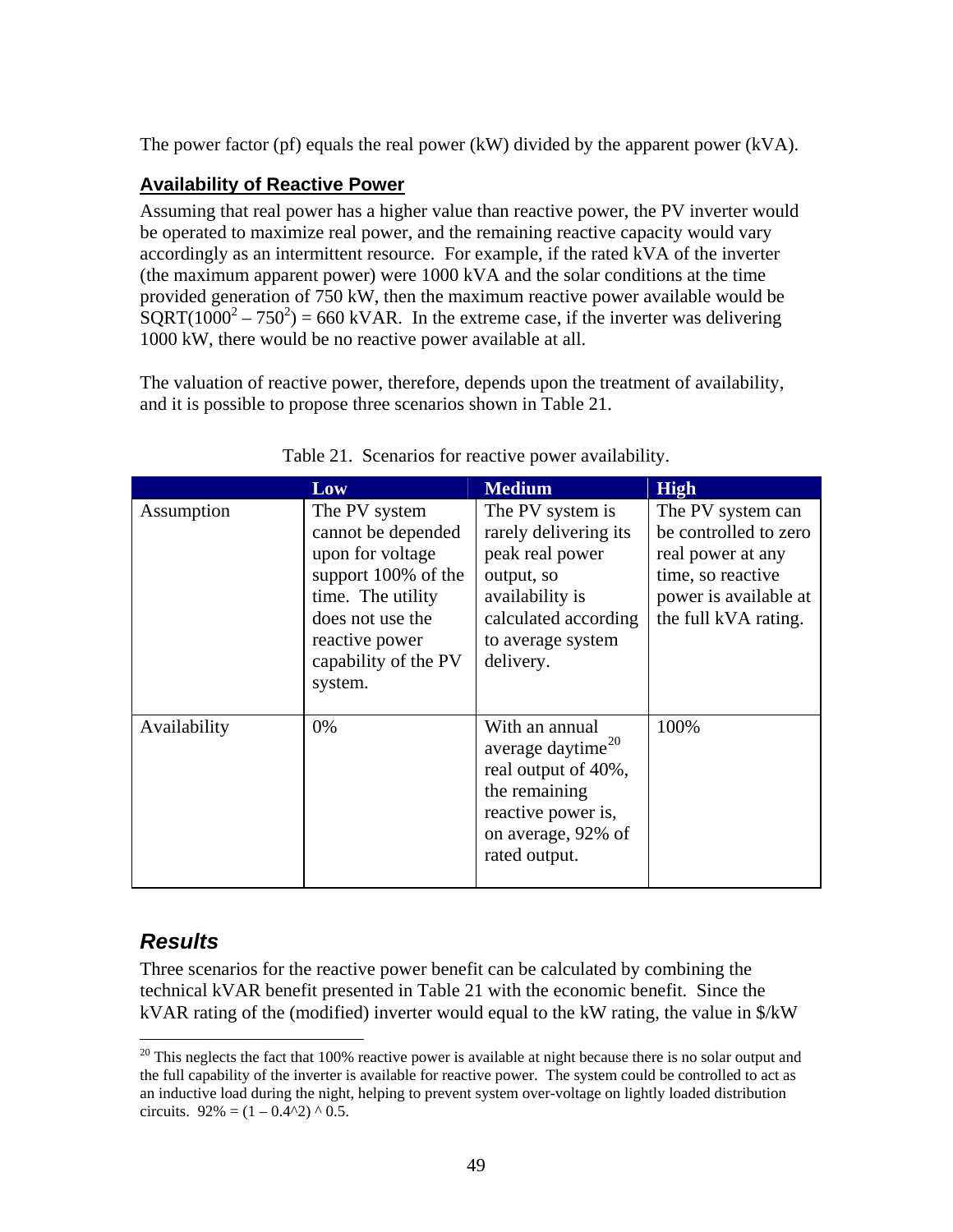of inverter rating is equal to the product of the \$/kVAR value (assumed to be \$20 per  $kVAR$ <sup>21</sup> and the availability, as shown in Table 22.

|               |                   | '2        | $= (1) \times (2)$ |  |  |
|---------------|-------------------|-----------|--------------------|--|--|
|               | kVAR Availability | Value     | <b>Benefit</b>     |  |  |
|               | (kVAR/kW)         | (\$/kVAR) | (\$/kW)            |  |  |
| Low           | 0.00              | \$20      | \$0                |  |  |
| <b>Medium</b> | 0.92              | \$20      | \$18               |  |  |
| <b>High</b>   | 1.00              | \$20      | ß2ር                |  |  |

Table 22. Reactive power benefit.

#### *Summary*

1

As shown in Table 22, the reactive power benefit ranges from \$0 to \$20 per kW. The fundamental assumption, however, is that this benefit is realized by adding a new technical capability to the inverter. Thus, without this modification, the benefit does not currently exist. Thus it is assumed that the benefit is \$0. In addition, if this is the only benefit that comes from being able to control the inverter, the value is low and does not seem to justify adding this feature to the inverter.

<sup>&</sup>lt;sup>21</sup> Voltage regulation is provided through a variety of methods, including adjustments of power factor at large synchronous generators and the use of switched capacitors on the distribution system. The cost to provide these services is borne by the distribution utility and the system operator, and includes the capital cost of equipment, maintenance, and operating costs (for example, the labor required for field personnel to operate remote switches). These costs are not well established, but are assumed to be around \$20/kVAR.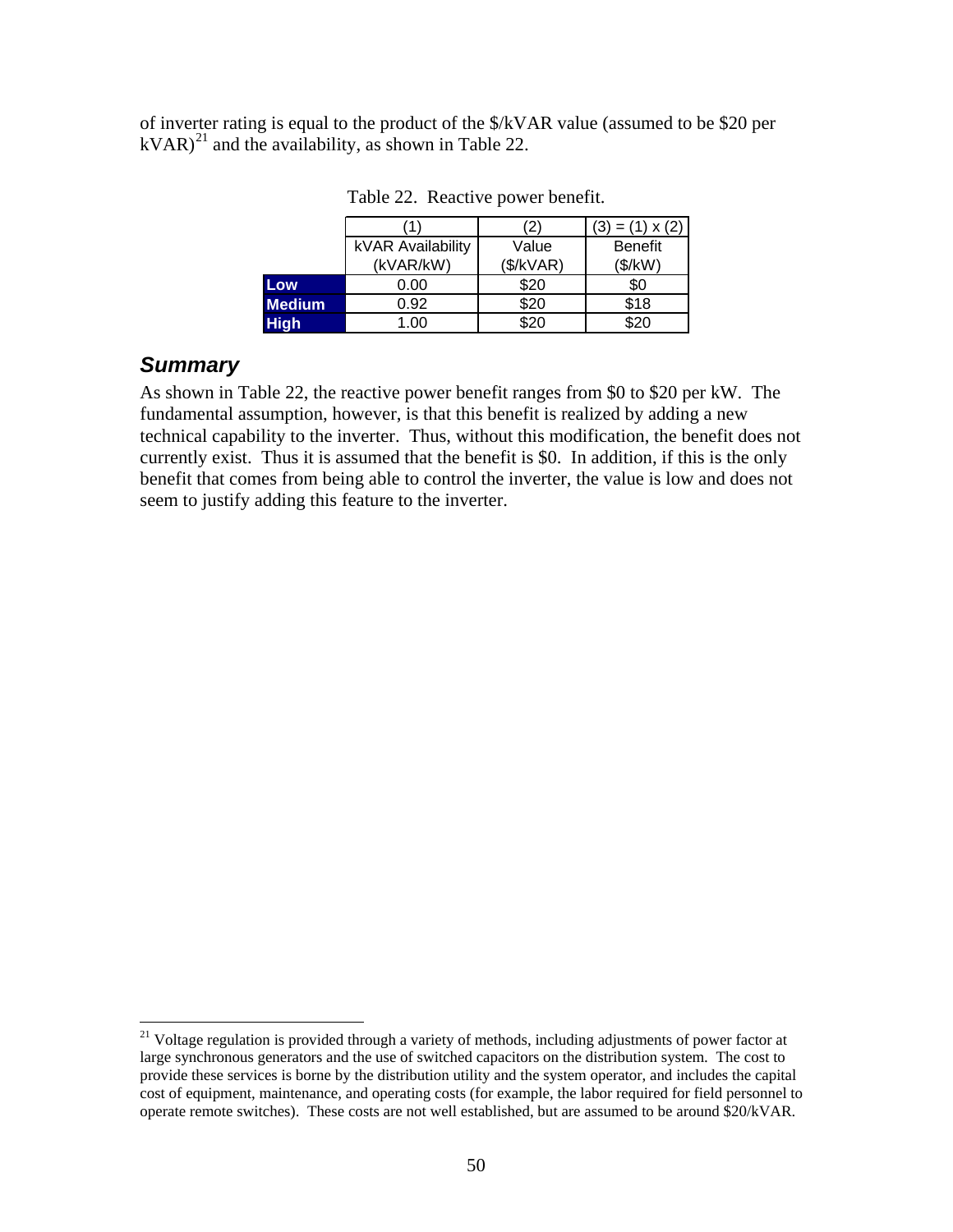# **Environment**

## *Introduction*

PV systems provide an environment benefit by reducing emissions associated with nonrenewable resources. While the reduced emissions are undisputed, there are differing opinions on how to calculate economic value.

Most valuation methodologies can be grouped in one of two categories: direct cost savings and human health benefits. The direct cost savings approach is to calculate the reduction in emissions (e.g., lbs of  $CO_2$ ,  $NO_x$ , etc.) and then to assign an economic value to the savings based on the direct costs, such as imposed penalties or costs to meet regulated power plant emissions standards. In some cases, there are no direct cost sayings (e.g., many locations have no direct costs associated with  $CO<sub>2</sub>$  emissions at the current time) even though there may be substantial liabilities associated with future emissions.

The human health benefits method assigns economic value based on emissions-related health costs/shortened life times. The deficiencies associated with this approach are that the recipients do not pay for the benefits and that the connection between pollution and health effects is not well established.

To avoid the difficulties of these two methods, the present study is founded upon the existing market-based Renewable Energy Credit (REC) – also called Green Tag - price. This market is expected to continue its growth in the coming years through the Renewable Portfolio Standards (RPS) – the compliance market – and through customer choice.

# *Methodology*

### **Renewable Portfolio Standards**

Many states in the U.S. have implemented Renewable Portfolio Standards (RPS). These standards are typically established by legislative mandates, public utility commissions, or the self-imposed policies of the utilities themselves.

An RPS requires electric service providers to obtain a certain percentage of their electricity supply from renewable energy sources. Electric service providers can satisfy the RPS requirement by either building/acquiring renewable-generated electricity or by purchasing RECs from others who have invested in renewable energy sources.

# **New Jersey Solar Renewable Energy Credit (SREC)**

Some states have created RPS requirements that specify that a fixed percentage of generation from solar. One example of this is the New Jersey Clean Energy program which institutes the "Solar Renewable Energy Credit (SREC). The program currently pays \$0.17 per kWh for a multi-year contract with prices even higher for shorter-term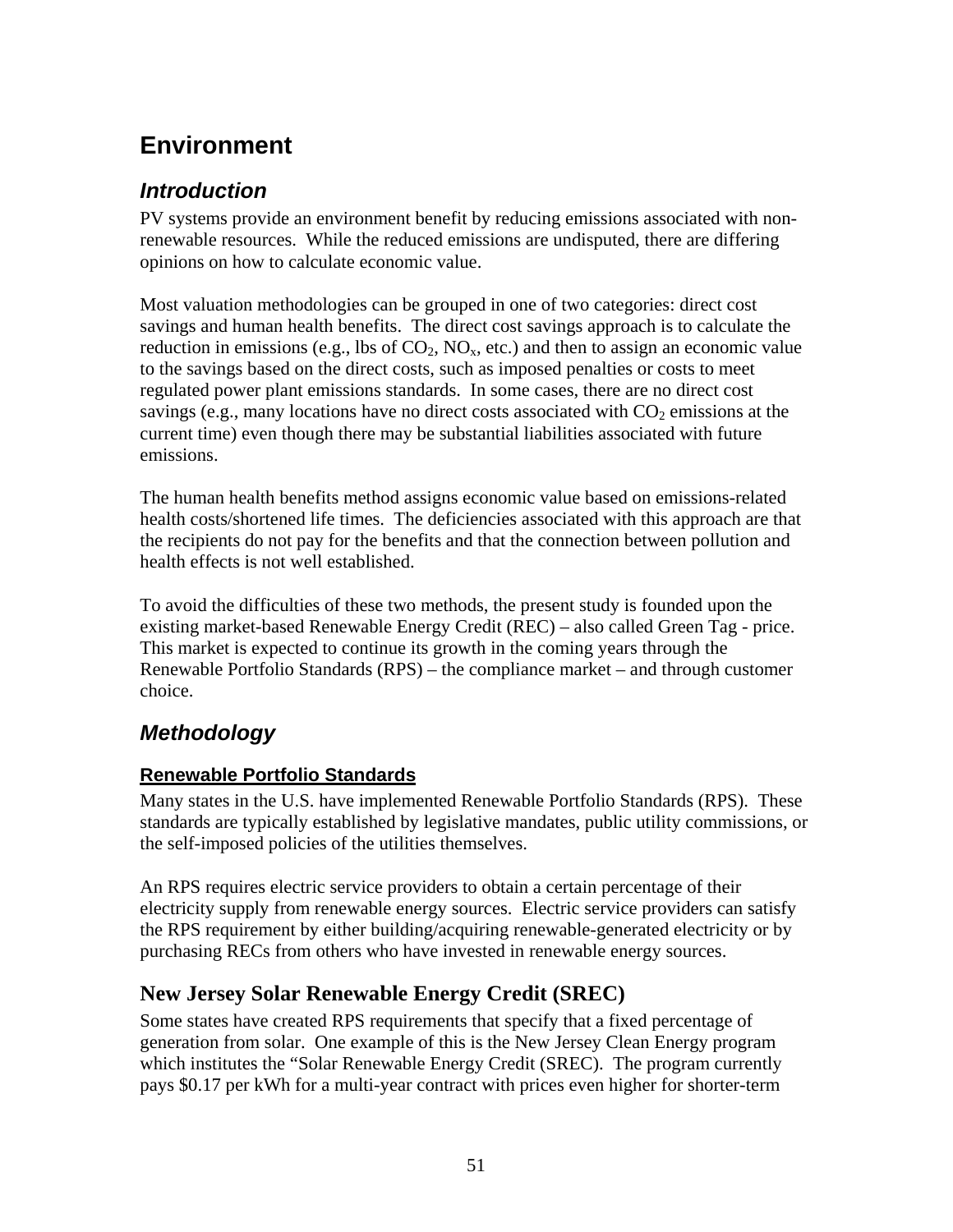contracts.22 To emphasize the magnitude of this value, a 10-year SREC contract for a South-30<sup>°</sup> PV system in New Jersey has a present value of more than \$2,000 per kW.<sup>23</sup>

#### **Customer Choice Programs**

Over the past several years, a growing number of residential and commercial customers have become interested in purchasing the environmental attributes associated with renewable energy projects.

# **AE Green Choice Program**

AE has such a customer choice program available for its customers, the voluntary GreenChoice<sup>®</sup> program.<sup>24</sup> For the third year in a row, AE's green power program has been the top selling green power program in the nation.

Under this program, the GreenChoice® rate replaces a customer's standard fuel charge with a green power charge. This program includes both green power and protection against unknown future fuel price increases, it is priced at cost rather than at market value, and it is oversold. As a result, it cannot be used to establish the environmental benefit.

# **Market-Based Green Power Prices in Texas**

In addition to the AE program, similar products are available to electric customers in Texas. The Center for Resource Solutions established the Green-e Renewable Electricity Certification Program to help build consumer confidence in "green" electricity, and they provide a list of companies that have products that are Green-e certified on their website. $25$ 

Table 23 lists nine Green-e certified products in Texas, listed in order of price. There are several things to notice in the table. First, the highest price product costs \$0.035 per kWh and contains 100 percent solar. Second, most of the products cost \$0.020 per kWh and contain almost all wind. These programs also differ from AE's GreenChoice® program in that they do not include any fuel price protection.

 $\overline{a}$  $^{22}$  http://www.njcep.com/srec/trading-statistics.php

<sup>&</sup>lt;sup>23</sup> 1-year of RECs is worth \$0.17 x 1,500 kWh/kW = \$255 per kW. The 10-year present value of a stream of payments of \$255 per year at a 7% discount rate equals approximately \$2,000 per kW.

<sup>&</sup>lt;sup>24</sup> http://www.austinenergy.com/Energy%20Efficiency/Programs/Green%20Choice/programDetails.htm

<sup>&</sup>lt;sup>25</sup> http://www.green-e.org/your\_e\_choices/tx\_home.html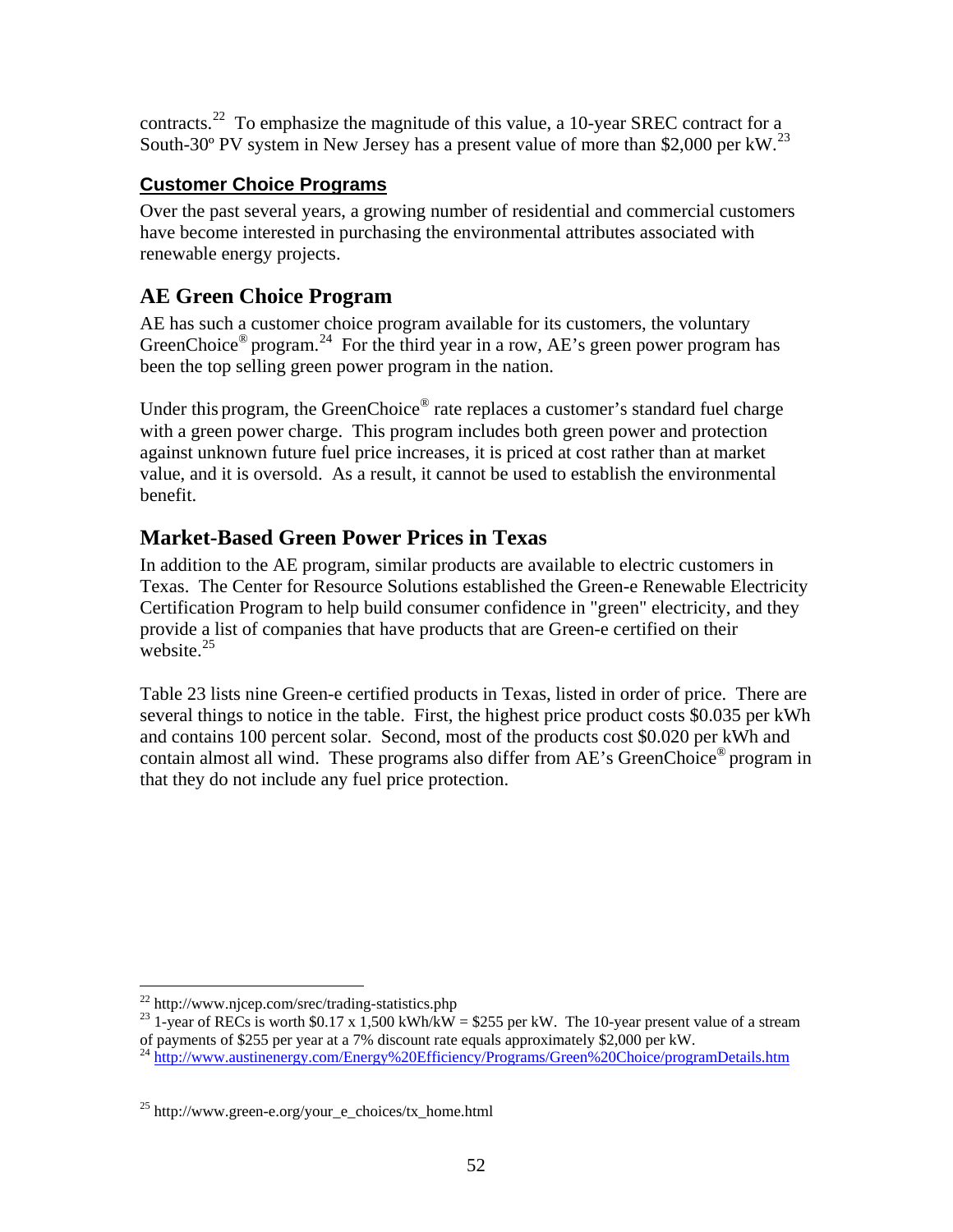|                                          | Solar    | Wind    | Bio.     | Price        |
|------------------------------------------|----------|---------|----------|--------------|
| PVUSA Solar Green Certificates (PVUSA)   | 100%     |         |          | \$0.035/kWh  |
| www.pvusasolar.com                       |          |         |          |              |
| New Wind Energy (Community Energy)       |          | 100%    |          | \$0.025/kWh  |
| www.newwindenergy.com                    |          |         |          |              |
| WindCurrent (Chesapeak)                  |          | 100%    |          | \$0.025/kWh  |
| windcurrent.com                          |          |         |          |              |
| Green Tags (Bonneville Environmental     | ${<}1\%$ | $>99\%$ | ${<}1\%$ | \$0.020/kWh  |
| Foundation)                              |          |         |          |              |
| www.greentagsusa.org/GreenTags/index.cfm |          |         |          |              |
| Renewable Energy Choice                  |          | 100%    |          | \$0.020/kWh  |
| www.renewablechoice.com                  |          |         |          |              |
| 3 Phases Energy Services                 |          | 100%    |          | \$0.020/kWh  |
| www.3phases.com                          |          |         |          |              |
| <b>Sky Energy</b>                        |          | 100%    |          | \$0.020/kWh  |
| www.sky-energy.com                       |          |         |          |              |
| Climate Save <sup>26</sup>               | 5%       | 95%     |          | \$0.0175/kWh |
| www.climatesave.com                      |          |         |          |              |
| Green America (Sterling Planet)          | 5%       | 45%     | 50%      | \$0.016/kWh  |
| www.sterlingplanet.com                   |          |         |          |              |

Table 23. Green-e certified products in Texas.

### *Results*

 $\overline{a}$ 

At the current time, AE does not have an RPS mandate calling for a specific percentage of solar electric generation. As such, the appropriate values to use in the calculation are the values from the customer choice programs. Given the experience of the AE program and the others shown above, a conservative estimate of the value for this study is the typical market-based green power program of \$0.020/kWh. It will be assumed that this value will exist over the life of the PV system with no escalation (declining in real terms).

The environmental value for each configuration equals the product of the per unit environmental value (\$/kWh) times the discount factor times the corresponding annual energy output (kWh/kW) for the particular configuration summed for all years. The environmental loss savings value equals the loss savings factors calculated for the energy value times the environmental value. The calculations and results are presented in the bottom of Table 24. For example, the environmental value for a horizontal system equals  $$30.70/kW<sup>27</sup>$  in 2006, \$30.54/kW in 2007, etc. When each annual value is discounted and then summed, the present value equals \$388/kW.

 $26$  Includes renewable generators that first started operating after January 1st, 1999.

 $27 \text{ $60.02/\text{kWh} \text{ x} 1,535 \text{ kWh/\text{kW}} = $30.70/\text{kW}}.$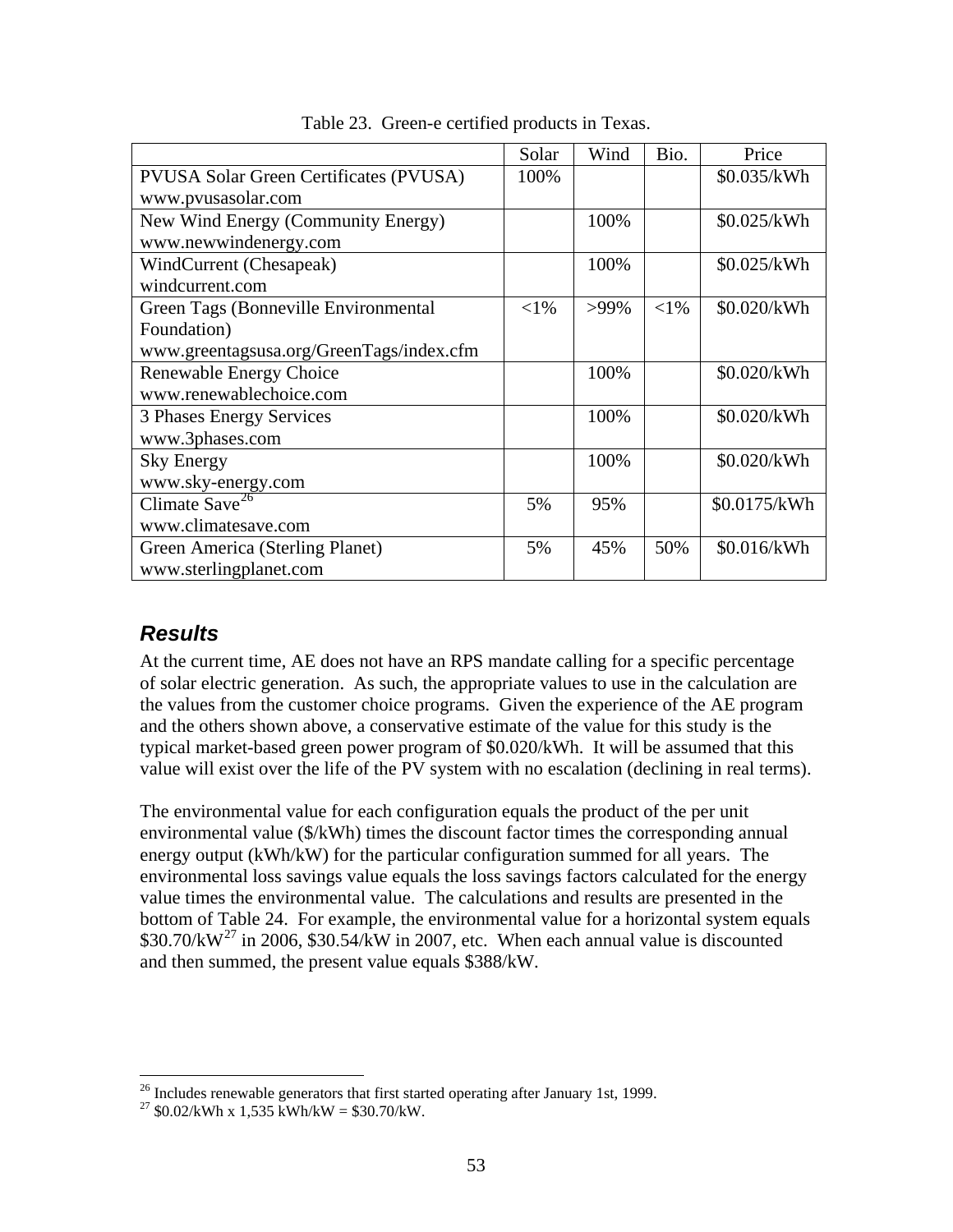|      |                                    |                 | Table 24. Environmental value. |           |               |                                |                      |        |              |
|------|------------------------------------|-----------------|--------------------------------|-----------|---------------|--------------------------------|----------------------|--------|--------------|
|      | <b>Environmental</b>               | <b>Discount</b> |                                |           |               | <b>Energy Production (kWh)</b> |                      |        |              |
|      | Value (\$/kWh)                     | <b>Factor</b>   | <b>Horizontal</b>              | South 30° | <b>SW 30°</b> | West 30°                       | West 45 <sup>o</sup> | 1-Axis | $1-Axis 30o$ |
| 2006 | \$0.020                            | 1.00            | 1,535                          | 1,675     | 1,621         | 1,443                          | 1,322                | 2,025  | 2,130        |
| 2007 | \$0.020                            | 0.93            | 1,527                          | 1,667     | 1,613         | 1,435                          | 1,316                | 2,015  | 2,120        |
| 2008 | \$0.020                            | 0.87            | 1,521                          | 1,660     | 1,606         | 1,429                          | 1,310                | 2,006  | 2,110        |
| 2009 | \$0.020                            | 0.82            | 1,512                          | 1,650     | 1,597         | 1,421                          | 1,303                | 1,995  | 2,098        |
| 2010 | \$0.020                            | 0.76            | 1,504                          | 1,642     | 1,589         | 1,414                          | 1,296                | 1,985  | 2,088        |
| 2011 | \$0.020                            | 0.71            | 1,497                          | 1,634     | 1,581         | 1,407                          | 1,290                | 1,975  | 2,077        |
| 2012 | \$0.020                            | 0.67            | 1,490                          | 1,627     | 1,574         | 1,401                          | 1,284                | 1,966  | 2,068        |
| 2013 | \$0.020                            | 0.62            | 1,482                          | 1,618     | 1,565         | 1,393                          | 1,277                | 1,955  | 2,057        |
| 2014 | \$0.020                            | 0.58            | 1,474                          | 1,610     | 1,557         | 1,386                          | 1,270                | 1,945  | 2,046        |
| 2015 | \$0.020                            | 0.54            | 1,467                          | 1,602     | 1,550         | 1,379                          | 1,264                | 1,936  | 2,036        |
| 2016 | \$0.020                            | 0.51            | 1,461                          | 1,595     | 1,543         | 1,373                          | 1,259                | 1,927  | 2,027        |
| 2017 | \$0.020                            | 0.48            | 1,452                          | 1,586     | 1,534         | 1,365                          | 1,251                | 1,916  | 2,016        |
| 2018 | \$0.020                            | 0.44            | 1,445                          | 1,578     | 1,526         | 1,358                          | 1,245                | 1,907  | 2,006        |
| 2019 | \$0.020                            | 0.41            | 1,438                          | 1,570     | 1,519         | 1,352                          | 1,239                | 1,897  | 1,996        |
| 2020 | \$0.020                            | 0.39            | 1,432                          | 1,563     | 1,512         | 1,346                          | 1,234                | 1,889  | 1,987        |
| 2021 | \$0.020                            | 0.36            | 1,424                          | 1,554     | 1,504         | 1,338                          | 1,227                | 1,878  | 1,976        |
| 2022 | \$0.020                            | 0.34            | 1,416                          | 1,546     | 1,496         | 1,331                          | 1,220                | 1,869  | 1,966        |
| 2023 | \$0.020                            | 0.32            | 1,409                          | 1,539     | 1,489         | 1,325                          | 1,214                | 1,860  | 1,956        |
| 2024 | \$0.020                            | 0.30            | 1,403                          | 1,532     | 1,482         | 1,319                          | 1,209                | 1,851  | 1,947        |
| 2025 | \$0.020                            | 0.28            | 1,395                          | 1,523     | 1,474         | 1,311                          | 1,202                | 1,841  | 1,937        |
| 2026 | \$0.020                            | 0.26            | 1,388                          | 1,516     | 1,466         | 1,305                          | 1,196                | 1,832  | 1,927        |
| 2027 | \$0.020                            | 0.24            | 1,381                          | 1,508     | 1,459         | 1,298                          | 1,190                | 1,823  | 1,917        |
| 2028 | \$0.020                            | 0.23            | 1,376                          | 1,502     | 1,453         | 1,293                          | 1,185                | 1,815  | 1,909        |
| 2029 | \$0.020                            | 0.21            | 1,368                          | 1,493     | 1,445         | 1,285                          | 1,178                | 1,805  | 1,898        |
| 2030 | \$0.020                            | 0.20            | 1,361                          | 1,486     | 1,437         | 1,279                          | 1,172                | 1,796  | 1,889        |
| 2031 | \$0.020                            | 0.18            | 1,354                          | 1,478     | 1,430         | 1,273                          | 1,167                | 1,787  | 1,879        |
| 2032 | \$0.020                            | 0.17            | 1,348                          | 1,472     | 1,424         | 1,267                          | 1,162                | 1,779  | 1,871        |
| 2033 | \$0.020                            | 0.16            | 1,340                          | 1,463     | 1,416         | 1,260                          | 1,155                | 1,769  | 1,861        |
| 2034 | \$0.020                            | 0.15            | 1,334                          | 1,456     | 1,409         | 1,254                          | 1,149                | 1,760  | 1,851        |
| 2035 | \$0.020                            | 0.14            | 1,327                          | 1,449     | 1,402         | 1,247                          | 1,143                | 1,751  | 1,842        |
|      | <b>Environmental Value (\$/kW)</b> |                 | \$388                          | \$424     | \$410         | \$365                          | \$335                | \$513  | \$539        |

*Energy Loss Savings (%)* 5.2% 5.1% 5.2% 5.4% 5.4% 5.2% 5.2% *Environmental Loss Savings Value (\$/kW) \$20 \$22 \$21 \$20 \$18 \$27 \$28*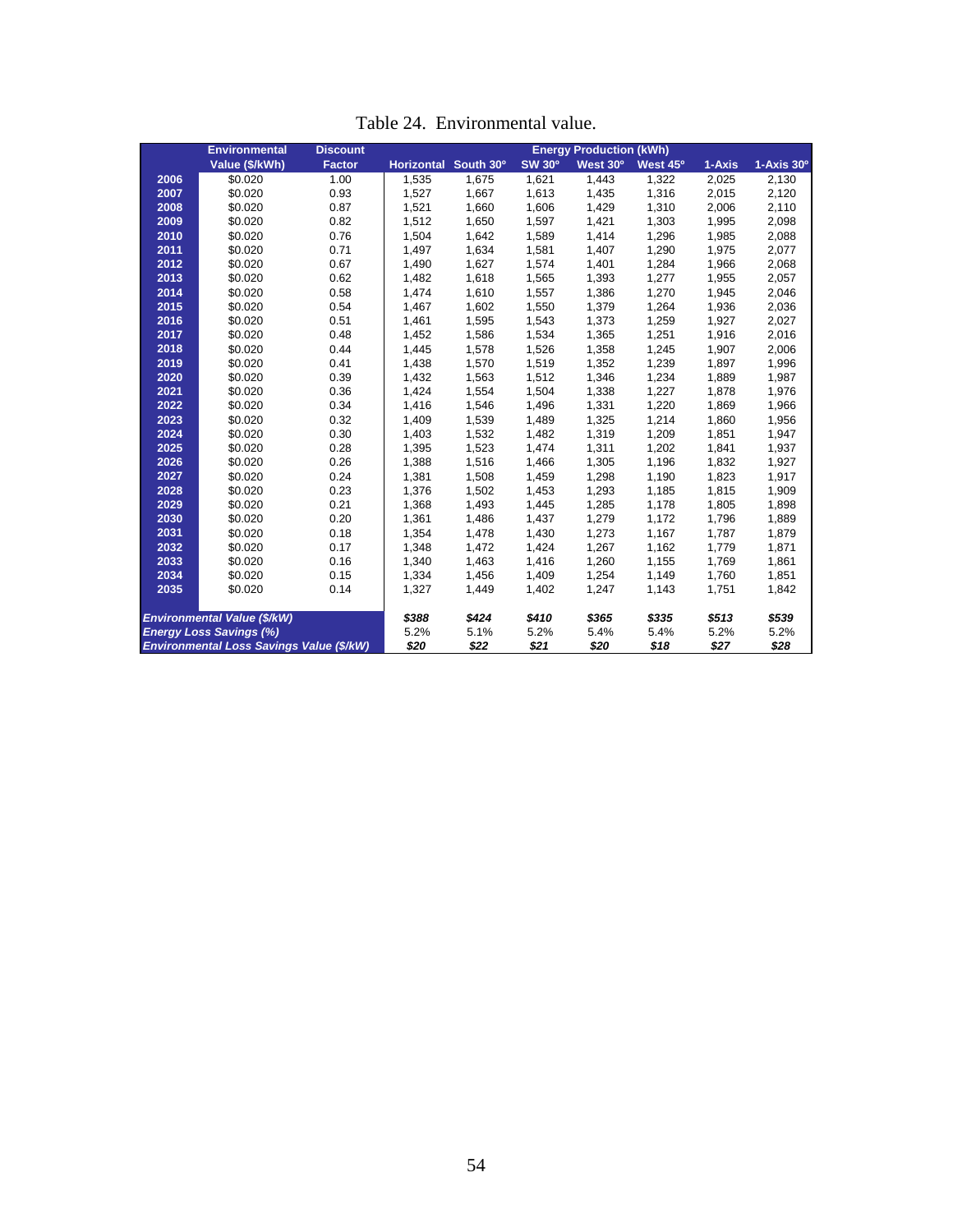# **Disaster Recovery<sup>28</sup>**

The captain assigned a sergeant to get cheap battery-powered walkie-talkies from Wal-Mart – the kind you use for hunting or skiing and have a range of a few hundred yards – because with the power out, the police radios were going to be useless. A lieutenant was ordered to come up with a simple system of hand communication that the officers could learn in a few minutes. Despite all their preparations, the Kenner Police Department was headed back to the Stone Age. The situation at the New Orleans Police Department was even worse...<sup>29</sup>

As floodwaters rose around Charity Hospital, the rescuers needed their own rescuing. Charity's backup generator was running out of diesel fuel. Nurses hand-pumped ventilators for patients who couldn't breathe. Doctors canoed supplies in from three nearby hospitals. '"It's like being in a Third World country. We're trying to work without power. Everyone knows we're all in this together. We're just trying to stay alive," said Mitch Handrich, a registered nurse manager at the state's biggest public hospital…<sup>30</sup>

In the past, there have been mega-disasters for which preparations and response have been demonstrably inadequate. This experience has led to significant adjustments in emergency planning and infrastructure hardening. Such adjustments are likely in the years following Hurricane Katrina. No attempt is made here to anticipate what these changes may be. The Katrina disaster serves as a reminder, however, of the staggering cost of weather-related disasters and the fact that resulting power outages compound the cost of disaster recovery, prevent timely damage mitigation and extend the time required for the afflicted region to recover economically.

### *Introduction*

1

This section addresses the disaster recovery value of solar. The section presents background information, develops the value model, and describes deployment scenarios.

#### **The City of Austin's Vulnerability**

More than sixty weather-related disasters over the past 25 years have affected a quarter of a billion U.S. citizens and cost almost a half a trillion dollars. Such disasters are enormously costly and are being declared with an increasing frequency (see Figure 10).

Figure 11 suggests that a southern band ranging from central Texas to North Carolina is more vulnerable to weather-related disasters than other areas of the U.S. This pattern is confirmed by an analysis of global disasters (Figure 13) that identifies southeastern Texas as subject to combined drought and hydrological events having high aggregate economic

 $2<sup>28</sup>$  The analysis in this section was performed primarily by Gerry Braun, [24].

<sup>&</sup>lt;sup>29</sup> Source: Philipp Meyer, "Katrina Through the Eyes of an EMT", Home Section, Austin Chronicle,

September 2, 2005, http://www.austinchronicle.com/issues/dispatch/2005-09-02/pols\_feature2.html

<sup>30</sup> Source: Source: http://news.yahoo.com/s/ap/20050831/ap\_on\_re\_us/katrina\_medical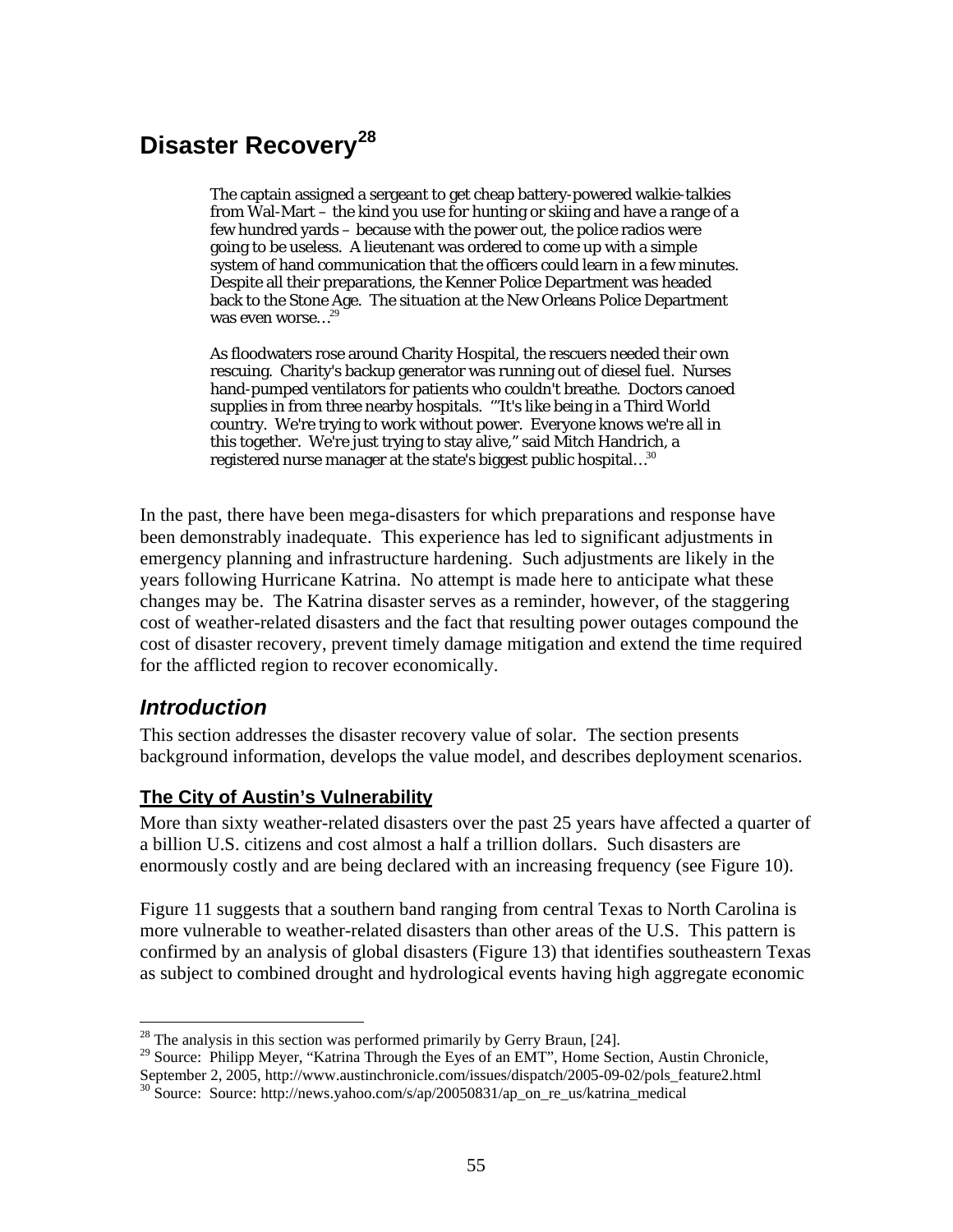impact. It is thus likely that Austin's 800,000 inhabitants will be directly affected by a weather-related disaster during the coming 25 year period.<sup>31</sup>



Figure 10. U. S. Disaster Declarations<sup>32, 33</sup>

 $\overline{a}$ 

<sup>&</sup>lt;sup>31</sup> For example, Austin area city and county emergency managers interviewed for this report indicated their worst case weather related disaster would be a Category 4 or 5 hurricane making landfall and sweeping inland as in the recent case of Katrina. Based on historical experience, another scenario would involve a heat wave over-stressing both local populations and the electric power infrastructure on which they rely for space cooling. A recent New York Times article (Gregory S. McNeal, "The Terrorist and the Grid, New York Times, August 12, 2005) discusses the threat of terrorism that could target switching critical computers and relays, resulting in outages lasting weeks as customized equipment is replaced or repaired.  $32$  Source: Federal Emergency Management Administration, http://www.fema.gov/library/dis\_graph.shtm<br> $33$ Local and State governments share the responsibility for protecting their citizens from disasters, and for helping them to recover when a disaster strikes. In some cases, a disaster is beyond the capabilities of the State and local government to respond. The Robert T. Stafford *Disaster Relief and Emergency Assistance Act*, Public Law 93-288, as amended (the Stafford Act) was enacted to support State and local governments and their citizens when disasters overwhelm them. This law establishes a process for requesting and obtaining a Presidential disaster declaration, defines the type and scope of assistance available under the Stafford Act, and sets the conditions for obtaining that assistance.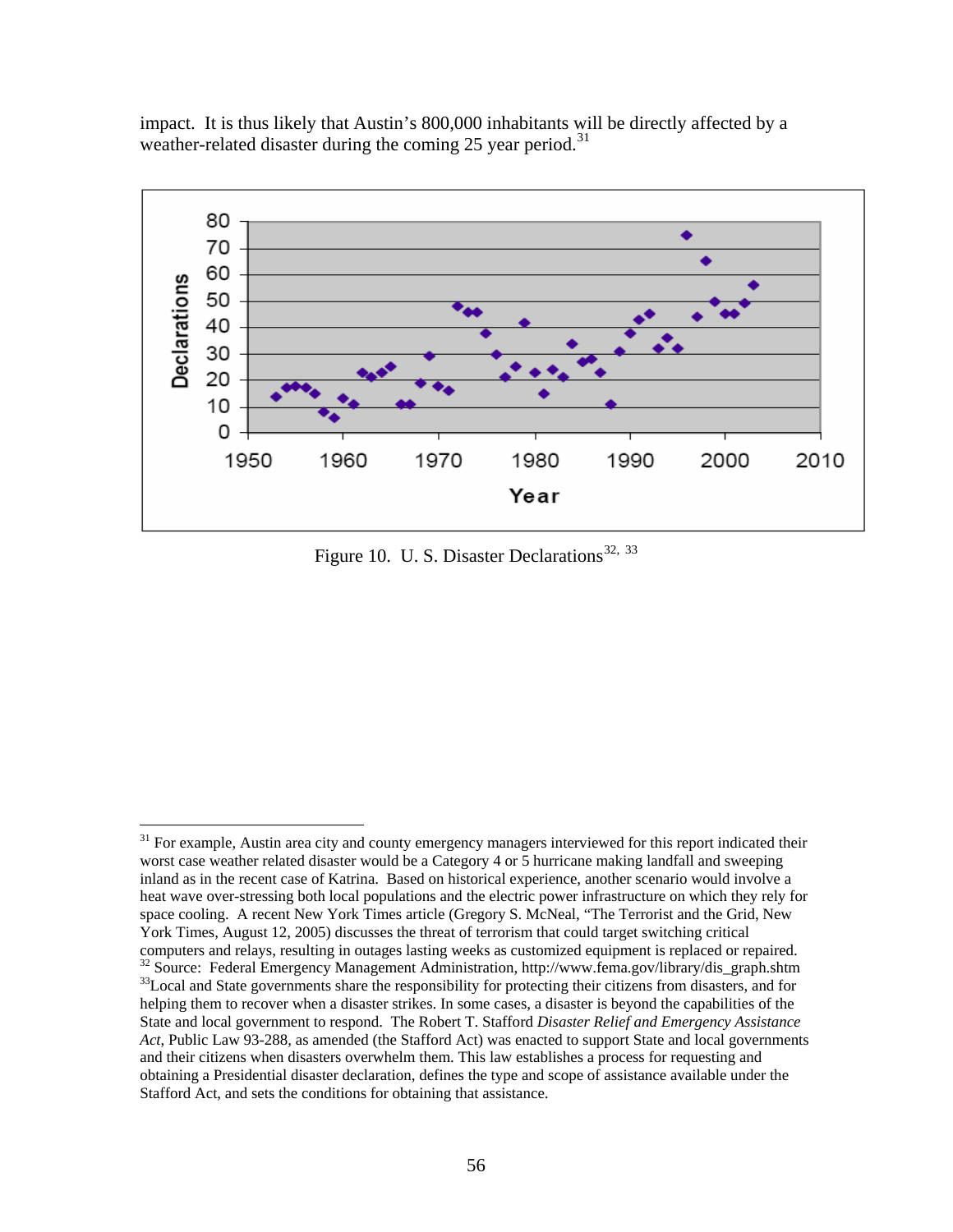

Figure 11. Billion Dollar Weather Disasters 1980-2004<sup>34</sup>

 $\overline{a}$ 

<sup>&</sup>lt;sup>34</sup> Source: US National Climatic Data Center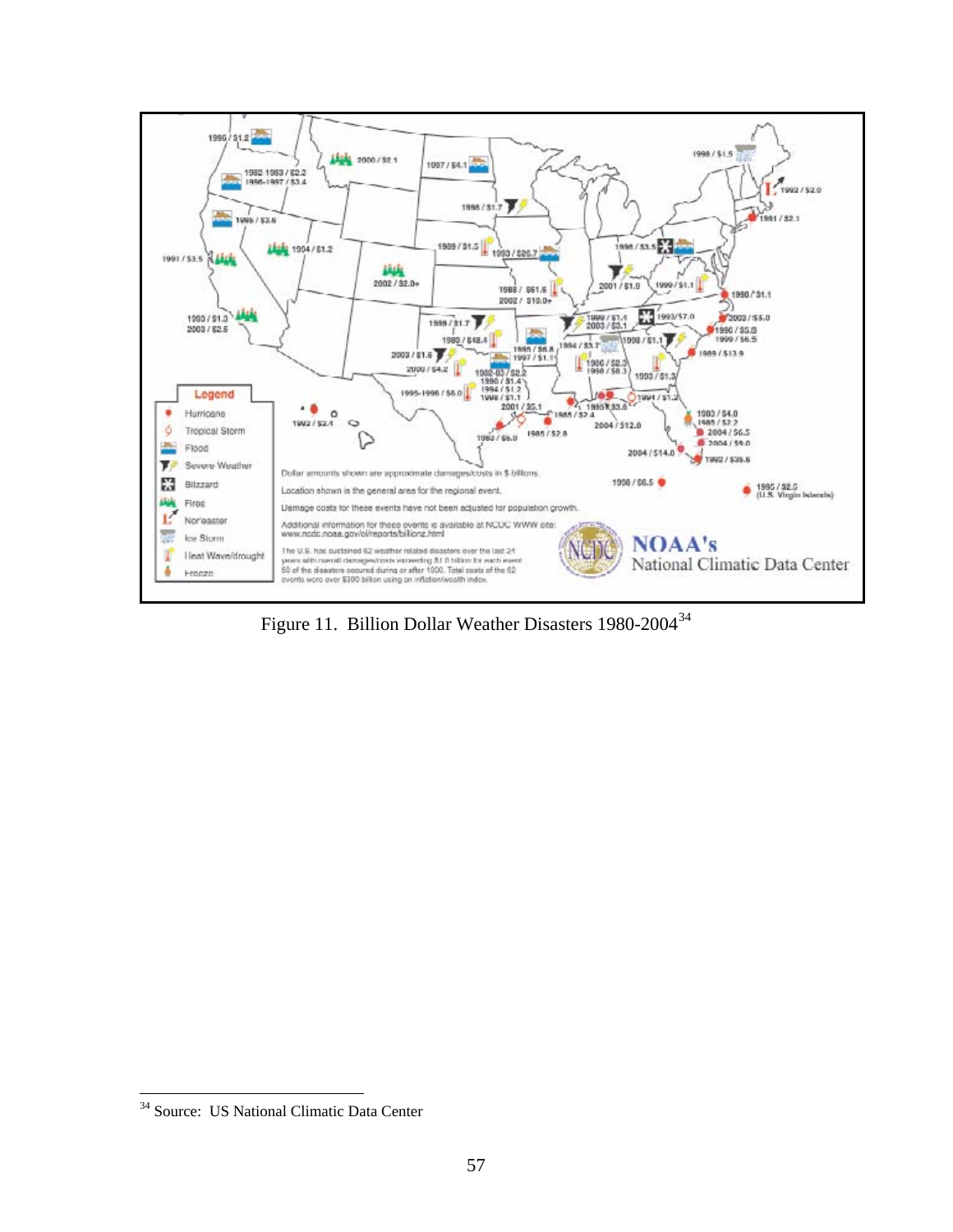

Figure 12. Disaster Risk Hotspots<sup>35</sup>

# *Disaster Recovery Value Model*

Assuming such a disaster does strike the Austin area, is it possible to estimate the value of solar power in disaster response and recovery efforts? Can "avoided disaster recovery costs" be attributed to the solar power infrastructure embedded in a disaster-stricken community?

A spreadsheet model has been developed for use in estimating disaster recovery value of a targeted Austin area solar deployment. This model represents one of the first known attempts to economically quantify the value of disaster recovery. As such, there are certain to be refinements in the model as it is developed over time.

Primary inputs to the model include:

 $\overline{a}$ 

- The expected value of disaster recovery costs and economic impacts for the Austin area over the next twenty-five years.
- Austin area solar deployment targets over the same 25 years
- Results of interviews with relevant Austin area public agencies that were arranged by AE

These inputs will be discussed before describing the model and presenting base case results. Exercise of the model requires consideration of market and technology realities of solar power and "solar secure power", i.e. the use of solar energy in conjunction with energy storage. Appendix F summarizes the details of the input assumptions, the model, and solar deployment considerations.

<sup>&</sup>lt;sup>35</sup> Source: *LiveScience* web posting by Michael Schirber, "Global Disaster Hotspots: Who Gets Pummeled"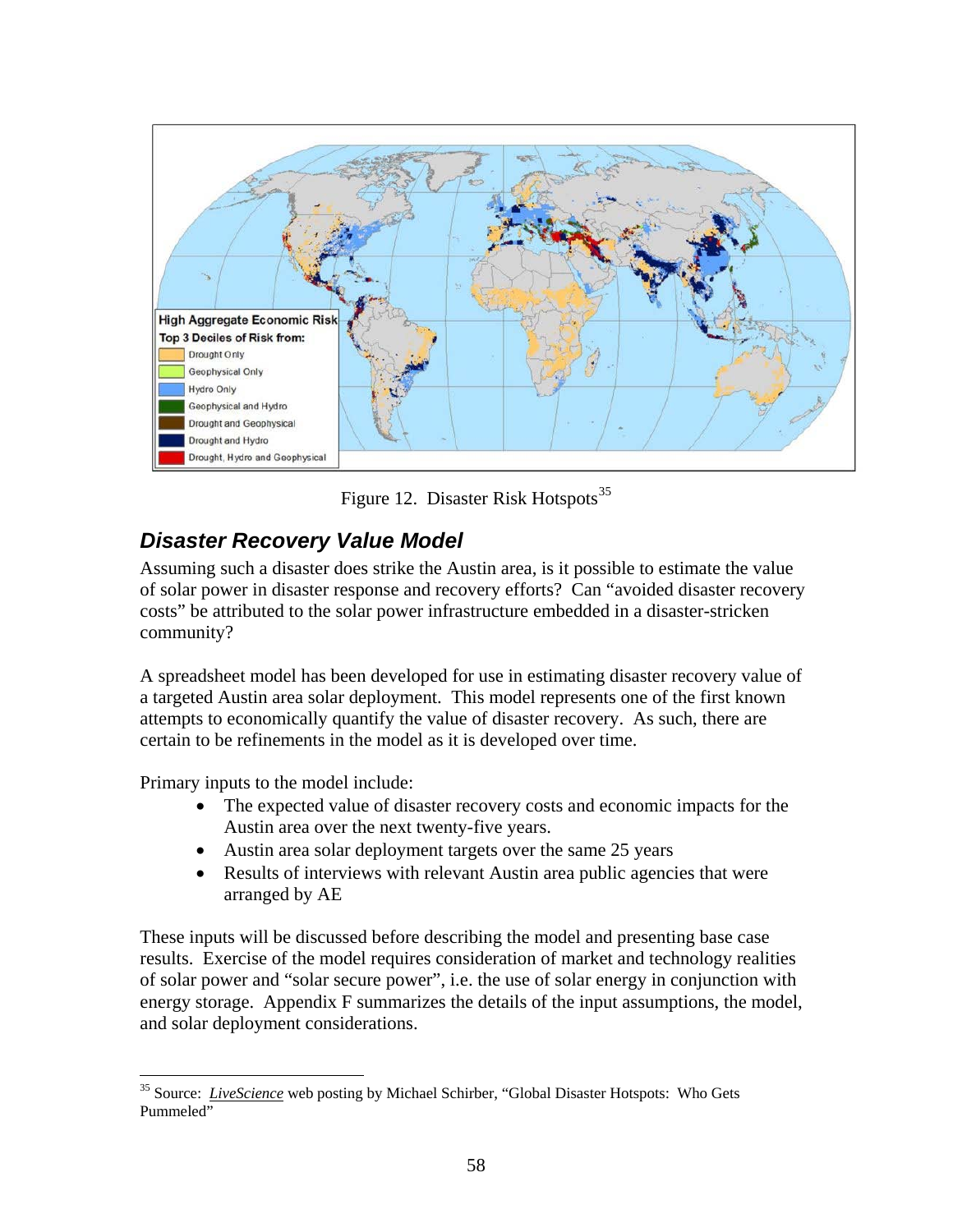## *General Inputs*

Forecasting the timing and cost of any future disasters in the Austin area is impossible. What can be done, however, is to make nominal assumptions based on general experience and use considerations of disaster vulnerability to suggest a range around the nominal value.

#### **Disaster Cost**

The literature divides the many types of disasters into two main categories: weatherrelated and technological. The technological category includes airline crashes, urban fires, chemical spills, etc. Weather-related disasters are on the average more costly and more frequent than comparably costly technological disasters. For simplicity, only vulnerabilities and cost data for weather-related disasters are considered in this analysis.

There is data relating to the economic impacts of disasters that can be used to generate nominal disaster costs for a multi-year planning period. Specifically, The United States sustained 62 weather-related disasters in the 25 years 1980 to 2004 in which overall damages and costs were \$1 billion or more at the time of the event. The total cost of these disasters (mostly) in 2002 dollars and deaths has been estimated at \$390 billion and 490 respectively.<sup>36</sup> Taking, for convenience, a disaster planning horizon for the Austin area of 25 years starting in 2005 and supposing, conservatively, that the total cost of disasters across the US will be the same over the next 25 years as it was over the preceding 25 years, then a city having a growing population of roughly 1 million, i.e. one three hundredth of the current US population, could expect its proportional share of major US disaster costs over the next 25 years to be in the neighborhood of at least \$1.3 billion, or \$1,300 per person.

#### **Disaster Propensity**

An important question: Is Austin's cost is likely to be proportional? The literature contains analysis that can help identify whether Austin and surrounding areas are more or less vulnerable to weather-related disasters than other areas of the US. Based on the above discussion of vulnerability, Austin is in a geographic band that appears to be disaster-prone. Furthermore, Figure 10 suggests a significant upward trend in the frequency of the declaration of major disaster in the U.S.

While an extremely conservative analysis might ignore disaster propensity and assume the proportional cost of \$1,300 per person, a worst-case analysis might assume a cost several times this figure. There is no known analytical basis to assume other than the proportional cost. The present analysis will assume a range of (twenty-five year) costs between \$1,500 per person and \$3,000 per person.

The proposed range of disaster cost is unlikely to cause over-estimation of the disaster recovery value of solar deployment.<sup>37</sup>

<sup>1</sup> 

<sup>&</sup>lt;sup>36</sup> http://www.livescience.com/forcesofnature/disaster\_chronology\_1980\_2004.html#list  $37$  It will be useful to revisit the issue of the degree to which Austin is prone to disasters relative to other parts of the country in future work, since Austin does not have earthquakes, hurricanes, or blizzards.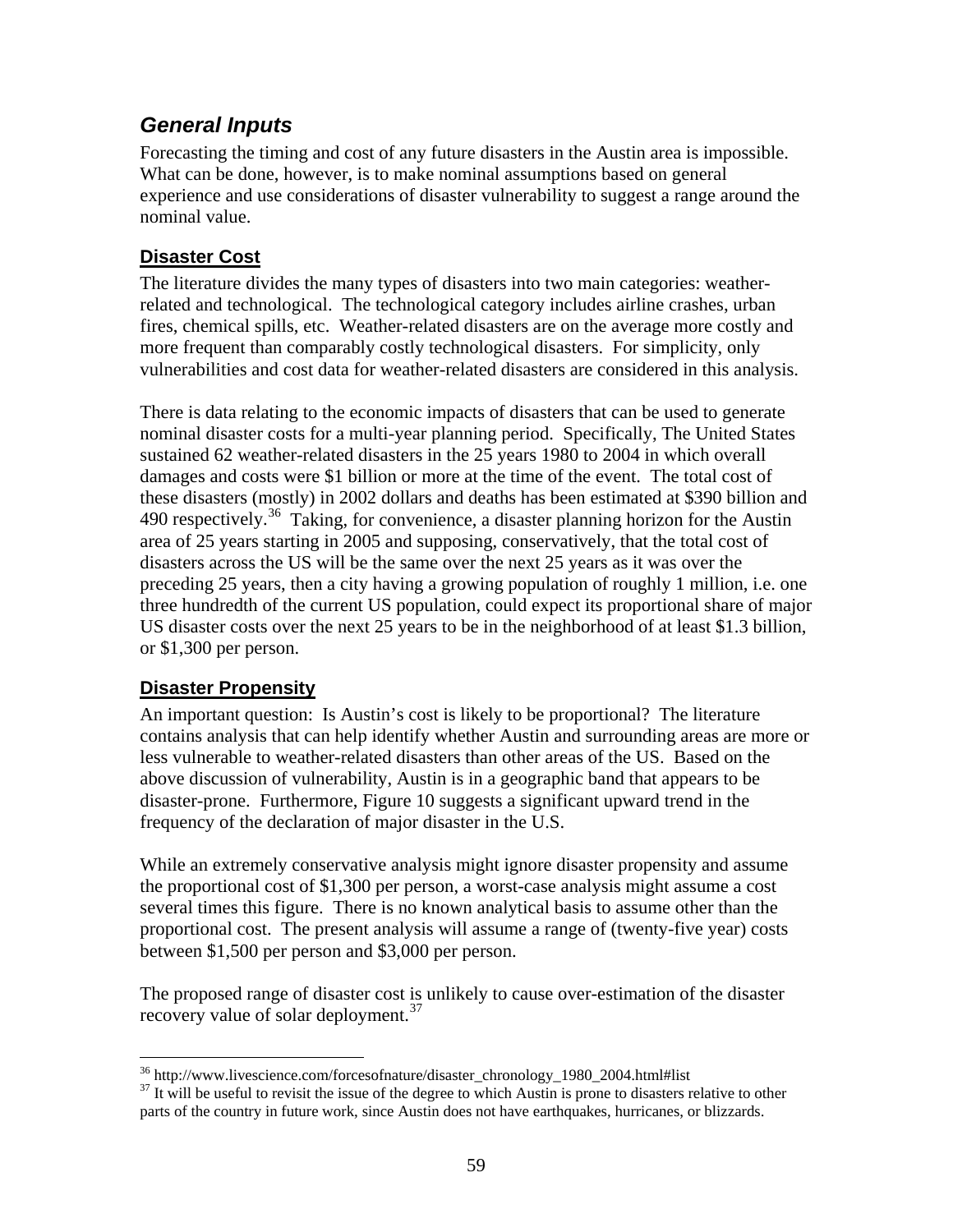#### **Base Case Disaster Scale and Timing**

As a base case, a single disaster costing \$2,000 per person will be assumed to occur with equal annual probability during the 25 year period 2006 through 2030.

# *Solar Specific Inputs*

#### **Emergency Power**

The prospect and economic consequences of grid outages are the primary motivation for installation of emergency power supplies. The size of available emergency power supplies ranges from battery-based portable power supplies found in small laptop computers capable of delivering a few Watts to multi-MW fuel-based generators coupled with dedicated long-term fuel storage. Technology options for emergency power have proliferated in the years since computer use began to mushroom, but all of the options in current widespread use, *except one*, involve either or both: 1) storing electricity from the grid, or 2) on-site power generation using stored or pipeline fuel.

#### **Solar Emergency Power**

This option stores electricity from PV arrays rather than from the grid. This option has been used commercially for decades where relatively small amounts of highly reliable continuous power are needed and the power grid is not cost-effectively accessible. A small percentage of grid-tied PV systems do include battery storage (for purposes of enhanced power reliability), but most do not, primarily because most are purchased under incentive programs premised on using the grid to back up the grid-tied PV system rather than vice versa.

AE recognizes that the value of grid-tied PV resources may exceed the value of comparably rated conventional resources and intends to deploy PV to the extent its cost can be justified by its economic value to AE. The City of Austin goals (as stated in the Austin Energy Strategic Plan) are 15 MW by 2007, 30 MW by 2010, 50 MW by 2014, and 100 MW by 2020. A rebate program is underway that shares the cost of customerpurchased PV systems to the extent of \$4/Watt for residential applications up to a maximum of \$13,500 per home (or 80% of project cost) and \$4/Watt for commercial applications up to a maximum of \$100,000 (or 80% of project cost) per project.

AE also offers its customers a "green electricity" purchase option based on wind energy feeding into the Austin area from West Texas. Customers pay a premium rate based on wind energy costs. The rate is capped for a period of years, making it attractive to customers who expect the cost of non-renewable power sources to continue to escalate.

AE's capital improvement plans for PV, the terms of AE's rebate program, along with customer concerns about future grid electricity price escalation and reliability degradation, will determine the pace of Austin area PV deployment. Interview results suggest that such customer concerns are minimal at this time. Interview results also suggest that the PV rebate level will be determined by the avoided cost value of the installed PV to AE, a value that can change based on changes in operating costs of other AE generation resources. An assumption consistent with AE fuel price forecasts would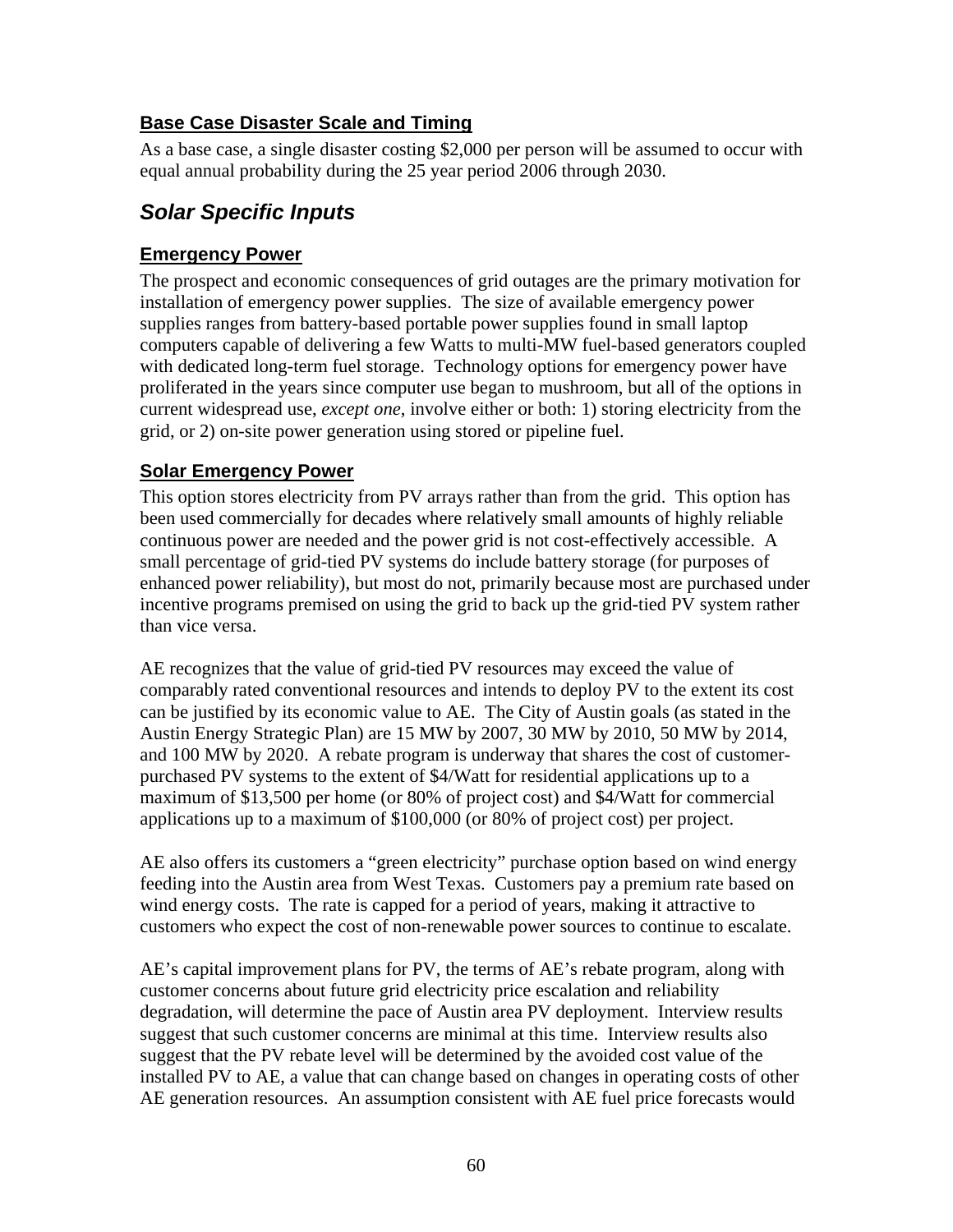be that such operating costs and the retail electricity prices they influence will not increase significantly from their current levels over the next fifteen years.

A conservative assumption regarding PV system cost is that installed PV system costs will continue to trend downward at about 2-3 percent per year in constant 2005 dollars. Such an assumption is consistent with historical rates of PV cost reduction over the past two decades.

AE anticipates technology and market breakthroughs during the coming fifteen years that would accelerate this trend later in the fifteen year period, but this effect is ignored in the present analysis for the sake of conservatism. Absent the competing "green electricity" offering by AE, a gradual acceleration of PV deployment might be expected during the fifteen year period, but it is reasonable to assume that wind energy costs will also trend downward along with PV costs. Thus, for the sake of a first-order forecast, a steady rate of deployment of 10 MW per year between 2006 and 2020 can be assumed.

To a first approximation, PV has no disaster recovery value unless it is coupled energy storage; therefore, assumptions have to be made about the extent of coupled energy storage. For purposes of developing and testing the disaster recovery value model, the base case assumes that all installed solar is coupled with energy storage sufficient to provide limited operational continuity during disaster response. This 100 percent solar secure base case is one extreme outcome – the other extreme, i.e. PV deployed without coupled energy storage, delivers essentially no disaster recovery value. The model will allow evaluation of intermediate cases as well as the 100 percent solar secure case. Further discussion of solar secure deployment considerations can be found in Appendix F.

# *Emergency Management Considerations*

#### **Greater Austin and Travis County**

Postulating a representative disaster scenario for Austin requires local knowledge, especially regarding emergency management plans and experience, facilities used during disaster recovery, and plans for PV deployment. Accordingly, to acquire this information, interviews were conducted with representatives of the following local organizations:

- AE
- American Red Cross of Central Texas
- City of Austin Emergency Management
- Travis County Office of Emergency Management
- Austin Independent School District

#### **Emergency Management Plans and Experience**

Austin is subject to heat waves as well as localized flooding and high winds, e.g. tornados spun off from category 4 and 5 hurricanes. Severe weather events are not rare. Five population shelters had to be opened November 2004, and serious localized flooding occurred a week prior to the interviews performed for this study. Austin area emergency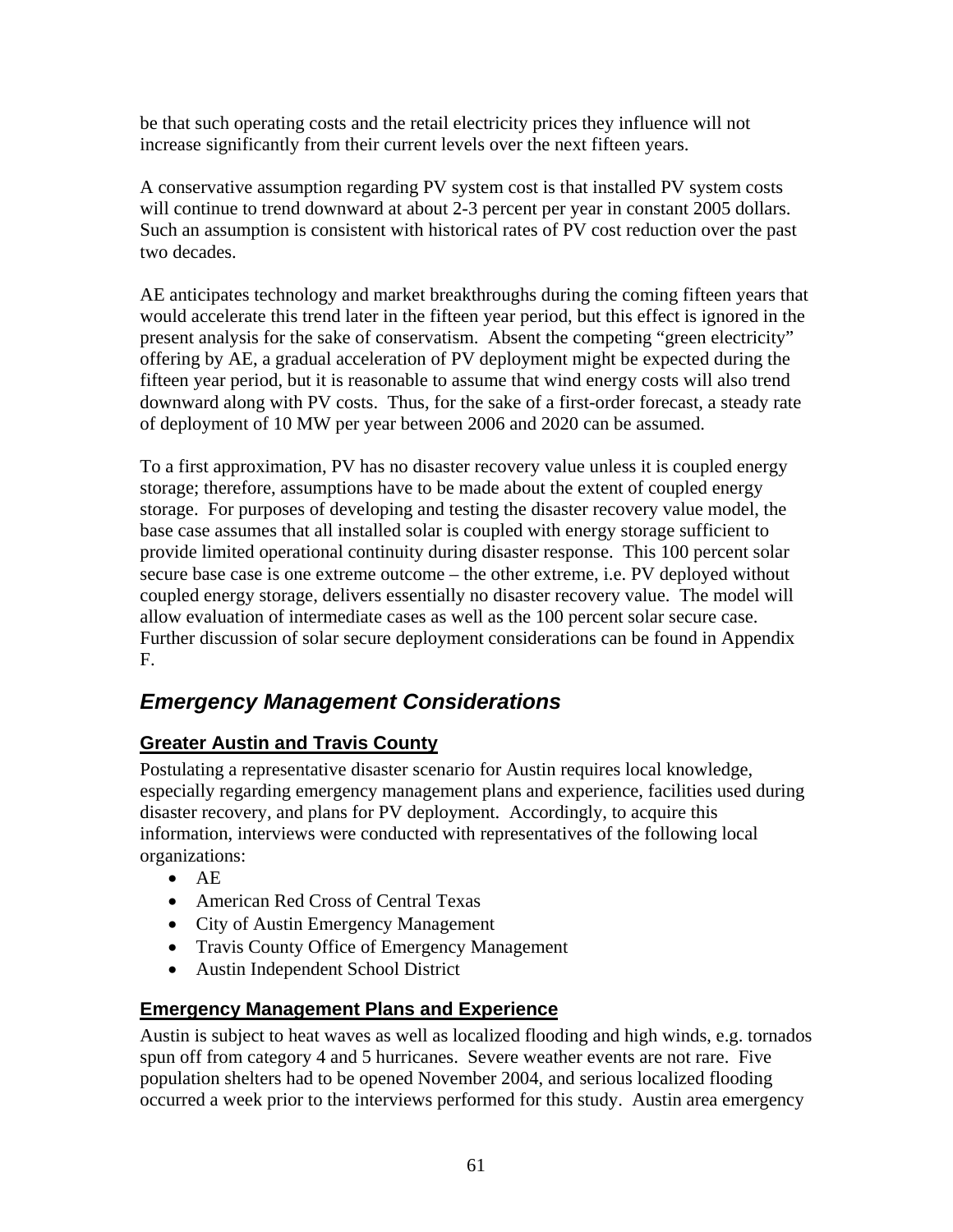planning, in addition to dealing with the safety of local residents, addresses the need to handle evacuation overflow from the Houston area when hurricanes threaten to make landfall there.

Emergency management priorities include radio and central telecom sites as well as hospitals. Emergency generators at critical facilities require significant maintenance and in some cases are vulnerable to being disabled by localized flooding. In periods between major disasters, their readiness tends to degrade, resulting in high failure rates and fuel shortages when they are operated under emergency conditions.

The Austin Independent School District has favorable experience with grid reliability and so does not make provision for emergency power at its facilities. This could be a problem waiting to happen. However, AISD and AE both point out that power outages are typically of short duration and that conditions leading to extended outages, e.g. ice storms, also result in conditions that do not favor school operation, e.g. in the wake of ice storms that cause power outages, roads are also icy, temporarily compromising the safety of transportation to and from school.

#### **Facilities**

Austin area emergency managers are involved in planning to determine emergency operations facility expansion needs in 5, 10 and 20 years. For example, the Austin area emergency operations center needs a new parking structure on which a solar array might serve the multiple purposes of emergency power, protection from weather, and shading. The local American Red Cross chapter house and the United Way call center are also critical to emergency operations.

Austin/Travis County plans for mass care of its own evacuees as well as displaced populations from coastal areas and has 30 designated shelters for this purpose, including schools, churches and recreations centers. Some are designated as special needs shelters serving evacuees under medical care or requiring medical attention. The list is being expanded to 70 designated shelters by adding all local area middle and high schools. Greater Austin is a major sheltering area for refugees and evacuees from other areas, with planned capacity to handle up to 45,000 people evacuating from coastal areas struck by a hurricane or tropical storm. Local field houses and recreation centers, some of which have large emergency generators, are used to serve evacuees from coastal areas.

# *Value Analysis*

A spreadsheet model has been developed which allocates disaster value, up to a specified amount per person, determined based on relevant experience, according to the relative extent, timing and application focus of solar secure power deployment.

The valuation model hinges on the link between electricity consumption and economic productivity, a well correlated relationship under normal conditions. Obviously, some economic effects of disasters are simply costs of replacement and repair of damaged or destroyed assets. Other effects relate to the loss of economic productivity. An implied premise of the value analysis is that if some, rather than no, electricity supply is available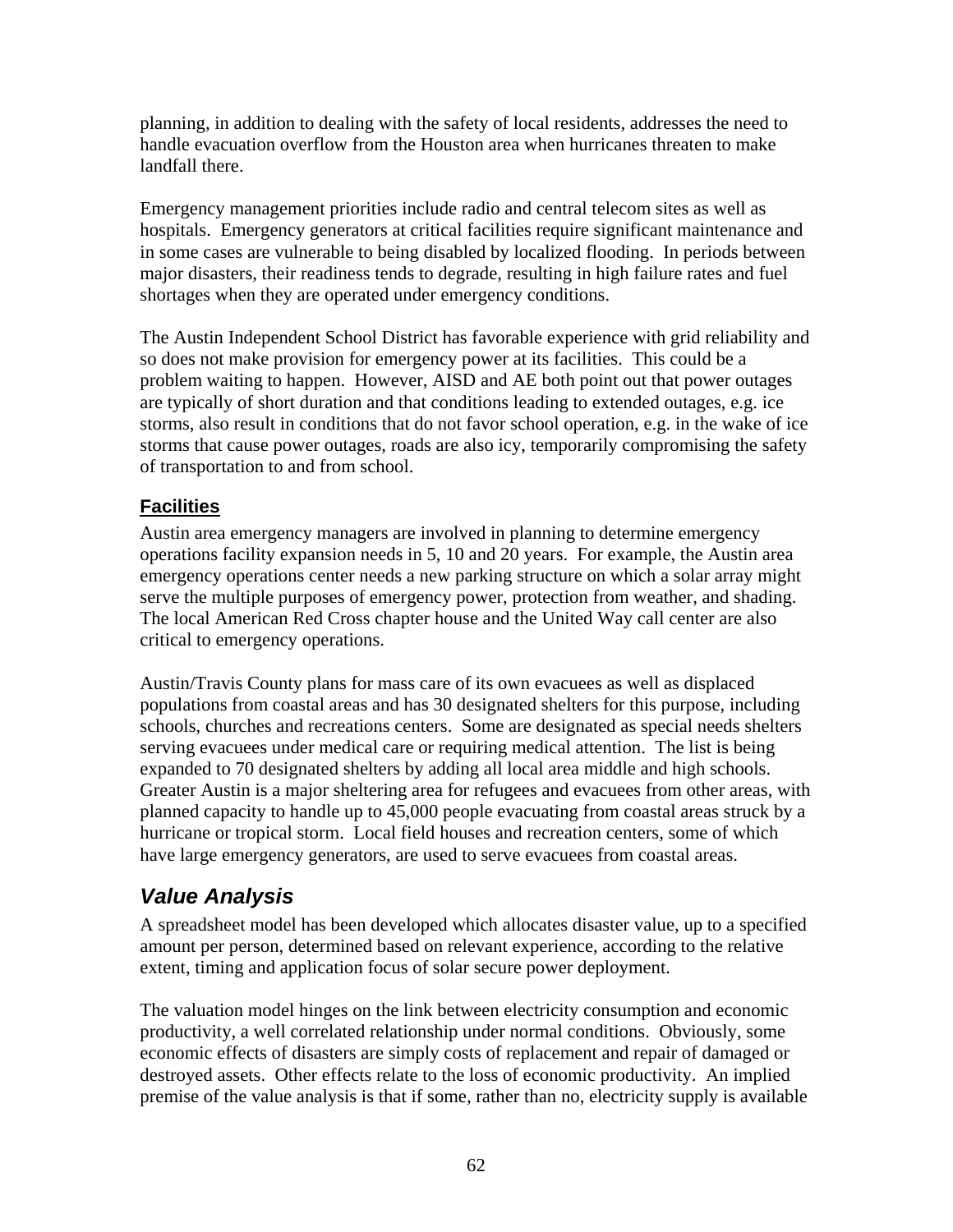throughout the stricken area, both asset and economic productivity loss will be mitigated in proportion to the amount of the non-grid electricity supply still available and operating.

The effect is assumed to be segment-specific, i.e. some segments are more economically critical during disaster recovery. It is also assumed to be non-linear, i.e. essential economic activity, loss prevention and acceleration of recovery times can be supported with limited electricity supply, provided it is widely accessible.

Disaster recovery value can be estimated for each year in the solar deployment period using a spreadsheet model that enables local knowledge to drive key assumptions. The flow chart in Figure 13 summarizes key inputs and calculations. Steps A through K of the model are described as follows in more detail:

- A. Organize electric load data for the planning area according to sector, i.e. residential, commercial, industrial and public
- B. Forecast solar capacity deployment in terms of deployment rate (MW/year) and sector (% allocation) in order to project cumulative capacity for each sector over the planning period, i.e. for year 1 through n.
- C. Calculate the percentage of sector load met by solar secure capacity for each year of the analysis.<sup>38</sup>
- D. Determine disaster value capture in each sector as a function of percent sector load met (see Table 16).<sup>39</sup>
- E. Determine sector value percentages by applying judgment and experience.
- F. Estimate the percentage of total disaster recovery value for each sector in each year as the product of the disaster recovery value percentage times the sector value percentage
- G. Set the total potential disaster recovery value by multiplying the assumed disaster cost per person (discussed above) times the affected population.
- H. Determine the value if the event occurs in a given year by summing the sector percentages in F and multiplying the result by the total disaster value.

 $\overline{a}$ 

<sup>&</sup>lt;sup>38</sup> This can be done two ways, i.e. by calculating the solar percentage based on peak capacity or based on energy delivery. Solar capacity factors are typically much less than grid system load factors, so the energy basis results in more conservative values.

<sup>&</sup>lt;sup>39</sup> Solar secure power will not be cost-effective for on-site industrial power in most cases, i.e. plants that run more than one shift. Further, industrial load would be minimal until after significant recovery in other sectors, since industry depends on local labor and infrastructure. Accordingly, the model assigns no value to solar secure power at industrial sites and also assumes no deployment in this sector. Residential and commercial sectors are given equal weight in general, since they are generally inter-dependent. People need food, shelter, and public services, or they'll evacuate if they can. Unless the public sector can at least provide for public safety and relief operations, residential and commercial power is devalued for lack of people to use it. Likewise, if people cannot get food either from markets or retail food services, they may evacuate. Accordingly, serving small percentages of public sector critical load is highly valuable and more valuable than serving small percentages of commercial load, which is more valuable than serving small percentages of residential load. Serving critical food services and retail building supply loads of the commercial sector has higher value than serving the remainder, e.g. shopping malls, which relies on discretionary spending.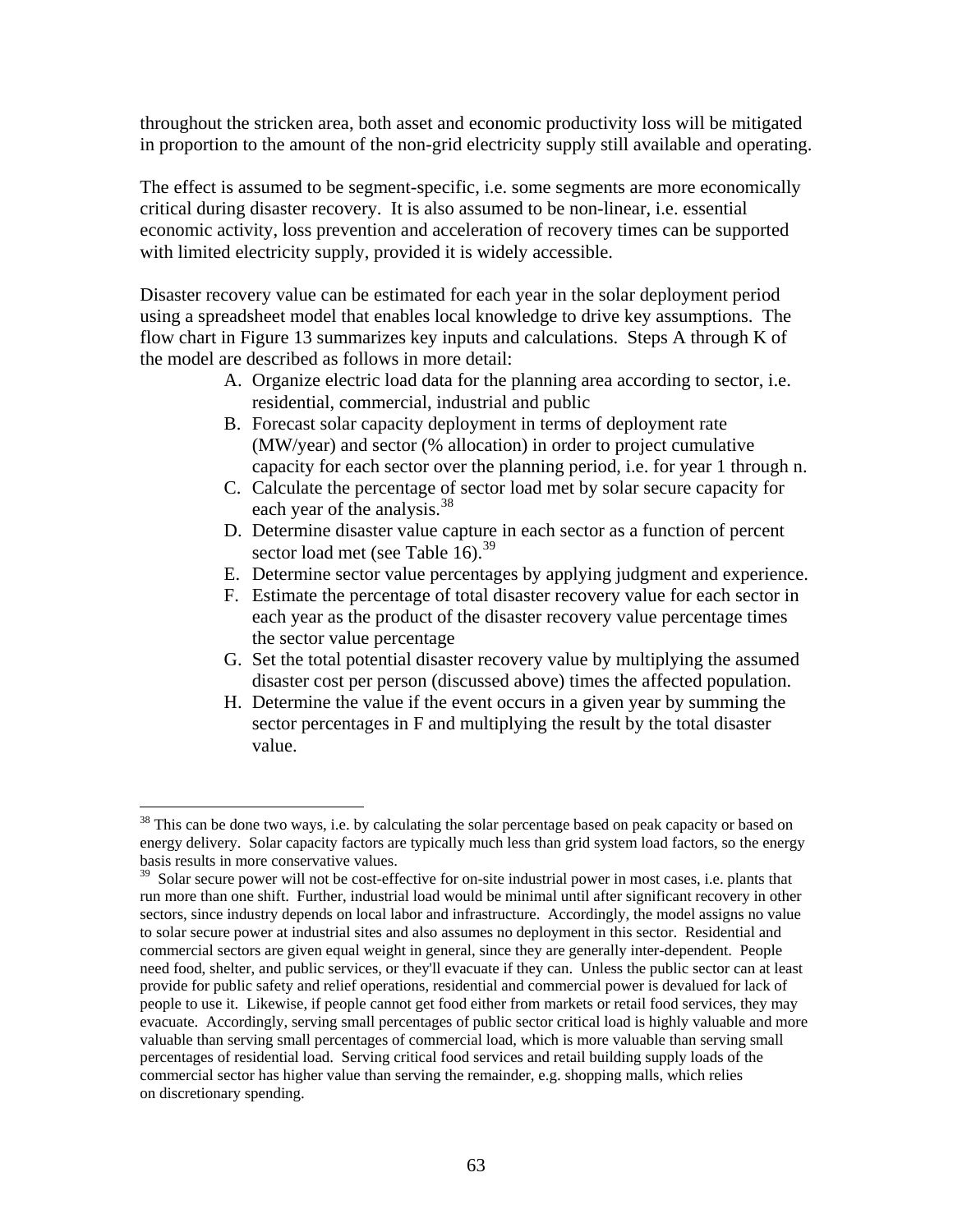- I. Determine the probability of occurrence for each year by assuming the disaster occurs during the planning period and its probability of occurrence is the same each year.
- J. Determine the expected value for the year by multiplying disaster recovery value (H) by the probability of occurrence (I).
- K. Discount the yearly expected values to determine total present value.



Figure 13. Disaster recovery value flow chart.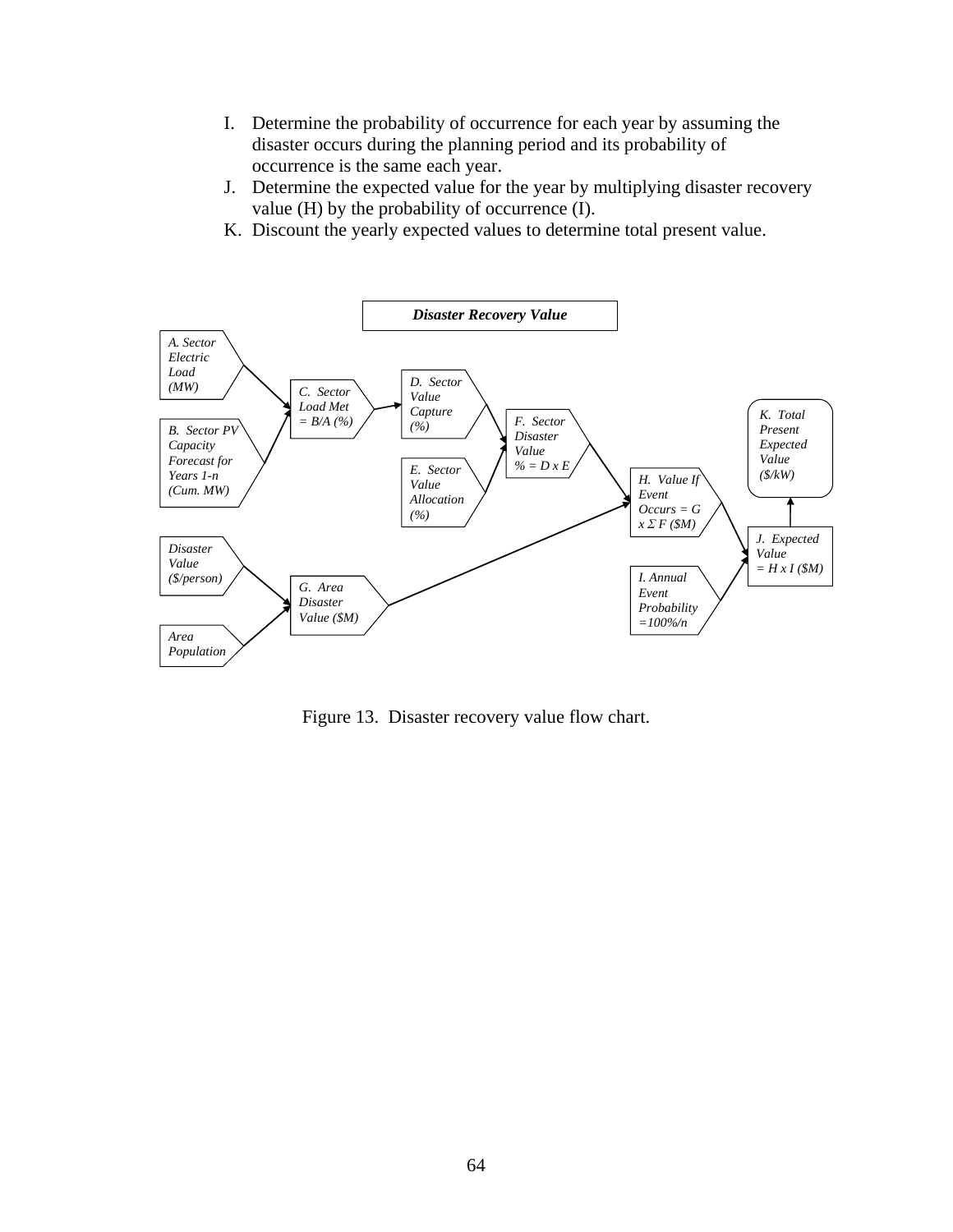

Figure 14. Relationship between load met and disaster recovery value.

## *Results*

Results based on the energy method and the capacity method<sup>38</sup> are presented in Table 25. As can be seen by the table, the results for the energy basis calculations are lower than then capacity basis calculations.

|  |  | Table 25. Disaster recovery value results on energy and capacity basis $(\frac{C}{K}W)$ . |  |  |
|--|--|-------------------------------------------------------------------------------------------|--|--|
|--|--|-------------------------------------------------------------------------------------------|--|--|

|                | Horizontal South 30 <sup>o</sup> SW 30 <sup>o</sup> |         |         |         | West $30^{\circ}$ West $45^{\circ}$ | $1-Ax$ is | $1-Ax$ is $30^{\circ}$ |
|----------------|-----------------------------------------------------|---------|---------|---------|-------------------------------------|-----------|------------------------|
| Energy Basis   | \$1.232                                             | \$1.334 | \$1.290 | \$1.182 | \$1.121                             | \$1.547   | \$1.578                |
| Capacity Basis | \$2.701                                             | \$2.701 | \$2.701 | \$2,701 | \$2.701                             | \$2.701   | \$2,701                |

This is first known attempt at quantifying the disaster value benefits. As such, the valuation method requires further refinement. In particular, the following areas require further examination:

- Provide a more detailed examination of how much disaster costs are related to asset losses as compared to lost business opportunities; solar power backup will not prevent asset losses
- Have a better assessment of what fraction of electric power may be lost if a disaster occurs
- Assess the speed at which utility crews are likely to restore power to critical locations
- Include the cost of battery storage in the analysis

Due to the uncertainty associated with the results, it was decided that this benefit should not be included in the results at this time. Instead, it is recommended that AE further consider the disaster recovery benefit when combined with battery storage, in particular as it can be jointly implemented with a hybrid electric vehicle program.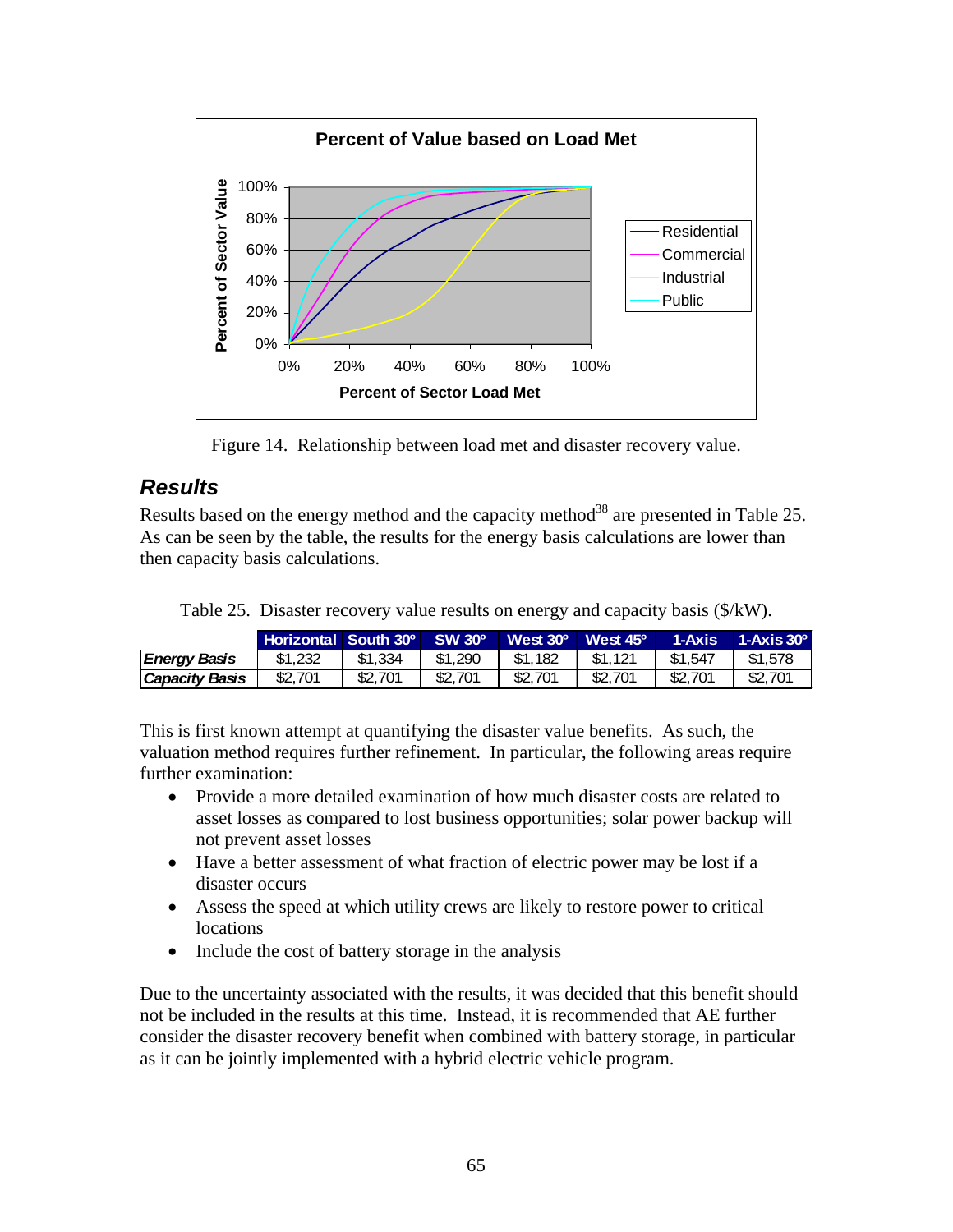# *Conclusions and Recommendations*

Results support the general conclusion that solar can have a significant value related to avoiding and mitigating economic costs of disasters and speeding disaster recovery. The value can be economically significant, i.e. in excess of \$1,000/kW, in cases where solar is deployed in conjunction with appropriate amounts of energy storage. Obviously, the valuation methodology is inexact.<sup>40</sup> Calculations based on energy production result in a lower value, i.e. around \$1,300/kW, and calculations based on peak capacity result in a higher value, i.e. around \$2,600/kW. There is probably a threshold level of solar deployment that must be achieved before the value becomes proportional to installed solar capacity (as assumed).

The present analysis did not consider the potential load shifting and peak shaving value of PV-coupled energy storage either to AE or to AE customers. Likewise, the analysis did not consider the reliability enhancement value of a PV-coupled UPS capability in carrying through typical or extended non-disaster related grid outages. These values are primarily attributable to energy storage, not solar, but should be considered in setting deployment targets and designing incentive programs.

# *Future Work*

 $\overline{a}$ 

The results suggest the interesting possibility of optimizing solar disaster recovery value by intentionally locating at least some of the targeted Austin area PV installations at facilities designed and/or designated for use in emergency operations. For example, emergency operations centers are likely to be equipped with adequate back-up power capability, but facilities used opportunistically for mass care and special medical care of refugees and evacuees may not be. Schools, for example, especially in the Austin area, have not yet been subjected to the effects of extended grid outages and so are not investing in back-up power capabilities. Meanwhile, all Austin middle schools and high schools are being added to the list of designated evacuation shelters, and over time, their reliance on information technology will increase, making them more vulnerable to the effects of grid outages that lead commercial enterprises to invest in back-up power. Their favorable recent grid reliability experience may be encouraging under-investment in backing up critical loads and in anticipation of extended grid outages and in preparation for crisis operations.

One dimension of optimization still to be addressed is the relationship of value to cost. Storage costs vary with storage capacity, and other studies have suggested that capacities necessary to provide some level of extended operational continuity would be significantly greater than those needed to carry loads over for two or three hours. On the other hand, in most cases, sizing criteria for stand-alone PV/battery hybrid systems would be excessive, i.e. economically inappropriate. Recent studies have suggested that storage

 $^{40}$  More exact methods are available for specific solar secure applications, esp. schools. In this case it is possible to use per pupil costs and school downtime assumptions to calculate economic value. Appendix E provides a reference to related work, which incidentally supports value estimates in the same range as the method used here.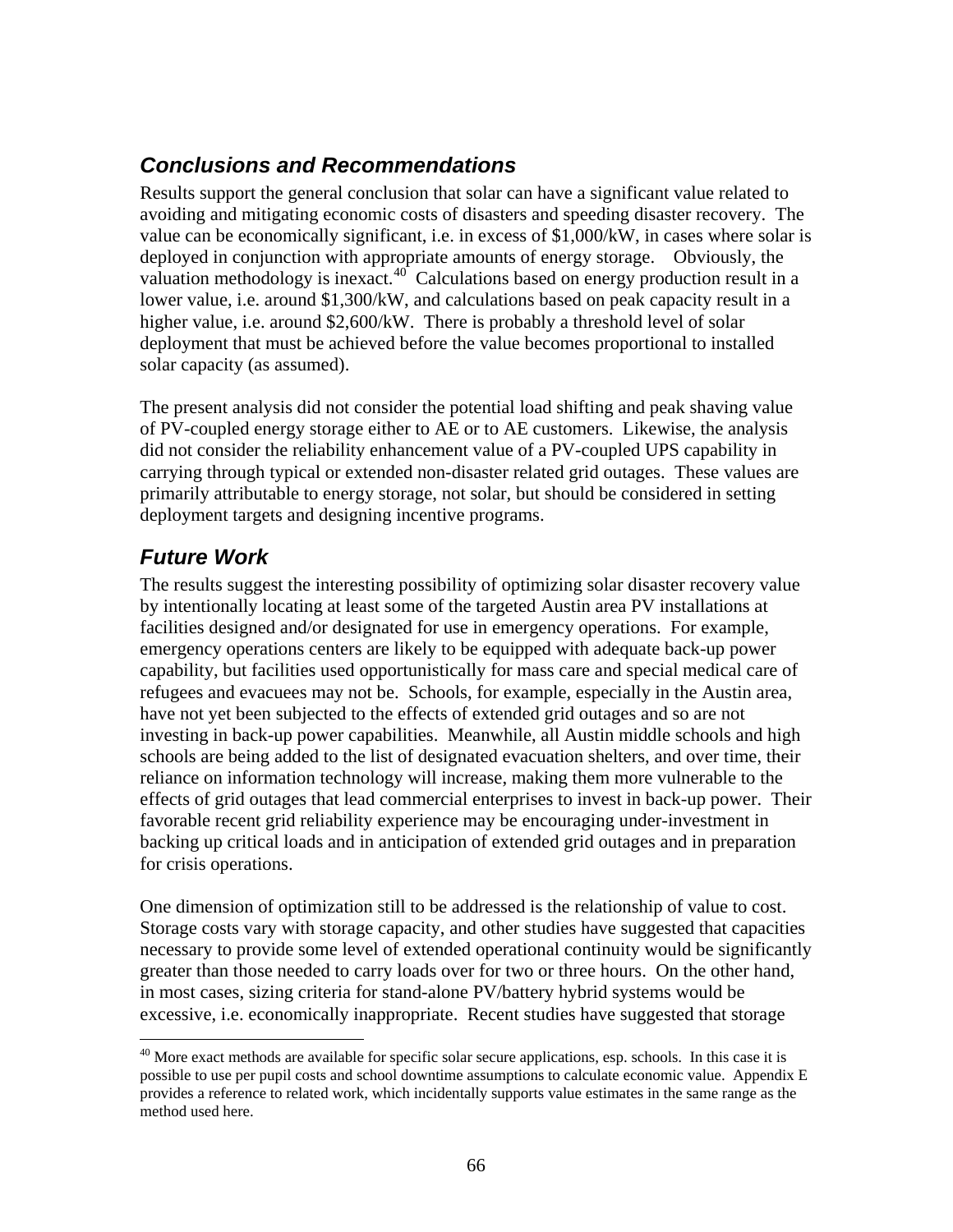capacity consistent with disaster recovery needs would add about 25 percent to the cost of the basic solar power system in most cases. As opportunities emerge to couple the storage capacity of plug-in hybrid vehicles to basic solar power systems, the incremental cost of solar secure capabilities would be much less than 25 percent, probably in the 5 percent range. Additional cases should be analyzed to quantify scenario effects and cost/value trade-offs.

Subsequent work should use the model to evaluate alternative deployment scenarios by weighing the incremental value of solar in disaster recovery against the incremental  $\cot^{41}$  of capturing this value under different assumptions regarding deployment strategy. It is also recommended that model assumptions be reviewed in the light of actual disaster experience and on-going disaster recovery planning. For example, base case results assume a recovery scenario that would assign more value to solar deployment at commercial sites than residential sites. More thorough and detailed scenario definition is recommended as solar deployment proceeds.

1

<sup>&</sup>lt;sup>41</sup> To have non-zero disaster recovery value, a solar electricity system must include provisions for energy storage, and these provisions add cost.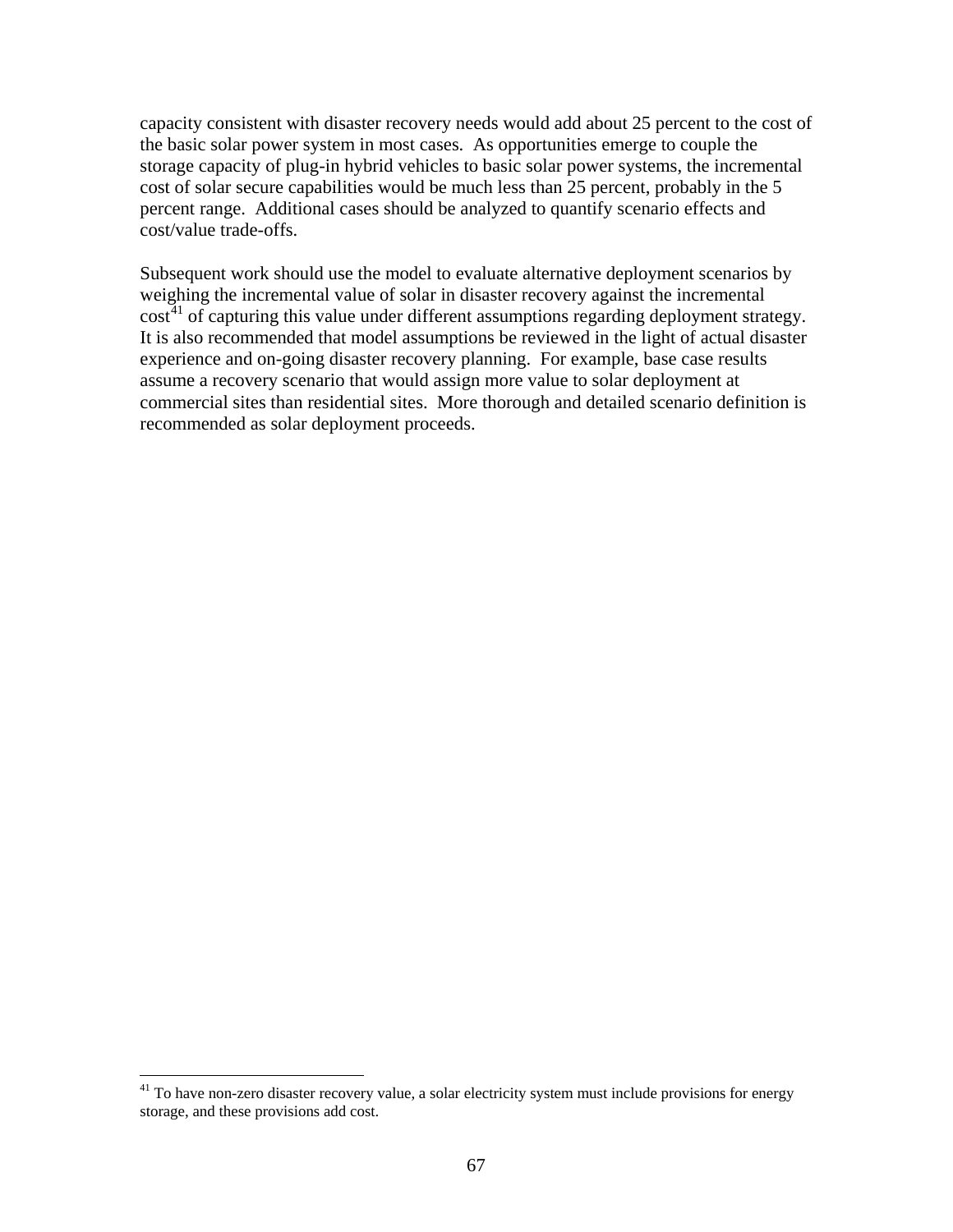# **Conclusions**

AE has a strong commitment to integrating solar electric generation into its utility system. As part of this commitment, AE issued a request for proposals to determine the value of solar generation to the AE electric system. CPR was selected to perform the study.

There are two primary objectives of this study:

- 1. Quantify the comprehensive value of distributed PV to AE in 2006
- 2. Document evaluation methodologies to assist AE in performing the analysis as conditions change and applying it to other technologies

This section summarizes the results of the study. It discusses how the results might be used and makes recommendations as to how to improve the analysis in the future.

# *Value of PV to AE in 2006*

A primary objective of this study is to quantify the comprehensive value of distributed PV to AE in 2006. This section summarizes the results from the individual sections.

Figure 15, Figure 16, and Table 26 present the value of 15 MW of PV to AE. Figure 15 presents the results in absolute or capacity terms (present value in \$ per kW-AC). Figure 16 presents the results in energy terms (levelized value in \$ per kWh). Table 26 summarizes the results numerically.

The value of 15 MW of PV is \$2,312 per kW  $(11.3¢$  per kWh) for the best fixed configuration. The best fixed configuration is SW-30º and is only slightly higher than a South-30º configuration. The highest overall system is the 1-Axis 30º tracking system worth \$2,938 per kW (10.9¢ per kWh). This system has a 27 percent value premium over the SW-30º configuration. As can be seen in the figures, energy production accounts for two-thirds of the total value.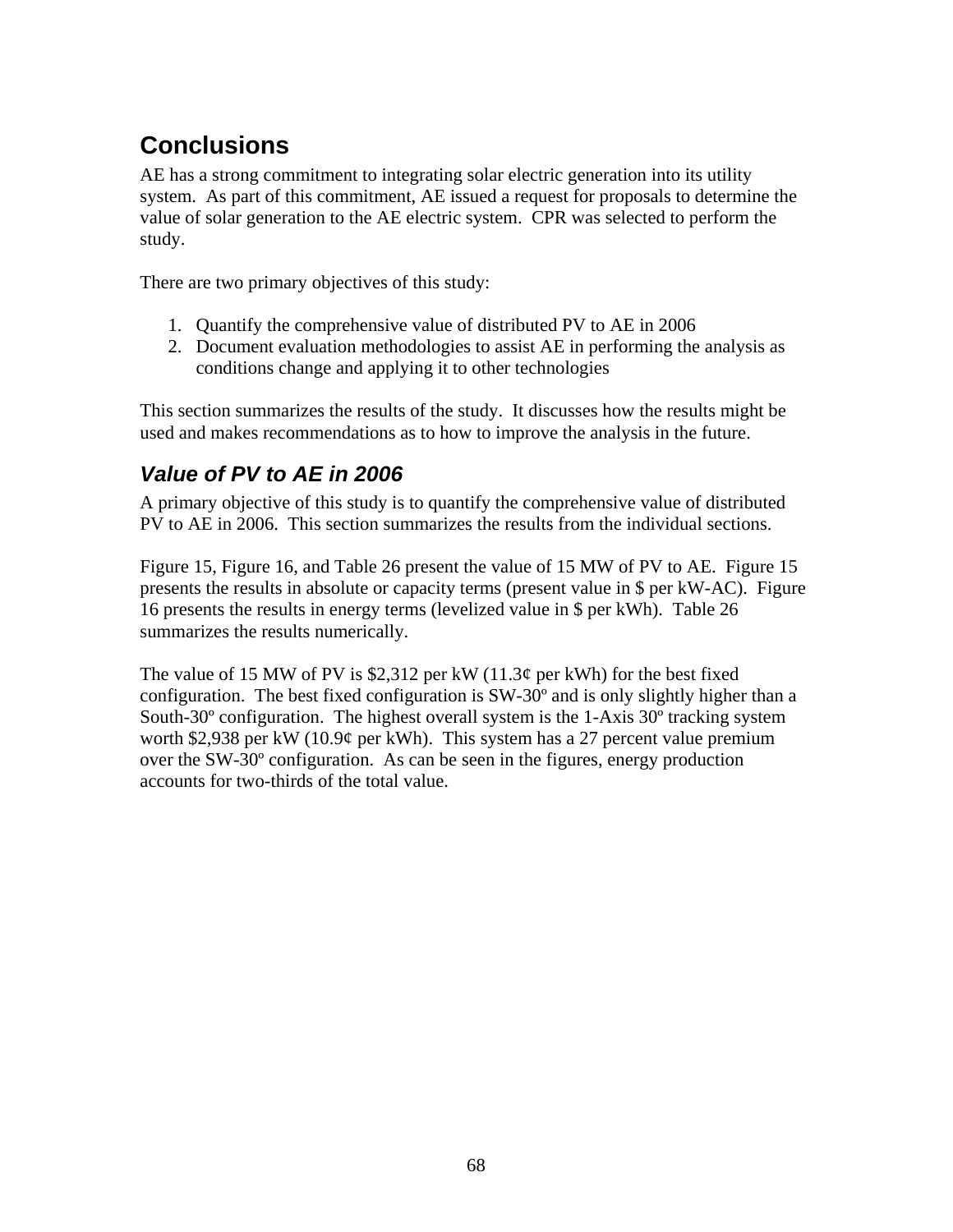

Figure 15. Total value by PV configuration (\$/kW).



Figure 16. Levelized value by PV configuration (\$/kWh).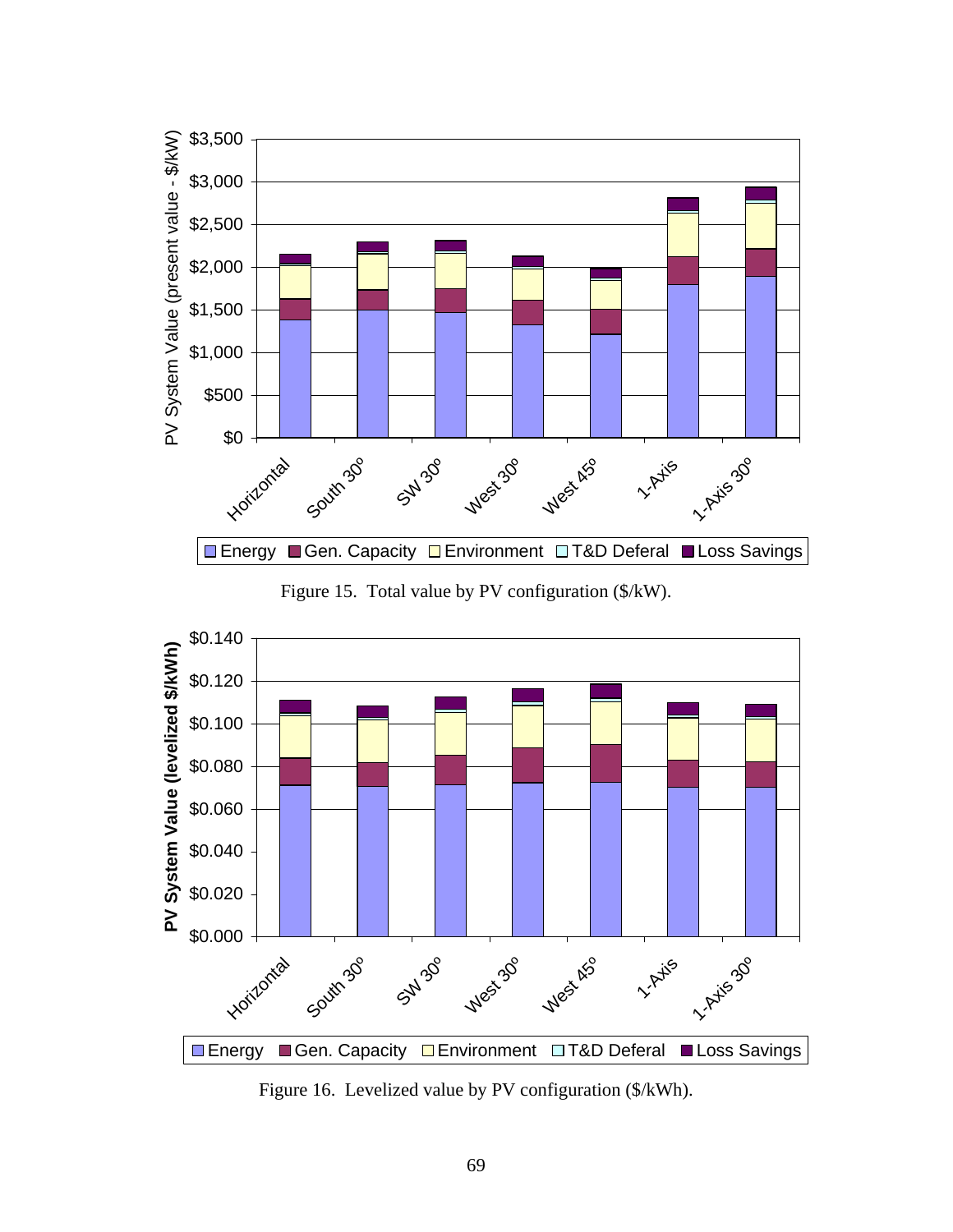| Value (\$ per kW)        |                   |           |               |                      |                      |         |                        |
|--------------------------|-------------------|-----------|---------------|----------------------|----------------------|---------|------------------------|
|                          | <b>Horizontal</b> | South 30° | <b>SW 30°</b> | West 30 <sup>°</sup> | West 45 <sup>o</sup> | 1-Axis  | $1-Axis$ 30 $^{\circ}$ |
| <b>Energy</b>            | \$1,382           | \$1,493   | \$1,465       | \$1,319              | \$1.213              | \$1,797 | \$1,893                |
| <b>Gen. Capacity</b>     | \$245             | \$239     | \$285         | \$297                | \$297                | \$323   | \$321                  |
| <b>Environment</b>       | \$388             | \$424     | \$410         | \$365                | \$335                | \$513   | \$539                  |
| <b>T&amp;D Deferal</b>   | \$24              | \$24      | \$28          | \$29                 | \$29                 | \$32    | \$32                   |
| <b>Loss Savings</b>      | \$114             | \$119     | \$123         | \$116                | \$109                | \$148   | \$154                  |
| <b>Disaster Recovery</b> | \$0               | \$0       | \$0           | \$0                  | \$0                  | \$0     | \$0                    |
| <b>Total</b>             | \$2,154           | \$2.299   | \$2.312       | \$2.127              | \$1,983              | \$2,813 | \$2,938                |

#### Table 26. Breakdown by benefit component (\$/kW and \$/kWh).

#### **Factors to convert from \$ per kW to \$ per kWh**

|                                  | Horizontal South 30º ' |        | SW 30 <sup>°</sup> | West 30 <sup>°</sup> | West 45 <sup>o</sup> | $1 - A$ xis | $1-Ax$ is $30^{\circ}$ |
|----------------------------------|------------------------|--------|--------------------|----------------------|----------------------|-------------|------------------------|
| <b>Discount Factor (Sum)</b>     | 13.28                  | 13.28  | 13.28              | 13.28                | 13.28                | 13.28       | 13.28                  |
| <b>Annual Energy (Levelized)</b> | 1.463                  | .597   | 1.545              | 1.375                | 1.260                | 1.930       | 2.030                  |
|                                  |                        |        |                    |                      |                      |             |                        |
| <b>Levelization Factor</b>       | 19.424                 | 21.205 | 20.517             | 18.257               | 16.736               | 25.629      | 26.959                 |

#### **Levelized Value (\$ per kWh) Horizontal South 30º SW 30º West 30º West 45º 1-Axis 1-Axis 30º Energy** \$0.071 \$0.070 \$0.071 \$0.072 \$0.072 \$0.070 \$0.070 **Gen. Capacity 60.013 \$0.013 \$0.011 \$0.014 \$0.016 \$0.018 \$0.013 \$0.012 Environment** \$0.020 \$0.020 \$0.020 \$0.020 \$0.020 \$0.020 \$0.020 **T&D Deferal** \$0.001 \$0.001 \$0.001 \$0.002 \$0.002 \$0.001 \$0.001 **Loss Savings** \$0.006 \$0.006 \$0.006 \$0.006 \$0.007 \$0.006 \$0.006 **Disaster Recovery 60.000 \$0.000 \$0.000 \$0.000 \$0.000 \$0.000 \$0.000 Total** *\$0.111 \$0.108 \$0.113 \$0.117 \$0.118 \$0.110 \$0.109*

# *Results Represent a Middle Ground Scenario*

A range of methods and sets of assumptions were given consideration throughout the study. As a result, during early phases of the work, consideration was given to having several scenarios. AE ultimately decided that a single scenario reflecting the joint opinions of AE and CPR would best serve the purposes of this study.

### *Summary and Recommendations*

#### **Study Uses**

The first objective of this study is to quantify the comprehensive value of distributed PV to AE in 2006. The preceding paragraphs describe the results of this analysis.

It is also useful to consider how AE might use these results in advancing its 2020 goals:

- Assist in structuring an RFP for utility-owned systems or power purchase agreements
- Provide input into incentive design for customer-owned systems
- Help to assess the merits of kW-based buydown incentives vs. kWh-based performance incentives for customer-owned systems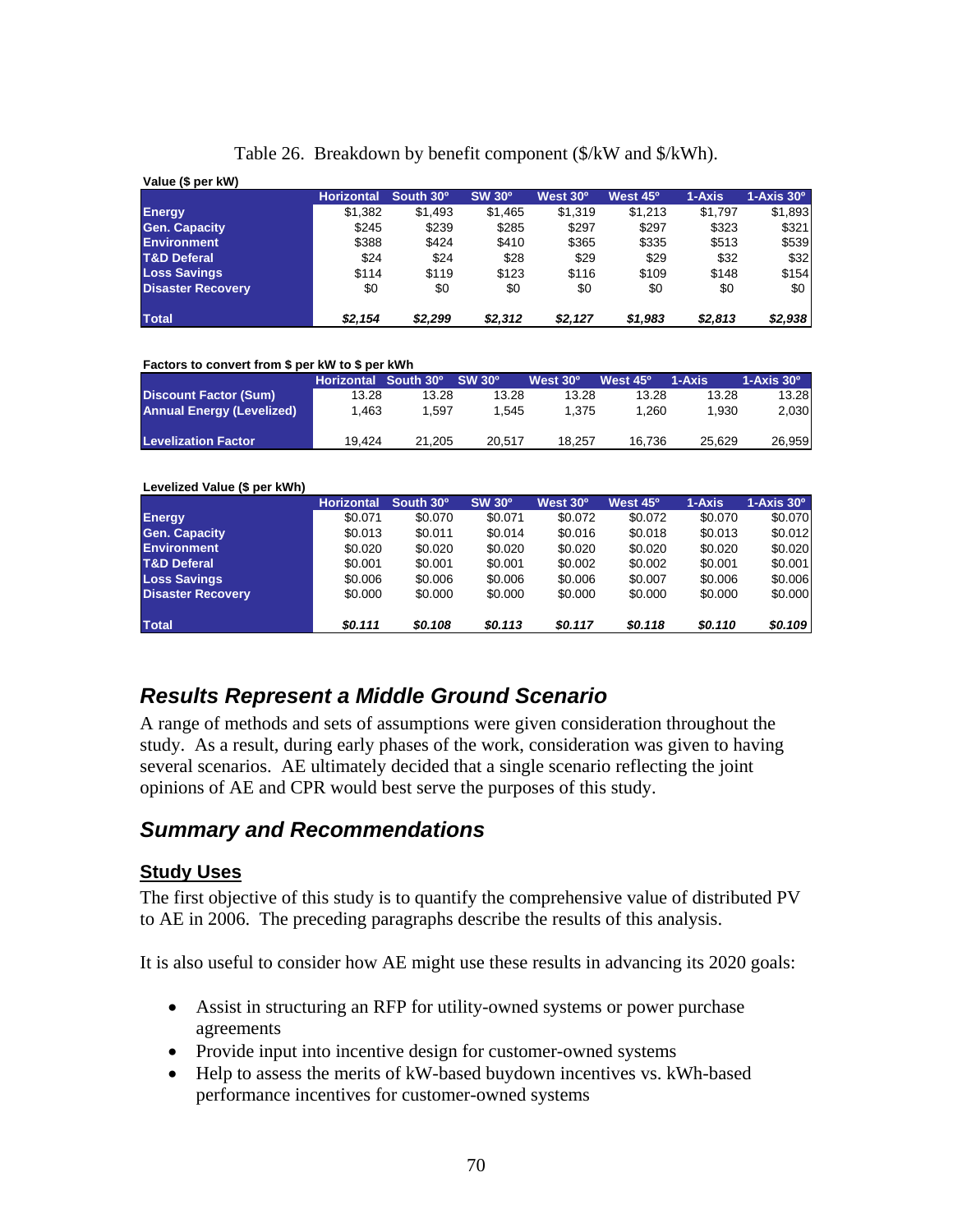- Evaluate other PV applications (e.g., a central station PV could be screened by deleting the distributed benefits – loss savings and T&D deferral)
- Investigate synergies with other AE programs such as demand management and plug-in hybrid vehicles
- Assist in evaluating opportunities related to AE's new Non-Traditional Energy Business Planning process

### **Methodology Advances**

The second objective of this study is to document evaluation methodologies to assist AE in repeating the analysis as conditions and apply them to other technologies. These methodologies are documented throughout this report. In the process of the analysis, CPR developed new methodologies and enhanced existing methodologies. More specifically, CPR:

- Applied financial economics' risk-neutral valuation methodology to account for the natural gas price hedge benefit
- Demonstrated that loss savings calculations should be performed on a marginal, rather than an average, basis and then used the results to estimate hourly loss savings
- Developed a preliminary method to quantify the disaster recovery benefit
- Developed a method of how to capture the benefit of converting a non-firm resource into a firm resource by bundling it with load control

### **Study Enhancements**

There are a number of ways that this study can be improved.

- This disaster recovery benefit has the potential to increase the value of solar by a significant amount. Further investigate the disaster recovery benefit and assess how distributed PV could be incorporated with AE's plug-in hybrid vehicle program to provide the required storage at a minimal cost; in particular, evaluate implementation on public buildings, such as schools.
- The natural gas price forecast is a critical assumption. Due to the limitations in the availability of data, only the first 5 years of the natural gas forecast reflect certainty in the natural gas price estimates. It would be beneficial to extend the duration over which certainty could be obtain for natural gas prices.
- PV could enable AE to offer a new product: long-term (20 to 30 years) fixed price electricity. Assess how much customers would be willing to pay for electricity from an on-site AE solar utility that provides a long-term fixed rate as well as the option for on-site storage.
- AE's customers who participate in the GreenChoice<sup>®</sup> program receive environmental benefits plus fuel price risk protection at a price that is significantly below what other market entities charge for the environmental benefits alone. Confirm that AE is satisfied with its GreenChoice<sup>®</sup> program pricing.
- The T&D deferral benefit is lower at AE than at other municipal utilities with which CPR has worked (AE's potentially-deferrable T&D investments represent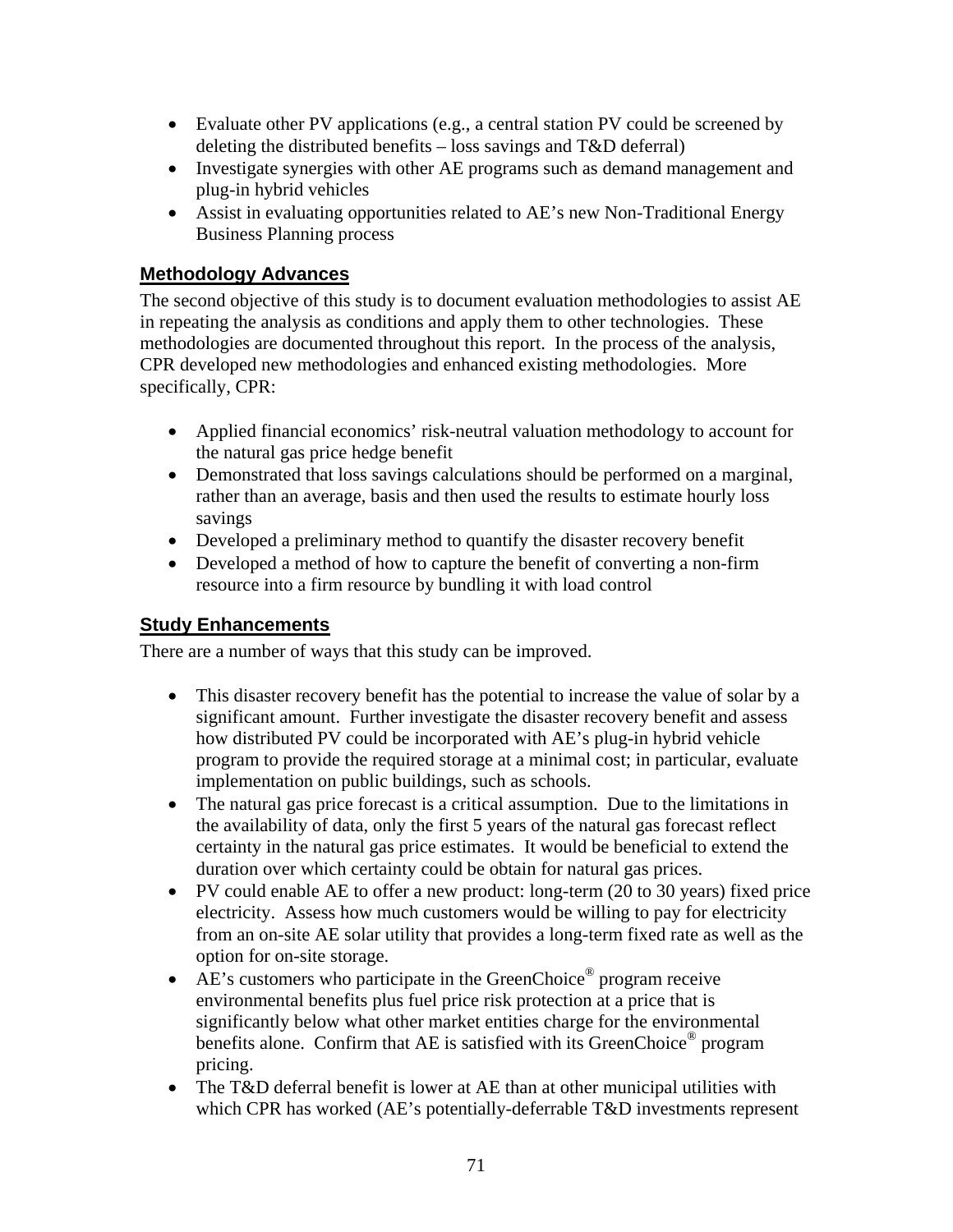slightly more than ¼ percent of AE's annual revenues). Confirm that the cost of potentially-deferrable T&D capital investments is not artificially low due to AE's budget reporting practices.

• Evaluate how the benefits identified in this study could be applied from perspectives other than AE (e.g., customer-ownership, and local, state, and federal governments)

AE is a leader in its commitment to renewable energy. It is hoped that this study will help to support and expand AE's vision and leadership.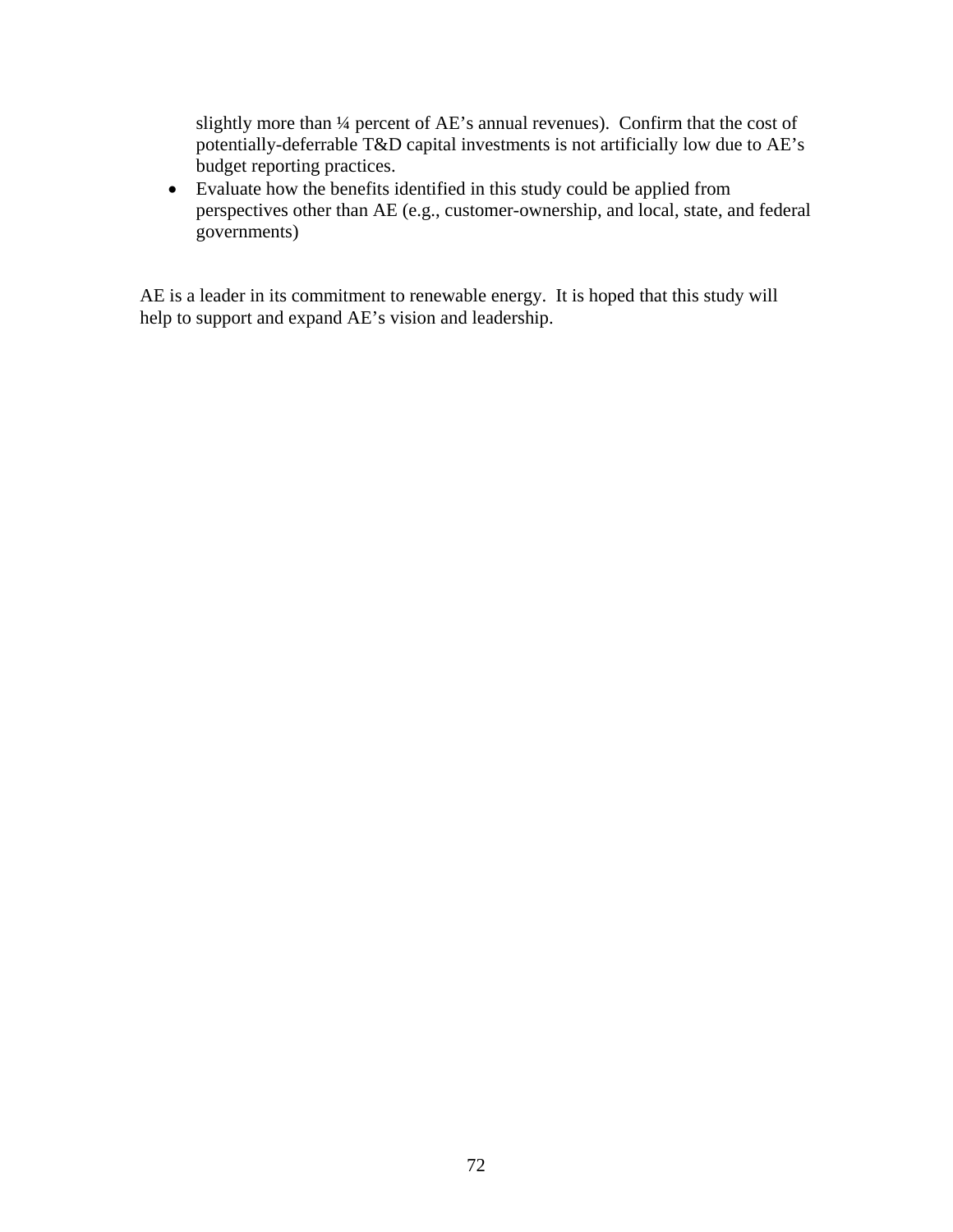# **References**

[1]. L.L. Garver, "Effective Load Carrying Capability of Generating Units", IEEE Transactions, Power Apparatus and Systems, Vol. Pas-85, no.8, 1966.

[2]. F. Black and M. Scholes, "The Pricing of Options and Corporate Liabilities", Journal of Political Economy, Vol. 81 pp. 637-59, May/June 1973.

[3]. R. Merton, "Theory of Rational Option Pricing", Bell Journal of Economics and Rational Option Pricing, Vol. 4 pp. 141-83, Spring 1973.

[4]. T. Hoff, "Calculating Photovoltaics' Value: A Utility Perspective", IEEE Transactions on Energy Conversion 3: 491-495, September 1988.

[5]. H. Parmesano, "Marginal Losses", National Economic Research Associates, Inc. July 24, 1991.

[6]. J. C. Hull, *Introduction to Futures and Options Markets*, Prentice Hall, 1991.

[7]. R. Perez, R., R. Seals and R. Stewart, "Assessing the Load Matching Capability of Photovoltaics for US Utilities Based Upon Satellite-Derived Insolation Data", IEEE Transactions, pp. 1146-1149 (23d. PV Specialists, Louisville, KY), 1993.

[8]. R. Perez, R. Seals, R. Stewart, A. Zelenka and V. Estrada-Cajigal, "Using Satellite-Derived Insolation Data for the Site/Time Specific Simulation of Solar Energy Systems", Solar Energy Vol. 53, 6; 7 pp., 1994.

[9]. T. Hoff and D. S. Shugar, "The Value of Grid-Support Photovoltaics In Reducing Distribution System Losses", IEEE Transactions on Energy Conversion, 10(9): 569-576., September 1995. (IEEE Power Engineering Society's Energy Development and Power Generation Committee's 1999 Prize Paper Award).

[10]. T. E. Hoff, "Identifying Distributed Generation and Demand Side Management Investment Opportunities", The Energy Journal: 17(4), September 1996.

[11]. T. E. Hoff, H. J. Wenger, and B. K. Farmer, "Distributed Generation: An Alternative to Electric Utility Investments in System Capacity", Energy Policy 24(2): 137-147, September 1996.

[12]. T. E. Hoff, "Using Distributed Resources to Manage Risks Caused by Demand Uncertainty", The Energy Journal: Special Issue: 63-83, January 1998.

[13]. R. Perez, R. Seals and C. Herig, "PV Can Add Capacity to the Grid", NREL Brochure DOE/GO-10096-262, NREL, Golden, CO, 1998. http://www.nrel.gov/ncpv/documents/pv\_util.html.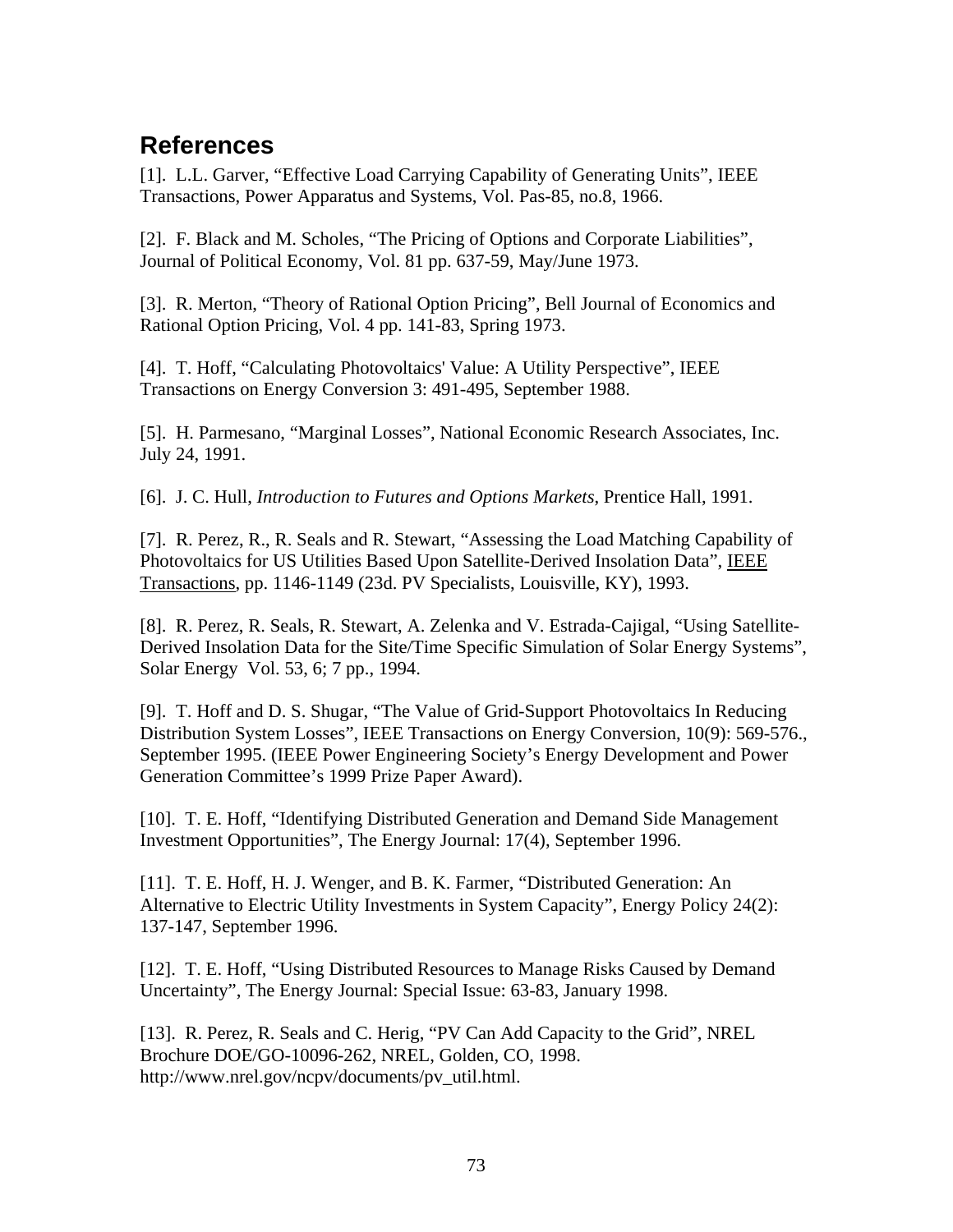[14]. California Natural Gas End Use Price Forecast, February 1998, http://www.energy.ca.gov/FR97/documents/COMMFCST.PDF.

[15]. Zelenka, A., R. Perez, R. Seals and D. Renné, "Effective Accuracy of Satellitederived Irradiance", Theoretical and Applied Climatology, 62, pp. 199-207, 1999.

[16]. R. Perez, et. al., "Remote Monitoring of PV Performance Using Geostationary Satellites," Proceedings of American Solar Energy Society's Annual Meeting, Madison, WI, 2000.

[17]. *California Standard Practice Manual: Economic Analysis of Demand-Side Management Programs and Projects*, October 2001, http://www.cpuc.ca.gov/static/industry/electric/energy+efficiency/rulemaking/resource5. doc.

[18]. R. Perez, S. Letendre and C. Herig, "PV and Grid Reliability: Availability of PV Power During Capacity Shortfalls", Proc. ASES Annual Meeting, Forum 2001, Washington, DC., 2001.

[19]. L Liu and A Zobian, "The Importance of Marginal Loss Pricing in an RTO Environment", *The Electricity Journal, Volume 15, Issue 8, October 2002, Pages 40-45,*  http://www.ces-us.com/download/Losses%20paper%20-%20web.pdf.

[20]. T. E. Hoff, *Final Results Report with a Determination of Stacked Benefits of Both Utility-Owned and Customer-Owned PV Systems: Deliverable 1.3.5.2*, 2002, http://www.smud.org/pier/reports/S-034,%201.3.5.2,%2012-02,%20DEL(rev).pdf.

[21]. Perez R., et. al., "A New Operational Satellite-to-Irradiance Model", Solar Energy 73, 5, pp. 307-317, 2002.

[22]. R. Perez, C. Herig, R. MacDougall, and B. Vincent, "Utility-Scale Solar Load Control", Proc. UPEX 03', Austin, TX. Ed. Solar Electric Power Association, Washington, DC., 2003.

[23]. T. E. Hoff and R. Margolis, *Distributed Photovoltaics in New Jersey*, NREL Report, October 2003, http://www.cleanpower.com/research/distributedgeneration/DistributedPVInNewJersey.pdf.

[24]. P. Varadi and G. Braun, "Security PV", Renewable Energy World, September-October 2003, pp. 118-131.

[25]. R. Perez R., et. al., "Producing Satellite-derived Irradiances in Complex Arid Terrain", Solar Energy 77, 4, 357-373, 2004.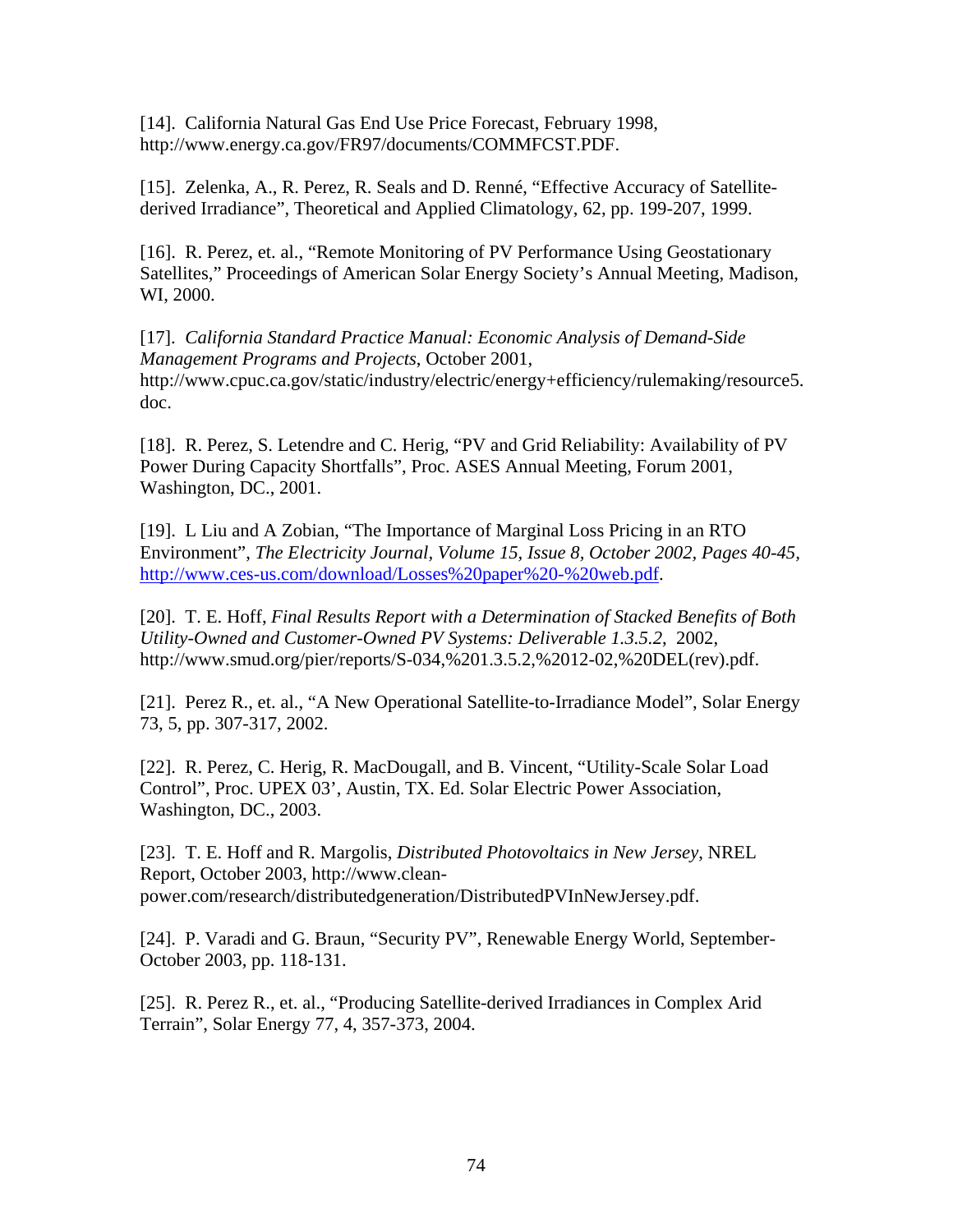[26]. R. Perez, et. al., "Solar Energy Security: Could Dispersed PV Generation Have Made a Difference in the Massive North American Blackout?", reFOCUS July/August 2004.

[27]. T. E. Hoff, R. Perez, and R. Margolis, *Increasing the Value of Customer-Owned PV Systems Using Batteries*, Preliminary NREL Report, September 2004.

[28]. Perez R., et. al., "Status of High Resolution Solar Irradiance Mapping From Satellite Data", Proc. ASES Annual Meeting, Portland, OR, 2004.

[29]. F. Li, J. Pan and H. Chao, "Marginal Loss Calculation in Competitive Electrical Energy Markets," 2004 IEEE International Conference on Electric Utility Deregulation, Restructuring and Power Technologies (DRPT2004) Hong Kong, April 2004.

[30]. T. E. Hoff, R. Perez, and R. Margolis, "Maximizing the Value of Customer-Sited PV Systems Using Storage and Controls", Proc. ASES Annual Meeting, Orlando, FL, 2005, http://www.cleanpower.com/research/customerPV/OutageProtection\_ASES\_2005.pdf.

[31]. J. B. Cardell, "Improved Marginal Loss Calculations During Hours of Transmission Congestion," Proceedings of the 38th Hawaii International Conference on System Sciences, 2005.

[32]. C. A. Dortolina, R. Nadira, "The Loss That is Unknown is No Loss At All: A Top-Down/Bottom-Up Approach for Estimating Distribution Losses", IEEE Transactions on Power Systems, Volume: 20 , Issue: 2, pp: 1119 – 1125, May 2005.

[33]. Form EIA-861 Database Annual Electric Power Industry Data, File 1, http://www.eia.doe.gov/cneaf/electricity/page/eia861.html and http://www.eia.doe.gov/cneaf/electricity/forms/eia861/eia861.pdf

[34]. Hoff, T. E. and R. M. Margolis, *Moving Towards a More Comprehensive Framework to Evaluate Distributed Photovoltaics*, Internal NREL Report, June 2005, http://www.clean-power.com/research/customerPV/EvaluationFramework.pdf.

[35]. Bolinger, M. and R Wiser, "Comparison of AEO 2006 Natural Gas Price Forecast to NYMEX Futures Prices", Berkeley Lab (LBNL), December 19, 2005, http://eetd.lbl.gov/ea/emp/reports/53587\_memo.pdf.

[36]. J. C. Hull, Options, Futures, and Other Derivative Securities, Sixth Edition, Prentice Hall, 2006.

[37]. Eyer, J. et. al., "Comparing Electric T&D Capacity Options, Including Stationary and Transportable Distributed Energy Resources, On a Risk Adjusted Cost Basis", Draft Report, January 2006.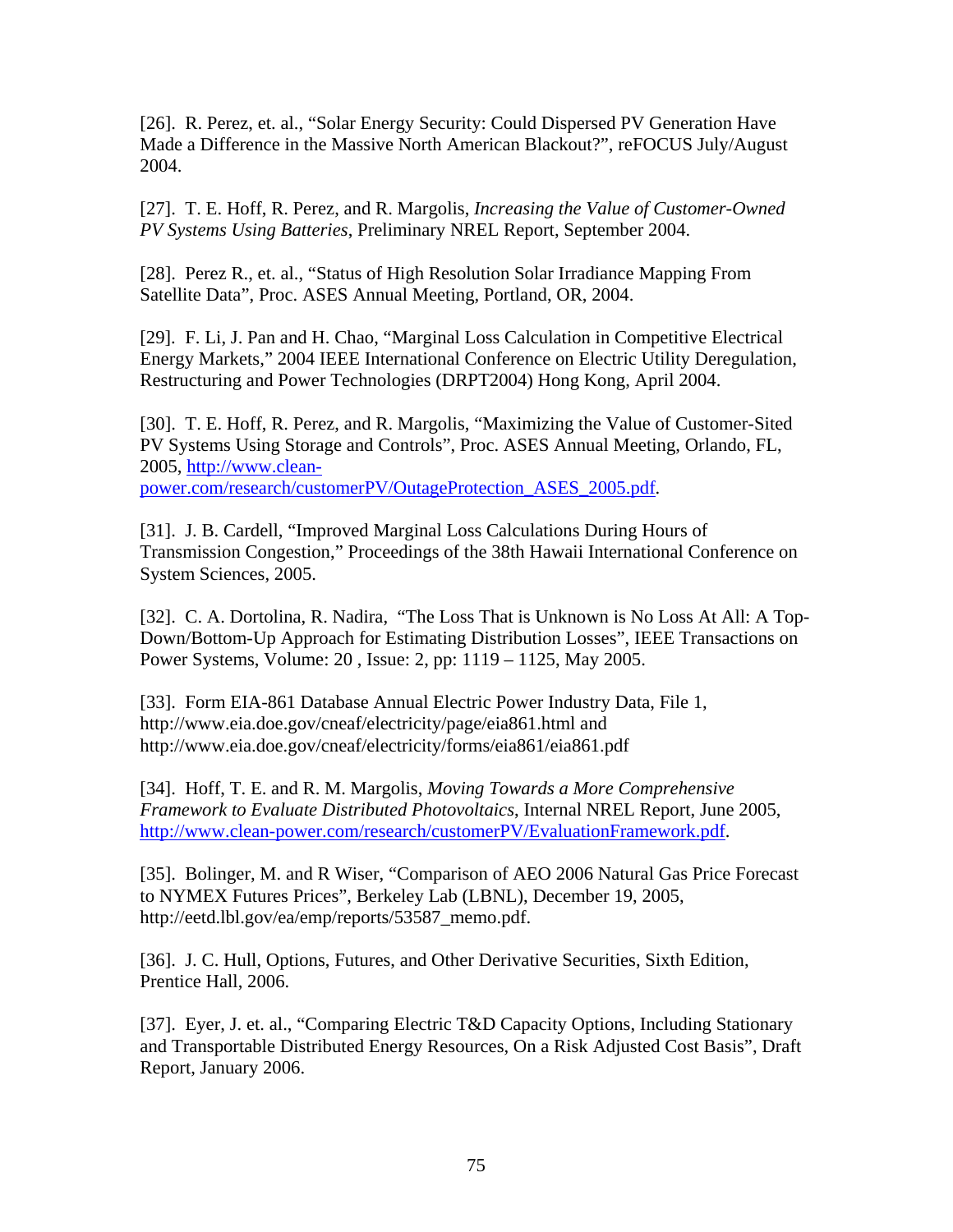# **Appendix B. Marginal Loss Savings**

# *Abstract*

Locational Marginal Pricing (LMP) has been useful in facilitating competitive electricity generation markets. LMP includes location-specific marginal energy prices, marginal losses, and congestion costs. This paper demonstrates how marginal loss calculations also apply to the economic evaluation of customer-sited distributed generation facilities. It presents a method to calculate marginal losses assuming that all losses occur at a single point. It then extends the method to account for the fact that losses occur along the length of a wire in order to avoid calculation errors that occur with the single point solution. The method states that the marginal loss factor equals the square of the inverse of 1 minus average losses at any given point in time, where average losses are based on the mix of resources that will change when there is output from distributed generation. The paper applies the method to calculate the annual energy value of a distributed PV system using hourly data.

### *Introduction*

### **Competitive Electricity Markets**

There has been a move in the U.S during the past several years toward a competitive electricity generation market. To facilitate this move, these markets are gradually adopting nodal pricing, or Locational Marginal Pricing (LMP), to communicate pricing to all market participants.

There are two important aspects of LMP. First, LMP is composed of energy, losses, and congestion price components. Second, the energy and loss price components are based on marginal, not average, values [31], [29], and [19].

In order to calculate the effect of marginal losses on the energy price, the LMP has a Penalty Factor. The Penalty Factor associated with any bus on the transmission system is defined as the increase required in injection at that bus to supply an increase in withdraw at the system reference bus with all other bus net injections held constant. More specifically, it equals:

$$
Penalty Factor = \frac{1}{1 - \frac{\partial P^{Loss}}{\partial P^{i}}}
$$
\n(2)

where  $P^i$  is the net power at bus *i*,  $P^{Loss}$  is the power loss.

While there is not full agreement as to how the marginal loss calculation should be performed, the observation should be made that the Penalty Factor incorporates marginal losses into the price.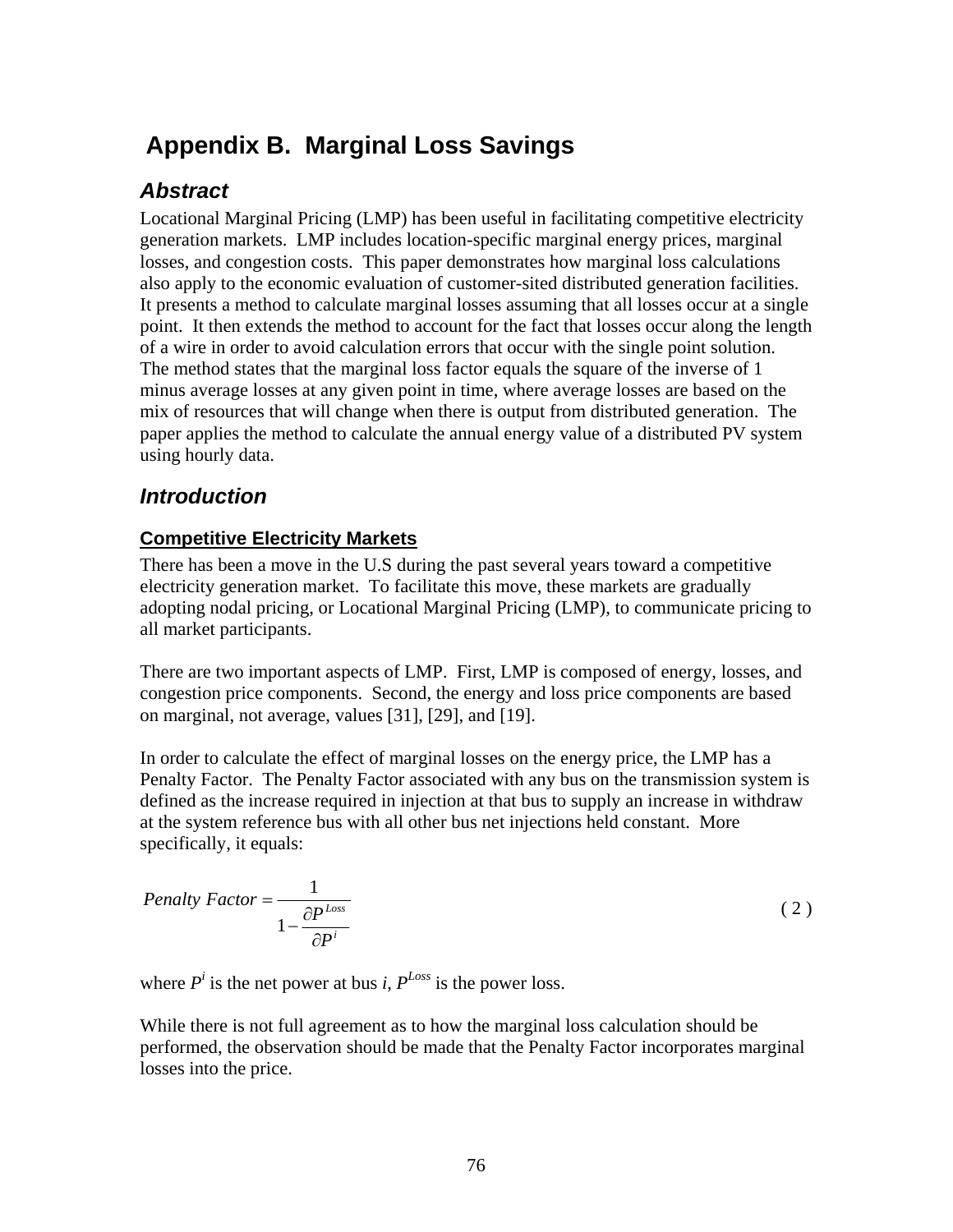#### **Utility Marginal Costs**

Within another context, there was an emphasis starting more than 15 years ago on calculating an electric utility's marginal costs [9] In a paper devoted to loss analysis and marginal costs, Parmesano presented a method to calculate losses for electric utilities [5]. The loss factor for any given point in time t equals:

$$
\text{factor} = \frac{1}{1 - \frac{dM_t}{dL_t}}
$$
 (3)

Where *M* are the losses, *L* are the loads, P is the peak hour, and the change in losses with a change in loads equals *P P P t t t L M L L dL*  $\frac{dM_t}{dt} = 2 \frac{L_t}{t} \frac{M_p}{t}$ . This change can be interpreted as 2 times the

average losses at time t. This factor is consistent with the Penalty Factor used in LMP.

# *Objective*

This paper focuses on the issue of how to account for losses when evaluating customersited distributed resources. In particular, the paper determines what level of generation resource savings corresponds to a reduction in load at the secondary level (i.e., on the customer's premises). First, the paper demonstrates how to perform the simple calculation assuming that all losses occur at a single point. Second, it describes why this loss calculation is valid for both energy and capacity savings. Third, it presents a slightly modified formula that captures the fact that energy losses occur along a physical distance (i.e., a wire) and not at a single point. Finally, it demonstrates how to use the method to calculate the energy value of a distributed PV system.

## *Analysis*

### **Instantaneous Point Losses**

### **Problem Formulation**

If it is assumed that all losses occur at a single point, the amount of power that needs to be generated to satisfy a given level of consumption equals the power generated minus the losses associated with the delivery of that generation. That is, at any given point in time, *t*,

$$
\underbrace{P_t^0}_{\text{Generation}} - \underbrace{L_t}_{\text{Losses}} = \underbrace{P_t^1}_{\text{Consumption}} \tag{4}
$$

Note: Throughout this paper, the subscripts refer to time and the superscripts refer to the location in the system.

Average losses expressed as a percent of generation can be calculated by solving this equation and dividing by generation.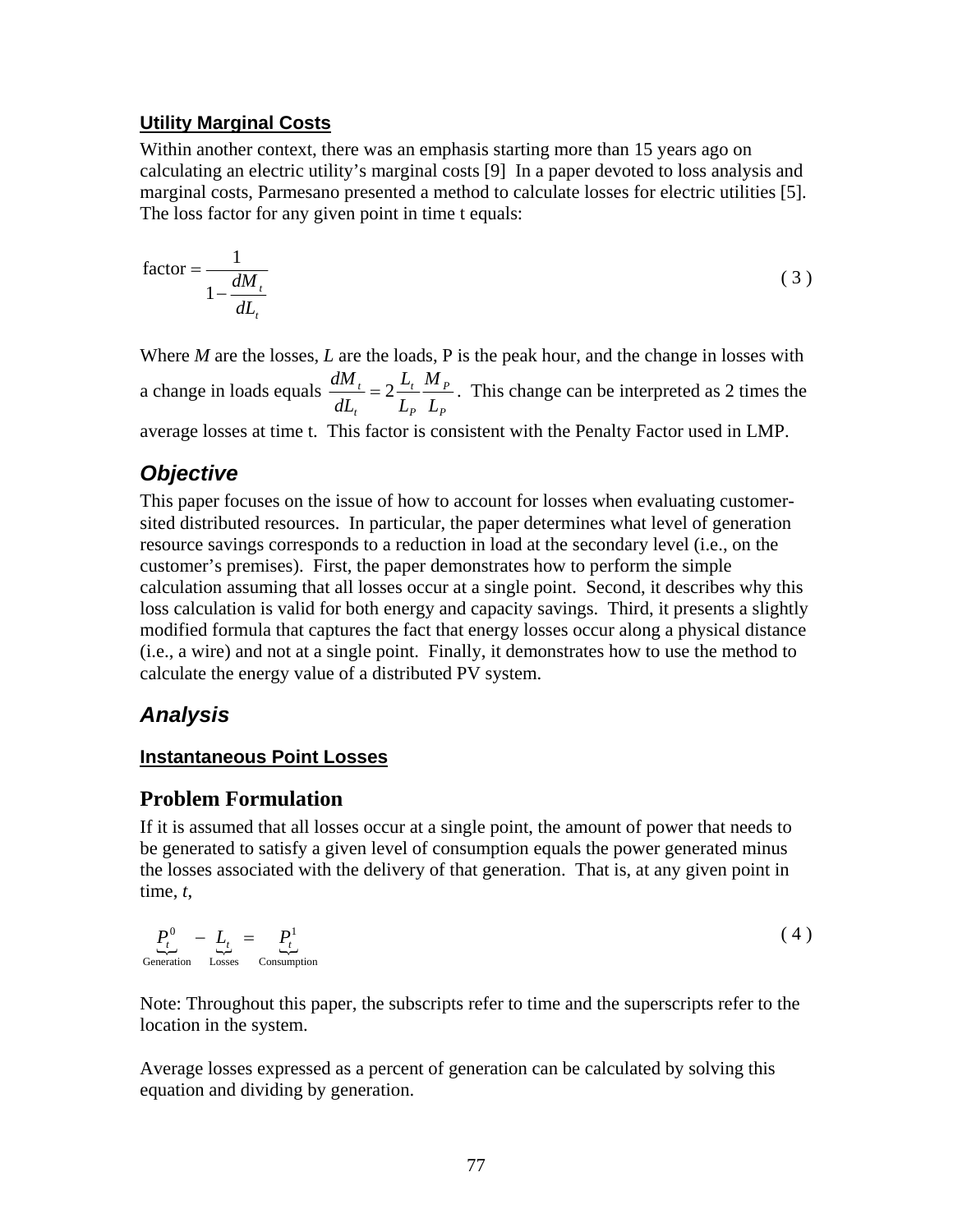$$
Average Percent Losses_t = \frac{L_t}{P_t^0} = \frac{P_t^0 - P_t^1}{P_t^0}
$$
\n
$$
\tag{5}
$$

Losses can also be calculated using engineering principles. Since losses are proportional to the square of the current and current is proportional to generation, losses equal some constant times the square of the generation. If it is assumed that voltage is constant,

$$
Losses_t = \alpha \left( P_t^0 \right)^2 \tag{6}
$$

Furthermore, if the constant  $\alpha$  is defined to be equal to be  $\eta_T$  divided by generation at some fixed time T  $(P_r^0)$  then

$$
Losses_t = \left(\frac{\eta_T}{P_T^0}\right) (P_t^0)^2 \tag{7}
$$

Losses expressed as a percent of generation are calculated by dividing by generation.

$$
Average Percent Losses_t = \frac{\left(\frac{\eta_T}{P_r^0}\right)(P_t^0)^2}{P_t^0} = \eta_T \left(\frac{P_t^0}{P_T^0}\right)
$$
\n(8)

Setting equations ( 5 ) and ( 8 )equal to each other and then letting t equal a fixed time T results in

$$
\eta_T = \frac{P_T^0 - P_T^1}{P_T^0} \tag{9}
$$

That is,  $\eta_T$  is interpreted as the percent losses at some fixed level of generation that occurred at time T.

The final formulation is obtained by substituting equation ( 7 ) into ( 4 ) and simplifying.

$$
P_t^0 \left( 1 - \eta_T \frac{P_t^0}{P_T^0} \right) = P_t^1 \tag{10}
$$

That is, consumption at any time t is based on generation at time t and a pair of average losses/generation values at some other time T.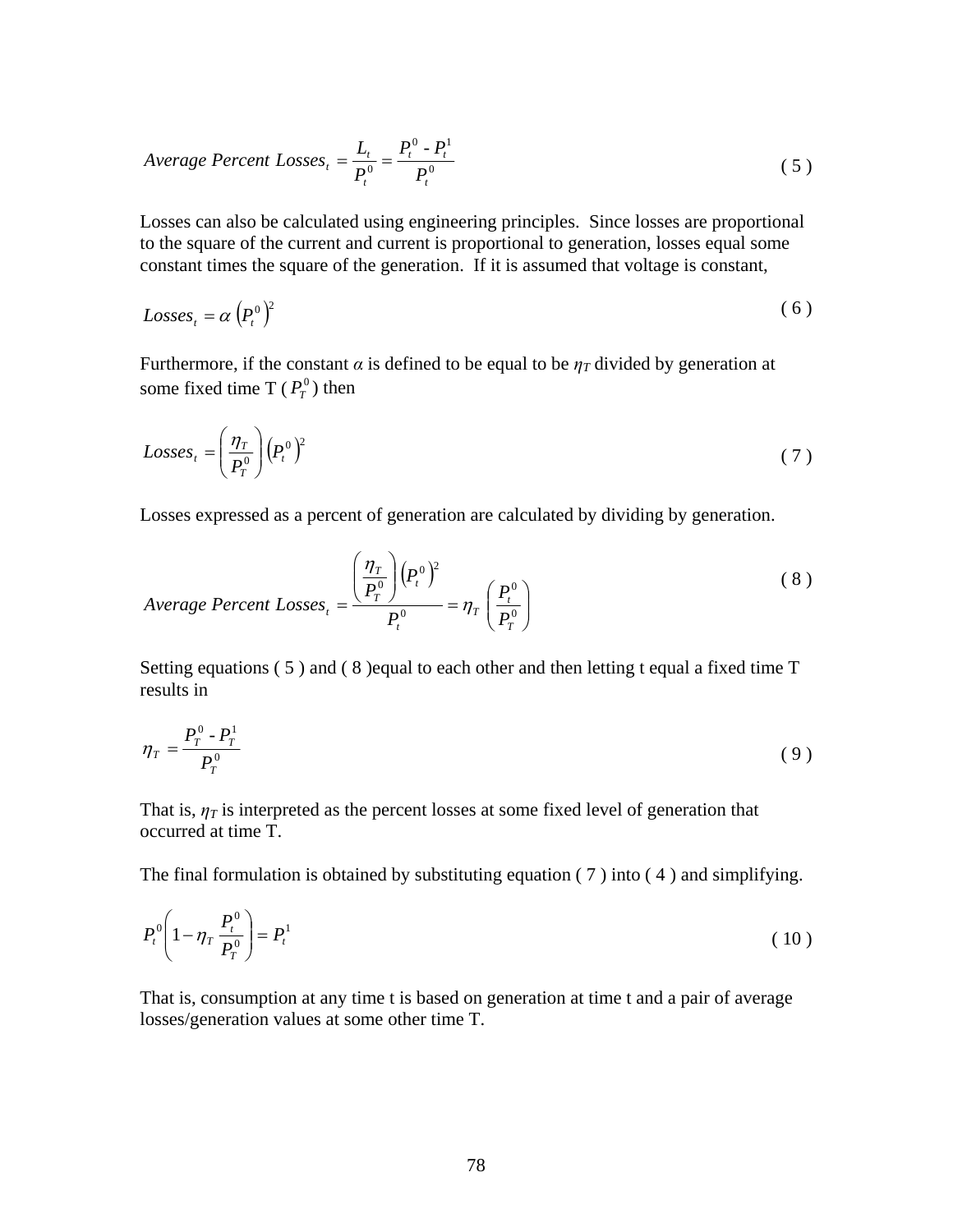### **Change in Losses**

In order to determine the effect of a change in generation with a change in consumption, take the derivative of both sides of equation ( 10 ) and solve. The result is that the change in generation with a change in consumption equals 2 times the average percent losses at the time T multiplied by the ratio of generation at time t to generation at time T.

$$
\frac{dP_t^0}{dP_t^1} = \frac{1}{1 - 2\eta_T \left(\frac{P_t^0}{P_T^0}\right)}\tag{11}
$$

### **Discussion**

Equation ( 11 ) has several important implications. First, this result is consistent with what has been presented in the literature if marginal losses equal 2 times average losses. Second, the marginal losses that occur at any generation level for a fixed system can be calculated based on three numbers: the pair of numbers of average losses and generation level at any given time and the generation at the given point in time of interest. For example, a common choice for the pair of numbers could be the average system losses at the time of the system peak. Then for any other time of the year, one only needs to know the load at that exact time to calculate the time-specific marginal losses.

### **Numerical Example**

This section provides a simple numerical example to verify equation ( 11 ).

Suppose that a system has a load of 2,500 MW and that average losses are 10 percent at that given load level. As presented in equation ( 7 ), this implies that losses  $= (0.1/2500)$  $x$  Load<sup>2</sup>.

Equation (11) predicts that an average loss of 10 percent will translate to a 25 percent<sup>42</sup> marginal loss savings associated with a small change in consumption. An Excel spreadsheet was constructed to calculate the loss savings associated with a distributed PV system. Table 27 and Table 28 present the loss savings for 10 MW and 100 MW PV systems. The 10 MW PV system has 24.9 percent loss savings and the 100 MW PV system has 24.2 percent loss savings. This is consistent with the predicted loss savings.

<sup>&</sup>lt;u>.</u> <sup>42</sup>  $1/(1 - 2 \times 0.1) = 1.25$ .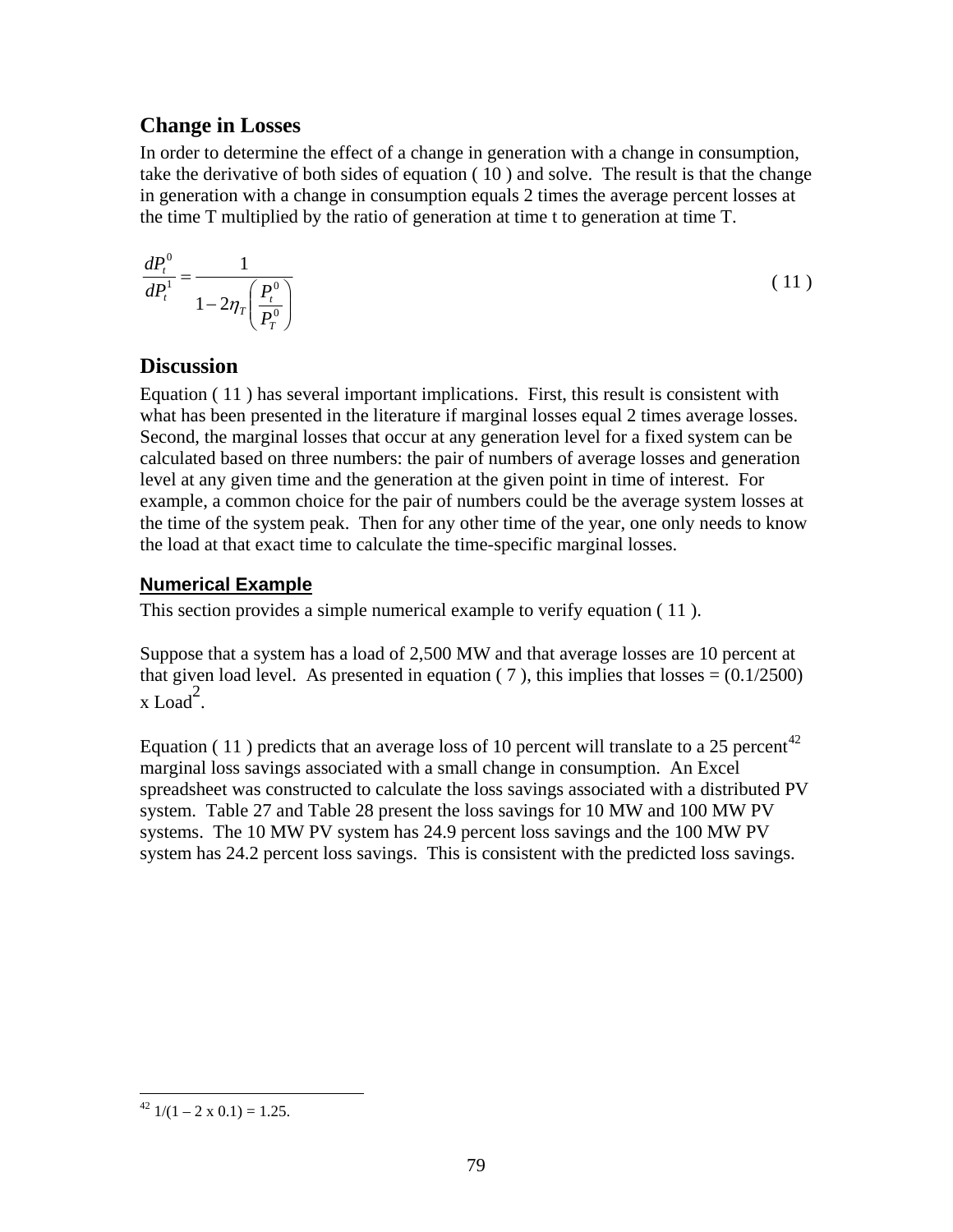|                             | <b>Current System</b> |         | System With PV | Savings |       |
|-----------------------------|-----------------------|---------|----------------|---------|-------|
| Generation                  | 2,500.0               |         | 2,487.5        |         |       |
| Minus Losses                | 250.0                 |         | 247.5          |         | 2.5   |
| <b>Delivered Generation</b> |                       | 2,250.0 |                | 2,240.0 |       |
|                             |                       |         |                |         |       |
| Consumption                 | 2,250.0               |         | 2,250.0        |         |       |
| Minus PV Output             |                       |         | 10.0           |         | 10.0  |
| Net Consumption             |                       | 2,250.0 |                | 2,240.0 |       |
|                             |                       |         |                |         |       |
| Avg. Losses                 | 10.0%                 |         | 10.0%          |         |       |
| <b>PV Loss Savings</b>      |                       |         |                |         | 24.9% |

Table 27. Hypothetical example: 10 MW PV has 24.9 percent loss savings.

Table 28. Hypothetical example: 100 MW PV has 24.2 percent loss savings.

|                             | <b>Current System</b> |         | System With PV |         | Savings |
|-----------------------------|-----------------------|---------|----------------|---------|---------|
| Generation                  | 2,500.0               |         | 2,375.8        |         |         |
| Minus Losses                | 250.0                 |         | 225.8          |         | 24.2    |
| <b>Delivered Generation</b> |                       | 2,250.0 |                | 2,150.0 |         |
|                             |                       |         |                |         |         |
| Consumption                 | 2,250.0               |         | 2,250.0        |         |         |
| Minus PV Output             |                       |         | 100.0          |         | 100.0   |
| <b>Net Consumption</b>      |                       | 2,250.0 |                | 2,150.0 |         |
|                             |                       |         |                |         |         |
| Avg. Losses                 | 10.0%                 |         | 9.5%           |         |         |
| <b>PV Loss Savings</b>      |                       |         |                |         | 24.2%   |

### **Loss Definition**

Before proceeding, it is useful to clarify what is referred to by the term average losses.

First, the preceding problem formulation presented the relationship between average losses and marginal losses.

### **Technical and Non-Technical Losses**

Losses can be divided into two main categories: technical losses and non-technical losses [32]. Non-technical losses include unread/improperly read/inaccurate meters as well as stolen energy. Technical losses include no-load and load losses. No-load losses include transformer core and other such losses and are independent of the amount of load on a system. Load losses are based on the fact that load losses are proportional to the square of the current flowing through the wire.

The preceding analysis demonstrated that losses should be calculated on a marginal basis. As such, the only change in losses that occurs when the load changes is with is the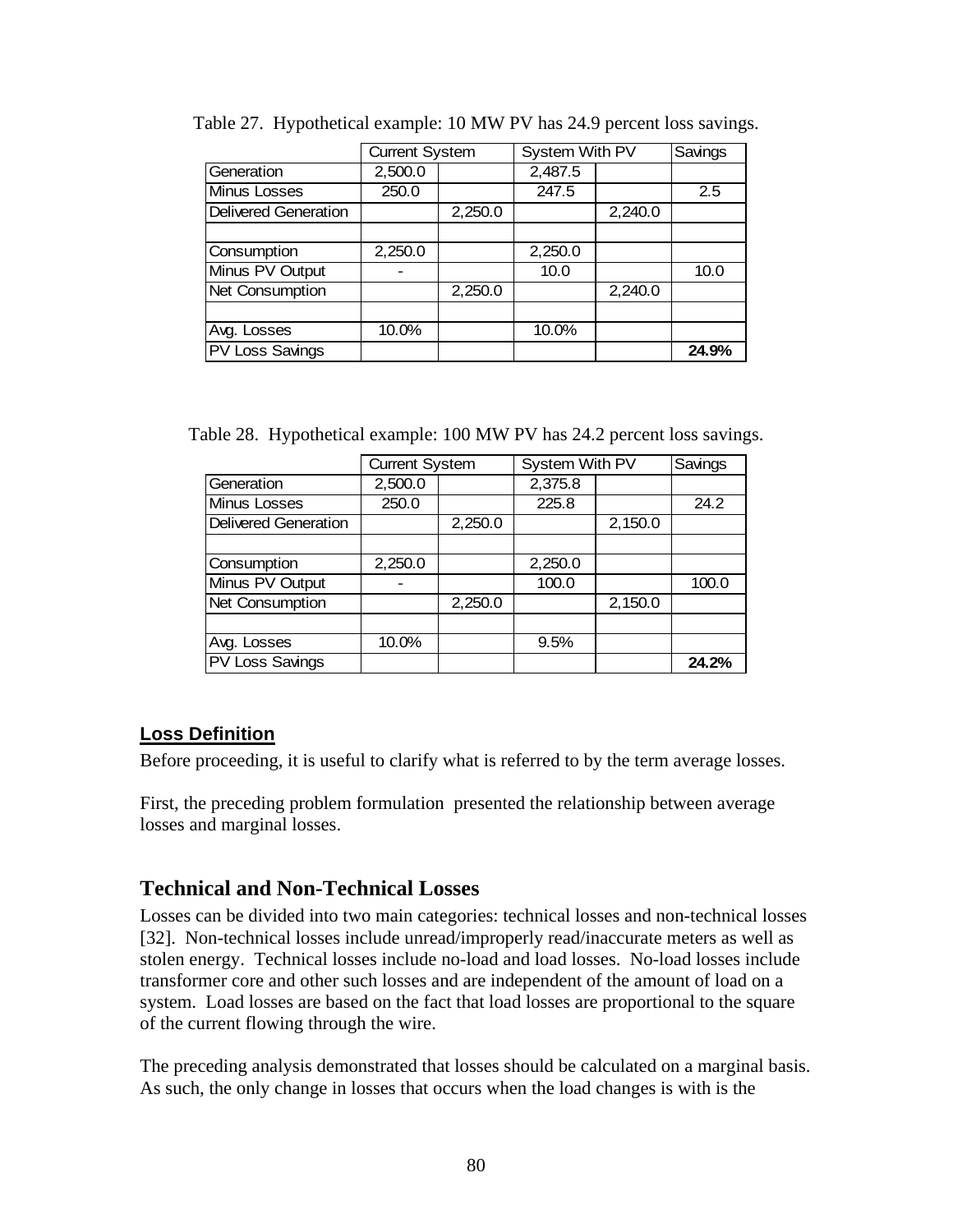technical load-related losses. Thus, the use of the term "losses" in this paper refers to technical load- related losses.

### **Capacity versus Energy Losses**

One issue that arises is to which portions of the system that the marginal loss savings calculations apply. In particular, it needs to be determined if the marginal loss calculations apply to only the energy portions of the system or do they apply to the capacity portions as well.

The methodology presented by Paresano [5] differentiates between capacity-related and energy-related losses. "The difference between capacity-related losses and energyrelated losses is that the former are based on an expanding system and the latter are based on the concept of additional energy from a fixed system" [5, p. 2]. She claimed that capacity-related losses should be based on the *average* losses at the time of system peak demand while energy-related losses should be based on the *marginal* losses.

Parmesano's justification for differentiating between capacity- and energy-related losses was that capacity losses assume an expanding system while energy losses assume a fixed system. Consider how this justification should apply when evaluating a distributed resource. The very basis for deploying a distributed resource is to avoid "expanding the system" through central station generation and T&D investments. That is, the goal of deploying distributed resources is to maintain a fixed system. Thus, while Parmesano's distinction may have been useful for traditional utility planning, this author sees no reason to differentiate between capacity-related and energy-related losses when evaluating distributed resources.

In order to strengthen this point, we will slightly modify the previous example to determine the marginal costs associated with a generation capacity expansion. Assume that the current system is generating 2,375.8 MW, that system losses equal 225.8 MW, and that 100 MW of new customer loads are expected to come online. How much additional generation capacity is needed?

As shown in Table 29, 100 MW of new customer loads will require 124 MW of additional generation capacity. Since 100 MW of new customer loads can be met directly with 100 MW of distributed generation, the generation capacity loss savings should be performed on a marginal basis in the same way that the energy calculations should be performed on a marginal basis.

*When evaluated a distributed resource, both capacity and energy loss calculations should be performed on a marginal (not average) basis.*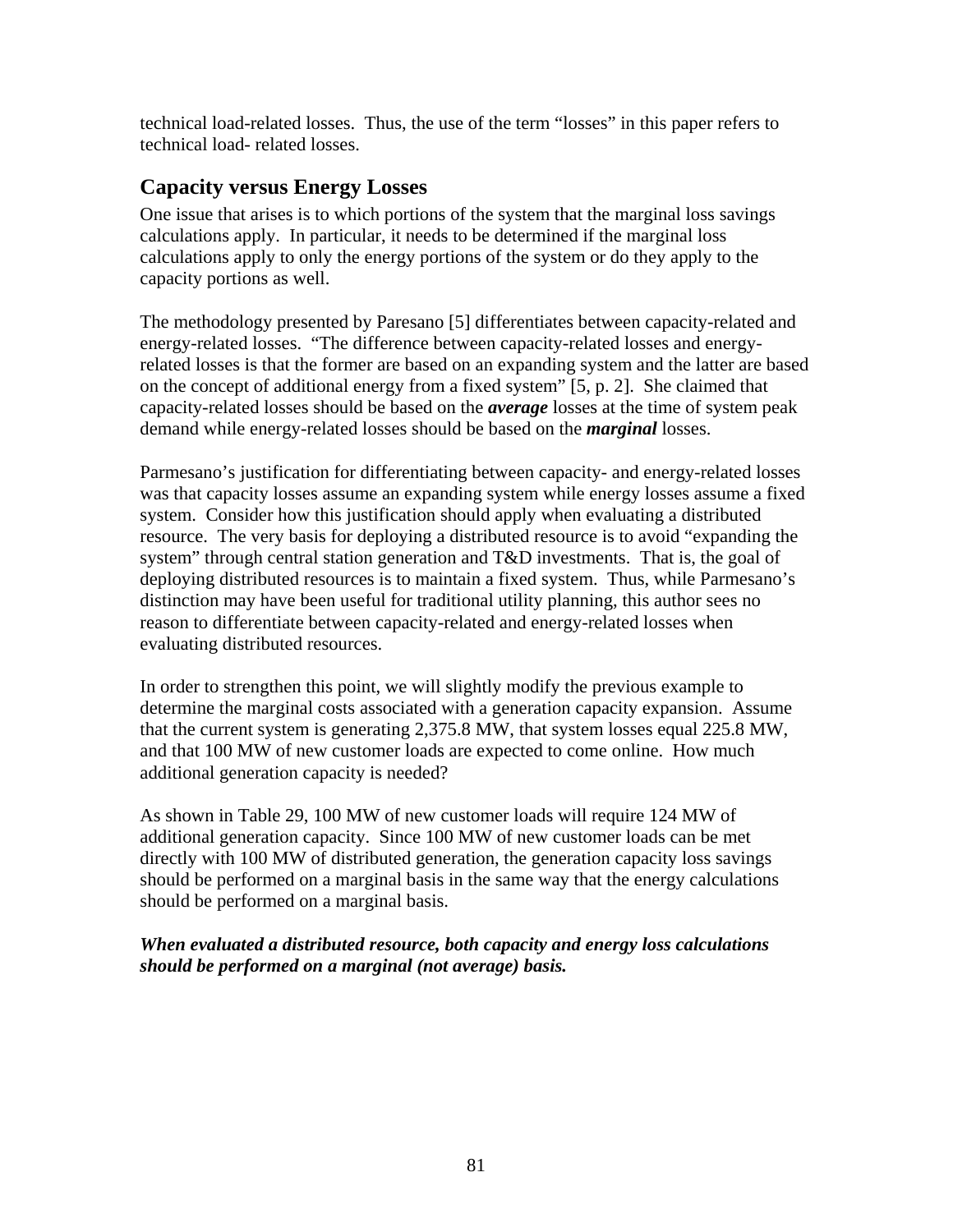Table 29. 100 MW of new customer loads requires 124.2 MW of generation capacity.

|                             | <b>Current System</b> |         | System w/ Growth |         | <b>Added Losses</b> |
|-----------------------------|-----------------------|---------|------------------|---------|---------------------|
| Generation                  | 2,375.8               |         | 2,500.0          |         |                     |
| <b>Minus Losses</b>         | 225.8                 |         | 250.0            |         | 24.2                |
| <b>Delivered Generation</b> |                       | 2,150.0 |                  | 2,250.0 |                     |
|                             |                       |         |                  |         |                     |
| Consumption                 | 2,150.0               |         | 2,150.0          |         |                     |
| <b>Load Growth</b>          |                       |         | 100.0            |         | 100.0               |
| Net Consumption             |                       | 2,150.0 |                  | 2,250.0 |                     |
|                             |                       |         |                  |         |                     |
| Avg. Losses                 | 9.5%                  |         | 10.0%            |         |                     |
| <b>PV Loss Savings</b>      |                       |         |                  |         | 24.2%               |

#### **Instantaneous Line Losses**

The previous sections demonstrate two important points. First, loss savings calculations should be based on marginal, not average, losses. Second, there should be no distinction between the loss savings factors that are applied to capacity calculations as are applied to energy calculations.

This section addresses one limitation associated equation ( 11 ). The limitation is that it leads to counterintuitive results in extreme cases. Equation ( 11 ) results in a negative marginal loss value when average losses exceed 50 percent. This means that **decreasing** the load **increases** system losses when average losses exceed 50 percent. Furthermore, when average losses equal 50 percent, marginal losses are undefined.

This result is due to the failure of correctly modeling the behavior of losses on a real T&D system. A T&D system is composed of miles and miles of wires. As a result, losses do not occur at a single point in the system but rather are distributed across the system. Thus, rather than assuming that the losses occur at a single point, a more accurate model is to divide the system into a large number of subsystems (i.e., sections of wire) and then calculate the losses on each subsystem.

If the system is divided into *n* sections, the load can be expressed as follows. The load begins on section 0 and ends at section n, the point of consumption. The load at the start of section 0 minus the losses on section 0 equals the net load at the start of section 1. The load at the start of section 1 minus the losses on section 1 equals the net load at the start of section 2. Etc. That is, at any given time t, using the formulation presented in equations ( 4 ) and ( 6 ), the load is defined by the following set of equations.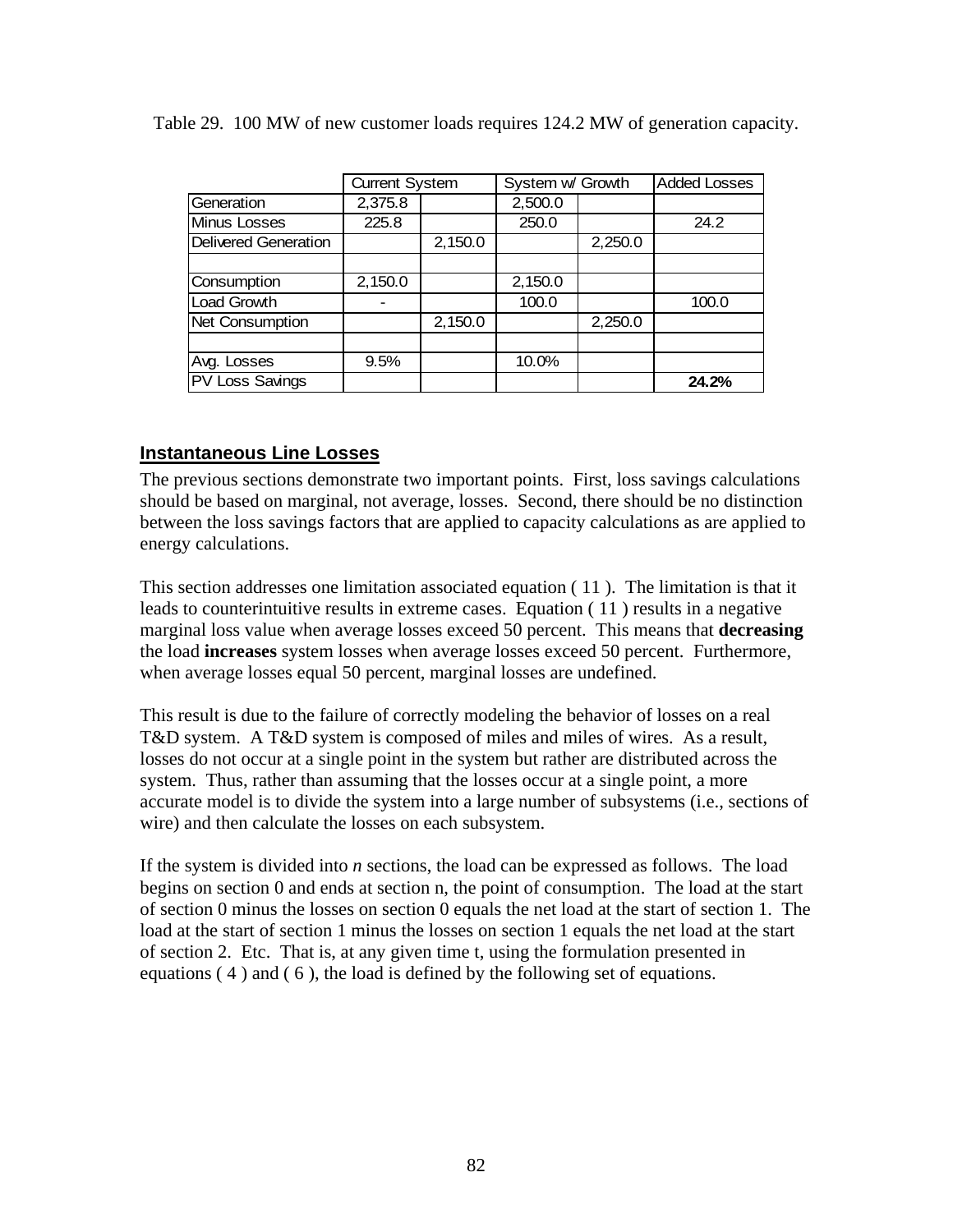$$
P_t^0 \left( 1 - \alpha^0 P_t^0 \right) = P_t^1
$$
  
\n
$$
P_t^1 \left( 1 - \alpha^1 P_t^1 \right) = P_t^2
$$
  
\n...  
\n
$$
P_t^{n-1} \left( 1 - \alpha^{n-1} P_t^{n-1} \right) = P_t^n
$$
 (12)

If the system is divided such that each section has the same average loss as all other sections (i.e.,  $\alpha^i P_t^i = A_t / n$  $\alpha^i P_t^i = A_t / n$ , then Equation (12) can be written as:

$$
P_t^0(1 - A_t/n) = P_t^1
$$
  
\n
$$
P_t^1(1 - A_t/n) = P_t^2
$$
  
\n...  
\n
$$
P_t^{n-1}(1 - A_t/n) = P_t^n
$$
 (13)

The solution to the set of equations presented in ( 13 ) implies that

$$
A_t = n \left( 1 - n \sqrt{\frac{P_t^n}{P_t^n}} \right) \tag{14}
$$

When *n* is large,

$$
A_{t} = \ln \left( \frac{1}{1 - \frac{P_{t}^{0} - P_{t}^{n}}{P_{t}^{0}}}\right)
$$
 (15)

Next, consider the change in load. The change in load in the previous section due to a change in load in the current section is calculated by taking the derivative of both sides of equation ( 12 ) and solving.

$$
\frac{dP_t^0}{dP_t^1} = \frac{1}{1 - 2\alpha^0 P_t^0} = \frac{1}{1 - 2A_t/n}
$$
\n
$$
\frac{dP_t^1}{dP_t^2} = \frac{1}{1 - 2\alpha^1 P_t^1} = \frac{1}{1 - 2A_t/n}
$$
\n...\n
$$
\frac{dP_t^{n-1}}{dP_t^n} = \frac{1}{1 - 2\alpha^{n-1} P_t^{n-1}} = \frac{1}{1 - 2A_t/n}
$$
\n(16)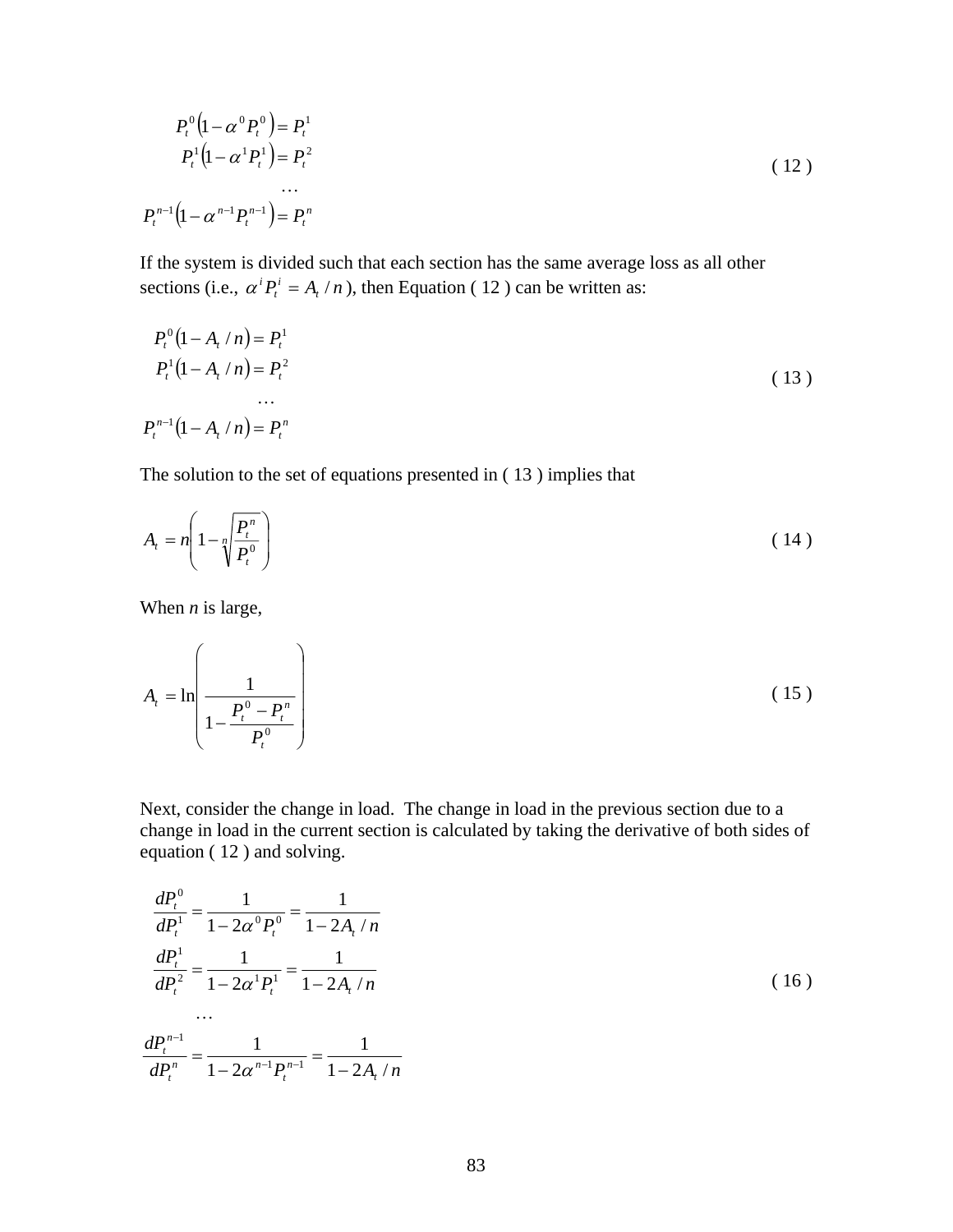The set of equations in ( 16 ) can be multiplied together to determine the change in load at point 0 due to a change in load at point n. The result is

$$
\frac{dP_t^0}{dP_t^1}\frac{dP_t^1}{dP_t^2}\cdots\frac{dP_t^{n-1}}{dP_t^n} = \frac{dP_t^0}{dP_t^1}\frac{dP_t^1}{dP_t^2}\cdots\frac{dP_t^{n-1}}{dP_t^n} = \frac{dP_t^0}{dP_t^n} = \left(\frac{1}{1-2A_t/n}\right)^n\tag{17}
$$

As n becomes large,

$$
\frac{dP_t^0}{dP_t^n} = \left[\exp(A_t)\right]^2\tag{18}
$$

Substitute Equation ( 15 ) into Equation ( 18 ) to eliminate A and the result is:

$$
\frac{dP_t^0}{dP_t^n} = \left(\frac{1}{1 - \frac{P_t^0 - P_t^n}{P_t^0}}\right)^2
$$
\n(19)

In order to extend this result to any time of the year, substitute equation ( 9 ).

$$
\frac{dP_t^0}{dP_t^n} = \left(\frac{1}{1 - \eta_T \frac{P_t^0}{P_T^0}}\right)^2
$$
\n(20)

#### **Discussion**

The result presented in equation ( 20 ) is similar to equation ( 11 ) in most ways. As before, the marginal losses that occur at any level of generation for a fixed system can be calculated based on three numbers: a pair of numbers (average losses and the generation level at the time the loss is measured) and the generation at time of interest. The results differ in that rather than multiplying the average losses by 2, the entire term is squared. The immediate benefit of this is that equation ( 20 ) eliminates the problems associated with the extreme cases (i.e., average losses greater than 50 percent).

Figure 17 presents the marginal losses versus the average losses that were calculated using the two methods. The black line is the method that accounts for the losses along the system. The red line is the method that treats all losses as occurring at a single point. The top part of the figure presents results when average losses vary from 0 to 10 percent As can be seen from the figure, the two methods have similar marginal losses when the average loss is less than 10 percent. The bottom part of the figure presents results for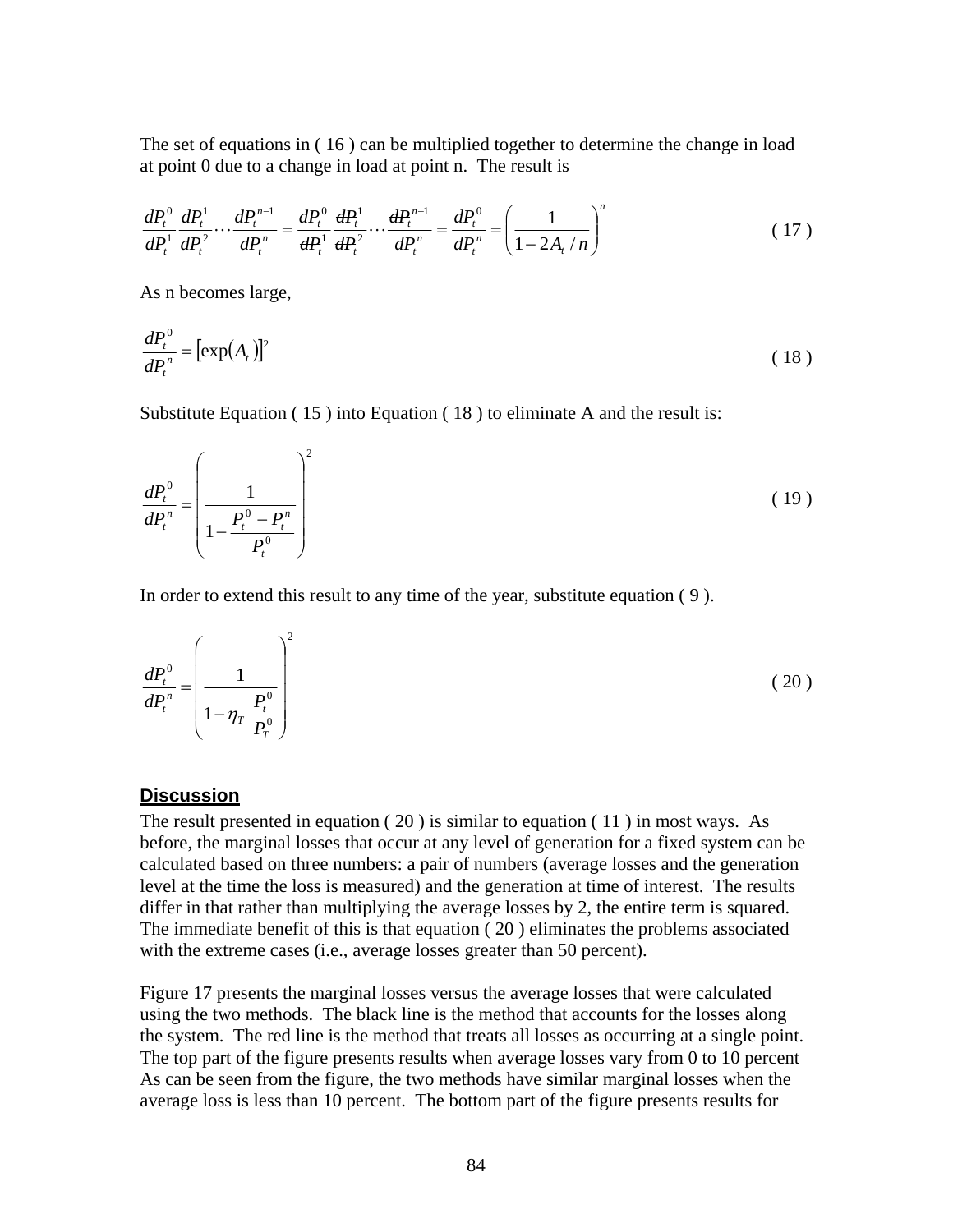average losses than range up to 20 percent. While average losses of 20 percent would be very high for a utility system, the results between these two methods begin to diverge. Thus, while such high average losses are not typically observed by a utility, the point method should be used to avoid mathematical errors that can occur when there are high average losses.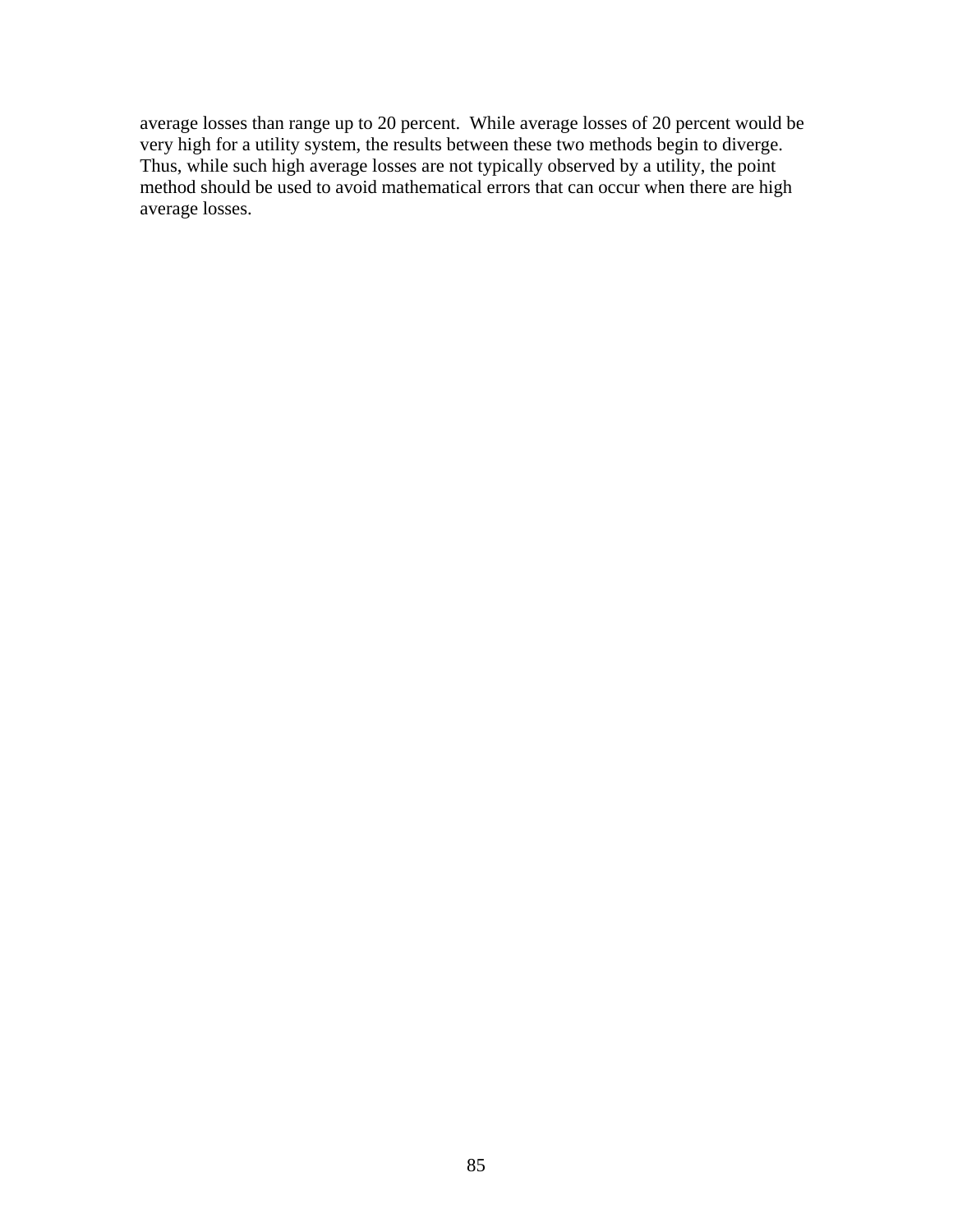

Figure 17. Hypothetical results for two methods to calculate marginal losses.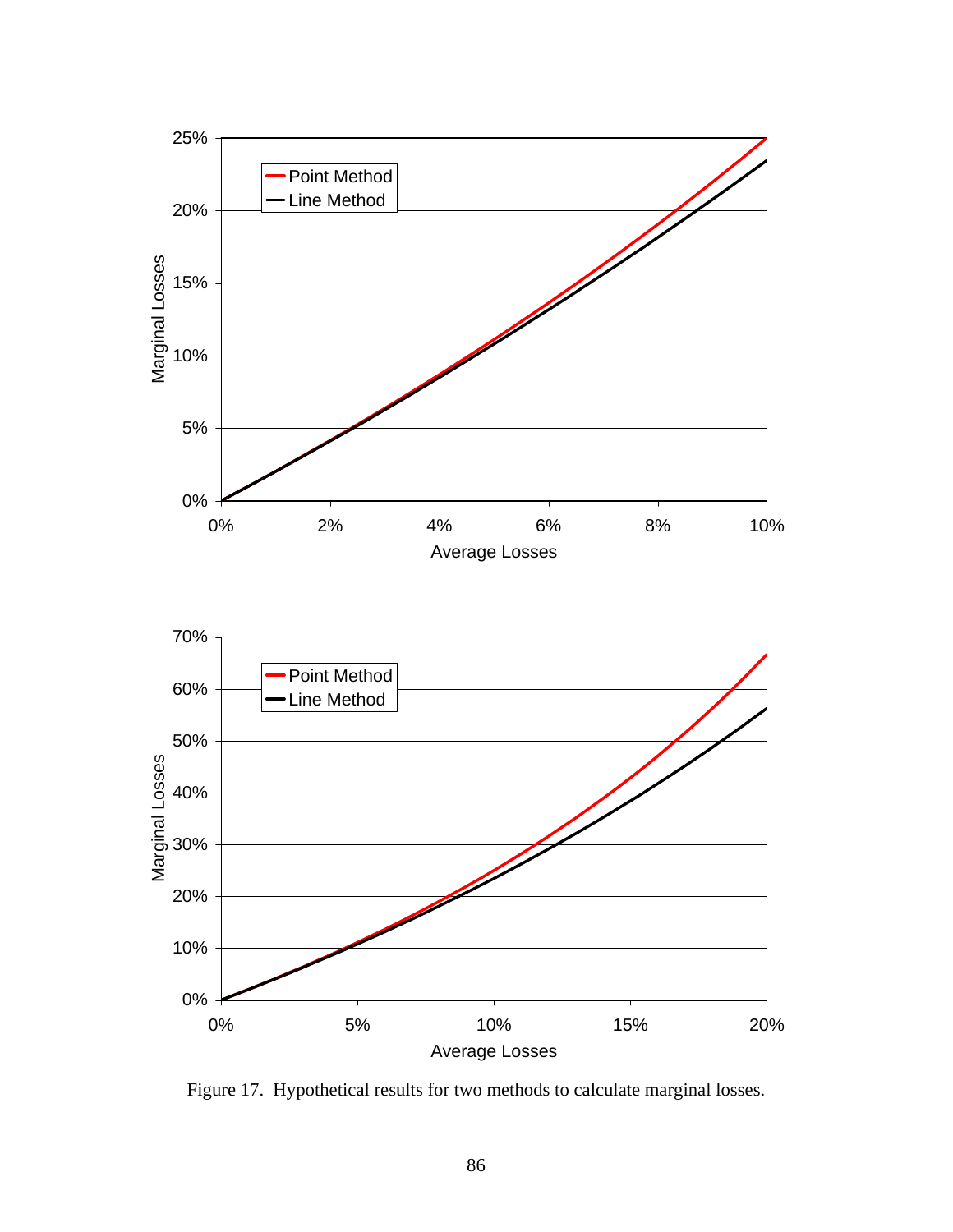#### **Preliminary Verification**

It is useful to verify the calculations using publicly available data. Sacramento Utility District (SMUD) performed a PV Value analysis study [20]. The loss savings calculations in that report were based on marginal loss analysis developed by SMUD. As can be calculated based on the PV output with and without the loss adjusted presented in Table 23 on page 65 of [8], the energy production credited to the PV system was 12.5 percent greater than direct PV system output.<sup>43</sup> A complete verification of these results requires the annual losses and the hourly generation data. Unfortunately, these data are not publicly available in the above mentioned report. As an alternative, SMUD's annual energy losses were reported to the U.S. Department of Energy's Energy Information Administration on Form EIA-861 [33].<sup>44</sup> The losses were 5.3 percent in 2000. If it is assumed that the same loss factors applied throughout the year, the marginal loss factor would equal 11.5 percent.

### **AE Verification**

 $\overline{a}$ 

AE performed an evaluation of the Generation and Transmission system<sup>45</sup> and determined that, during the peak time, the generation losses equal 2.5 percent and the transmission losses equal 0.65 percent, for a total loss of 3.13 percent. Results from this paper suggest that the marginal losses equal 6.26 percent. AE Then ran its simulation models and determined that the actual marginal losses were 2.9 percent, a number that is significantly lower than what is predicted.

In order to verify the reason for this discrepancy, AE examined the marginal losses for each power plant and then took the weighted average losses based on the amount of energy produced during on-peak conditions. AE then took the weighted average of the marginal losses. The result, which is presented in Table 30, is that the weighted average marginal losses equal 6.26 percent, thus, verifying the predicted number.

Thus, the explanation why the marginal losses do not equal approximately 2 times average losses is because a distributed PV system will only reduce output from Decker, Holly & Sand Hill. Even though Fayette, STP, and Sweetwater have much higher marginal losses than Decker, Holly  $&$  Sand Hill, the output from them will not be reduced because they are baseload or non-dispatchable renewable resources whose capacity does not impact marginal costs.

 $43$  1,576.6 kWh per kW of PV and PV output adjusted for losses was 1,774.4 kWh per kW of PV

<sup>&</sup>lt;sup>44</sup> There are inconsistencies in this data source from year to year.

<sup>&</sup>lt;sup>45</sup> Confidential draft of report prepared by Steven Havemann, June 2005.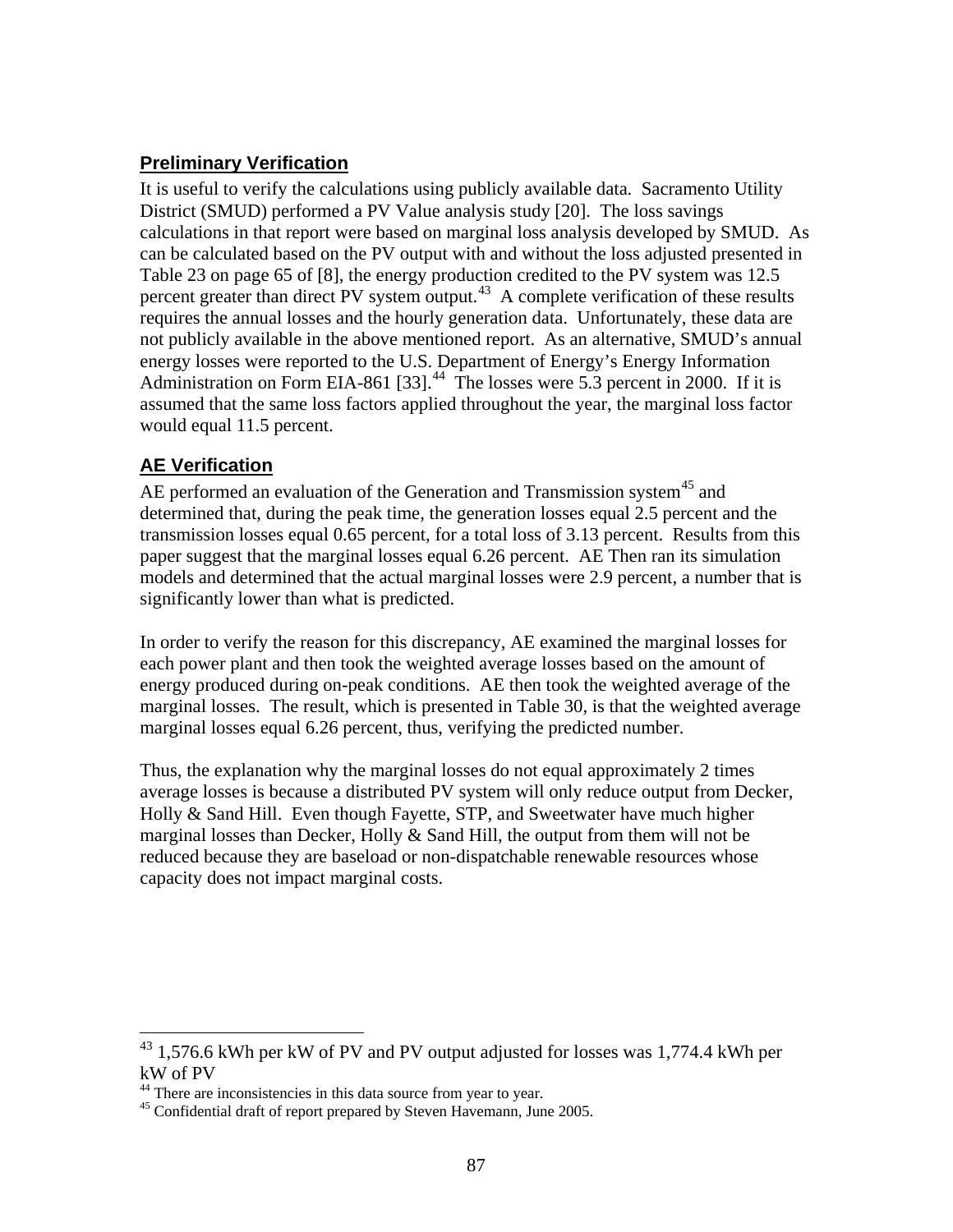| <b>Power Plant Name</b>                        | <b>Plant Type</b>  | 2004 energy $(\% )$ | Marginal G&T<br>losses $(\% )$ At<br><b>Summer Peak</b><br><b>Demand</b> |
|------------------------------------------------|--------------------|---------------------|--------------------------------------------------------------------------|
| Decker, Holly & Sand<br>Hill                   | <b>Natural Gas</b> | 31%                 | 2.60%                                                                    |
| Fayette                                        | Coal               | 36%                 | 6.96%                                                                    |
| <b>STP</b>                                     | Nuclear            | 31%                 | 8.96%                                                                    |
| Sweetwater II, King<br>Wind, Texas Wind        | Wind               | 2%                  | 8.5%                                                                     |
| 2004 Energy Weighted<br><b>Marginal losses</b> |                    |                     | 6.26%                                                                    |

Table 30. On-peak marginal losses.

### *Methodology Implementation*

Having derived a formula to determine hourly marginal loss factors, the formula can now be used to calculate annual energy value. First, it is discussed how to obtain the required data. Next, it is demonstrated how to calculate the value.

#### **Parameter Determination**

There are several ways to obtain the required parameters to implement equation ( 20 ). One alternative is to obtain  $\eta$ <sup>T</sup> for a specific generation level using a system model. Another alternative, if the total load-based annual energy losses is available, is to use equation ( 7 ) to solve for the efficiency/generation pair as follows.

*Annual Losses* = 
$$
\sum_{t=1}^{8,760} \left( \frac{\eta_r}{P_T^0} \right) (P_t^0)^2 \Rightarrow \frac{\eta_r}{P_T^0} = \frac{Annual Losses}{\sum_{t=1}^{8,760} (P_t^0)^2}
$$
 (21)

#### **Annual Energy Value**

In addition to the average efficiency load pair, the other data that are required are hourly load data, hourly prices, and hourly PV system output. Once the required data are obtained, the energy value is calculated as follows.

$$
Annual Energy Value = \sum_{t=1}^{8,760} (Price_t) \left( \frac{1}{1 - \eta_T \frac{P_t^0}{P_T^0}} \right)^2 (PV_t)
$$
\n(22)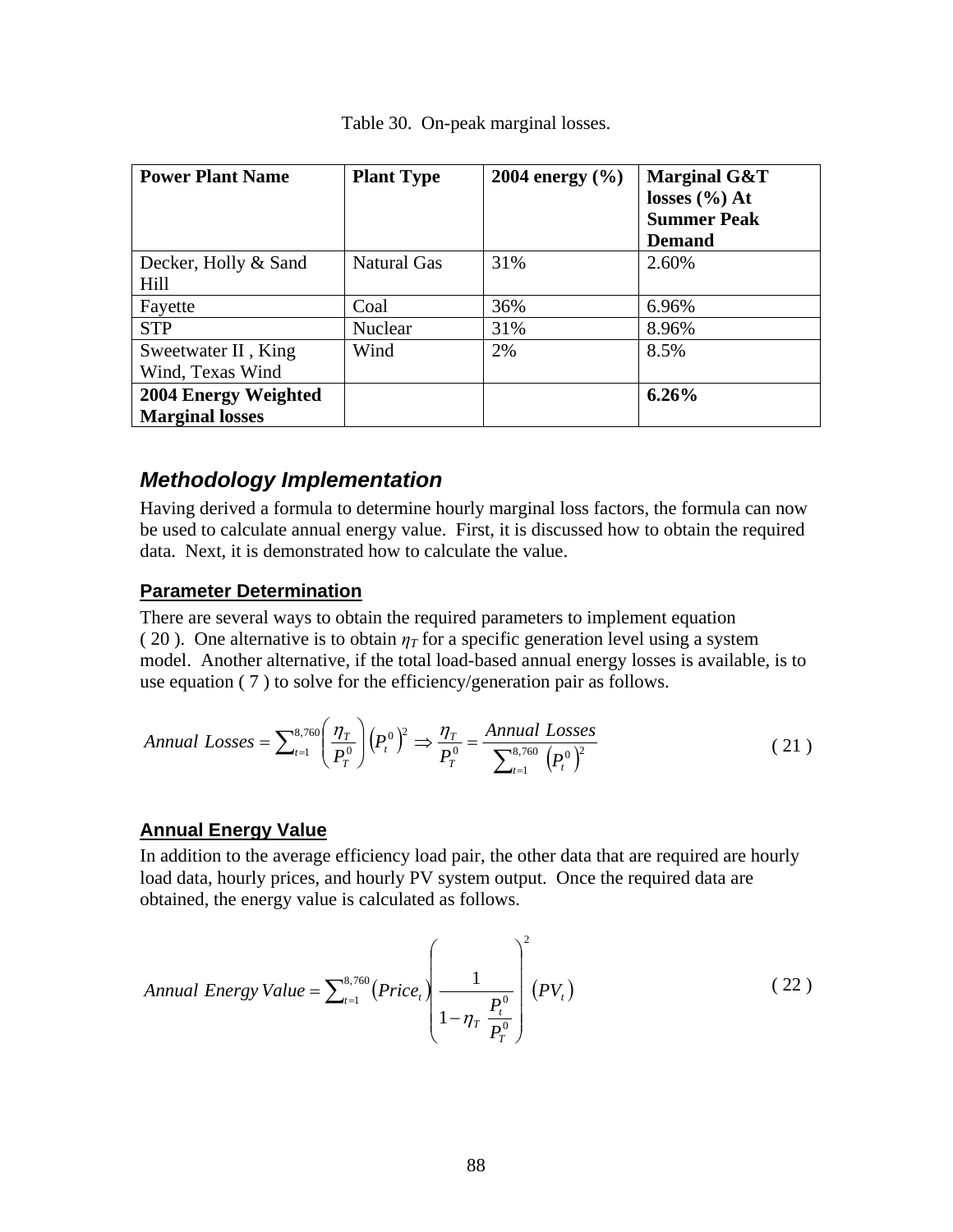Note: it can be shown that if the utility system is divided into two parts (e.g., one part is up to the substation transformer and the other part is from the substation transformer to the customer), then the energy value can be calculated as follows.

Annual Energy Value = 
$$
\sum_{t=1}^{8,760} (Price_t) \left( \frac{1}{1 - \eta_T^{Gen.}} \frac{P_t^{Gen.}}{P_T^{Gen.}} \right) \left( \frac{1}{1 - \eta_T^{Dist.}} \frac{P_t^{Dist.}}{P_T^{Dist.}} \right)^2 (PV_t)
$$
 (23)

### *Conclusions and Future Work*

This paper demonstrated how marginal loss calculations should be used in the economic evaluation of customer-sited distributed generation facilities. It presented a method to calculate marginal losses assuming that all losses occur at a single point. It then extended the method to account for the fact that losses occur along the length of a wire to avoid calculation errors that occur with the single point solution. The result was that the marginal loss factor equals the square of the inverse of 1 minus average losses. The paper applied the method to calculate the annual energy value of a distributed PV system using hourly data.

There are several areas of future work. First, it would be useful to extend the fundamental analysis presented in this paper to calculate the marginal loss savings given that feeder loads are decreasing as a result of consumption prior to the location where the distributed facility is located.

Second, it is the author's hunch that the general practice in evaluating demand side management/distributed generation investments is to base the analysis on average losses rather than marginal losses. If this is correct, these analyses are underestimating (and thus under investing in) the value. This hunch should be confirmed and the economic implications should be quantified.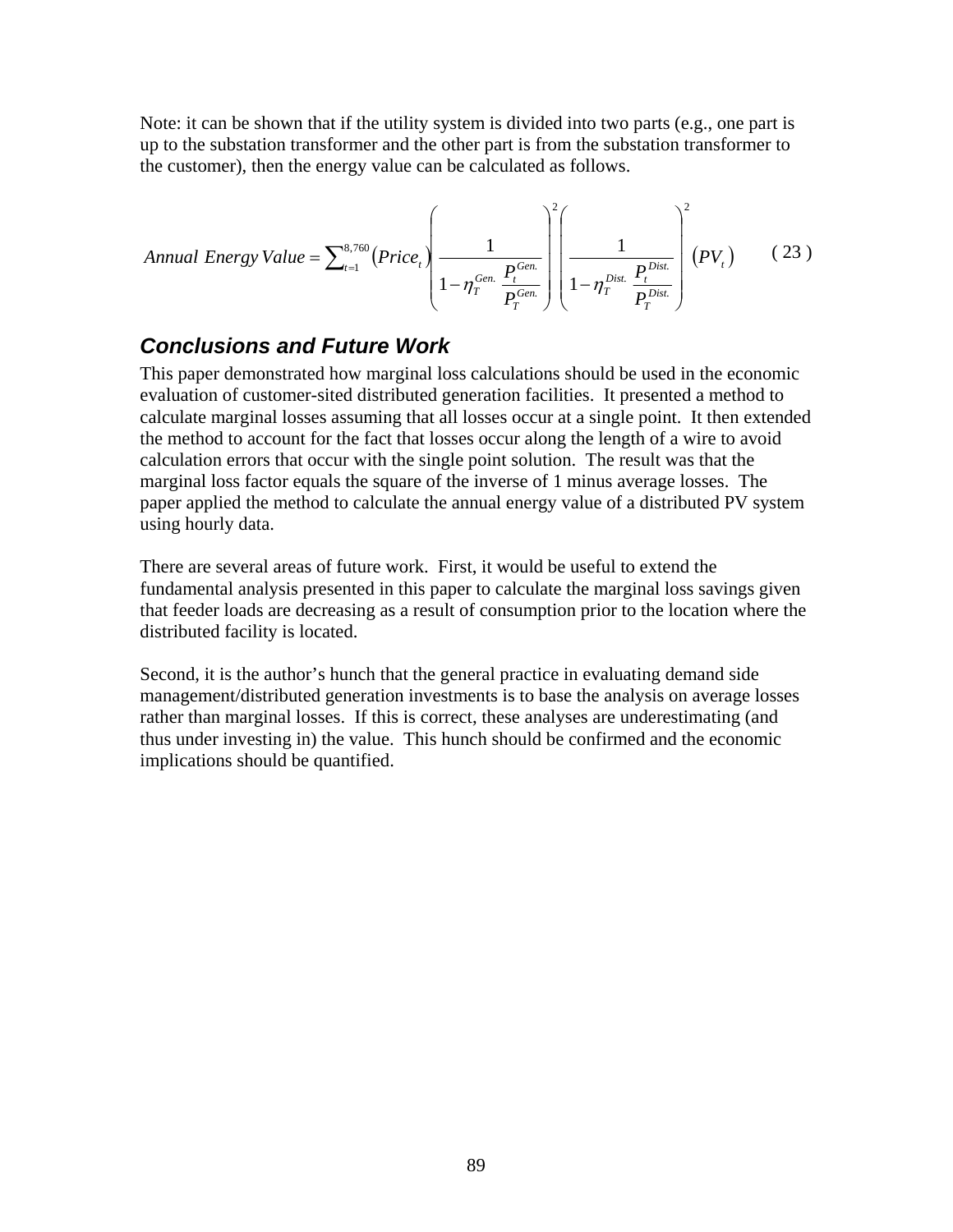# **Appendix C: Natural Gas Price Uncertainty**

# *Introduction*

While non-renewable sources are subject to potentially large fuel price variations and planning uncertainties, solar, wind, and other renewable technologies provide stable, predictable energy prices because the fuel is free [35].

It has always been recognized that natural gas prices have the potential to be volatile. The fact of this volatility, however, has been solidified in recent months with the occurrence of natural disasters (e.g., Hurricane Katrina in August 2005, Rita in September 2005) as well as changes in market conditions.

This Appendix discusses natural gas price uncertainty and how to calculate the value of eliminating this uncertainty using a risk-neutral evaluation approach.

# *Methodology*

### **Scenario Analysis**

One way to understand the effect of natural gas price uncertainty is to perform a scenario analysis using low, base case, and high natural gas price forecasts. There are two limitations with this approach. First, it is unclear as to how wide of a range of natural gas price forecasts is required to capture the potential levels of uncertainty. Second, it is unclear on how to establish the probability that the various scenarios will occur.

In order to illustrate the difficulty of developing a sufficiently wide range of natural gas price forecasts, it is valuable to take a history lesson and examine some data from California. Every two years, the California Energy Commission (CEC) conducts a comprehensive analysis of the California natural gas market. As part of this analysis, it develops a 20-year forecast of market trends, prices and supply availability.

Consider the results from the CEC's natural gas price forecast made in 1997 [14]. While the study predicted that "natural gas supplies will remain plentiful for the next several decades," and "prices will remain low," actual experience has turned out to be quite different. Figure 18 presents historical and forecast natural gas prices from the CEC study (red lines) and actual prices from Henry Hub (blue lines). The solid red line is the historical price of natural gas for electricity generation for PG&E and the dashed lines are the low, medium, and high price forecasts as of 1997. The blue lines are the actual annual average Henry Hub natural gas price.

As the figure shows, the actual prices exceeded the high price forecast within three years and actual prices are almost triple the high price forecast eight years later (2005). The point is that, while a scenario analysis could be very useful, it is difficult to construct scenarios that represent a sufficiently wide range (low and high) of natural gas prices that could occur in the future.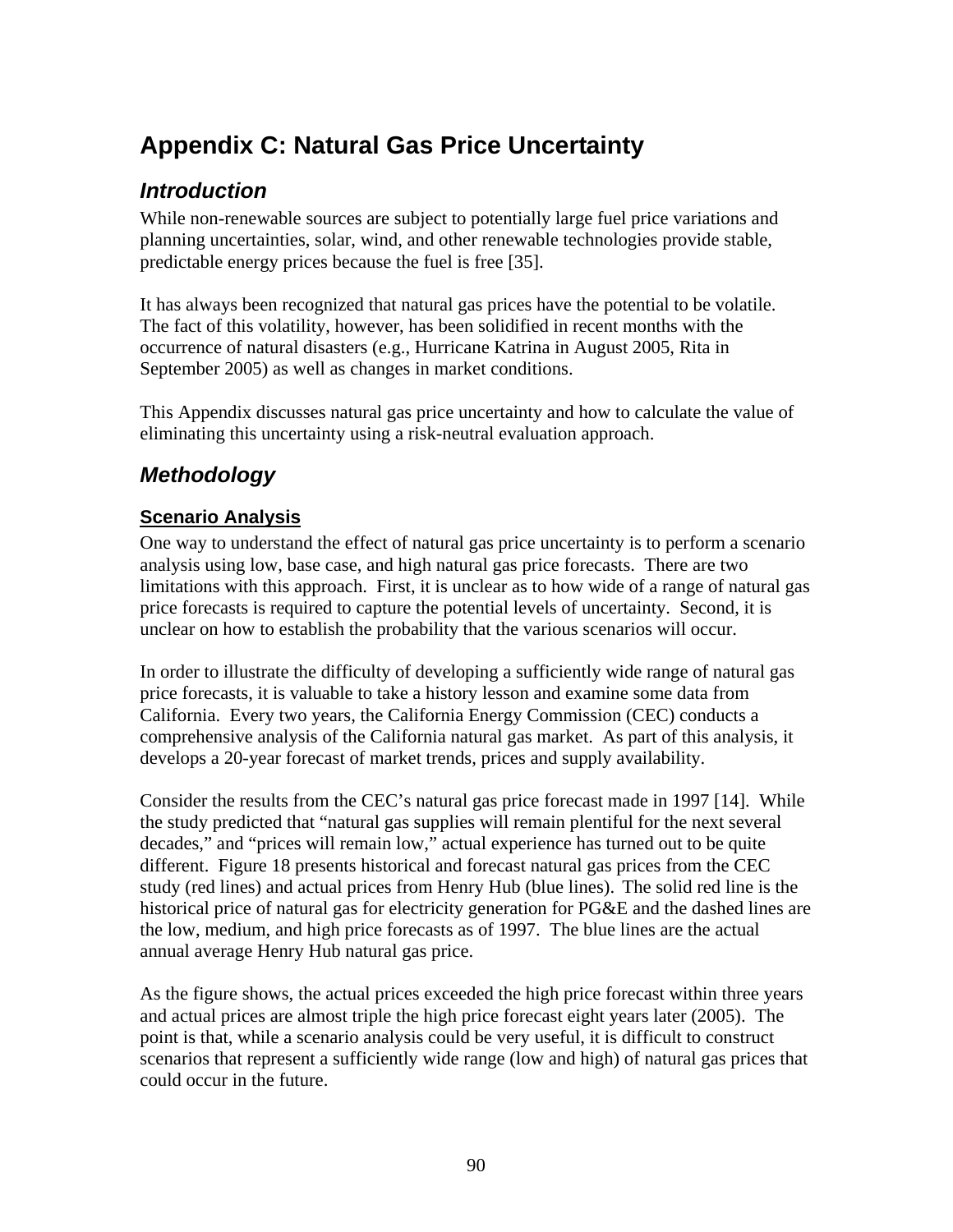

Figure 18. Historical and forecast natural gas prices for PG&E and Henry Hub.

#### **Risk-Neutral Valuation**

<u>.</u>

Fortunately, an alternative approach exists that will yield more accurate results. This approach is taken from financial economics. Resources are available that discuss the financial economics approach at an introductory level [6] as well as at a graduate level [36].

For years, the problem that the financial community encountered when assessing the value of an investment was how to select the correct discount rate. The problem was intensified when the investment had asymmetrical payoffs, such as an option on a stock.

The breakthrough in this field occurred when Fisher Black and Myron Scholes [2] and Robert Merton [3] developed what has become known as the Black-Scholes (or Black-Scholes-Merton) model.

The essence of the Black-Scholes model is that it creates a portfolio that consists of the fundamental investment and the derivative investment in proportions such that there is no uncertainty in what the future portfolio payoff will be. Since the payoff is certain and there is no risk, in order to avoid arbitrage opportunities, the payoff is discounted at the risk-free discount rate.46 This eliminates the problem of how to select the correct discount rate.

 $46$  See p. 101 of [36] to see a discussion of the conditions for the analysis.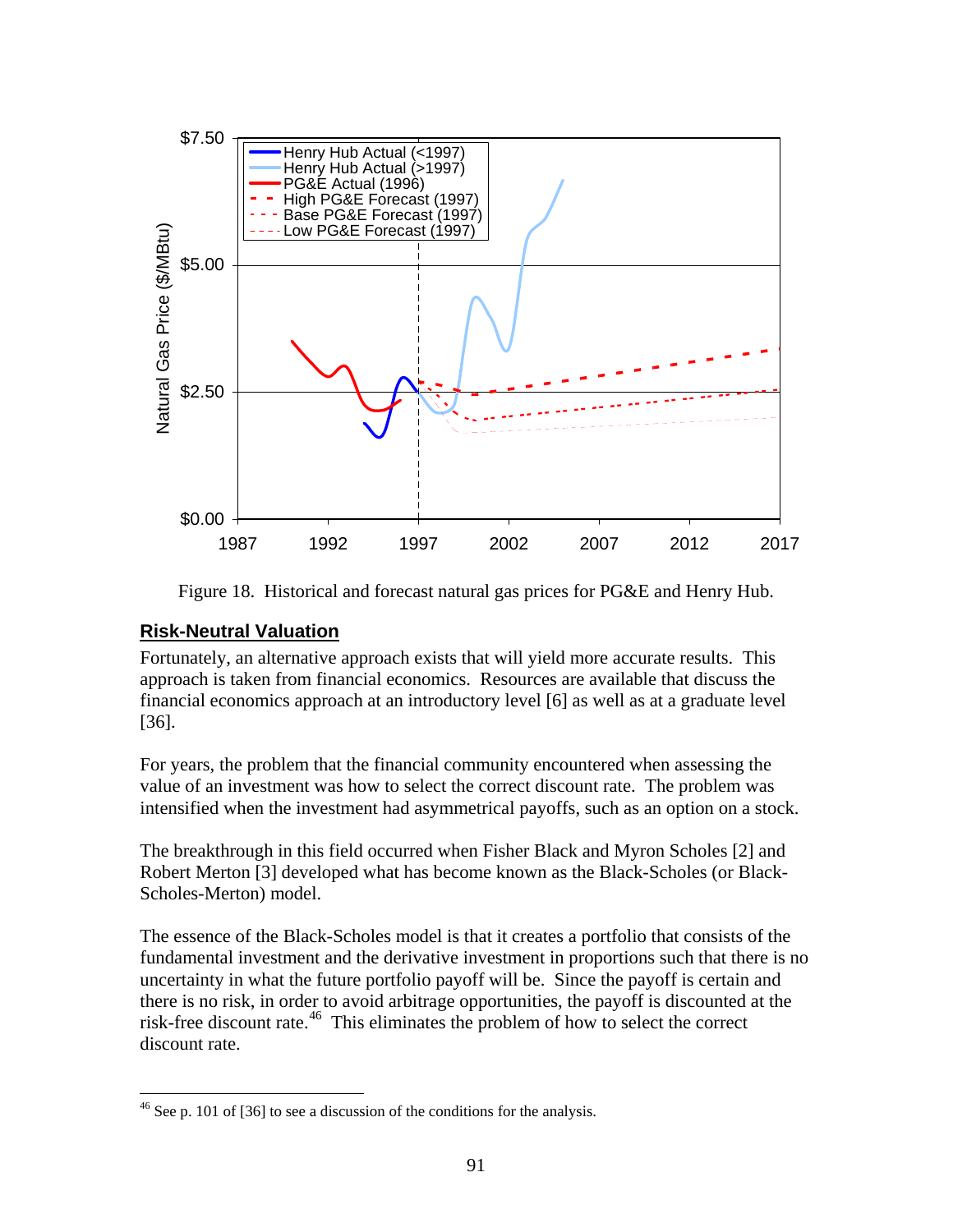## **Forward Contract Example**

Consider a simple example of how this applies to the valuation of forward contract<sup>47</sup> to purchase a non-dividend paying stock in 1 year ([36], p 102). The current stock price is \$50.00 and the 1-year risk-free interest rate is 5 percent.

First suppose that the forward price is relatively high at \$55.00. An arbitrageur could borrow \$50.00 at the risk-free rate of 5 percent, buy one share of stock, and short (sell) the forward contract (i.e., be required to sell one share of stock in 1 year). After 1 year, the arbitrageur delivers the share, receives \$55.00, and repays \$52.50 to cover the loan plus interest. The arbitrageur locks in a risk-free profit of \$2.50.

Next suppose that the forward price is relatively low at \$50.00. An arbitrageur could short (sell) one share, invest the proceeds at 5 percent interest, and take a long position (buy) the forward contract. After 1 year, the arbitrageur receives \$52.50 from the investment, pays \$50.00 to take delivery of the share, and uses the share to close out the short position. The arbitrageur locks in a risk-free profit of \$2.50.

The only forward price that does not result in an arbitrage opportunity is \$52.50, i.e., the current stock price times 1 plus the risk-free interest rate.

### **Futures Market Characteristics**

Futures and other derivative securities have become popular tools that companies use to manage risk. Consider some facts and characteristics about the market for these financial instruments:

- 1. Both the exchange-traded and over-the-counter markets for derivative securities are very large: the total principal amounts underlying transactions equals the world gross domestic product in the exchange-traded market and five times the world gross domestic product in the over-the-counter market [36], p. 3.
- 2. Futures contracts are typically settled financially rather than delivered physically when used for risk management purposes. For example, if a firm initially enters into a long futures position, it will typically close out its position prior to delivery by entering into a corresponding short futures position.
- 3. A market participant does not need to own the underlying asset in order to sell a future on the asset; the market has developed various mechanisms (e.g., margin accounts) to minimize default risk.

# *Application to PV Value*

 $\overline{a}$ 

The risk-neutral valuation approach can be applied to a PV investment. There are two ways that the analysis can be framed. One option is to assume that AE wants to retain the generation portfolio risk reduction benefits associated with a PV investment. The other option is to assume that AE does not want to alter the risk associated with its existing generation portfolio but still wants to invest in PV. Both alternatives result in the same value. In essence, the two perspectives ask the following questions: What is the cost to

 $47$  Forward contracts and futures contracts can be treated in a similar manner.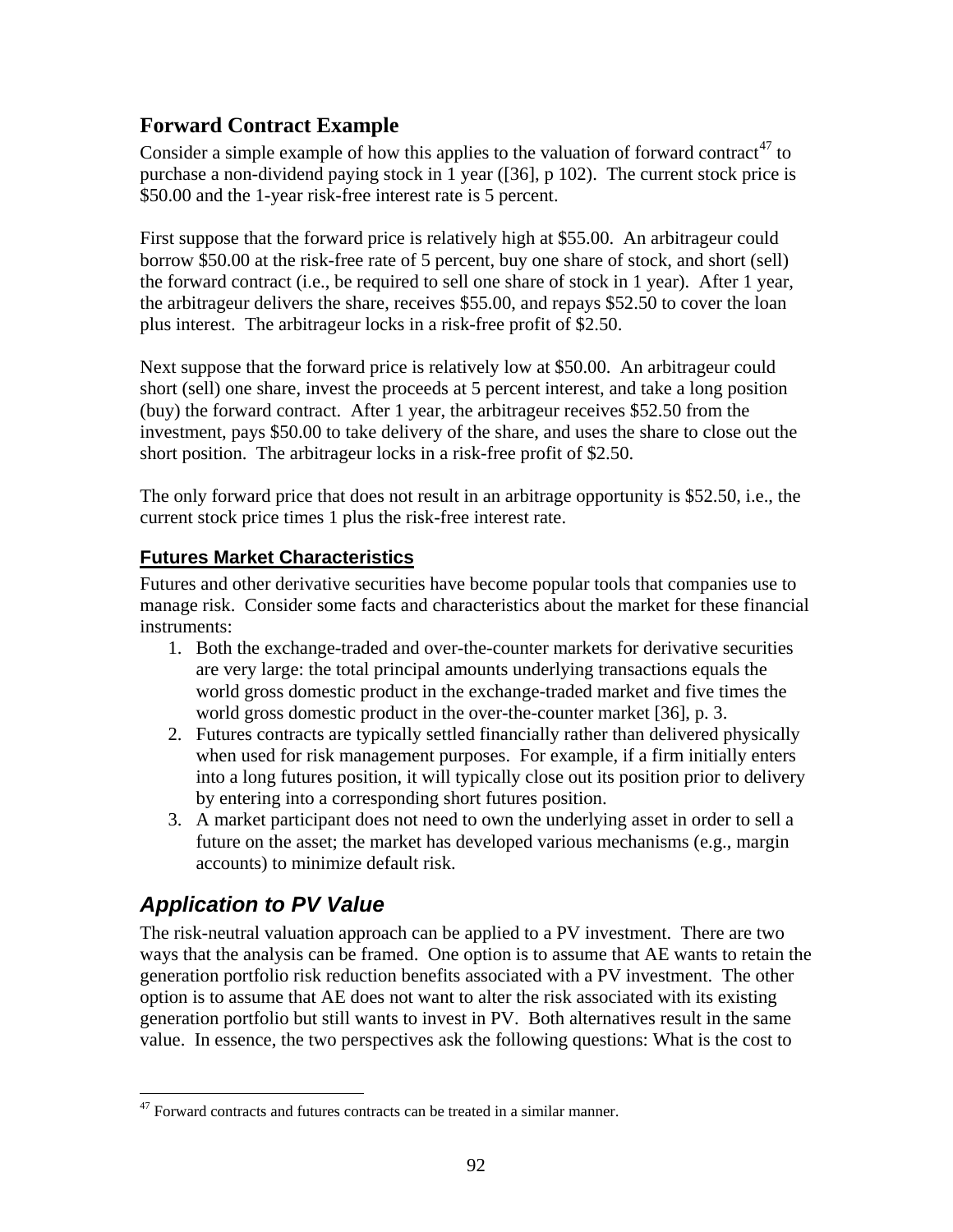purchase an equivalent amount of risk protection as provided by PV? How much could you sell the risk protection associated with the PV?

### **AE Retains NG Price Risk Hedge Benefits**

One approach to the problem is to determine how much it would cost to guarantee that a portion of AE's electric supply costs are fixed. This could be accomplished by signing a guaranteed fixed price natural gas contract with an entity that has essentially no risk of defaulting on their obligation.

For example, suppose that AE wants to guarantee that 17 GWh of its electricity supply in 2006 is produced at a fixed cost. AE could accomplish this by purchasing a sufficient amount of natural gas futures contracts that will allow it to generate 17 GWh of electricity. Since there is no uncertainty as to what the fuel price will be, AE should discount the cost of the futures contracts at the risk-free discount rate. This is then repeated over the life of the PV system.

AE could obtain the same guarantee by installing 10 MW of South-30º PV that will produce 17 GWh of electricity.<sup>48</sup>

Two investments that have the same payoffs have the same value. As a result, the value equals the cost of the natural gas futures discounted at the risk-free discount rate.

### **AE Sells NG Price Risk Hedge Benefits**

 $\overline{a}$ 

Another approach to the problem is to sell the risk reduction benefits provided by PV while retaining the energy production and other benefits. A PV investment reduces AE's generation portfolio risk because there is a reduction in the purchase of natural gas. The generation portfolio could be returned to the same risk it had without PV by selling the risk benefits associated with the PV. AE could accomplish this by selling natural gas futures (or other contracts) in proportion to the natural gas savings due to the PV. As a result, the PV investment alters the physical generation mix but does not alter the portfolio's financial risk.

Suppose that AE determines that it will reduce natural gas consumption by 136,000 MBtu per year by installing 10 MW of PV. AE would sell the corresponding risk reduction attribute of PV as follows. It would immediately short (sell) 136,000 MBtu of natural gas futures or over-the-counter contracts that are due in 1 year. Immediately prior to the required delivery date of the contract, AE would go long (buy) a futures contract for the same delivery date as the short futures contract; this futures contract will have a price that is very close to the spot market because of the very short duration of the futures contract. This closes out AE's position so it does not have to physically purchase and deliver the natural gas. From a financial perspective, however, it is as if AE continued to purchase the same amount of natural gas it would have needed without the PV system.<sup>49</sup>

 $48$  This assumes that the timing of the electricity production from PV is the same as the timing of the production from natural gas; this assumption would be true because the marginal cost analysis performed in the Energy Production section has accounted for this match.

 $49$  This "risk-free" discussion references a hypothetical reduction in gas volume by the PV.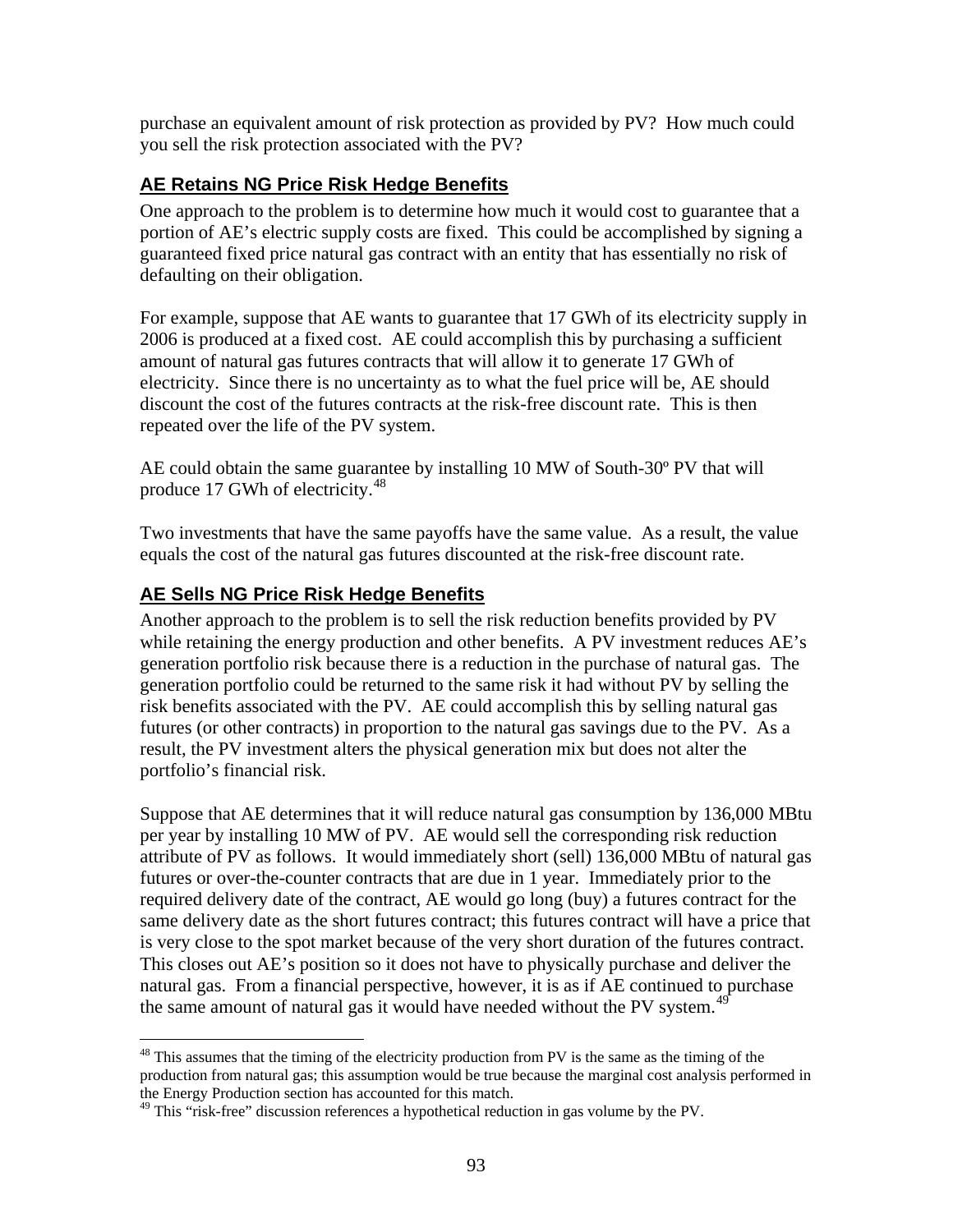There is no risk associated with selling a futures contract because the contract price is known with certainty at the date of sale. As a result, the revenue to be obtained from the sale of the futures contract is discounted at the risk-free discount rate. When this is repeated for each year of the life of the PV system, the result is the total value of risk-free natural gas savings. Since the result includes both the energy production benefit and the natural gas price hedge benefit, the natural gas price hedge benefit is determined by subtracting out the energy production benefit from the total value.

# *Required Inputs*

Two inputs are required to perform the analysis:

- 1. Natural gas price over life of PV system
- 2. Risk-free discount rate associated with each year of the analysis

### **Natural Gas Price**

The source for the future natural gas price needs to come from an entity that offers the contract price and has no default risk. The NYMEX natural gas futures market fits this description well. It is limited, however, in that it only contains futures contracts through December 2010. For the remaining life of the PV system, it is assumed that AE's natural gas forecast are the prices that AE would pay for a natural gas forward contract with an entity that has essentially no default risk.

### **Risk-Free Discount Rate**

 $\overline{a}$ 

The second input required to perform the analysis is the risk-free discount rate. For each cash flow, there needs to be a corresponding risk-free discount rate. Cash flows are discounted at this rate.

The yield of a financial instrument is the amount of money to be made per year by investing in that instrument. The yield curve is the plot of yields versus time. The yield curve is also known as the term structure of interest rates or the zero curve [36].

The typical choice for the risk-free interest rate when evaluating derivative securities is the London Interbank Offer Rate (LIBOR). The LIBOR rates, however, are short-term when compared with the life of a PV system. An alternative is the U.S. Treasury Bills or Treasury Bonds. The advantage of these rates is that they are long-term and cover the life of this study.

Several sources<sup>50</sup> are available that present the treasury yield curve<sup>51</sup> rates. The treasury yield curve obtained from the Treasury Department for January 9, 2006 is presented in Figure 19.

<sup>&</sup>lt;sup>50</sup> Historical daily yield curve data are available at

http://www.treas.gov/offices/domestic-finance/debt-management/interest-rate/yield.html and today's data are available at http://www.bloomberg.com/markets/rates/. Since the natural gas futures data are based on the prices on January 9, 2006, the corresponding yield curve is selected for this analysis.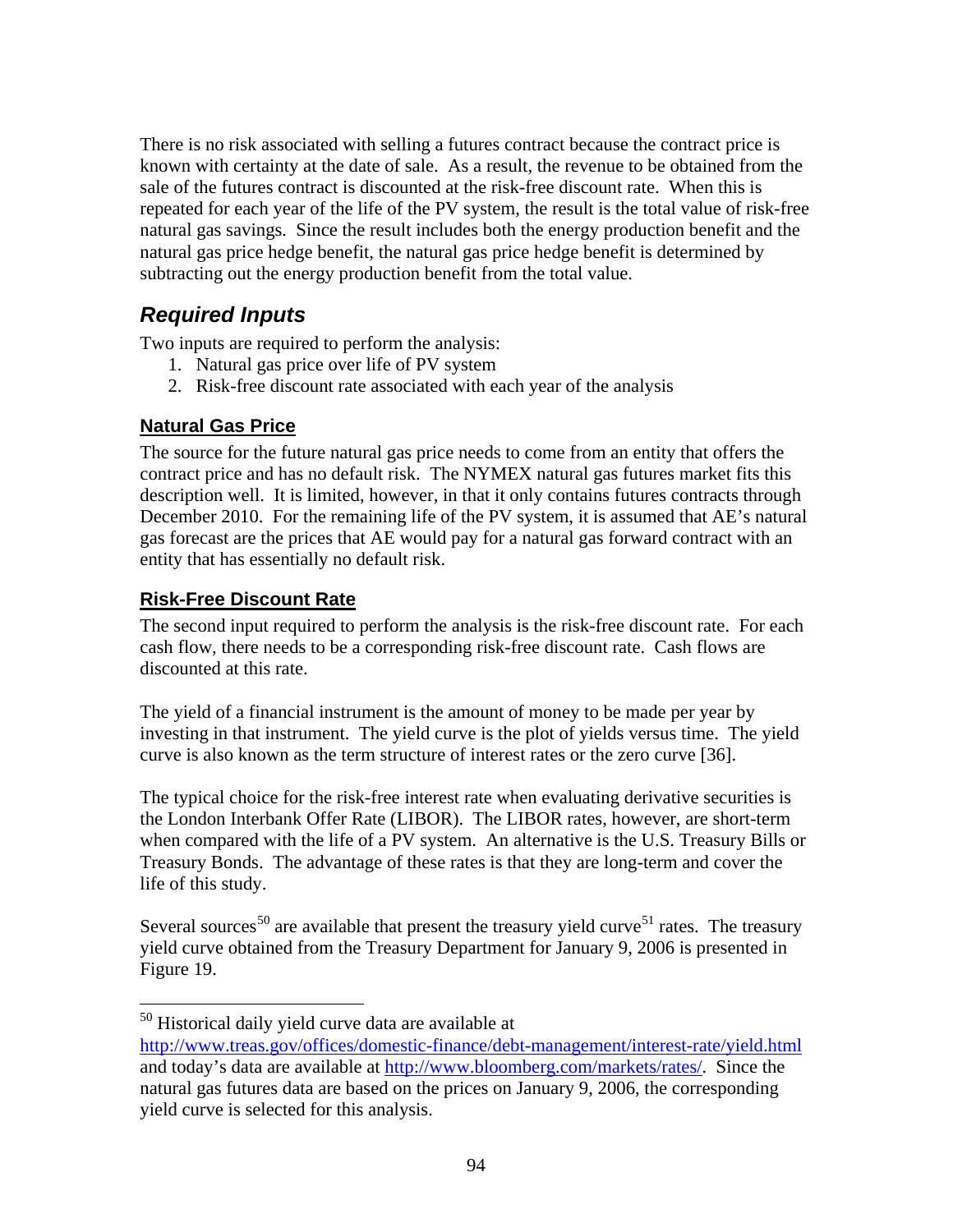

Figure 19. Treasury yield curve (January 9, 2006).

<sup>&</sup>lt;sup>51</sup> See http://en.wikipedia.org/wiki/Yield\_curve for a good summary of the yield curve. See [36] p. 82 for a good discussion on how to construct the yield curve based on market data.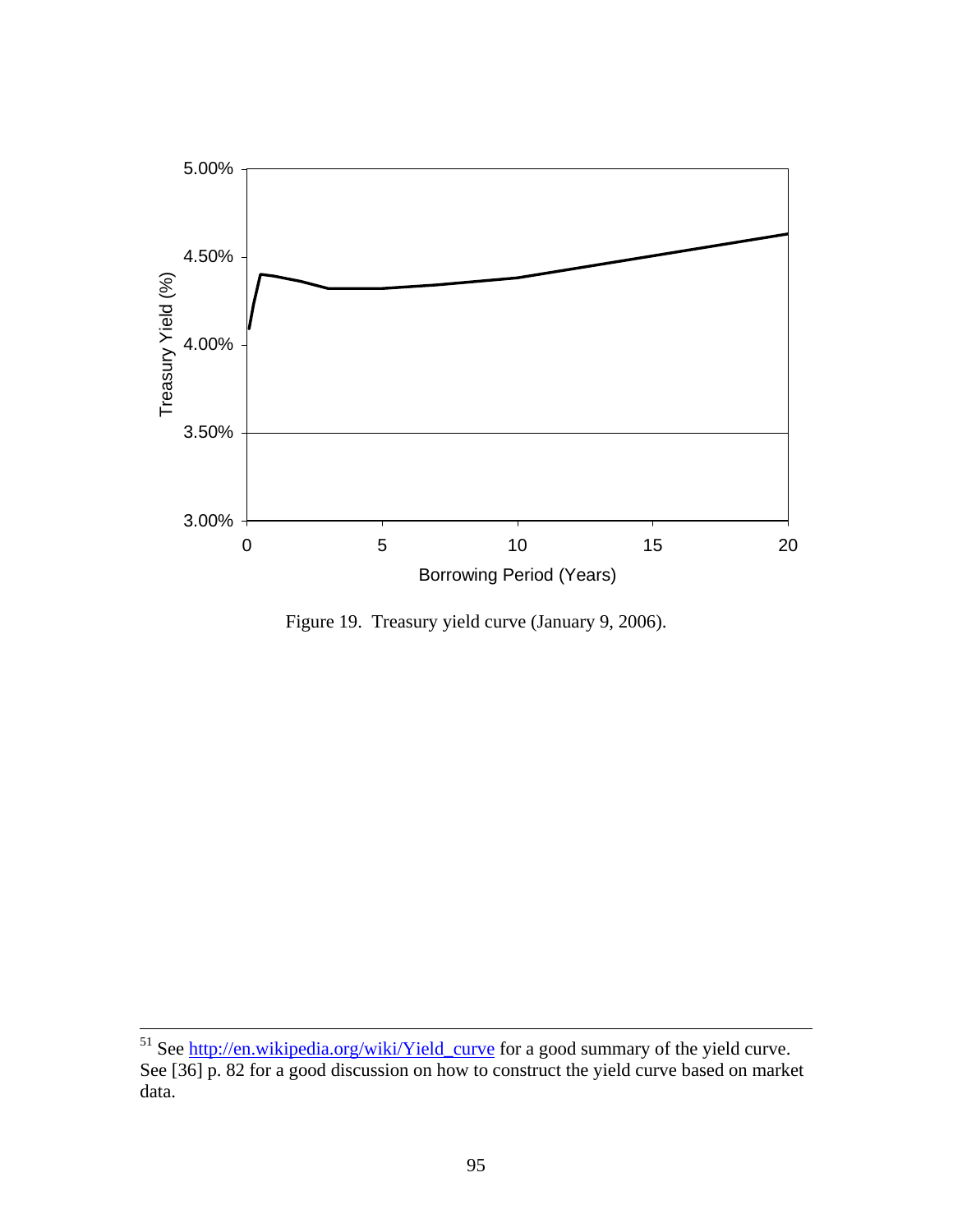# **Appendix D: Energy Value**

This Appendix describes how to calculate the energy value. It presents the mathematical specification of how to perform the calculation and then applies the formula to the energy value with and without loss savings.

# *Specification*

Mathematically, the energy value can be calculated as follows: $52$ 

 $\sum_{\text{year}=0}^{PV_{Life-1}} \frac{NGAdjust_{year} \times \sum_{hour=1}^{8,760} (PV_{year, hour}) (Marg. Cost_{year, hour})}{(1 + r)^{year}}$ = +  $=\sum_{{\it year}=0}^{{\it PV~Life}-1} \frac{NGAdjust_{\it year}\times}{\rm}$ 8,760  $\mathcal{H}$  **v** year, hour  $\bigwedge$  **VIUI**  $\mathcal{B}$ **.** COSI year,  $(1 + r)$ *PV Life year*=0  $(1 + \kappa)^{year}$ *Annual energy value*  $_{hour=1}$ <sup> $\left\{$ *l*</sup>  $\right\}$   $\left\{$   $\right\}$   $\left\{$   $\right\}$   $\left\{$   $\left\{$   $\right\}$   $\left\{$   $\right\}$   $\left\{$   $\right\}$   $\left\{$   $\right\}$   $\left\{$   $\left\{$   $\right\}$   $\left\{$   $\right\}$   $\left\{$   $\right\}$   $\left\{$   $\left\{$   $\right\}$   $\left\{$   $\right\}$   $\left\{$   $\left\{$   $\right\}$ *Gas Price Adjustment year r*  $NGA$ djust<sub>vear</sub>  $\times$   $\sum_{d}^{8,700}$ ,  $(PV_{year~hour}$  *Marg.Cost Value Energy*  $\overbrace{1}_{\text{Gas Price Adjustment}}$   $\overbrace{1}_{\text{Gas Price Adjustment}}$   $\overbrace{1}_{\text{Gas Price Adjustment}}$ 

where

 $\overline{a}$ 

NGAdjust<sub>year</sub> = 
$$
\begin{cases} \frac{NGFutures Price_{year}}{NG Price in MCForecast_{year}} & year < = 2010 \\ \frac{AE NG Price Forcecast_{year}}{NG Price in MCForecast_{year}} & year > 2010 \end{cases}
$$
 (24)

$$
PV_{year,hour} = (1 - degradation)^{year-1} (Typical PV_{hour})
$$
  
\n
$$
Typical PV_{hour} = \left(\sum_{year=2002}^{2004} PV_{year,hour} LossFactor_{year,hour}\right) \left(\frac{1}{3}\right)
$$
  
\n
$$
LossFactor_{year,hour} = Peak Loss Savings \times \frac{Load_{year,hour}}{Book Loss}
$$

*Peak Load*

 $52$  The additional performing a linear interpolation based on the PV system size and the two sets of marginal costs is not reflected in the equation.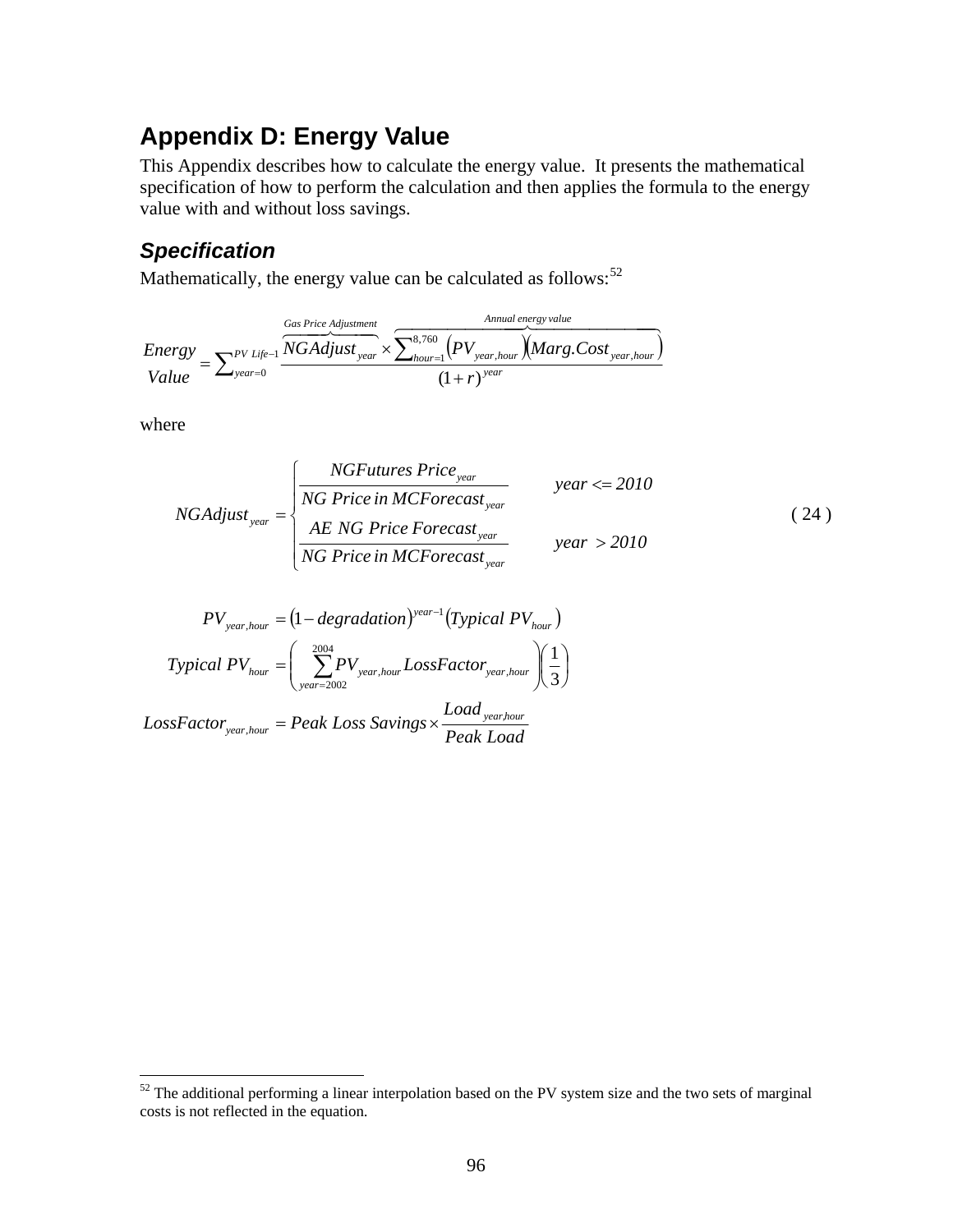# *Energy Value With Loss Savings*

### **Calculate Value Using 1 MW Marginal Costs**

The annual energy value is calculated using ( 24 ) based on AE's hourly marginal costs for a 1 MW resource. The results are presented in Table 31.

|      | Horizontal South 30° |      | <b>SW 30°</b> | West 30° | West 45° | 1-Axis | 1-Axis 30 <sup>o</sup> |
|------|----------------------|------|---------------|----------|----------|--------|------------------------|
| 2006 | \$81                 | \$87 | \$86          | \$78     | \$71     | \$105  | \$110                  |
| 2007 | \$72                 | \$76 | \$76          | \$69     | \$63     | \$93   | \$97                   |
| 2008 | \$58                 | \$62 | \$62          | \$56     | \$52     | \$74   | \$79                   |
| 2009 | \$51                 | \$55 | \$55          | \$50     | \$46     | \$66   | \$70                   |
| 2010 | \$52                 | \$55 | \$55          | \$50     | \$46     | \$67   | \$70                   |
| 2011 | \$50                 | \$54 | \$54          | \$48     | \$45     | \$65   | \$68                   |
| 2012 | \$57                 | \$62 | \$61          | \$55     | \$50     | \$74   | \$78                   |
| 2013 | \$56                 | \$61 | \$60          | \$54     | \$50     | \$73   | \$77                   |
| 2014 | \$62                 | \$67 | \$66          | \$59     | \$54     | \$80   | \$85                   |
| 2015 | \$58                 | \$63 | \$62          | \$56     | \$52     | \$75   | \$79                   |
| 2016 | \$64                 | \$69 | \$68          | \$61     | \$56     | \$83   | \$87                   |
| 2017 | \$63                 | \$69 | \$67          | \$61     | \$56     | \$83   | \$87                   |
| 2018 | \$70                 | \$76 | \$74          | \$66     | \$61     | \$91   | \$96                   |
| 2019 | \$70                 | \$76 | \$74          | \$66     | \$60     | \$91   | \$96                   |
| 2020 | \$70                 | \$77 | \$75          | \$67     | \$61     | \$93   | \$98                   |
| 2021 | \$70                 | \$75 | \$74          | \$67     | \$61     | \$91   | \$96                   |
| 2022 | \$71                 | \$76 | \$75          | \$67     | \$62     | \$92   | \$97                   |
| 2023 | \$72                 | \$77 | \$75          | \$68     | \$62     | \$93   | \$98                   |
| 2024 | \$75                 | \$81 | \$79          | \$71     | \$65     | \$98   | \$103                  |
| 2025 | \$74                 | \$80 | \$78          | \$70     | \$64     | \$97   | \$102                  |
| 2026 | \$76                 | \$82 | \$80          | \$72     | \$66     | \$99   | \$104                  |
| 2027 | \$75                 | \$81 | \$79          | \$71     | \$65     | \$98   | \$103                  |
| 2028 | \$76                 | \$82 | \$80          | \$72     | \$66     | \$100  | \$105                  |
| 2029 | \$76                 | \$82 | \$80          | \$72     | \$66     | \$99   | \$104                  |
| 2030 | \$77                 | \$83 | \$81          | \$72     | \$66     | \$100  | \$105                  |
| 2031 | \$75                 | \$82 | \$79          | \$71     | \$65     | \$98   | \$103                  |
| 2032 | \$76                 | \$82 | \$80          | \$72     | \$66     | \$99   | \$105                  |
| 2033 | \$76                 | \$83 | \$80          | \$72     | \$66     | \$100  | \$105                  |
| 2034 | \$77                 | \$84 | \$81          | \$73     | \$67     | \$101  | \$106                  |
| 2035 | \$77                 | \$84 | \$81          | \$73     | \$67     | \$101  | \$106                  |

Table 31. Energy value (1 MW marginal costs, with loss savings) - \$/kW/yr.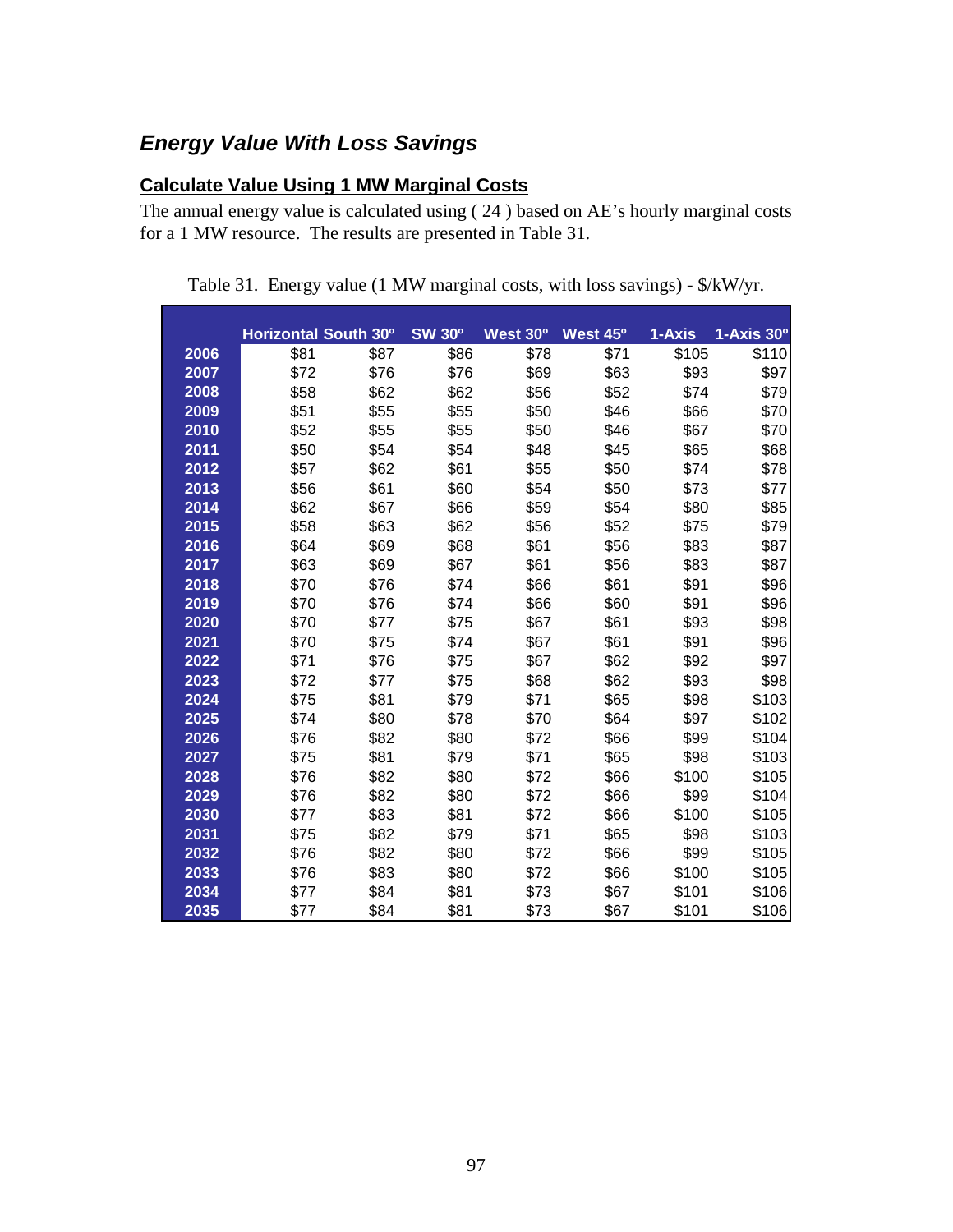# **Calculate Value Using 100 MW Marginal Costs**

The annual energy value is calculated using ( 24 ) based on AE's hourly marginal costs for a 100 MW resource. The results are presented in Table 32.

|      | Horizontal South 30° |      | <b>SW 30°</b> | West 30° | West 45° | 1-Axis | $1-Axis$ 30 $^{\circ}$ |
|------|----------------------|------|---------------|----------|----------|--------|------------------------|
| 2006 | \$73                 | \$78 | \$77          | \$71     | \$65     | \$95   | \$99                   |
| 2007 | \$65                 | \$68 | \$68          | \$62     | \$57     | \$83   | \$87                   |
| 2008 | \$52                 | \$56 | \$56          | \$51     | \$47     | \$67   | \$71                   |
| 2009 | \$45                 | \$49 | \$49          | \$44     | \$41     | \$59   | \$62                   |
| 2010 | \$47                 | \$50 | \$50          | \$46     | \$42     | \$61   | \$64                   |
| 2011 | \$45                 | \$48 | \$48          | \$44     | \$40     | \$58   | \$61                   |
| 2012 | \$51                 | \$55 | \$55          | \$49     | \$45     | \$66   | \$70                   |
| 2013 | \$50                 | \$54 | \$54          | \$49     | \$45     | \$65   | \$69                   |
| 2014 | \$56                 | \$61 | \$60          | \$54     | \$50     | \$73   | \$77                   |
| 2015 | \$51                 | \$55 | \$55          | \$50     | \$46     | \$66   | \$69                   |
| 2016 | \$56                 | \$61 | \$60          | \$54     | \$50     | \$73   | \$77                   |
| 2017 | \$56                 | \$61 | \$60          | \$54     | \$50     | \$73   | \$77                   |
| 2018 | \$62                 | \$68 | \$66          | \$59     | \$55     | \$82   | \$86                   |
| 2019 | \$63                 | \$68 | \$67          | \$60     | \$55     | \$82   | \$87                   |
| 2020 | \$64                 | \$70 | \$68          | \$60     | \$56     | \$84   | \$89                   |
| 2021 | \$64                 | \$69 | \$68          | \$61     | \$56     | \$83   | \$87                   |
| 2022 | \$65                 | \$70 | \$69          | \$62     | \$57     | \$84   | \$89                   |
| 2023 | \$66                 | \$71 | \$70          | \$63     | \$58     | \$86   | \$90                   |
| 2024 | \$70                 | \$76 | \$74          | \$66     | \$61     | \$91   | \$96                   |
| 2025 | \$69                 | \$74 | \$73          | \$65     | \$60     | \$90   | \$94                   |
| 2026 | \$70                 | \$76 | \$74          | \$67     | \$61     | \$92   | \$97                   |
| 2027 | \$70                 | \$76 | \$74          | \$67     | \$61     | \$92   | \$96                   |
| 2028 | \$72                 | \$78 | \$76          | \$68     | \$63     | \$94   | \$99                   |
| 2029 | \$71                 | \$77 | \$75          | \$68     | \$62     | \$93   | \$98                   |
| 2030 | \$73                 | \$79 | \$77          | \$69     | \$64     | \$96   | \$100                  |
| 2031 | \$71                 | \$77 | \$75          | \$68     | \$62     | \$93   | \$98                   |
| 2032 | \$72                 | \$78 | \$76          | \$68     | \$63     | \$95   | \$99                   |
| 2033 | \$72                 | \$78 | \$77          | \$69     | \$63     | \$95   | \$100                  |
| 2034 | \$74                 | \$80 | \$78          | \$70     | \$64     | \$97   | \$102                  |
| 2035 | \$74                 | \$81 | \$79          | \$71     | \$65     | \$97   | \$102                  |

Table 32. Energy value (100 MW marginal costs, with loss savings) - \$/kW/yr.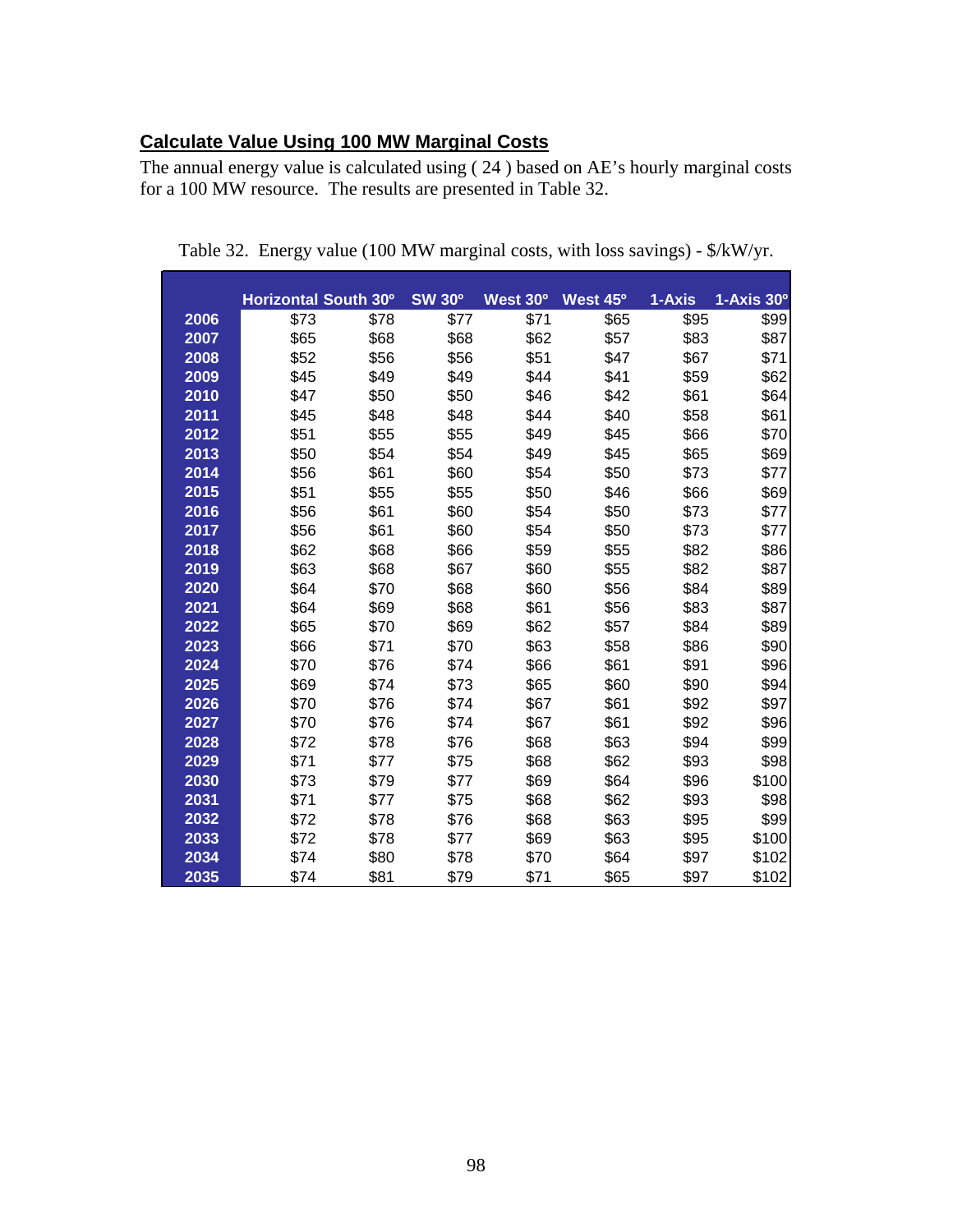### **Interpolate Between 1 MW and 100 MW Marginal Costs**

The results are then interpolated using Table 31 and Table 32 for each year and PV system configuration to reflect a 15 MW PV plant as shown in Table 33. This completes the annual energy value calculation.

|      | Horizontal South 30° |      | <b>SW 30°</b> | West 30° | West 45° | 1-Axis | 1-Axis 30 <sup>o</sup> |
|------|----------------------|------|---------------|----------|----------|--------|------------------------|
| 2006 | \$80                 | \$86 | \$85          | \$77     | \$71     | \$104  | \$109                  |
| 2007 | \$71                 | \$75 | \$74          | \$68     | \$62     | \$91   | \$96                   |
| 2008 | \$57                 | \$61 | \$61          | \$55     | \$51     | \$73   | \$78                   |
| 2009 | \$51                 | \$55 | \$54          | \$49     | \$45     | \$65   | \$69                   |
| 2010 | \$51                 | \$55 | \$54          | \$49     | \$45     | \$66   | \$69                   |
| 2011 | \$49                 | \$53 | \$53          | \$48     | \$44     | \$64   | \$67                   |
| 2012 | \$56                 | \$61 | \$60          | \$54     | \$49     | \$73   | \$77                   |
| 2013 | \$55                 | \$60 | \$59          | \$53     | \$49     | \$72   | \$76                   |
| 2014 | \$61                 | \$66 | \$65          | \$58     | \$54     | \$79   | \$84                   |
| 2015 | \$57                 | \$61 | \$61          | \$55     | \$51     | \$74   | \$78                   |
| 2016 | \$63                 | \$68 | \$67          | \$60     | \$55     | \$81   | \$86                   |
| 2017 | \$62                 | \$68 | \$66          | \$60     | \$55     | \$81   | \$86                   |
| 2018 | \$69                 | \$75 | \$73          | \$65     | \$60     | \$90   | \$95                   |
| 2019 | \$69                 | \$75 | \$73          | \$65     | \$59     | \$90   | \$95                   |
| 2020 | \$70                 | \$76 | \$74          | \$66     | \$60     | \$91   | \$97                   |
| 2021 | \$69                 | \$74 | \$73          | \$66     | \$60     | \$90   | \$94                   |
| 2022 | \$70                 | \$75 | \$74          | \$67     | \$61     | \$91   | \$96                   |
| 2023 | \$71                 | \$76 | \$75          | \$67     | \$62     | \$92   | \$97                   |
| 2024 | \$74                 | \$81 | \$79          | \$71     | \$65     | \$97   | \$102                  |
| 2025 | \$73                 | \$79 | \$77          | \$69     | \$64     | \$96   | \$101                  |
| 2026 | \$75                 | \$81 | \$79          | \$71     | \$65     | \$98   | \$103                  |
| 2027 | \$74                 | \$80 | \$78          | \$70     | \$64     | \$97   | \$102                  |
| 2028 | \$75                 | \$82 | \$80          | \$71     | \$66     | \$99   | \$104                  |
| 2029 | \$75                 | \$81 | \$79          | \$71     | \$65     | \$98   | \$103                  |
| 2030 | \$76                 | \$82 | \$80          | \$72     | \$66     | \$100  | \$105                  |
| 2031 | \$75                 | \$81 | \$79          | \$71     | \$65     | \$98   | \$103                  |
| 2032 | \$75                 | \$82 | \$80          | \$71     | \$65     | \$99   | \$104                  |
| 2033 | \$76                 | \$82 | \$80          | \$71     | \$65     | \$99   | \$104                  |
| 2034 | \$77                 | \$83 | \$81          | \$72     | \$66     | \$100  | \$106                  |
| 2035 | \$77                 | \$83 | \$81          | \$72     | \$66     | \$101  | \$106                  |

Table 33. Energy value (15 MW plant, with loss savings) - \$/kW/yr.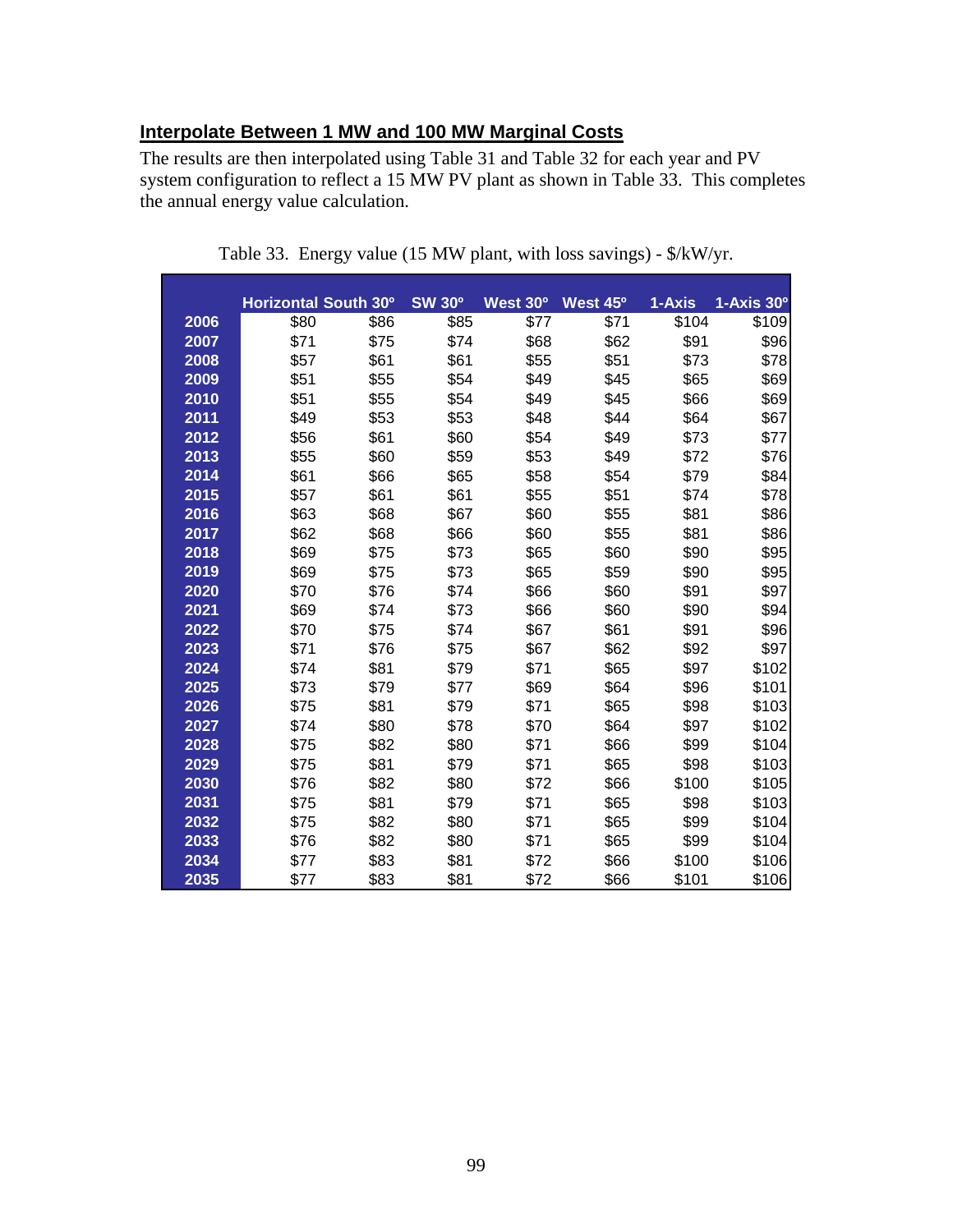### **Adjust Value Based on Natural Gas Prices And Calculate Result**

The next step of the calculation is to adjust the annual energy values to reflect updated natural gas prices. The result is presented in Table 34. The final step is to calculate the discounted value by multiplying the discount factor times the adjusted annual energy value. The result is presented in the bottom of Table 34 and is the energy value with loss savings.

|                      | <b>Discount</b> |                             |         |               |          |                      |         |                        |
|----------------------|-----------------|-----------------------------|---------|---------------|----------|----------------------|---------|------------------------|
|                      | <b>Factor</b>   | <b>Horizontal South 30°</b> |         | <b>SW 30°</b> | West 30° | West 45 <sup>o</sup> | 1-Axis  | 1-Axis 30 <sup>°</sup> |
| 2006                 | 1.00            | \$109                       | \$117   | \$115         | \$105    | \$96                 | \$141   | \$148                  |
| 2007                 | 0.96            | \$110                       | \$117   | \$115         | \$105    | \$97                 | \$142   | \$148                  |
| 2008                 | 0.92            | \$102                       | \$110   | \$109         | \$99     | \$92                 | \$132   | \$139                  |
| 2009                 | 0.88            | \$98                        | \$106   | \$105         | \$95     | \$88                 | \$127   | \$134                  |
| 2010                 | 0.84            | \$92                        | \$99    | \$98          | \$89     | \$82                 | \$119   | \$125                  |
| 2011                 | 0.81            | \$60                        | \$64    | \$64          | \$58     | \$53                 | \$77    | \$81                   |
| 2012                 | 0.77            | \$66                        | \$72    | \$71          | \$64     | \$59                 | \$86    | \$91                   |
| 2013                 | 0.74            | \$66                        | \$72    | \$71          | \$64     | \$59                 | \$86    | \$91                   |
| 2014                 | 0.71            | \$72                        | \$79    | \$77          | \$69     | \$64                 | \$94    | \$99                   |
| 2015                 | 0.68            | \$65                        | \$70    | \$70          | \$63     | \$58                 | \$84    | \$89                   |
| 2016                 | 0.65            | \$58                        | \$63    | \$62          | \$56     | \$52                 | \$76    | \$80                   |
| 2017                 | 0.62            | \$60                        | \$65    | \$64          | \$57     | \$53                 | \$78    | \$82                   |
| 2018                 | 0.60            | \$69                        | \$75    | \$73          | \$65     | \$60                 | \$90    | \$95                   |
| 2019                 | 0.57            | \$72                        | \$79    | \$76          | \$68     | \$62                 | \$95    | \$100                  |
| 2020                 | 0.55            | \$75                        | \$82    | \$79          | \$70     | \$65                 | \$98    | \$104                  |
| 2021                 | 0.53            | \$74                        | \$80    | \$78          | \$71     | \$65                 | \$97    | \$101                  |
| 2022                 | 0.50            | \$77                        | \$83    | \$81          | \$73     | \$67                 | \$101   | \$106                  |
| 2023                 | 0.48            | \$80                        | \$86    | \$84          | \$76     | \$70                 | \$104   | \$110                  |
| 2024                 | 0.46            | \$87                        | \$94    | \$91          | \$82     | \$75                 | \$113   | \$119                  |
| 2025                 | 0.42            | \$88                        | \$95    | \$92          | \$83     | \$76                 | \$114   | \$120                  |
| 2026                 | 0.40            | \$92                        | \$99    | \$97          | \$87     | \$80                 | \$120   | \$126                  |
| 2027                 | 0.39            | \$93                        | \$101   | \$99          | \$88     | \$81                 | \$122   | \$128                  |
| 2028                 | 0.37            | \$98                        | \$106   | \$103         | \$92     | \$85                 | \$128   | \$134                  |
| 2029                 | 0.35            | \$100                       | \$108   | \$105         | \$94     | \$86                 | \$131   | \$137                  |
| 2030                 | 0.34            | \$104                       | \$112   | \$109         | \$98     | \$90                 | \$136   | \$143                  |
| 2031                 | 0.32            | \$104                       | \$113   | \$110         | \$99     | \$91                 | \$137   | \$144                  |
| 2032                 | 0.31            | \$108                       | \$118   | \$114         | \$102    | \$94                 | \$142   | \$149                  |
| 2033                 | 0.29            | \$112                       | \$121   | \$118         | \$105    | \$97                 | \$146   | \$154                  |
| 2034                 | 0.28            | \$116                       | \$126   | \$123         | \$110    | \$101                | \$152   | \$160                  |
| 2035                 | 0.27            | \$120                       | \$130   | \$126         | \$113    | \$103                | \$157   | \$165                  |
| <b>Present Value</b> |                 | \$1.454                     | \$1,570 | \$1,542       | \$1,390  | \$1,278              | \$1,891 | \$1,990                |

Table 34. Adjusted energy value (15 MW plant, with loss savings) - \$/kW/yr.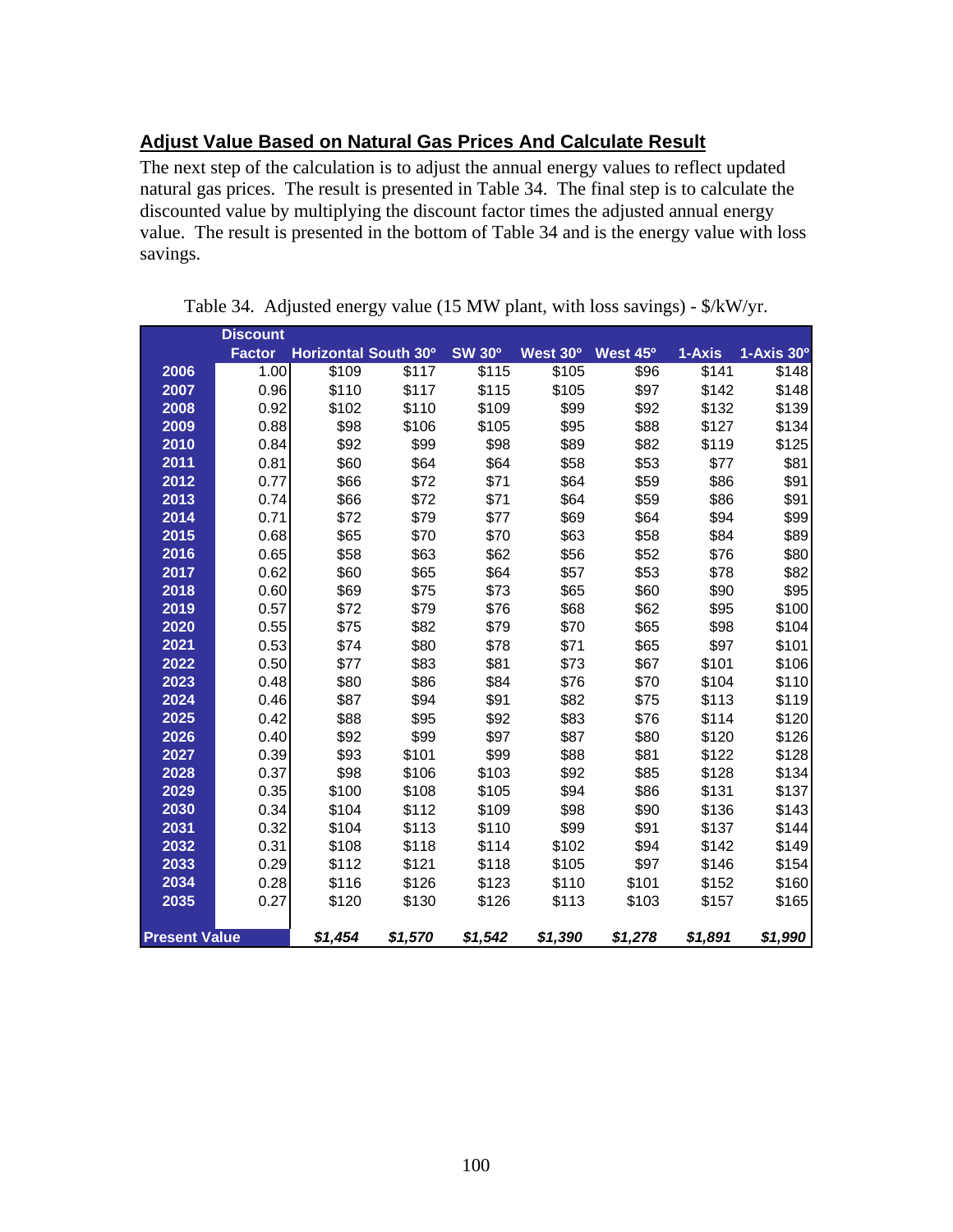## *Energy Value without Loss Savings*

Next, the energy value without loss savings is calculated.

## **Calculate Value Using 1 MW Marginal Costs**

|      | Horizontal South 30° |      | <b>SW 30°</b> | West 30° | West 45 <sup>o</sup> | 1-Axis | 1-Axis 30 <sup>o</sup> |
|------|----------------------|------|---------------|----------|----------------------|--------|------------------------|
| 2006 | \$77                 | \$83 | \$81          | \$74     | \$68                 | \$100  | \$105                  |
| 2007 | \$68                 | \$73 | \$72          | \$65     | \$60                 | \$88   | \$92                   |
| 2008 | \$55                 | \$59 | \$59          | \$53     | \$49                 | \$71   | \$75                   |
| 2009 | \$49                 | \$53 | \$52          | \$47     | \$44                 | \$63   | \$67                   |
| 2010 | \$49                 | \$53 | \$52          | \$47     | \$44                 | \$63   | \$67                   |
| 2011 | \$48                 | \$51 | \$51          | \$46     | \$42                 | \$62   | \$65                   |
| 2012 | \$54                 | \$59 | \$58          | \$52     | \$48                 | \$70   | \$74                   |
| 2013 | \$53                 | \$58 | \$57          | \$51     | \$47                 | \$69   | \$73                   |
| 2014 | \$59                 | \$64 | \$63          | \$56     | \$52                 | \$76   | \$81                   |
| 2015 | \$55                 | \$60 | \$59          | \$53     | \$49                 | \$71   | \$75                   |
| 2016 | \$60                 | \$66 | \$64          | \$58     | \$53                 | \$78   | \$83                   |
| 2017 | \$60                 | \$65 | \$64          | \$57     | \$53                 | \$78   | \$83                   |
| 2018 | \$66                 | \$72 | \$70          | \$63     | \$58                 | \$87   | \$92                   |
| 2019 | \$66                 | \$72 | \$70          | \$62     | \$57                 | \$87   | \$92                   |
| 2020 | \$67                 | \$74 | \$71          | \$63     | \$58                 | \$88   | \$93                   |
| 2021 | \$67                 | \$72 | \$70          | \$63     | \$58                 | \$87   | \$91                   |
| 2022 | \$67                 | \$73 | \$71          | \$64     | \$59                 | \$88   | \$92                   |
| 2023 | \$68                 | \$73 | \$72          | \$64     | \$59                 | \$89   | \$93                   |
| 2024 | \$71                 | \$77 | \$75          | \$68     | \$62                 | \$93   | \$98                   |
| 2025 | \$70                 | \$76 | \$74          | \$67     | \$61                 | \$92   | \$97                   |
| 2026 | \$72                 | \$78 | \$76          | \$68     | \$62                 | \$94   | \$99                   |
| 2027 | \$71                 | \$77 | \$75          | \$67     | \$62                 | \$93   | \$98                   |
| 2028 | \$72                 | \$78 | \$76          | \$68     | \$63                 | \$95   | \$100                  |
| 2029 | \$72                 | \$78 | \$76          | \$68     | \$62                 | \$94   | \$99                   |
| 2030 | \$73                 | \$79 | \$77          | \$69     | \$63                 | \$95   | \$100                  |
| 2031 | \$71                 | \$78 | \$75          | \$67     | \$62                 | \$94   | \$98                   |
| 2032 | \$72                 | \$78 | \$76          | \$68     | \$62                 | \$95   | \$100                  |
| 2033 | \$72                 | \$79 | \$76          | \$68     | \$63                 | \$95   | \$100                  |
| 2034 | \$73                 | \$80 | \$77          | \$69     | \$63                 | \$96   | \$101                  |
| 2035 | \$73                 | \$80 | \$77          | \$69     | \$63                 | \$96   | \$101                  |

Table 35. Energy value (1 MW marginal costs, without loss savings) - \$/kW/yr.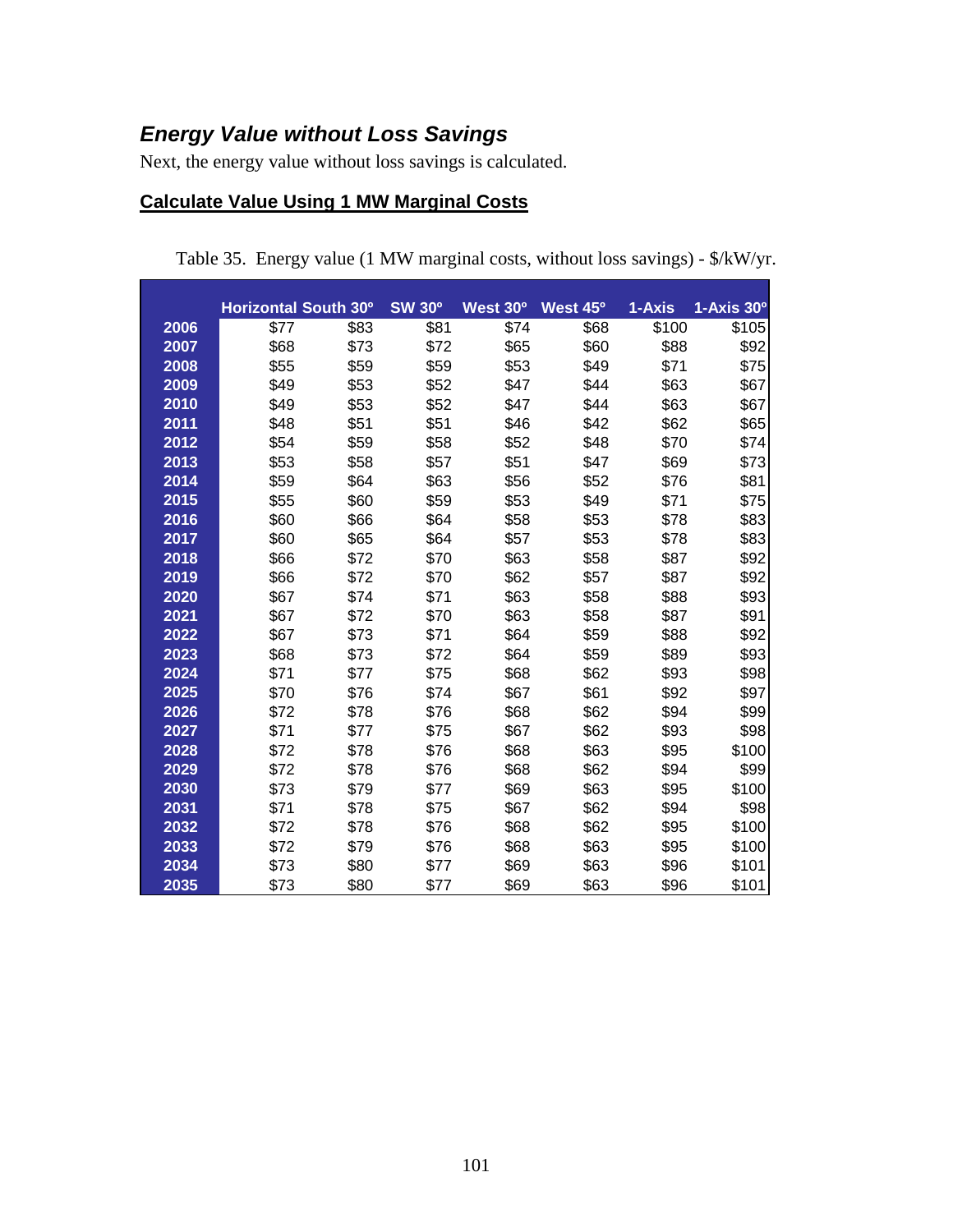# **Calculate Value Using 100 MW Marginal Costs**

|      | Horizontal South 30° |      | <b>SW 30°</b> | West 30° | West 45° | 1-Axis | 1-Axis 30 <sup>o</sup> |
|------|----------------------|------|---------------|----------|----------|--------|------------------------|
| 2006 | \$70                 | \$74 | \$73          | \$67     | \$62     | \$90   | \$94                   |
| 2007 | \$61                 | \$65 | \$64          | \$59     | \$54     | \$79   | \$82                   |
| 2008 | \$49                 | \$53 | \$53          | \$48     | \$45     | \$64   | \$67                   |
| 2009 | \$43                 | \$46 | \$46          | \$42     | \$39     | \$56   | \$59                   |
| 2010 | \$45                 | \$48 | \$48          | \$44     | \$40     | \$58   | \$61                   |
| 2011 | \$43                 | \$46 | \$45          | \$41     | \$38     | \$55   | \$58                   |
| 2012 | \$49                 | \$52 | \$52          | \$47     | \$43     | \$63   | \$66                   |
| 2013 | \$48                 | \$52 | \$51          | \$46     | \$43     | \$62   | \$65                   |
| 2014 | \$54                 | \$58 | \$57          | \$52     | \$48     | \$70   | \$74                   |
| 2015 | \$48                 | \$52 | \$52          | \$47     | \$44     | \$63   | \$66                   |
| 2016 | \$54                 | \$58 | \$57          | \$51     | \$47     | \$69   | \$73                   |
| 2017 | \$53                 | \$58 | \$57          | \$51     | \$47     | \$69   | \$73                   |
| 2018 | \$59                 | \$65 | \$63          | \$56     | \$52     | \$78   | \$82                   |
| 2019 | \$60                 | \$65 | \$63          | \$57     | \$52     | \$78   | \$83                   |
| 2020 | \$61                 | \$67 | \$65          | \$57     | \$53     | \$80   | \$84                   |
| 2021 | \$61                 | \$65 | \$64          | \$58     | \$53     | \$79   | \$83                   |
| 2022 | \$62                 | \$66 | \$65          | \$59     | \$54     | \$80   | \$84                   |
| 2023 | \$63                 | \$67 | \$66          | \$60     | \$55     | \$82   | \$86                   |
| 2024 | \$66                 | \$72 | \$70          | \$63     | \$58     | \$87   | \$91                   |
| 2025 | \$65                 | \$71 | \$69          | \$62     | \$57     | \$85   | \$90                   |
| 2026 | \$67                 | \$72 | \$71          | \$64     | \$58     | \$87   | \$92                   |
| 2027 | \$67                 | \$72 | \$70          | \$63     | \$58     | \$87   | \$91                   |
| 2028 | \$68                 | \$74 | \$72          | \$65     | \$59     | \$89   | \$94                   |
| 2029 | \$68                 | \$73 | \$72          | \$64     | \$59     | \$89   | \$93                   |
| 2030 | \$69                 | \$75 | \$73          | \$66     | \$60     | \$91   | \$95                   |
| 2031 | \$68                 | \$73 | \$72          | \$64     | \$59     | \$89   | \$93                   |
| 2032 | \$69                 | \$74 | \$73          | \$65     | \$60     | \$90   | \$94                   |
| 2033 | \$69                 | \$75 | \$73          | \$65     | \$60     | \$90   | \$95                   |
| 2034 | \$70                 | \$76 | \$74          | \$67     | \$61     | \$92   | \$97                   |
| 2035 | \$71                 | \$77 | \$75          | \$67     | \$61     | \$93   | \$97                   |

Table 36. Energy value (100 MW marginal costs, without loss savings) - \$/kW/yr.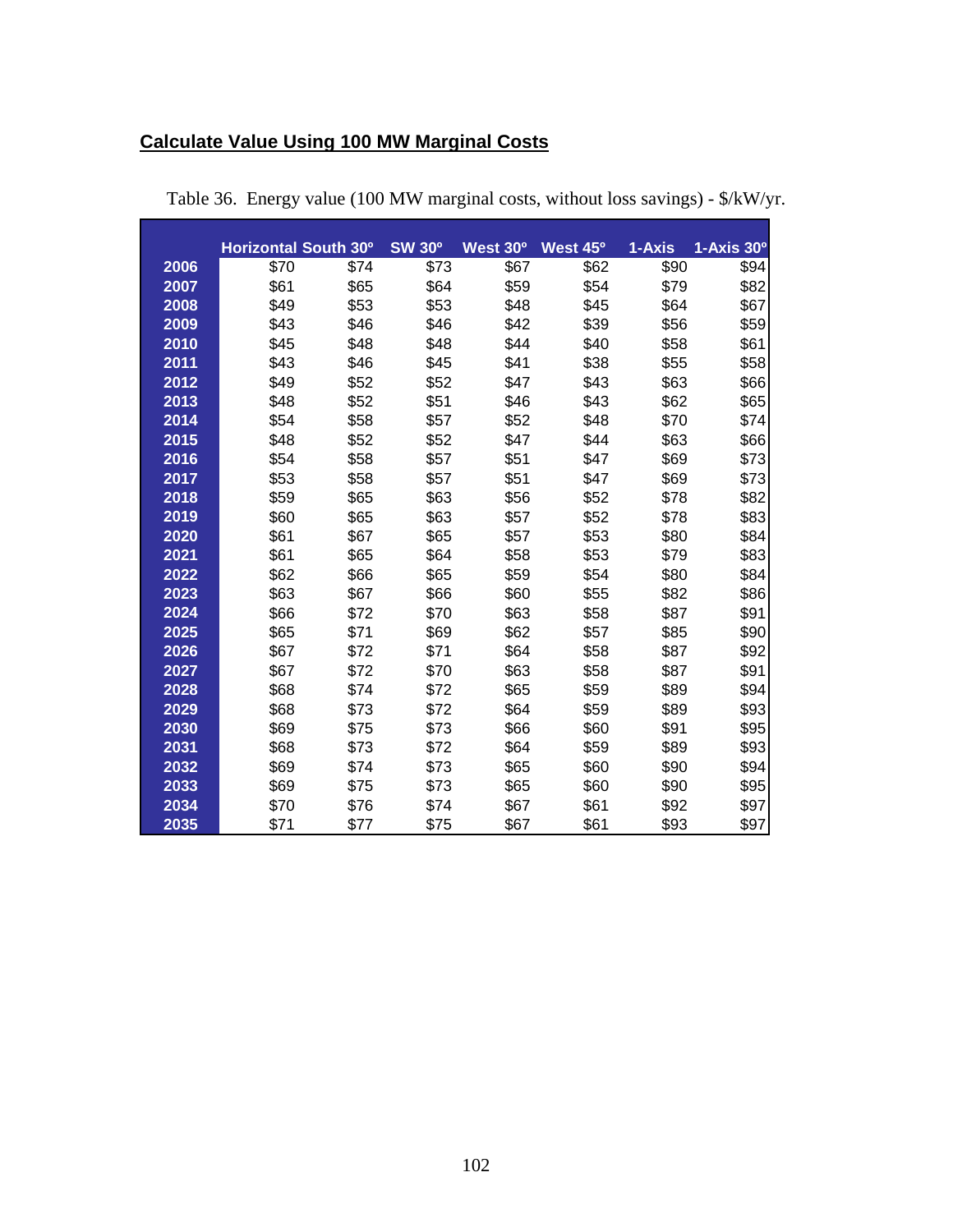### **Interpolate Between 1 MW and 100 MW Marginal Costs**

|      | <b>Horizontal South 30°</b> |      | <b>SW 30°</b> | West 30° | West 45 <sup>o</sup> | 1-Axis | 1-Axis 30 <sup>o</sup> |
|------|-----------------------------|------|---------------|----------|----------------------|--------|------------------------|
| 2006 | \$76                        | \$81 | \$80          | \$73     | \$67                 | \$98   | \$103                  |
| 2007 | \$67                        | \$72 | \$71          | \$64     | \$59                 | \$87   | \$91                   |
| 2008 | \$54                        | \$58 | \$58          | \$52     | \$48                 | \$70   | \$74                   |
| 2009 | \$48                        | \$52 | \$51          | \$47     | \$43                 | \$62   | \$66                   |
| 2010 | \$48                        | \$52 | \$52          | \$47     | \$43                 | \$62   | \$66                   |
| 2011 | \$47                        | \$51 | \$50          | \$45     | \$42                 | \$61   | \$64                   |
| 2012 | \$53                        | \$58 | \$57          | \$51     | \$47                 | \$69   | \$73                   |
| 2013 | \$53                        | \$57 | \$56          | \$51     | \$46                 | \$68   | \$72                   |
| 2014 | \$58                        | \$63 | \$62          | \$55     | \$51                 | \$75   | \$80                   |
| 2015 | \$54                        | \$58 | \$58          | \$52     | \$48                 | \$70   | \$74                   |
| 2016 | \$59                        | \$65 | \$63          | \$57     | \$52                 | \$77   | \$82                   |
| 2017 | \$59                        | \$64 | \$63          | \$57     | \$52                 | \$77   | \$81                   |
| 2018 | \$65                        | \$71 | \$69          | \$62     | \$57                 | \$86   | \$90                   |
| 2019 | \$65                        | \$71 | \$69          | \$62     | \$57                 | \$86   | \$90                   |
| 2020 | \$66                        | \$73 | \$70          | \$62     | \$57                 | \$87   | \$92                   |
| 2021 | \$66                        | \$71 | \$69          | \$62     | \$57                 | \$86   | \$90                   |
| 2022 | \$67                        | \$72 | \$70          | \$63     | \$58                 | \$87   | \$91                   |
| 2023 | \$67                        | \$72 | \$71          | \$64     | \$58                 | \$88   | \$92                   |
| 2024 | \$71                        | \$77 | \$75          | \$67     | \$61                 | \$92   | \$97                   |
| 2025 | \$70                        | \$75 | \$74          | \$66     | \$61                 | \$91   | \$96                   |
| 2026 | \$71                        | \$77 | \$75          | \$67     | \$62                 | \$93   | \$98                   |
| 2027 | \$70                        | \$76 | \$74          | \$67     | \$61                 | \$92   | \$97                   |
| 2028 | \$72                        | \$78 | \$76          | \$68     | \$62                 | \$94   | \$99                   |
| 2029 | \$71                        | \$77 | \$75          | \$67     | \$62                 | \$93   | \$98                   |
| 2030 | \$72                        | \$78 | \$76          | \$68     | \$63                 | \$95   | \$100                  |
| 2031 | \$71                        | \$77 | \$75          | \$67     | \$61                 | \$93   | \$98                   |
| 2032 | \$72                        | \$78 | \$76          | \$68     | \$62                 | \$94   | \$99                   |
| 2033 | \$72                        | \$78 | \$76          | \$68     | \$62                 | \$94   | \$99                   |
| 2034 | \$73                        | \$79 | \$77          | \$69     | \$63                 | \$96   | \$101                  |
| 2035 | \$73                        | \$79 | \$77          | \$69     | \$63                 | \$96   | \$101                  |

Table 37. Energy value (15 MW plant, without loss savings) - \$/kW/yr.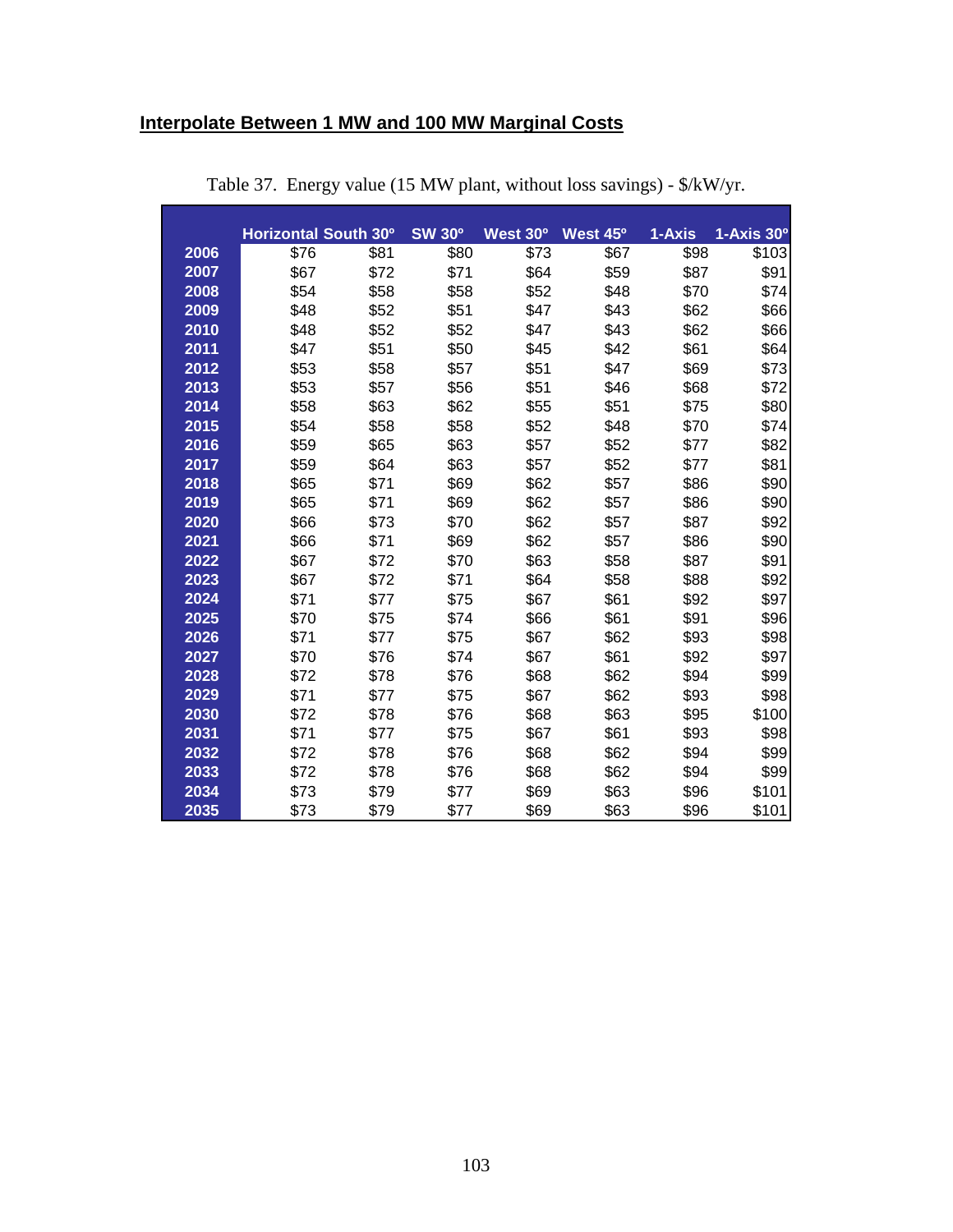# **Adjust Value Based on Natural Gas Prices And Calculate Result**

|                      | <b>Discount</b> |                      |         |               |          |                      |         |                        |
|----------------------|-----------------|----------------------|---------|---------------|----------|----------------------|---------|------------------------|
|                      | <b>Factor</b>   | Horizontal South 30° |         | <b>SW 30°</b> | West 30° | West 45 <sup>o</sup> | 1-Axis  | 1-Axis 30 <sup>o</sup> |
| 2006                 | 1.00            | \$104                | \$111   | \$110         | \$99     | \$91                 | \$134   | \$141                  |
| 2007                 | 0.96            | \$104                | \$111   | \$110         | \$100    | \$92                 | \$135   | \$141                  |
| 2008                 | 0.92            | \$97                 | \$105   | \$104         | \$94     | \$87                 | \$125   | \$132                  |
| 2009                 | 0.88            | \$93                 | \$101   | \$100         | \$90     | \$83                 | \$120   | \$127                  |
| 2010                 | 0.84            | \$88                 | \$94    | \$93          | \$85     | \$78                 | \$113   | \$119                  |
| 2011                 | 0.81            | \$57                 | \$61    | \$60          | \$55     | \$50                 | \$73    | \$77                   |
| 2012                 | 0.77            | \$63                 | \$69    | \$67          | \$61     | \$56                 | \$82    | \$87                   |
| 2013                 | 0.74            | \$63                 | \$68    | \$67          | \$61     | \$56                 | \$82    | \$86                   |
| 2014                 | 0.71            | \$69                 | \$75    | \$73          | \$66     | \$61                 | \$89    | \$94                   |
| 2015                 | 0.68            | \$62                 | \$67    | \$66          | \$60     | \$55                 | \$80    | \$85                   |
| 2016                 | 0.65            | \$56                 | \$60    | \$59          | \$53     | \$49                 | \$72    | \$76                   |
| 2017                 | 0.62            | \$57                 | \$62    | \$60          | \$54     | \$50                 | \$74    | \$78                   |
| 2018                 | 0.60            | \$65                 | \$71    | \$69          | \$62     | \$57                 | \$85    | \$90                   |
| 2019                 | 0.57            | \$69                 | \$75    | \$73          | \$65     | \$59                 | \$90    | \$95                   |
| 2020                 | 0.55            | \$71                 | \$78    | \$75          | \$67     | \$61                 | \$93    | \$99                   |
| 2021                 | 0.53            | \$71                 | \$76    | \$74          | \$67     | \$62                 | \$92    | \$96                   |
| 2022                 | 0.50            | \$73                 | \$79    | \$77          | \$70     | \$64                 | \$96    | \$100                  |
| 2023                 | 0.48            | \$76                 | \$82    | \$80          | \$72     | \$66                 | \$99    | \$104                  |
| 2024                 | 0.46            | \$82                 | \$89    | \$87          | \$78     | \$71                 | \$108   | \$113                  |
| 2025                 | 0.42            | \$83                 | \$90    | \$88          | \$79     | \$72                 | \$109   | \$114                  |
| 2026                 | 0.40            | \$87                 | \$94    | \$92          | \$83     | \$76                 | \$114   | \$120                  |
| 2027                 | 0.39            | \$89                 | \$96    | \$94          | \$84     | \$77                 | \$116   | \$122                  |
| 2028                 | 0.37            | \$93                 | \$101   | \$98          | \$88     | \$80                 | \$122   | \$128                  |
| 2029                 | 0.35            | \$95                 | \$103   | \$100         | \$90     | \$82                 | \$124   | \$130                  |
| 2030                 | 0.34            | \$99                 | \$107   | \$104         | \$93     | \$85                 | \$129   | \$136                  |
| 2031                 | 0.32            | \$99                 | \$108   | \$105         | \$94     | \$86                 | \$130   | \$137                  |
| 2032                 | 0.31            | \$103                | \$112   | \$109         | \$97     | \$89                 | \$135   | \$142                  |
| 2033                 | 0.29            | \$106                | \$115   | \$112         | \$100    | \$92                 | \$139   | \$146                  |
| 2034                 | 0.28            | \$110                | \$120   | \$117         | \$104    | \$95                 | \$145   | \$152                  |
| 2035                 | 0.27            | \$114                | \$124   | \$120         | \$107    | \$98                 | \$149   | \$157                  |
|                      |                 |                      |         |               |          |                      |         |                        |
| <b>Present Value</b> |                 | \$1,382              | \$1,493 | \$1,465       | \$1,319  | \$1,213              | \$1,797 | \$1,893                |

Table 38. Adjusted energy value (15 MW plant, without loss savings) - \$/kW/yr.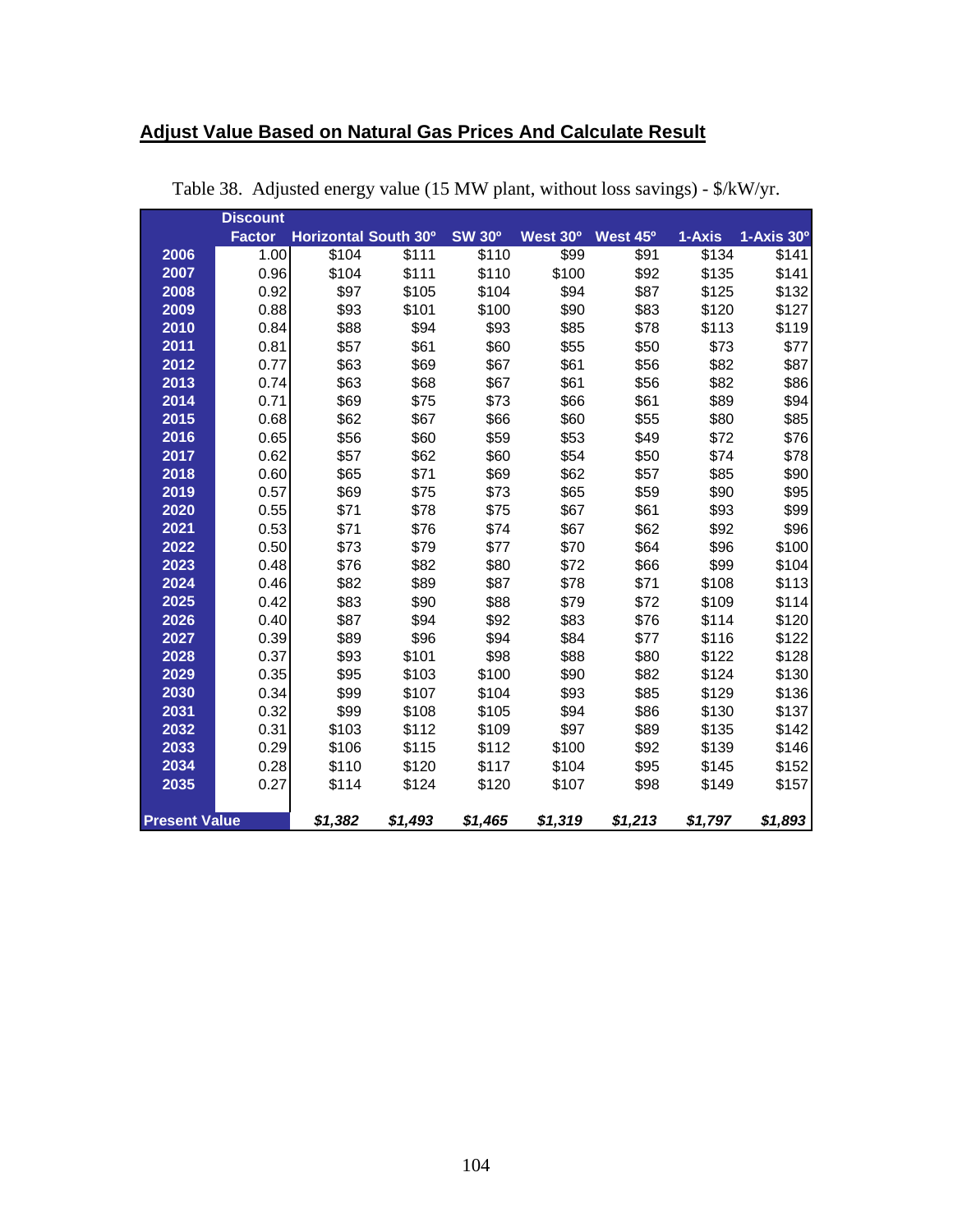## **Appendix E: Effective Load Carrying Capability**

This appendix presents the mathematical formulas that can be used to calculate the Effective Load Carrying Capability (ELCC) of a non-dispatchable resource.

The Loss of Load Probability (LOLP) using hourly data for a one year period can be approximated as follows:

$$
LOLP \approx \left[\frac{LOLP_{Peak}}{8,760}\right]_{hour=1}^{8,760} \exp\left\{-\frac{\left[Peak\;Load - Load_{hour}\right]}{m}\right\} \tag{25}
$$

where *m* is the Garver capacity factor. This factor represents the slope of a utility risk curve relating the utility's loss of load probability (LOLP) and the utility's reserve margin when plotted on a semi-logarithmic diagram. As such, this factor is equal to the growth in demand that would result in an LOLP increase equal to " $e$ " (= 2.718....). The factor can be derived from the utility's risk-reserve margin curve if known. If not, an alternate method is to estimate *m* based on the sum of a utility's power plants' capacities times their forced outage rate. AE used this approach and estimated that *m* should be 5 percent of AE's peak load.

The approach of determining PV's ELCC is to find a resource with a constant output of ELCC such that the LOLP for the utility system is the same as it would be for the utility system with PV.

The LOLP when PV is added to the system equals:

$$
LOLP_{PV} \approx \left[ \frac{LOLP_{Peak}}{8,760} \right]_{hour=1}^{8,760} \exp \left\{ -\frac{\left[ Peak\; Load - \left( Load_{hour} - PV\;Output_{hour}\right) \right]}{m} \right\} \tag{26}
$$

The LOLP when a resource with a fixed output of *ELCC* is added to the system equals:

$$
LOLP_{ELCC} \approx = \left[\frac{LOLP_{Peak}}{8,760}\right]_{hour=1}^{8,760} \exp\left\{-\frac{\left[Peak\;Load - \left(Load_{hour} - ELCC\right)\right]}{m}\right\} \tag{27}
$$

The equivalent constant capacity that PV provides to the system occurs when these two equations are equal so that the  $LOLP_{PV}$  equals the  $LOLP_{ELCC}$ . The solution occurs when:

$$
ELCC = m \ln \left\{ \frac{\sum_{hour=1}^{8,760} \exp\left[-\frac{\left(Peak\text{ }Load - Load_{hour}\right)}{m}\right]}{\sum_{hour=1}^{8,760} \exp\left[-\frac{\left(Peak\text{ }Load - Load_{hour} + PV_{hour}\right)}{m}\right]}\right\}
$$
(28)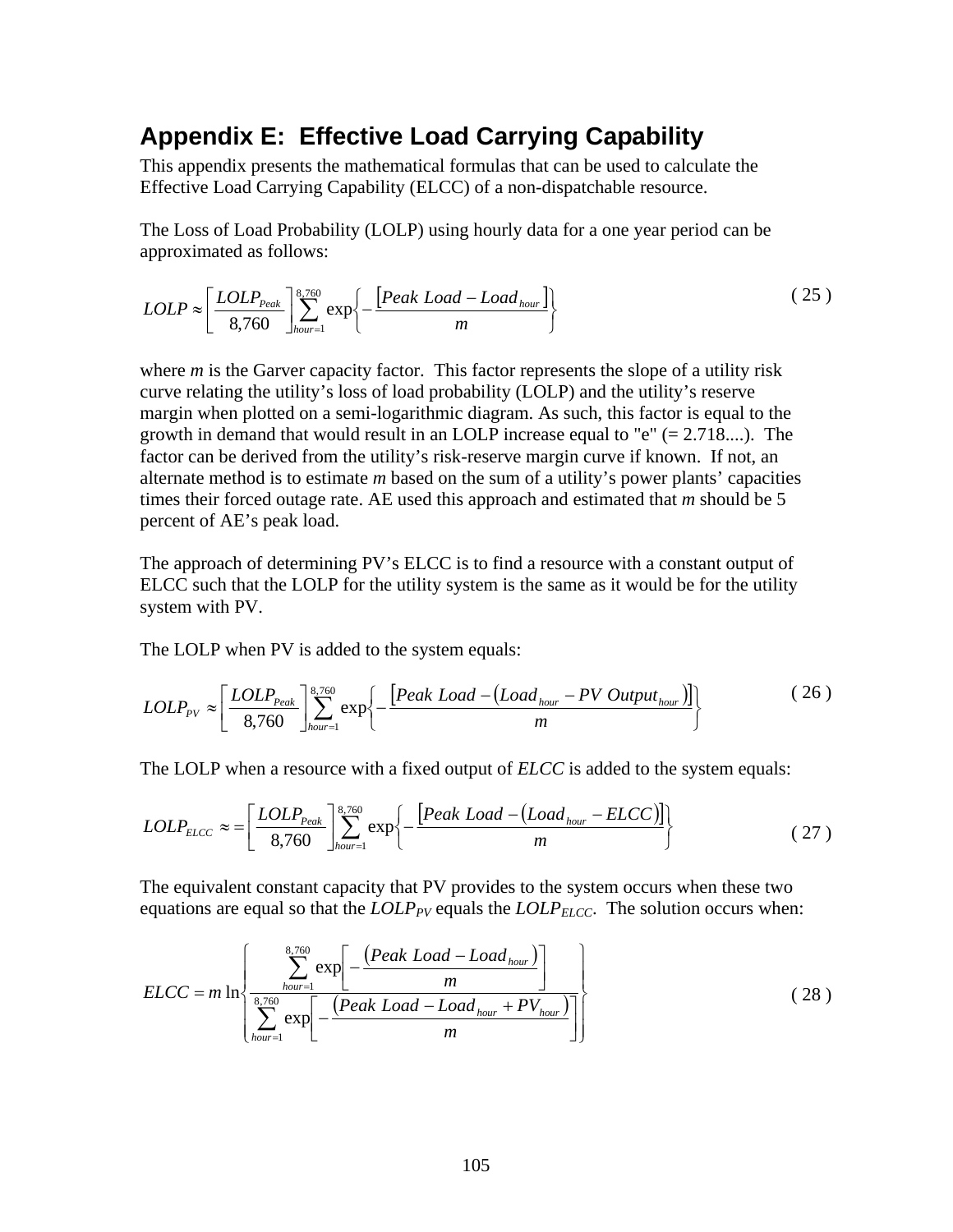# **Appendix F: Disaster Recovery**

## *Solar Deployment Considerations*

Determining the "avoided costs" that can be attributed to the availability of solar power infrastructure in a disaster-stricken community requires some general understanding of the interplay of grid and solar power supply systems and emergency management resources and processes.<sup>53</sup> Key points guiding the present analysis include:

- Disasters that threaten populations and disrupt economic activity in many cases also damage or disable the local power grid.
- Extended power grid outages during or in the wake of disasters compound the difficulty, risks and costs of disaster recovery.
- Some regions of the US are more prone to specific weather-related or humaninduced disasters than others, but even within a given region, each disaster is unique in terms of impact, geographic extent and duration.<sup>54</sup>
- There is little or no documented experience with use of economically significant local solar power resources in disaster recovery.<sup>55</sup>
- AE's current solar incentive programs would result in PV systems averaging around 5kW (average is 3 kW for residential and 15 kW for commercial). An equal number of kW in each category at these sizes would result in an average size of 5kW.

#### **Initial "Solar Secure" Deployment**

1

Grid-tied PV systems without energy storage capability have little or no disaster recovery value. Typically, they have no value at all if the grid to which they are connected becomes disabled because most grid-tied inverters require a signal from the grid to operate. So, it is important to envision the rate and extent to which grid-tied PV systems will either be installed with storage included or later upgraded to couple with on-site energy storage. It is also important to envision technology options that may lower the cost and remove other barriers to deployment of on-site PV-compatible energy storage.

Stationary batteries represent the current commercially available option, and their costs are well known. Including sufficient battery storage and related power control and

<sup>&</sup>lt;sup>53</sup> Hurricane Hugo which hit the coast of South Carolina in 1989 provides an illustration. Hugo' major impact on lifelines was the failure of the local electric supply system, which collapsed in winds of only 70mph. Only 23 percent of residents in the Charleston area had power eight days after the hurricane. Source: Disasters by Design: A Reassessment of Natural Hazards in the United States, by Dennis Mileti, Joseph Henry Press, 1999

<sup>&</sup>lt;sup>54</sup> Mitigation and recovery is typically an exercise in crisis management and opportunistic use of volunteer, donated and often portable resources, not fixed resources dedicated to the purpose (other than emergency management operations centers).

<sup>&</sup>lt;sup>55</sup> The reasons are worth mentioning, i.e.: 1) the grid-tied solar electricity market is still concentrated in a few countries and regions, 2) typical grid-tied PV inverters are rendered inoperable by grid outages, and 3) typical PV incentive programs apply only to generating solar power and not to storing it.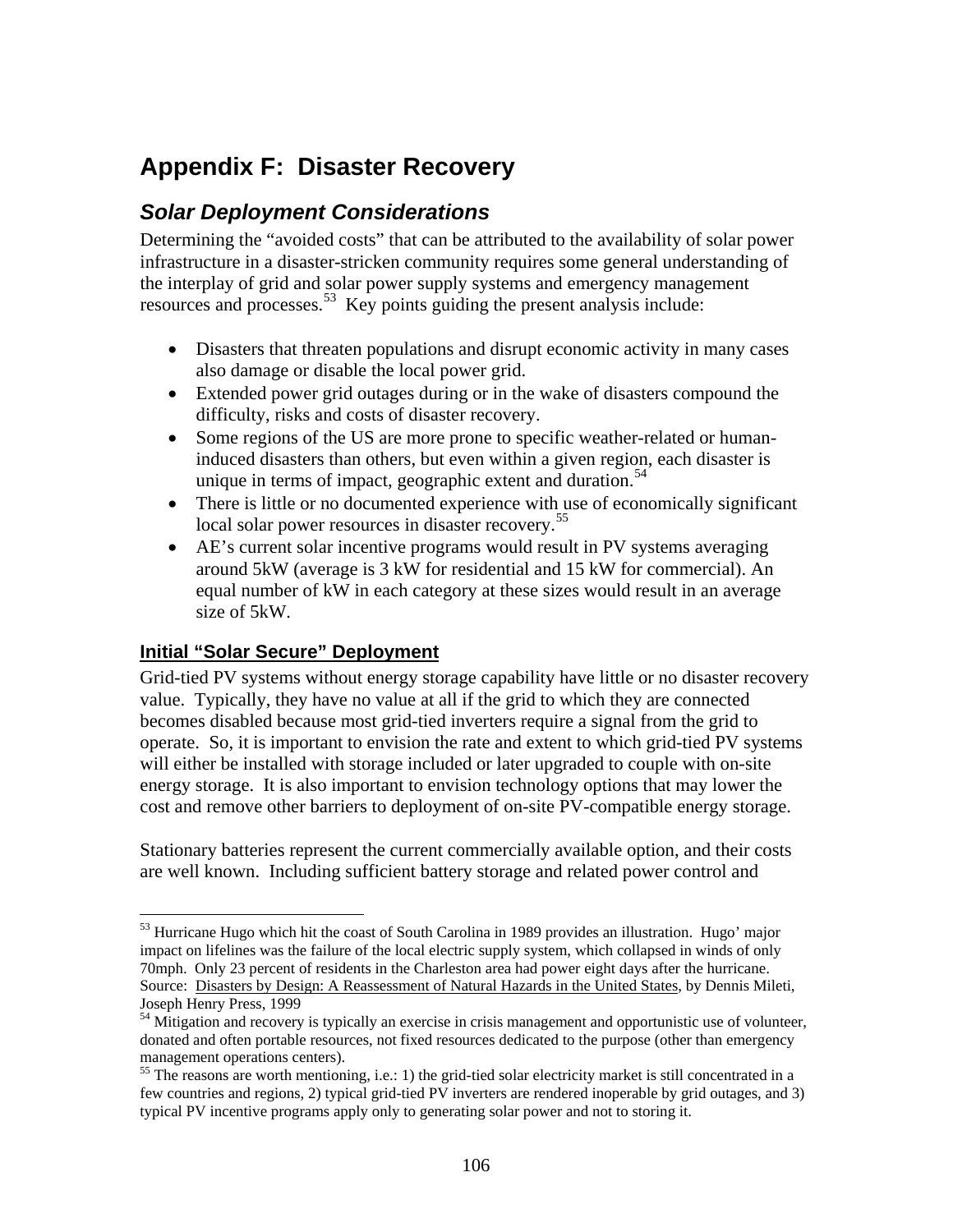conditioning capability to provide emergency power during an extended grid outage would add about 25 percent to the cost of the basic PV system, more or less independent of system size.56 The large and profitable UPS industry is now starting to introduce "PVcompatible" products, and alternative products having comparable functionality are also in development.

### **Future "Solar Secure" Deployment**

Importantly, AE and other major utilities and energy experts across the US envision a scenario involving "plug-in hybrid" vehicles, i.e. hybrid vehicles with expanded battery capacity, allowing their use as electric-only commuter and fleet vehicles. The technology barriers to this scenario are minimal, and the economic drivers (gasoline-equivalent "fuel" costs under \$1/gallon) are compelling. It is beyond the current scope to envision how, where and how rapidly the plug-in hybrid scenario will be realized, but once it is established, it will provide a much more cost effective option for "solar secure" deployment than a "business as usual" scenario involving stationary batteries configured in PV-compatible UPS products.

By 2020, there will likely be enough plug-in hybrid vehicles on the road in the Austin area to allow any installed or planned residential PV system there to be made "solar secure" at an additional cost in a range starting around \$1000, or an additional 5 percent (vs. the current 25 percent) above the basic PV system cost. It may be assumed that in the first 10 years of Austin area PV deployment, 2005-2015, conventional UPS configurations will predominate and, over the following decade, 2015-2025, solar coupled UPS systems will recede in favor of using the imbedded and portable energy storage capacity inherent in plug-in hybrid vehicles. It is reasonable to assume that by 2020 all or nearly all new PV systems will have provisions to couple to plug-in hybrids, thus avoiding the current 25 percent cost penalty incurred using stationary batteries.

### **PV Deployment Pattern**

If PV deployment is primarily an outcome of an incentive program of the current design, then it is reasonable to expect a fairly even geographic distribution of residential and commercial systems in the 2kW to 25kW size range. This deployment pattern has value in disaster recovery and but steps can be taken to direct solar deployment toward loads that are critical to disaster recovery. Further analysis should consider targeting schools and other facilities that play a critical role during disaster recovery.

## *Disaster Recovery Model*

1

Table 39 presents the inputs used to calculate the disaster recovery value and Table 40 presents the calculations.

<sup>56</sup> See G. Braun, P. Varadi, and J. Thornton, "Energy Secure Schools: Technology, Economic and Policy Considerations", Solar 2005 Proceedings. Additional detail is available in a soon to be published NREL report entitled "Solar Secure Schools"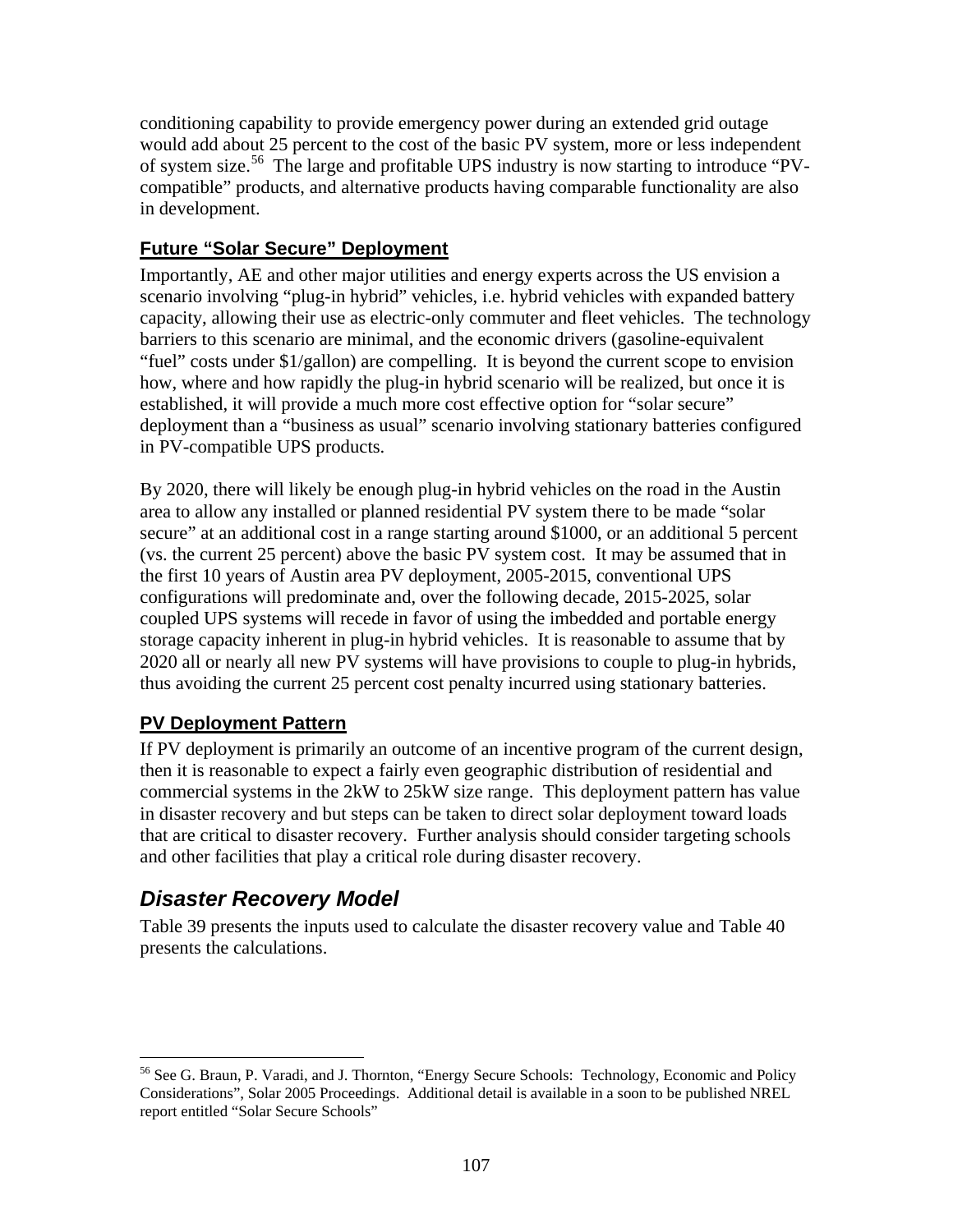| <b>IINPUTS</b>                    |                                           |                    |                       |        |
|-----------------------------------|-------------------------------------------|--------------------|-----------------------|--------|
|                                   | <b>PV</b> Investment                      | <b>Total Load</b>  | <b>Disaster Value</b> |        |
|                                   | <b>Allocation</b>                         | <b>Consumption</b> | <b>Distribution</b>   |        |
| Residential                       | 25%                                       | 30%                | 25%                   |        |
| Commercial                        | 25%                                       | 30%                | 25%                   |        |
| Industrial                        | 0%                                        | 30%                | 0%                    |        |
| Public                            | 50%                                       | 10%                | 50%                   |        |
| Total (must equal 100%)           | 100%                                      | 100%               | 100%                  |        |
|                                   |                                           |                    |                       |        |
|                                   |                                           |                    |                       |        |
| PV Investment (MW/year)           | 10                                        |                    |                       |        |
| <b>PV Capacity Factor</b>         | 19.1%                                     |                    |                       |        |
| AE Peak Load (MW)                 | 2,300                                     |                    |                       |        |
| AE Energy (GWh/yr)                | 11,000                                    |                    |                       |        |
| Meet Load (MW) or Energy (GWh)    | <b>Annual Energy</b>                      |                    |                       |        |
| Value of Having 100% Power        |                                           |                    |                       |        |
| (\$/Person/Event)                 | \$2,000                                   |                    |                       |        |
| Number of People                  | 1,000,000                                 |                    |                       |        |
| Frequency of Occurrence (years)   | 25                                        |                    |                       |        |
| <b>Discount Rate</b>              | 7%                                        |                    |                       |        |
|                                   |                                           |                    |                       |        |
| <b>Percent of Sector Load Met</b> | Percent of maximum available sector value |                    |                       |        |
|                                   | <b>Residential</b>                        | Commercial         | <b>Industrial</b>     | Public |
| 0%                                | 0%                                        | 0%                 | 0%                    | 0%     |
| 1%                                | 2%                                        | 3%                 | 1%                    | 6%     |
| 5%                                | 10%                                       | 15%                | 3%                    | 30%    |
| 10%                               | 20%                                       | 30%                | 4%                    | 50%    |
| 20%                               | 40%                                       | 60%                | 8%                    | 75%    |
| 30%                               | 56%                                       | 80%                | 13%                   | 90%    |
| 40%                               | 67%                                       | 90%                | 20%                   | 95%    |
| 50%                               | 78%                                       | 95%                | 35%                   | 98%    |
|                                   |                                           |                    |                       |        |
| 75%                               | 93%                                       | 98%                | 90%                   | 99%    |

## Table 39. Disaster recovery model inputs.

**INPUTS**